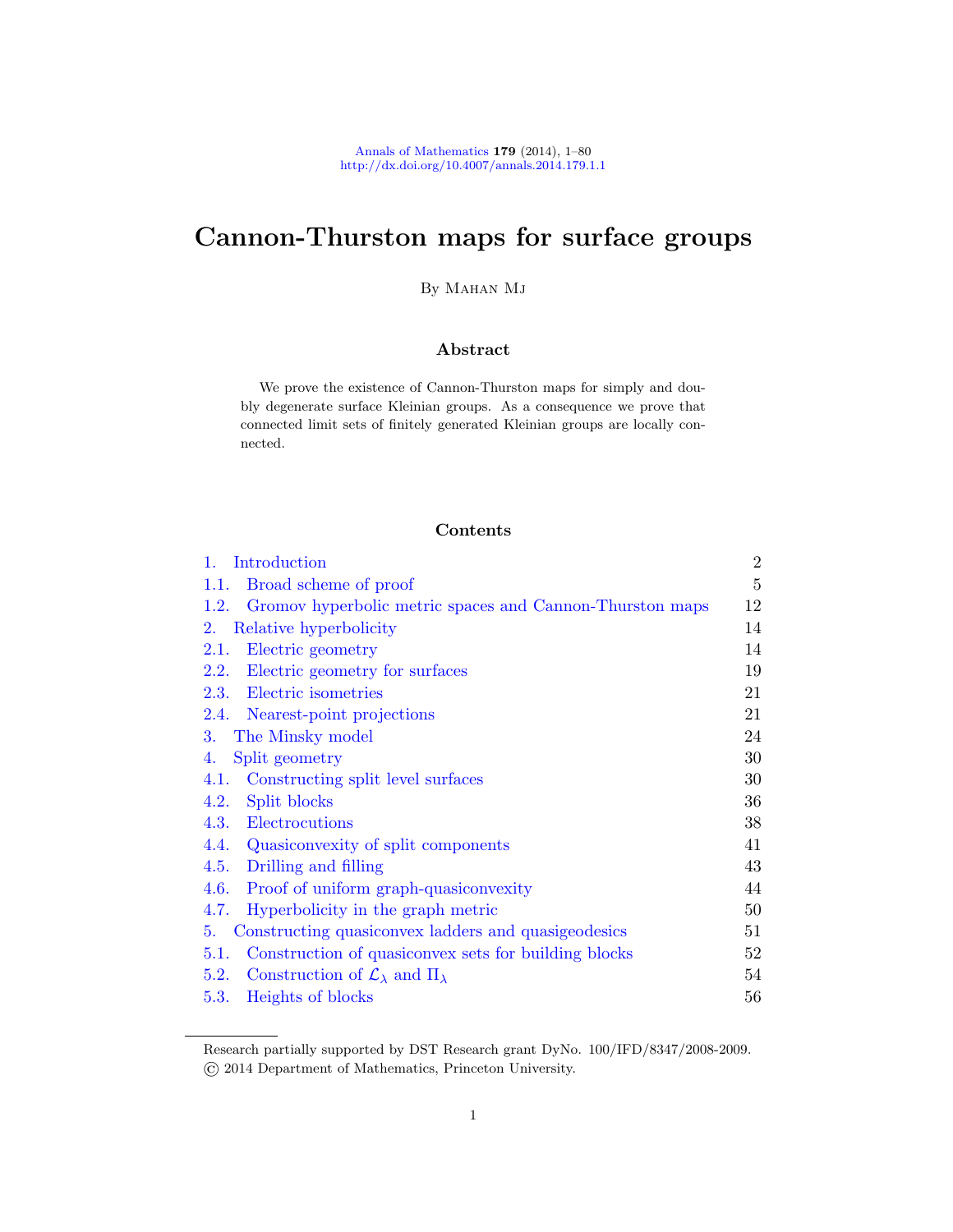| Recovery<br>6.                                                     | 56 |
|--------------------------------------------------------------------|----|
| 6.1. Scheme of recovery                                            | 57 |
| Admissible paths<br>6.2.                                           | 58 |
| Projecting to $\mathcal{L}_{\lambda}$ and joining the dots<br>6.3. | 63 |
| Recovering electro-ambient quasigeodesics I<br>6.4.                | 65 |
| Recovering electro-ambient quasigeodesics II<br>6.5.               | 66 |
| Application to sequences of surface groups<br>6.6.                 | 69 |
| Cannon-Thurston maps for surfaces without punctures<br>7.          | 69 |
| Modifications for surfaces with punctures<br>8.                    | 70 |
| Partial electrocution<br>8.1.                                      | 70 |
| Split geometry for surfaces with punctures<br>8.2.                 | 72 |
| Local connectivity of connected limit sets<br>8.3.                 | 76 |
| References                                                         |    |

## 1. Introduction

Let Γ be a finitely generated Kleinian group, i.e., a finitely generated discrete subgroup of  $\text{Isom}(\mathbf{H}^3)$  (=  $\text{PSL}_2(C)$ ), the isometry group of hyperbolic 3-space. Then  $\Gamma$  acts on the boundary Riemann sphere  $S^2$  (of  $\mathbf{H}^3$ ) by conformal automorphisms. The limit set of Γ, denoted by  $\Lambda_{\Gamma}$ , is the collection of accumulation points of any  $\Gamma$ -orbit in  $S^2$ . The limit set is independent of the [Γ-orbit](#page-79-0) chosen. In particular, for any  $z \in \Lambda_{\Gamma}$ , the orbit Γ.z is dense in  $\Lambda_{\Gamma}$ . The complement  $S^2 \setminus \Lambda_{\Gamma}$  is called the domain of discontinuity of  $\Gamma$  and is denoted  $D_{\Gamma}$ . The action of Γ on  $D_{\Gamma}$  is properly discontinuous. Thus, the limit set  $\Lambda_{\Gamma}$ may be thought of as the locus of chaotic dynamics for the action of  $\Gamma$  on  $S^2$ and it would be desirable to "tame" it.

<span id="page-1-1"></span>Motivation and statement of results. Towa[rds th](#page-77-0)is, Thurston raises the following question (see  $[Thus 22, Prob. 14]$ ):

<span id="page-1-0"></span>Question 1.1. Suppose Γ has the property that  $(\mathbf{H}^3 \cup D_{\Gamma})/\Gamma$  is compact. Then is it true that the limit set of any other Kleinian group  $\Gamma'$  isomorphic to  $Γ$  is the continuous image of the limit set of  $Γ$  by a continuous map taking the fixed points of an element  $\gamma$  to the fixed points of the corresponding element  $\gamma$ ?

Essentially the same question is raised by Cannon and Thurston in [CT85, §6], [CT07] in the specific context of surface Kleinian groups:

Question 1.2. Suppose that a surface group  $\pi_1(S)$  acts freely and properly discontinuously on  $\mathbb{H}^3$  by isometries such that the quotient manifold has no accidental parabolics. Does the inclusion  $\tilde{i}: \tilde{S} \to \mathbb{H}^3$  extend continuously to the boundary?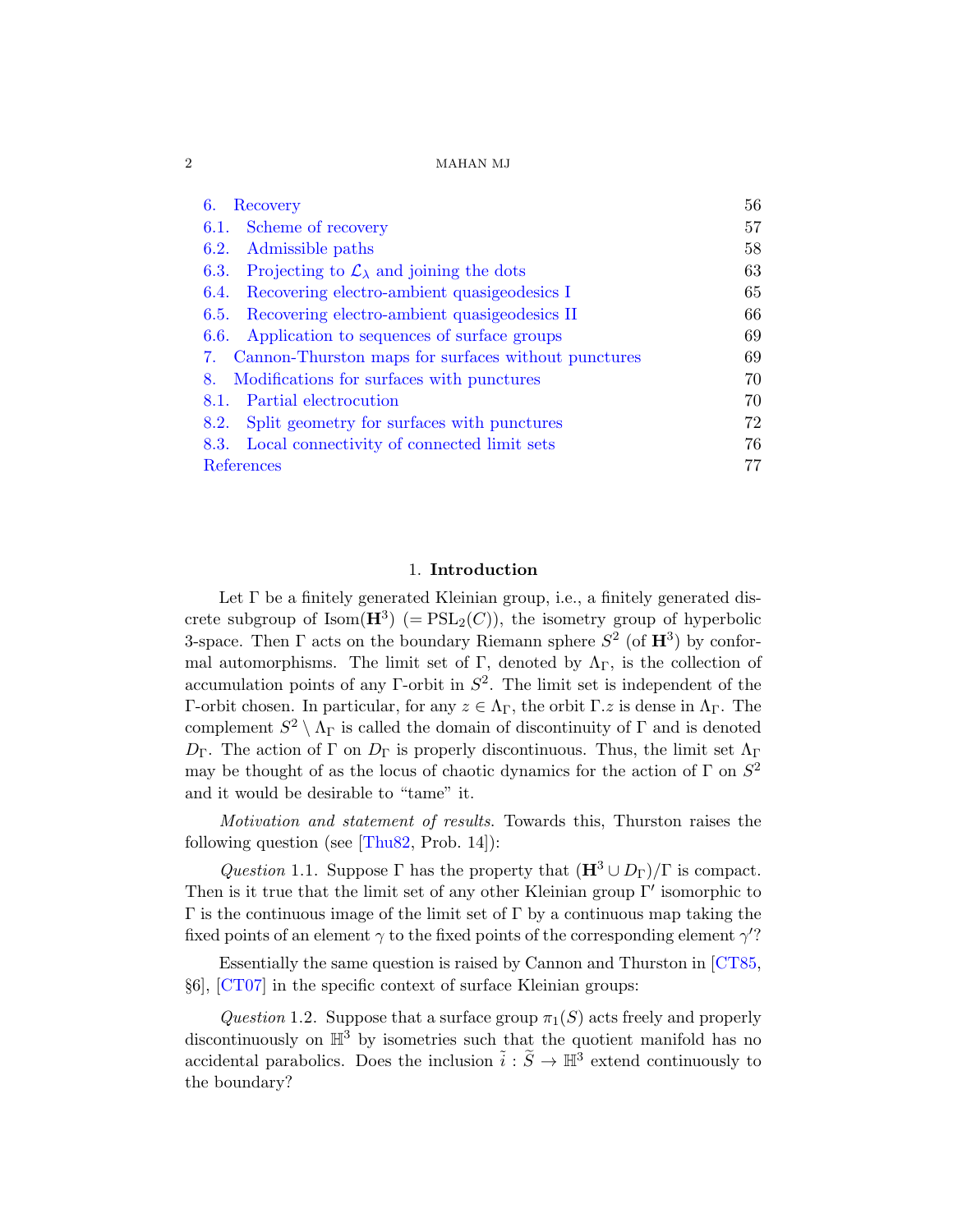<span id="page-2-0"></span>The authors of [CT85] point out that for a simply degenerate surface Kleinian group, this is equivalent, via the Carathéodory extension theorem, to asking if the limit set is locally connected. The most general question in this context is the following.

Question 1.3. Let  $\Gamma$  be a finitely generated Kleinian group such that the limit set  $\Lambda_{\Gamma}$  [is conn](#page-1-0)ected. Is  $\Lambda_{\Gamma}$  locally connected?

It is a classical fact of ge[neral topology](#page-1-0) that a compact, connected, locally connected metric space X is homeomorphic to a Peano continuum; i.e., X is a continuous image of the closed interval  $[0, 1]$ . Hence, asking if the limit set is locally connected is equivalent to asking if there is some parametrization by [0, 1]. Question 1.1 makes this precise by asking for an explicit parametrization. For surface Kleinian groups, Question 1.2 asks for a parametrization of  $\Lambda_{\Gamma}$  by a circle. In this paper, we give a positive answer to Question 1.2.

THEOREMS 7.1 AND 8.6. Let  $\rho$  be a representation of a surface group  $H(=\pi_1(S))$  into  $PSL_2(C)$  without accid[ental paraboli](#page-1-1)cs. Let M denote the (convex core of)  $\mathbb{H}^3/\rho(H)$ . Further suppose that  $i : S \to M$ , taking parabolic to parabolics, induces a homotopy equivalence. Then the inclusion  $\tilde{i}: \tilde{S} \to \tilde{M}$ [of univ](#page-69-2)[ersal co](#page-75-1)vers extends continuously to a map  $\hat{i}: \hat{S} \to \widehat{M}$  between the compactifications of universa[l covers](#page-2-0). Hence the limit set of  $\rho(H)$  is locally connected.

In [Mj10b] we extend the techniques of this paper to answer Question 1.1 affirmatively. The continuous boundary extensions above are called Cannon-Thurston maps.

Combining Theorems 7.1 and 8.6 with a theorem of Anderson and Maskit [AM96], we have the following affirmative answer to Question 1.3.

THEOREM 8.9. Let  $\Gamma$  be a finitely generated Kleinian group with connected [lim](#page-78-0)it set  $\Lambda$ . Then  $\Lambda$  [is loc](#page-76-0)ally connected.

Note that the limit set of a finitely generated Kleinian group  $\Gamma$  is connected if and only if the boundary of the *convex core* of  $\mathbb{H}^3/\Gamma$  is incompressible away from cusps.

Relationship with the Ending Lamination Theorem. Seminal work of Minsky [Min10] and Brock-Canary-Minsky [BCM12], building on work of Masur-Minsky [MM99], [MM00], has resolved Thurston's Ending Lamination Conjecture. The Ending Lamination Theorem roughly says that for a simply or doubly degenerate surface Kleinian group Γ without accidental parabolics, the isometry type of the manifold  $M = H^3/\Gamma$  is determined by its end-invariants. For a doubly degenerate group, the end-invariants are two ending laminations, one each for the two geometrically infinite ends of  $M$ . For a simply degenerate group, the end-invariants are an ending lamination corresponding to the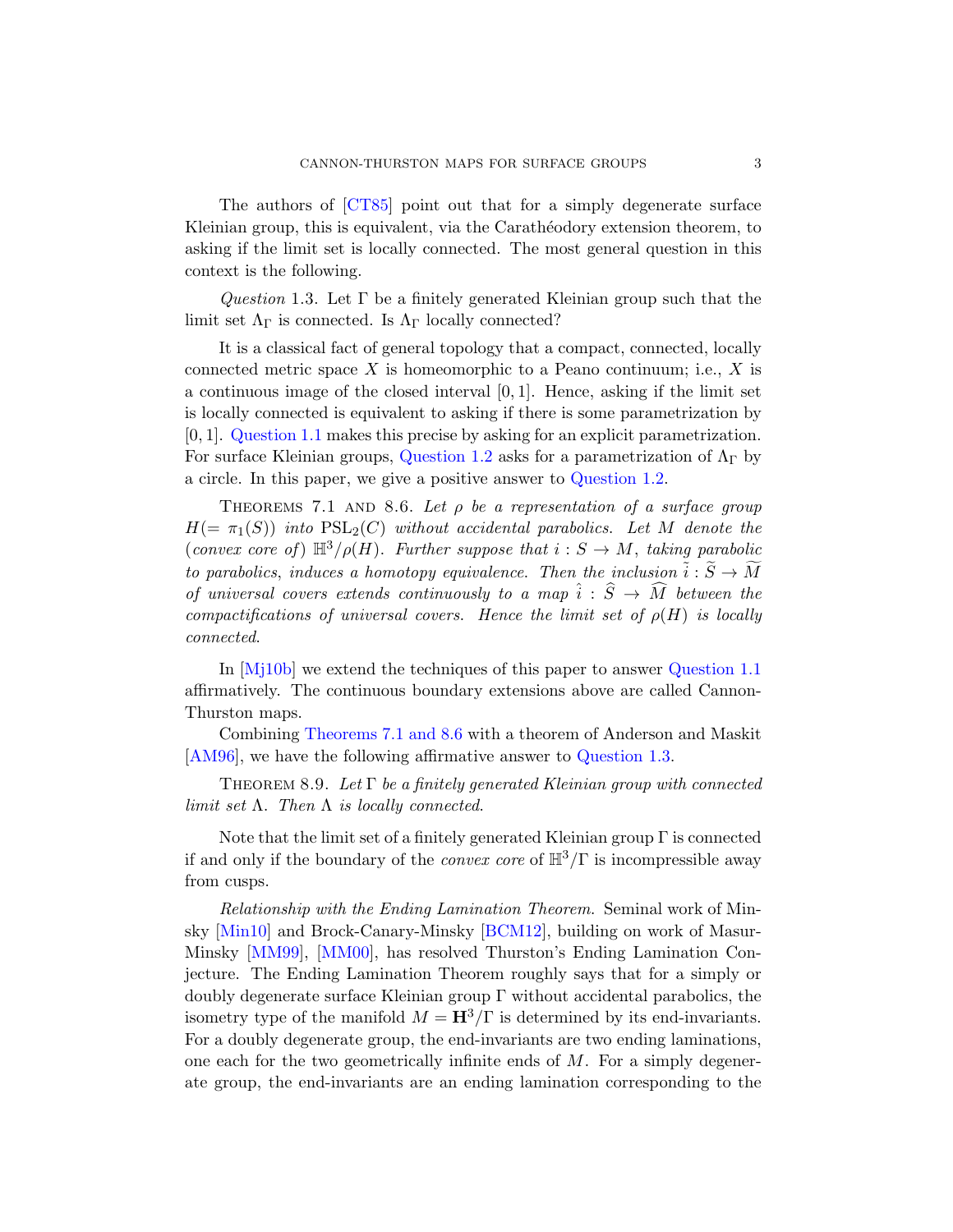geometrically infinite end of M and a conformal structure corresponding to [the](#page-75-1) geometrically finite end of  $M$ . The ending lamination corresponding to a geometrically infinite end may be regarded as a purely topological piece of dat[a asso](#page-79-1)ciated to the end. Thus, in the context of geometrically infinite Kleinian groups, the Ending Lamination Theorem roughly says that "Topology implies Geometry"; an analog of Mostow Rigidity for infinite covolume Kleinian groups.

Theorems 7.1 and 8.6 prove the existence of Cannon-Thurston maps for surface Kleinian groups but leave unanswered the question about the point preimages of these maps. In [Mj07], we relate the point preimages of Cannon-[T](#page-76-0)hurston maps for sim[ply and doubl](#page-69-2)[y degene](#page-75-1)rate surface Kleinian groups to ending laminations. In particular, the ending lamination corresponding to a degenerate end can be recovered from the Cannon-Thurston map. More generally, since topological conjugacies are compatible with Cannon-Thurston maps, a topological conjugacy of Γ-actions on limit sets comes from a bi-Lipschitz homeomorphism of quotient manifolds. Hence the Ending Lamination Theorem [Min10], [BCM12], in conjunction with Theorems 7.1 and 8.6 and the ma[in resul](#page-78-1)t of  $[M]07$ , shows that th[e geome](#page-76-1)try of M can be recovered from [the](#page-77-1) action of  $\Gamma$  [on the](#page-78-2) limit set  $\Lambda_{\Gamma}$ . [This jus](#page-78-3)tifies the slogan "dynamics on the limit set de[termines](#page-78-4) [geometry](#page-78-5) i[n the](#page-79-2) in[terior](#page-79-3)."

History. Several auth[ors have contr](#page-1-1)[ibuted t](#page-1-0)o the theme of this paper. We shall give below a brief account of the history of the problem along with some further developments that use the [results of th](#page-2-0)is paper. Cannon and Thurston [CT07], Minsky [Min94], Alperin, Dicks and Porti [ADP99], Cannon and Dicks [CD02], [CD06], Klarr[eich \[K](#page-77-0)la99], McMullen [McM01], Bowditch [Bow13], [Bow07] a[nd the author](#page-1-1) [Mit98b], [Mit98a], [Mj09], [Mj11], [Mj10a], [Mj05] have obtained partial positive answers to Questions 1.1 and 1.2. We describe some of this history in brief.

In [Abi76], Abikoff gave an approach to a negative answer to Question 1.3. However, around 1980, Thurston realized that this approach would not work. Then, i[n a fou](#page-77-0)n[dationa](#page-77-2)l paper, Cannon and Thurston [CT85] gave the first examples furnishing a positive answer to Question 1.1 for geometrically infinite surface Kleinian groups; hence the term "Cannon-Thurston map." In approximate chronological order, the existence of Cannon-Thurston maps in the context of Kleinian groups was proven

- (1) by Floyd [Flo80] for geometrically finite Kleinian groups;
- (2) by Cannon and Thurston [CT85], [CT07] for fibers of closed hyperbolic 3-manifolds fibering over the circle and for simply degenerate groups with asymptotically periodic ends;
- (3) by Minsky [Min94] for closed surface groups of bounded geometry (see also [Mit98b], [Mj10a]);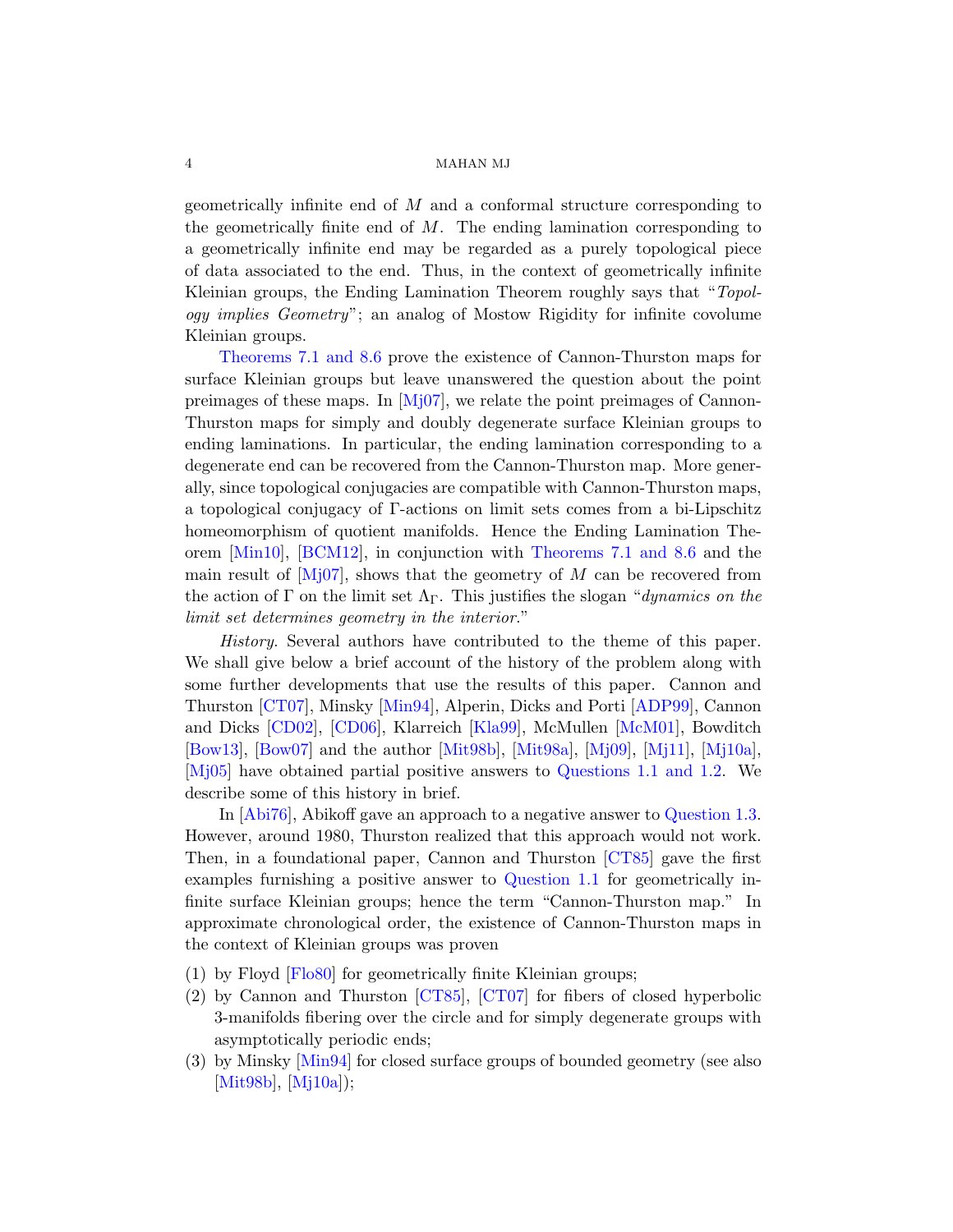- [\(4\)](#page-76-2) [by the a](#page-76-3)uthor [Mit98b], and independently by Klarreich [Kla99] using dif[fer](#page-79-2)ent methods, for hyperbolic 3-manifolds of bounded geometry with an incompressible core and without parabolics;
- (5) by Alperin-Dicks-Porti [ADP99] for fibers of the figure eight knot complement regarded as a fiber bundle over the circle;
- (6) by McMullen  $[McM01]$  for punctured torus groups (see also  $[Mj11]$ ).
- [\(7](#page-79-3)) [by Bo](#page-79-4)wditch [Bow13], [Bow07] for punctured surface groups of bounded geo[metry](#page-79-1) (see also [Mj09]);
- (8) by Miyachi [Miy02] for handlebody groups of bounded geometry (see also [Sou06]);
- (9) [by the](#page-79-5) author  $\text{[M]}09$  for hyperbolic 3-manifolds of bounded geometry with core incompressible away from cusps;
- $(10)$  by the author [Mj11], [Mj05] for special unbounded geometries.

Further developments. In [Mj07], we give an explicit parametrization of the limit set of a surface [Kleinian](#page-78-3) group by describing the point pre-images of the Cannon-Thurston map and relating them to ending laminations. In a further follow-up paper [Mj10b], we answer Question 1.1 affirmatively and completely for all finitely generated Kleinian groups, using some preliminary work in [MD10]. The techniques of this paper can thus be strengthened to show that Cannon-Thurston maps exist in general for finitely generated Kleinian groups, thus answering a conjecture of McMullen [McM01].

Acknowledgments. I would like to thank Jeff Brock, Dick Canary and Yair Minsky for their help during the course of this work. In particular, Minsky and Canary brought a coupl[e of cri](#page-79-4)tical [gaps in](#page-79-6) previous versions of this paper to my notice. I would also like to thank Benson Farb for innumerable exciting conversations on relative hyperbolicity when we were graduate students. I would like to thank Caroline Series and Al Marden for a number of comments and corrections and Kingshook Biswas for comments that have improved the exposition. Special thanks are due to the referee for not unwelcome pressure to re-organize a couple of unwieldy manuscripts ( $[M_0]$ <sup>5</sup>] and  $[M_0]$ <sup>6</sup>) into a relatively more streamlined version and also for painstakingly going through all the details and making several important and constructive suggestions. A major revision of this paper was done when the author was visiting Université Paris-Sud (Orsay) under the ARCUS Indo-French program.

<span id="page-4-0"></span>Dedication. This paper is fondly dedicated to Gadai and Sarada for their support and indulgence.

1.1. Broad scheme of proof. Let M be a hyperbolic 3-manifold homotopy equivalent to a closed hyperbolic surface  $S$ . We think of  $S$  as an embedded incompressible surface in M. Let  $\widetilde{S}$  and  $\widetilde{M}$ (=  $\mathbf{H}^3$ ) denote the universal covers of S, M respectively and  $\tilde{i}: \tilde{S} \to \tilde{M}$  the inclusion of universal covers.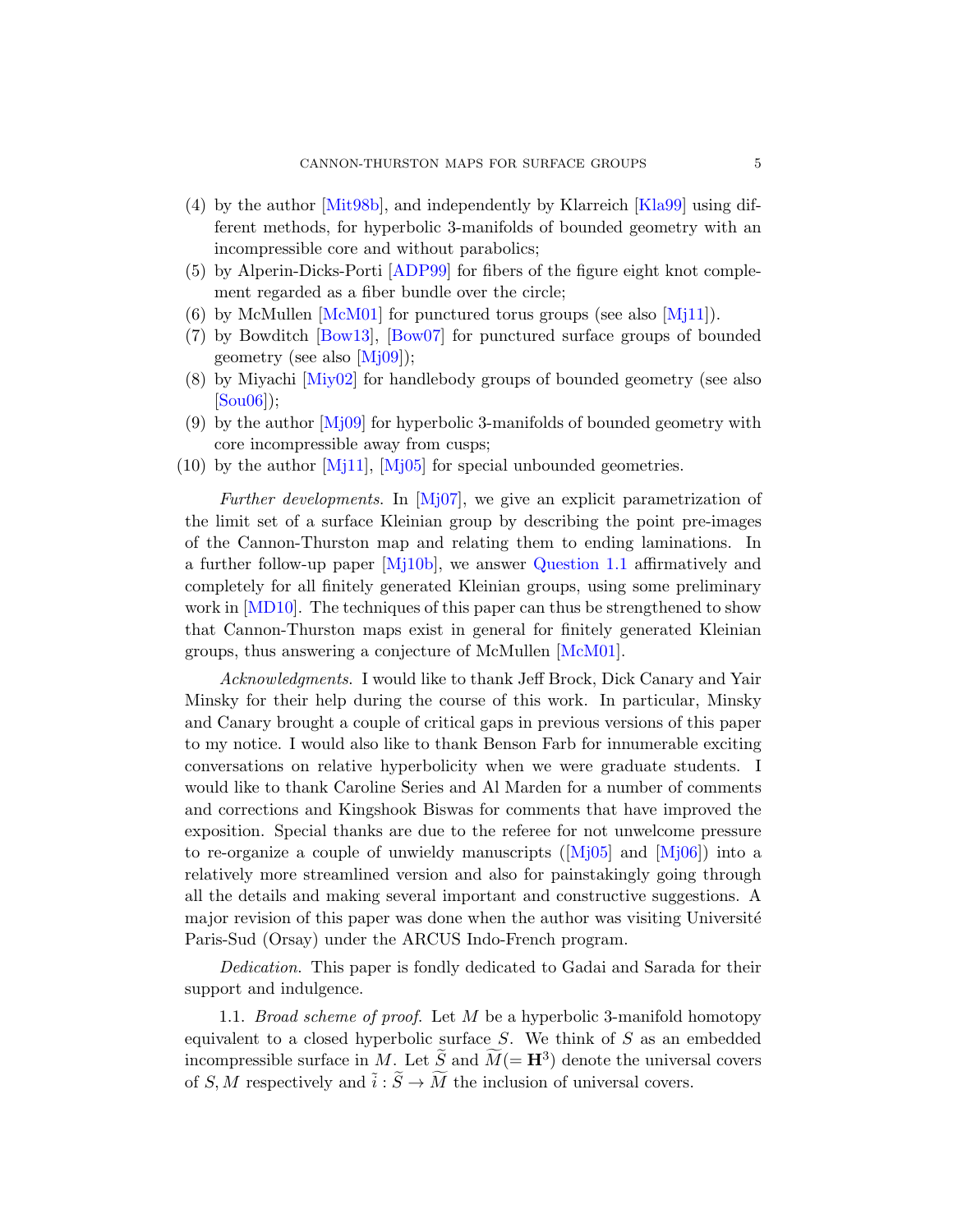Given a hyperbolic geodesic segment  $\lambda$  in  $\tilde{S}$  lying outside a large ball about a fixed reference point  $o \in \tilde{S}$ , our aim is to show that the geodesic in  $\mathbb{H}^3$ joining the endpoints of  $\tilde{i}(\lambda)$  lies outside a large ball about  $\tilde{i}(o)$  in  $\mathbf{H}^{3}$ . This is sufficient to prove the existence of Cannon-Thurston maps (Lemma 1.8). Instead of proving this directly, our objective will be to construct a set  $\mathcal{L}_{\lambda}$ (called a "ladder") containing  $i(\lambda)$  such that

- (1) If  $\lambda$  lies outside a large ball in  $\tilde{S}$ , then the ladder  $\mathcal{L}_{\lambda}$  lies outside a a large ball in  $M$ . It is much easier to show (and follows from an essentially elementary argument) that  $\mathcal{L}_{\lambda}$  lies outside a a large ball than to find the exact (or even approximate) location of the geodesic in  $\mathbf{H}^3$  joining the endpoints of  $i(\lambda)$ . Hence this approach.
- (2)  $\mathcal{L}_{\lambda}$  is quasiconvex with respect to a modified (pseudo) metric  $d_G$  on  $\widetilde{M}_{\lambda}$ , thus forcing the  $d_G$  geodesic joining the endpoints of  $\lambda$  to lie  $d_G$ -close to  $\mathcal{L}_{\lambda}$ .
- (3) The pseudometric  $d_G$  is constructed in such a way that  $\mathcal{L}_\lambda$  still controls (cf. Lemma 2.5) the location of the hyperbolic geodesic  $\beta^h$  in  $\mathbf{H}^3$  joining the endpoints of  $\tilde{i}(\lambda)$ , thus forcing  $\beta^h$  [to li](#page-78-4)e outside a large ball in  $\mathbf{H}^3$ .

For ease of notation, we shall often identify any point or subset of  $\widetilde{S}$  with its image under  $i$ .

1.1.1. The ladder. One of the main steps in proving the sufficient condition of Lemma 1.8 (and hence concluding the existence of Cannon-Thurston maps) is to construct a quasiconvex "hyperbolic ladder" as in [Mit98b] and [Mit98a] containing  $\lambda$ . Suppose that a sequence  $\{S_i\}$  of disjoint, equispaced, embedded, bounded geometry surfaces exiting an end  $E$  of  $M$  has been "judiciously" constructed. We shall describe a little later what "judicious" means. We think of  $\{S_i\}$  as a sequence of surfaces exiting a vertical end E. Identify S with the base surface  $S_0$ .

Choose a basepoint in S and fix a lift p of the base-point in  $\widetilde{S}$  as the origin. Let  $r$  be a quasigeodesic ray in  $M$ , starting at  $p$ , exiting  $E$  and making linear progress as it exits E. Suppose  $\lambda = [a, b] \subset \tilde{S}$  is a geodesic in the *intrinsic* metric on  $\tilde{S}$  joining two lifts  $a(= a_0)$  and  $b(= b_0)$  of p. Let  $r_a, r_b$  be the lifts of r starting at a, b respectively[. Let](#page-50-0)  $a_i$  (resp.  $b_i$ ) be the point at which  $r_a$ (resp.  $r_b$ ) intersects  $S_i$ . Let  $\lambda_i$  be the geodesic in the intrinsic metric on  $S_i$ joining  $a_i, b_i$ . The ladder associated to the sequence  $\{S_i\}$  and the geodesic  $\lambda$ is  $\mathcal{L}_{\lambda} = \bigcup_{i} \lambda_i$ . To prove quasiconvexity of  $\mathcal{L}_{\lambda}$  we construct a retraction  $\Pi_{\lambda}$  of  $\bigcup_i S_i$  onto  $\mathcal{L}_{\lambda} = \bigcup_i \lambda_i$  by defining  $\Pi_{\lambda}$  on  $S_i$  as the nearest point retraction onto  $\lambda_i$  in the *intrinsic* metric on  $S_i$ . We would like to ensure that  $\Pi_{\lambda}$  is coarsely Lipschitz. The construction of  $\mathcal{L}_{\lambda}$  and  $\Pi_{\lambda}$  is detailed in Section 5.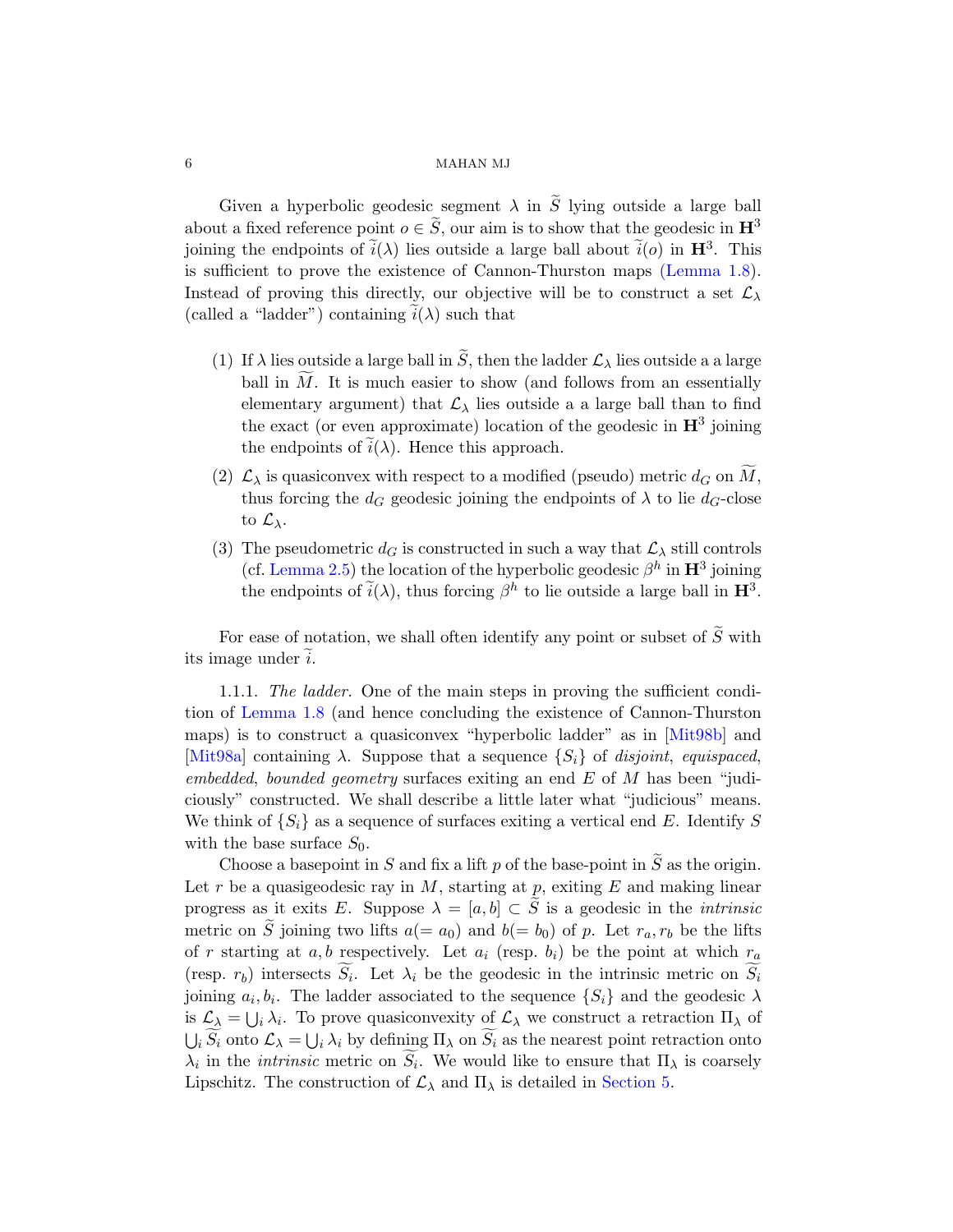The ladder  $\mathcal{L}_{\lambda}$  has the following property that we want: If  $\lambda$  lies outside a large ball about the origin in  $\tilde{S}$ , then  $\mathcal{L}_{\lambda}$  lies outside a large ball about the origin in  $M$ .

This construction works exactly for 3-manifolds of bounded geometry, where the  $S_i$ 's may be chosen such that

- (1) Equispaced condition: the regions between  $S_i$  and  $S_{i+1}$  are uniformly bi-Lipschitz to  $S_i \times [0,1]$  (for all i).
- (2) Quasi-is[ometry con](#page-13-0)dition: The map from  $S_i$  to  $S_{i+1}$  that takes  $(x, i)$  to  $(x, i + 1)$  is a uniform quasi-isometry.

Both of these break down in general. In fact, quasiconvexity of  $\mathcal{L}_{\lambda}$  is not in general true in the hyperbolic metric on  $M$  for the choice of the sequence  $\{S_i\}$  [we descri](#page-15-0)be below.

The technical tool we shall use to address this issue in this paper is *electric geometry* and relative hyperbolicity (Section 2). Let  $\mathcal{H} = \{H_i\}$  be a collection of quasiconvex subsets of  $H^3$ . The electric (pseudo) metric obtained by electrocuting elements of  $H$  essentially allows one to travel for free within any  $H_i$ . However, this metric has the crucial feature that electric geodesics control hyperbolic geodesics (Lemma 2.5) and hence allows recovery of hyperbolic geodesics from electric geodesics. We emphasize that it is quasiconvexity of  $H_i$ 's that allows this recovery.

1.1.2. A motivational special case of split geometry. We describe first a special case of the model geometry of a geometrically infinite unbounded geometry end  $E$ . This will be a particular case of what is referred to as "split" geometry" later on in the paper and is representative in a sense to be explicated. (The model geometry described here was called "graph amalgamation geometry" in [Mj05].) Suppose we have the following situation:

- (1) There exists a sequence  $\{S_i\}$  of disjoint, embedded, bounded geometry surfaces exiting E. These are ordered in a natural way along E; i.e.,  $i < j$ im[plies that](#page-7-0)  $S_j$  is contained in the unbounded component of  $E \setminus S_i$ . The topological product region between  $S_i$  and  $S_{i+1}$  is denoted  $B_i$ .
- (2) Corresponding to each such product region  $B_i$ , there exists a Margulis tube  $T_i$  such that  $T_i \subset B_i$ . Further,  $T_i \cap S_i$  and  $T_i \cap S_{i+1}$  are annuli on  $S_i$  and  $S_{i+1}$  respectively, with core curves homotopic to the core curve of  $T_i$ .

We think of the Margulis tube  $T_i$  as "splitting" the block  $B_i$  and hence the surfaces  $S_i$  and  $S_{i+1}$ ; see Figure 1. The complementary components  $K_{ij}$ of  $B_i \setminus T_i$  and their lifts  $K_{ij}$  to E will play a special role later.

Note that we have no control on the geometry of the complementary components  $K_{ij}$ . So the only thing we can do with them is to electrocute them and lose the geometry contained within any such component. Electrocuting  $K_{ij}$ 's forces  $S_i$  and  $S_{i+1}$  to be equispaced (about distance one apart from each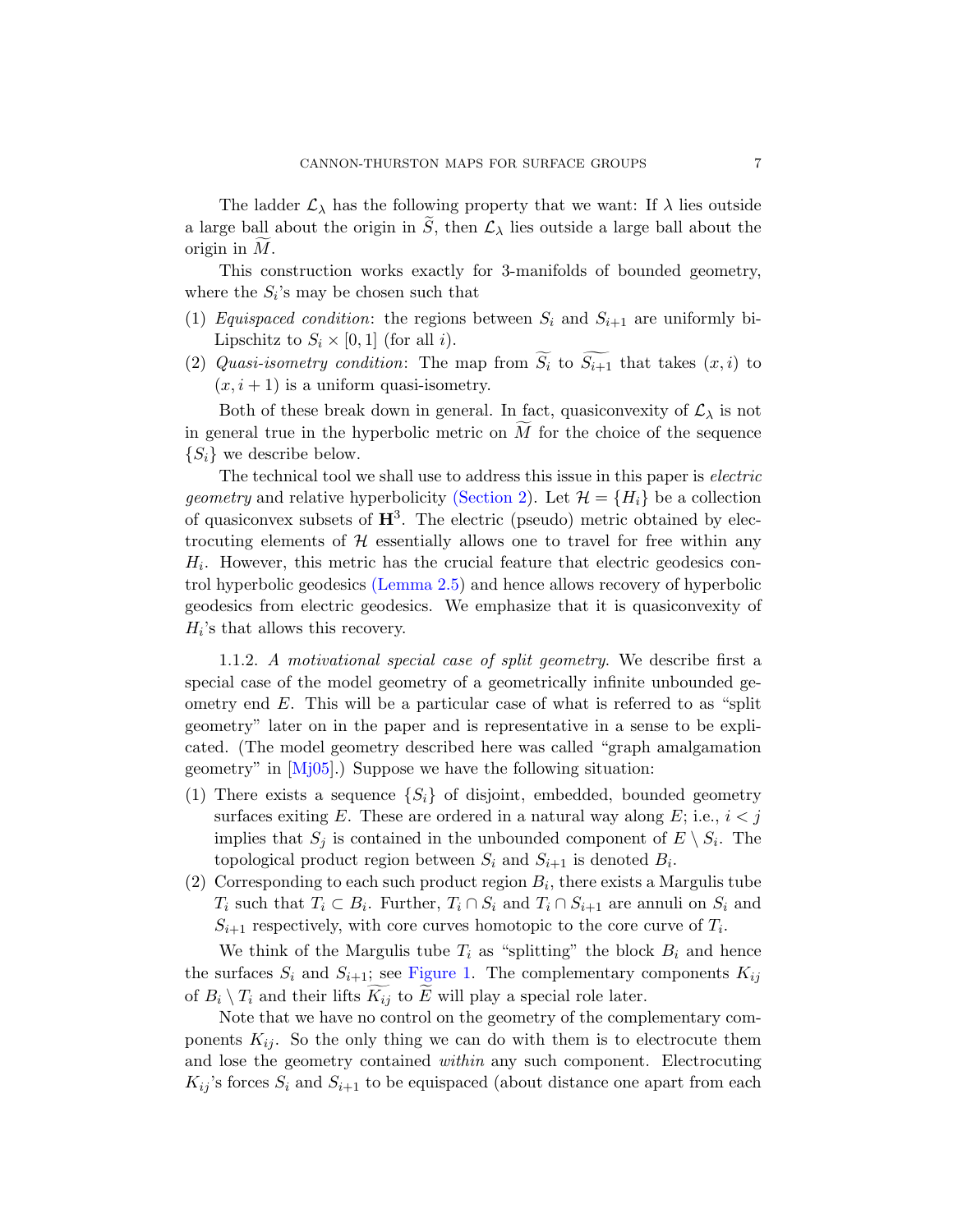



<span id="page-7-0"></span>Figure 1. A special case of split geometry.

other). It is in this modified electric metric that the sequence  $\{S_i\}$  satisfies both the equispaced condition and the quasi-isometry condition above and the ladder construction can go through.

It will turn out that the universal covers  $K_{ij} \subset E$  are quasiconvex in a certain weak sense. Thus, we can electrocute such components and still hope to recover hyperbolic geodesics from electric geodesics using Lemma 2.5.

1.1.3. Choice of the sequence of surfaces. We shall first describe a couple of restrictive assumptions on a degenerate end that reduce it to the above model geome[try. W](#page-78-6)e shall then state (very briefly) how one needs to modify [t](#page-78-0)he above model to obtain [a model](#page-78-6) geometry for a general degenerate end.

The special case. We give a brief sketch of the simplifying assumptions on a general degenerate end that leads us to a model geometry and a choice of a sequence  $\{S_i\}$  as above. First one needs a linear order on incompressible (but not necessarily embedded) surfaces in  $E$ . It is at this stage that we need Minsky's model manifold from [Min10] and, more generally, the hierarchy machinery from [MM00]. The model manifold of [Min10] does not quite furnish a sequence of complete surfaces exiting  $E$  but rather a sequence of pants decompositions of S exiting E. A sequence  $\{P_m\}$  of pants decompositions of S exiting E means the following. Fix an isometry type  $\mathbb P$  of a pair of pants. Let  $\tau_m$  denote the simple multicurve on S forming the boundary curves of the pants decomposition  $P_m$ . Then the complement of a thin (open) annular neighborhood of  $\tau_m$  in S can be identified with  $P_m$ . We demand that this complementary region (identified with  $P_m$ ) can be embedded in E such that  $P_m$  with the inherited metric is of uniformly bounded geometry; i.e., each pair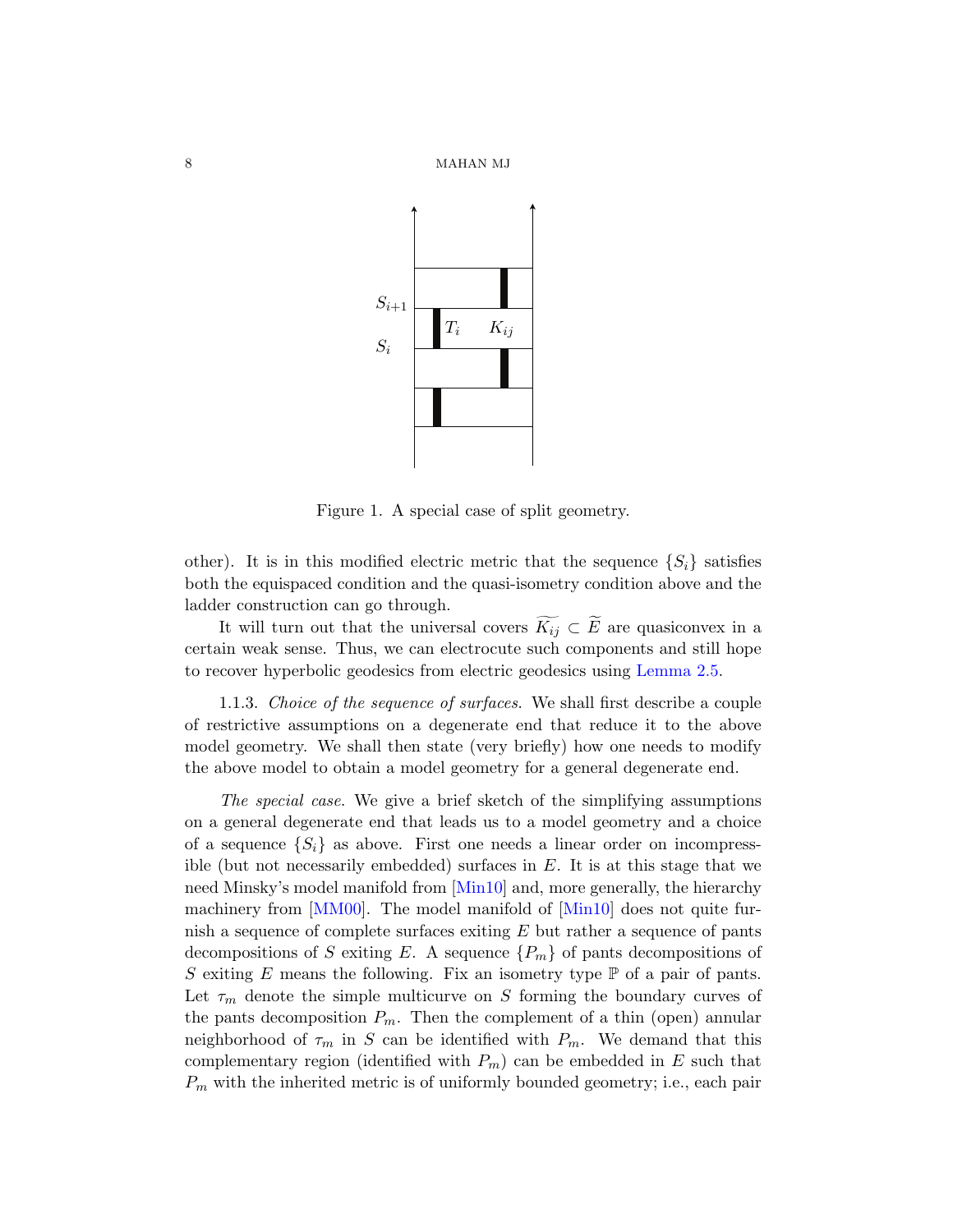of pants (component) in  $P_m$  is uniformly bi-Lipschitz to  $\mathbb P$ . We demand further that each such embedding of  $P_m$  can be extended to a topological embedding  $S_m$  of S and these topological embeddings  $\{S_m\}$  exit the end E.

The sequence  $\{P_m\}$  of (boundary curves of) pants decompositions exiting E is ofte[n referr](#page-78-6)ed to as a resolution. The sequence  $\{P_m\}$  in [Min10] is chosen in such a way that the boundary curves of the pants decompositions  ${P_m}$ occurring in the resolution have short geodesic realization in E.

<span id="page-8-0"></span>Each pants decomposition [gives a si](#page-23-0)mplex in the curve complex  $CC(S)$ of the surface S. Hence the resolution furnishes a special kind of a path of simplices in  $CC(S)$ . Associated to such a path is a *qeodesic* of simplices in  $CC(S)$  called a *tight geodesic* [Min10]. A tight geodesic furnishes a "tight" sequence"  $\dots, \tau_i, \tau_{i+1}, \dots$  of multicurves on the surface S. (Note the difference between the suffixes i and  $m$  at this stage. This indicates that we are actually passing to a subsequence.) This material is detailed in Section 3.

Simplifying Assumption 1. Assume, for simplicity, that for all  $i$ , the length of exactly one curve in  $\tau_i$  is sufficiently small, less than the Margulis constant in particular.

Call the short curve  $\tau_i$  for convenience. The surface  $S_i$  (roughly) corresponds to the first occurrence of the vertex  $\tau_i$  in the resolution. Since  $\tau_i$  is short, the Margulis tube  $T_i$  [corresponding to it](#page-8-0) splits both  $S_i$  and  $S_{i+1}$ .

Simplifying Assumption 2. Assume further that that the surfaces  $S_i$  have injectivity radius uniformly bounded below; i.e., the tube  $T_i$  is trapped entirely between  $S_i$  and  $S_{i+1}$ .

The product region  $B_i$  between  $S_i$  and  $S_{i+1}$  will be called a *split block* as it is split by  $T_i$ . This situation (an end E satisfying Simplifying Assumptions 1) and 2) gives us the model geometry (special case of split geometry) described above.

The general case. The construction of the sequence  $\{S_i\}$  in general (without the simplifying assumptions of the special case) is described in detail in Section 4.1. Here we content ourselves by providing a couple of caveats.

Note first that  $B_i \setminus T_i$  might be very far from a metric product. Thus electro[cution is a](#page-7-0) necessity to make the  $S_i$ 's equispaced.

We point out further that in general (when Simplifying Assumption 2 is no longer valid) the Margulis tube  $T_i$  may not be entirely contained in  $B_i$  but may extend into  $B_{i+1}$  or  $B_{i-1}$ . As a result, the surface  $S_i$  may have a thin part contained entirely in  $T_i$ , destroying the product structure of  $B_i$ .

To address this issue, we shall excise the interiors of Margulis tubes and "weld" the "vertical sides" (see Figure 1) of  $T_i$  together. The resulting manifold is called the *welded model manifold*  $M_{\text{wel}}$ .  $M_{\text{wel}}$  is thus a quotient space of M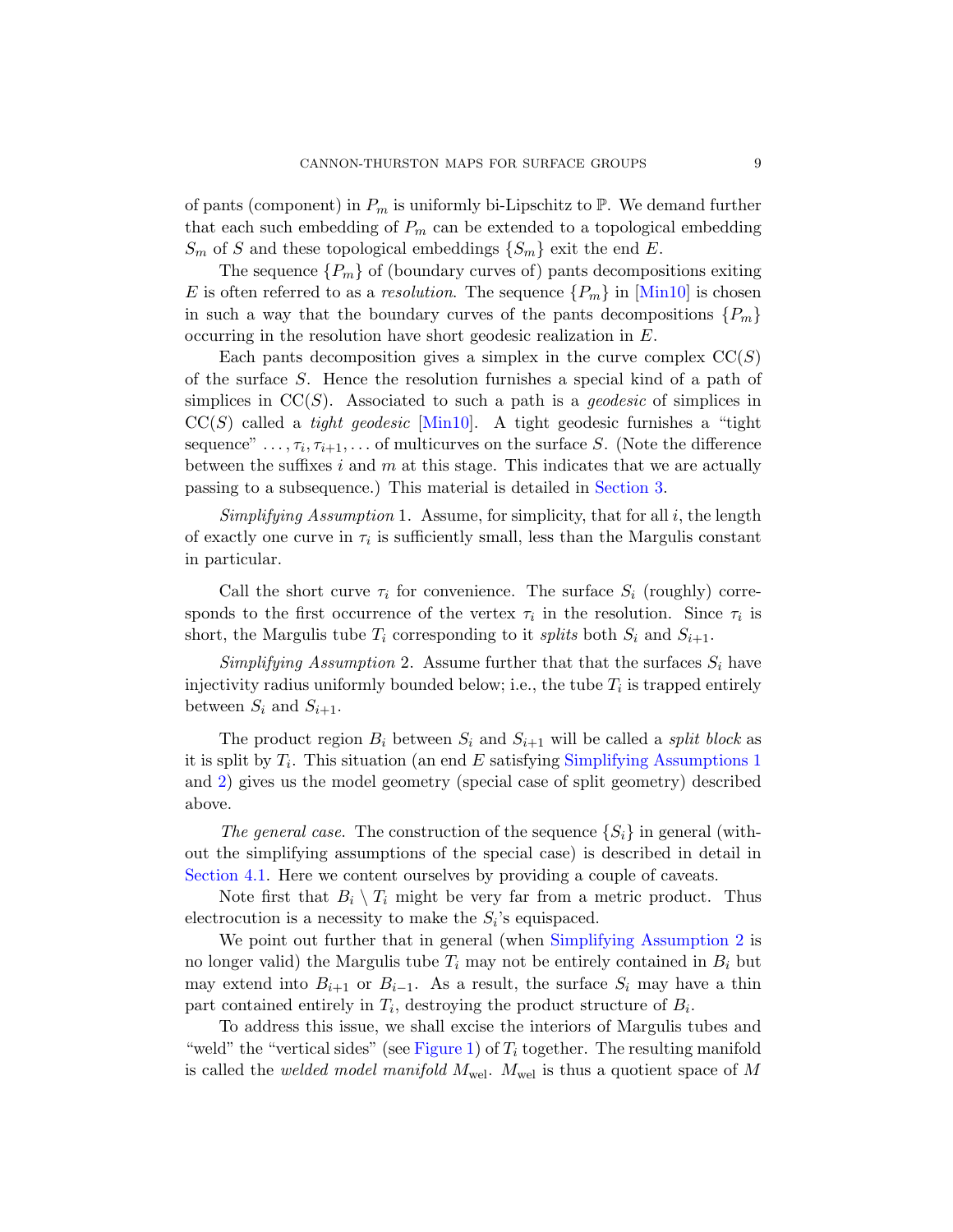homeomorphic to  $M$  itself. In the previous schematic figure, the thick dark vertical rec[tangle denot](#page-37-0)es a section of the Margulis tube  $T_i$ . The quotient map identifies the vertical sides of this vertical rectangle and collapses the horizontal I-direction to a point.  $(T_i$  should be thought of as a product of the dark vertical rectangle with a circle.) We shall also construct a new (pseudo) metric  $d_{\text{tel}}$  on  $B_i$  after welding the vertical sides (the "welded blocks"). This process is called tube electrocution and is carried out on the welded model manifold  $M_{\text{wel}}$  rather than the model manifold itself in Section 4.3. The pseudometric  $d_{\text{tel}}$  on the welded manifold  $M_{\text{wel}}$  roughly gives zero length to all horizontal circles of  $T_i$ and a uniformly bounded length to the vertical direction.

1.1.4. Split ge[ometry](#page-77-3) and graph-quasiconvexity. Lifts  $\tilde{K}$  of components of  $B_i \backslash T_i$  to the universal cover  $M_{\text{wel}}$  are called *split components*. We construct an auxiliary metric  $d_G$  called the graph (pseudo) metric on  $M_{\text{wel}}$  by *electrocuting* the family of split components in  $M_{\text{wel}}$ . What this means is that for each split component  $\widetilde{K} \subset \widetilde{M_{\text{wel}}}$ , we attach a copy of  $\widetilde{K} \times [0, \frac{1}{2}]$  $\frac{1}{2}$ , identifying  $K \times \{0\}$ with  $\widetilde{K} \subset \widetilde{M_{\text{wel}}}$  and equipping  $\widetilde{K} \times {\{\frac{1}{2}\}\ }$  with the zero metric. (This is slightly different from Farb's coning construction [Far98].) A crucial fact we prove in Sections 4.4 and 4.6 is that the hyperbolic convex hull  $CH(K)$  has uniformly bounded diameter in the graph metric  $d_G$ . We describe this by saying that K is uniformlygraph-quasiconvex as a[ny hyperbolic](#page-64-0) [geodesi](#page-65-0)c joining points in  $K$  lies in a uniformly bounded neighborhood of  $K$  in the  $d_G$ -metric. It follows that  $(M_{\text{wel}}, d_G)$  is a (Gromov)-hyperbolic metric space. Equivalently,  $M_{\text{wel}}$  is *weakly* hyperbolic relative to the collection of split components. Note that we cannot in general use strong relative hyperbolicity as two adjacent split components  $K_1, K_2 \subset M_{\text{wel}}$  intersect along a lift of a welded Margulis tube. This issue is responsible for much of the strife in the recovery step below (Sections 6.4 and 6.5).

Gromov-hyperbolicity of  $(M_{\text{wel}}, d_G)$  ensures quasiconvexity of the ladder  $\mathcal{L}_{\lambda}$  in  $(M_{\text{wel}}, d_G)$  whose construction is described above. This is proven in Section 5.

1.1.5. Recovery of hyperbolic geodesics. There is a fair bit of technical difficulty at this stage. The graph metric is constructed on the welded model manifold. So we have to have a way of getting back to the model manifold from the welded model manifold. To do this, we note that the complement of the Margulis tubes in the model manifold and the complement of the welded tubes in the welded model manifold are the same. This allows us to construct a pseudometric quasi-isometric to  $d_G$  on the model manifold M itself. Abusing notation slightly, we call this pseudometric  $d_G$  also.

The split components of M are obtained from those of  $M_{\text{wel}}$  by adjoining certain Margulis tubes. Weak relative hyperbolicity of  $M$  relative to the collection of split components gives us control over hyperbolic geodesics in terms of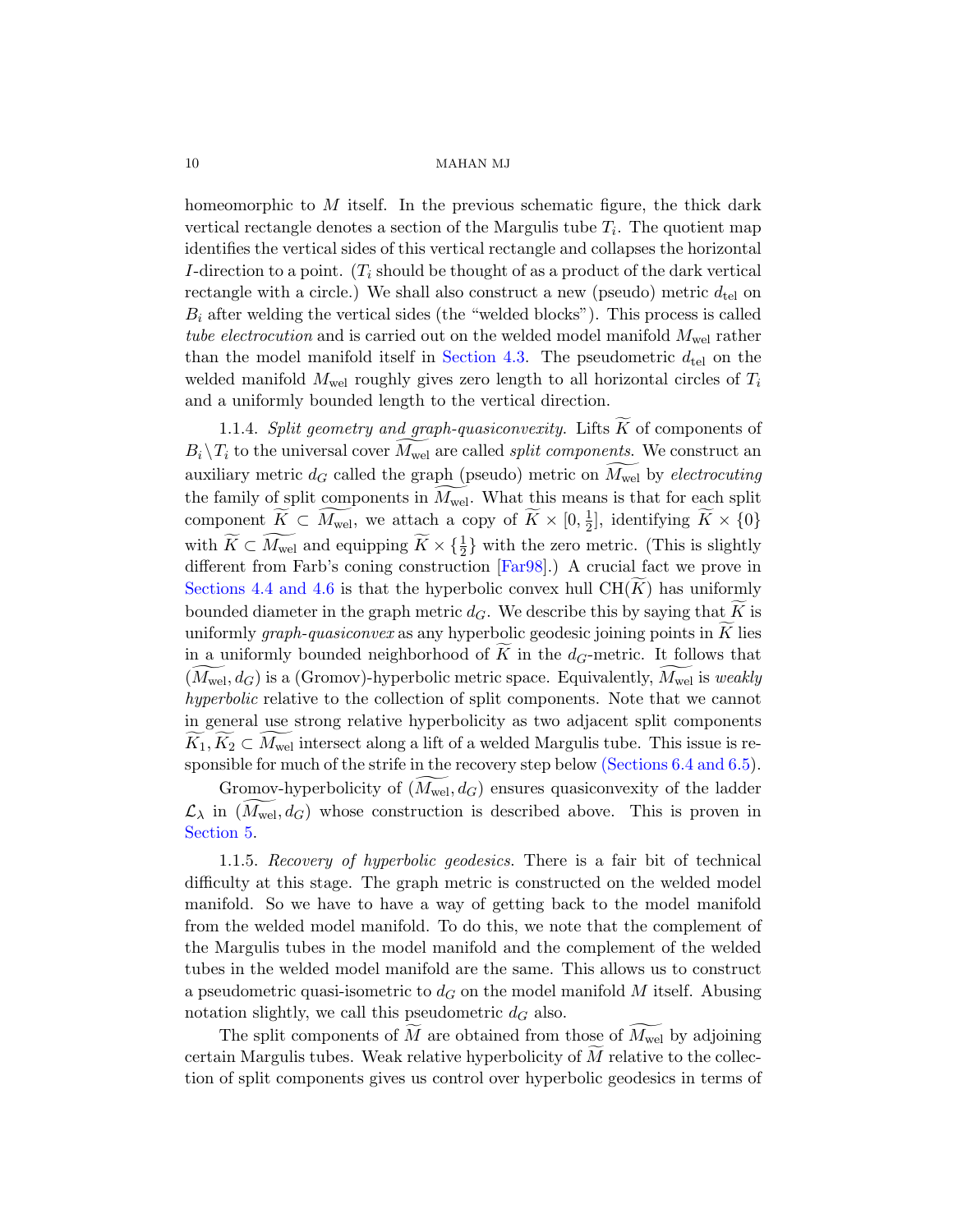geodesics in  $(M_{\text{wel}}, d_G)$ . The process of recovering a hyperbolic geodesic from a geodesic in  $(M_{\text{wel}}, d_G)$  is detailed in Sections 6.4 and 6.5. A more detailed sketch of the scheme of recovery is given in Section 6.1.

1.1.6. A flowchart of main ideas. Here is a mnemonic flow-chart of the above scheme that may be useful:

- $M \longrightarrow M_{\text{wel}}$  (welding),
- $M_{\text{wel}} \longrightarrow (M_{\text{wel}}, d_{\text{tel}})$  (tube-electrocution),
- $(M_{\text{wel}}, d_{\text{tel}}) \longrightarrow (M_{\text{wel}}, d_G)$  (split-component-electrocution),
- $(M_{\text{wel}}, d_G) \longrightarrow (M, d_G) \longrightarrow M$  (recovery).

The principal purpose behind carrying out each of these steps is given below in brief:

- Welding allows us to construct a sequence of *bounded geometry* surfaces exiting the end(s) of  $M_{\text{wel}}$ , though such a sequence might not exist in M. The sequence of bounded geometry surfaces permits us to construct the ladder  $\mathcal{L}_{\lambda}$  in  $M_{\text{wel}}$ .
- Tube electrocution and split-component-electrocution ensure both the equispaced condition and the quasi-isometry condition. In a certain sense therefore, the two electrocution steps allow us to reduce the problem to a model satisfying conditions (1) and (2) of the bounded geometry case. We can (as in the bounded geometry case) show that  $\mathcal{L}_{\lambda}$  is quasiconvex in  $(M_{\text{wel}}, d_G)$ .
- Quasiconv[e](#page-13-0)[xity of](#page-23-0)  $\mathcal{L}_{\lambda}$  furnishes a  $d_G$ -quasigeodesic in  $M_{\text{wel}}$  contained in  $\mathcal{L}_{\lambda}$ joining the endpoints of  $\lambda$ .
- Finally, the recovery step allows us to come back from  $(M_{\text{wel}}, d_G)$  to M via  $(M, d_G)$  $(M, d_G)$ .

1.1.7. Outline of the paper. We recall the notions of relative hyperbolicity and electric geometry (cf. [Far98]) in Section 2 and derive some consequences that will be useful in this paper. In Section 3, we collect together features of the model manifold constructed by Minsky in [Min10] and proven to be a bi-Lipschitz model for sim[ply and d](#page-50-0)oubly degenerate manifolds by Brock-Canary-Minsky in [BCM12]. In Section 4, we select out a sequence of split [surfaces](#page-29-1) from the split surfaces occurring in the model manifold and proceed to "fill" the interme[diate space](#page-55-1)s between successive split surfaces by special blocks homeomorphic to  $S \times I$ . This gives us a "split geometry" model for simply and doubly degenerate manifolds. We make crucial use of electric geometry and relative hyperbolicity at this stage. In Section 5, we construct a quasiconvex (Gromov) "hyperbolic ladder" in the (Gromov) hyperbolic electric space constructed in Section 4 and use it to construct a quasigeodesic in the electric metric joining the endpoints of  $\lambda$ . In Section 6, we recover information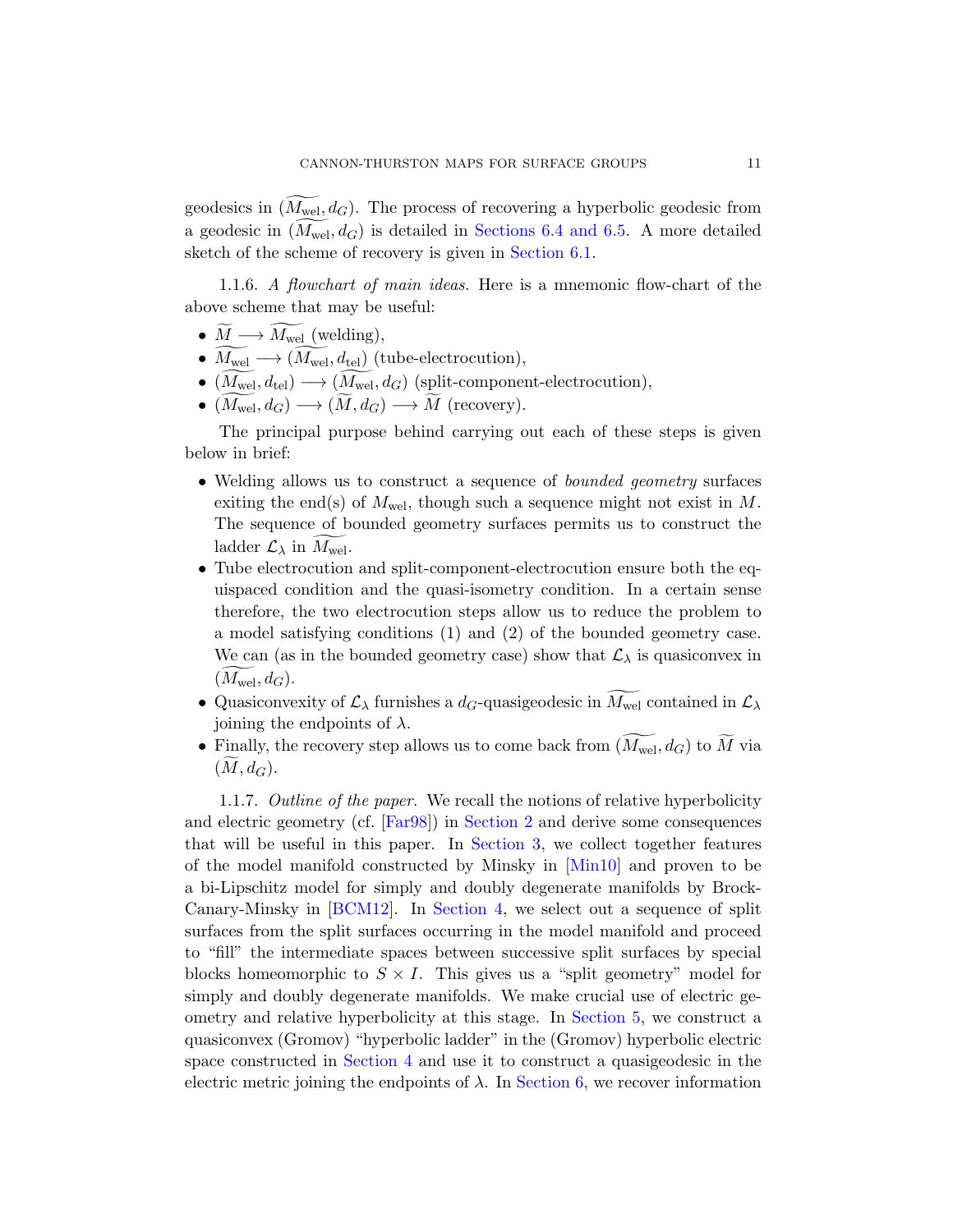about the hyperbolic geodesic joining the endpoints of  $\lambda$  from the electric geodesic constructed in Section 5. In Section 7 we put all the ingredients together to prove the existence of Cannon-Thursto[n maps for](#page-23-0) closed surface Kleinian groups (Theorem 7.1). In Section 8 we describe the modifications necessary for punctured surfaces.

1.1.8. Notation. We shall in general use N (resp.  $N^h$ ) to denote (the convex core of) a simply or doubly degenerate hyperbolic 3-manifold without (resp. with) cusps. For a manifold  $N^h$  with cusps, N will also denote  $N^h$  minus an open neighborhood of the cusps. M will denote the model manifold (Section 3).

Similarly, S (resp.  $S^h$ ) shall denote a closed (resp. finite volume with cusps) hyperbolic surface. For a surface  $S<sup>h</sup>$  with cusps, S will also denote  $S<sup>h</sup>$ minus an open neighborhood of the cusps. We shall sometimes use  $S$  to denote a bi-Lipschitz homeomorphic image of a hyperbolic  $S$ . Thus  $M, N$  will both be homeomorphic to  $S \times J$ , where  $J = [0, \infty)$  or R according as N is simply or doubly degenerate.

Since we shall not have specific need for manifolds with cusps until the last section of t[his paper](#page-77-4), N [will de](#page-78-7)note (the convex core of) a simply or doubly degenerate hyperbolic 3-manifold without cusps unless otherwise mentioned.

d will denote the hyperbolic (or bi-Lipschitz to hyperbolic) metric on S.  $d_M$  will denote the metric on the model manifold.

1.2. Gromov hyperbolic metric spaces and Cannon-Thurston maps. We start off with som[e prelim](#page-78-7)inaries about hyperbolic metric spaces in the sense of Gromov [Gro87]. For details, see [CDP90], [GdlH90]. Let  $(X, d_X)$  be a (Gromov) hyperbolic metric space. The *Gromov boundary* of  $X$ , denoted by  $\partial X$ , is the collection of equivalence classes of geodesic rays  $r : [0, \infty) \to X$ with  $r(0) = x_0$  for some fixed  $x_0 \in X$ , where rays  $r_1$  and  $r_2$  are equivalent if  $\sup\{d_X(r_1(t), r_2(t))\} < \infty$ . Let  $\hat{X} = X \cup \partial X$  denote the natural compactification of X topologized the usual way (cf.  $[GdH90, p. 124]$ ).

We denote the k-neighborhood of a subset Z of  $(X, d_X)$  by  $N_k(Z, d_X)$  or simply  $N_k(Z)$  when  $d_X$  is understood.

Definition 1.4. A subset Z of  $(X, d_X)$  is said to be k-quasiconvex if any geodesic joining points of Z lies in a k-neighborhood  $N_k(Z, d_X)$  of Z. A subset Z is quasiconvex if it is k-quasiconvex for some  $k$ .

For simply connected real hyperbolic manifolds, this is equivalent to saying that the convex hull  $CH(Z)$  of the set Z lies in a bounded neighborhood of Z. We shall have occasion to use this alternate characterization.

Definition 1.5. A map f from one metric space  $(Y, d_Y)$  into another metric space  $(Z, d_Z)$  is said to be a  $(K, \varepsilon)$ -quasi-isometric embedding if

$$
\frac{1}{K}(d_Y(y_1, y_2)) - \varepsilon \le d_Z(f(y_1), f(y_2)) \le K d_Y(y_1, y_2) + \varepsilon.
$$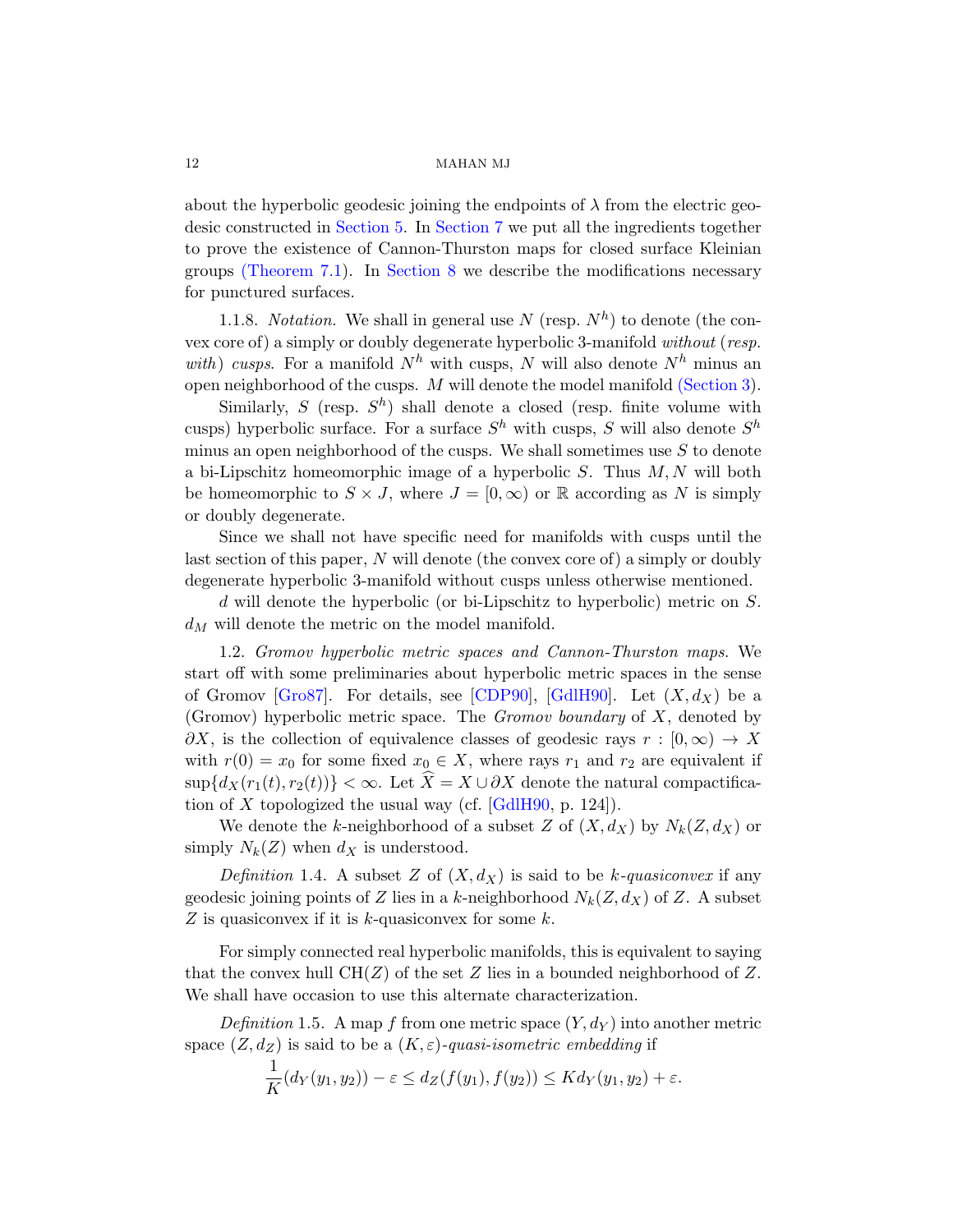If  $f$  is a quasi-isometric embedding and every point of  $Z$  lies at a uniformly bounded distance from some  $f(y)$ , then f is said to be a *quasi-isometry*.

A  $(K, \varepsilon)$ -quasi-isometric embedding that is a quasi-isometry will be called a  $(K, \varepsilon)$ -quasi-isometry.

<span id="page-12-0"></span>A  $(K, \varepsilon)$ -quasigeodesic is a  $(K, \varepsilon)$ -quasi-isometric embedding of a closed [inte](#page-78-7)rval in R. A  $(K, K)$ -quasigeodesic will also be called a K-quasigeodesic. A  $(K, K)$ -quasigeodesic will simply be called a K-quasigeodesic

We shall say that two paths  $\alpha, \beta$  in X "C-track" each other in  $A \subset X$  if  $\alpha \cap A$  and  $\beta \cap A$  lie in a C-neighborhood of each other. The following Lemma [says that qu](#page-12-0)asigeodesics starting and ending close by track each other.

LEMMA 1.6 ( $[GdH90]$ ). Let  $(X, d)$  be a  $\delta$ -hyperbolic metric space. Then for any  $K, \varepsilon, D$ , there exists  $C = C(\delta, K, \varepsilon, D)$  such that if  $\alpha, \beta$  are two  $(K, \varepsilon)$ quasi-geodesics whose starting points (as also ending points) are at most D apart, then  $\alpha \subset N_C(\beta, d)$ .

The conclusion of Lemma 1.6 is also summarized by saying that  $\alpha, \beta$  Cfellow travel each other and this property of quasigeodesics is called the Cfellow traveler property.

Let  $(X, d_X)$  be a (Gromov) hyperbolic metric space and Y be a subspace that is (Gromov) hyperbolic with the inherited path metric  $d<sub>Y</sub>$ . By adjoining the [Gromov](#page-78-5) boundaries  $\partial X$  and  $\partial Y$  to X and Y, one obtains their compactifications  $\widehat{X}$  and  $\widehat{Y}$  respectively. Let  $i : Y \to X$  denote inclusion.

Definition 1.7. Let X and Y be (Gromov) hyperbolic metric spaces and  $i: Y \to X$  be an embedding[. A](#page-79-7) *Cannon-Thurston map*  $\hat{i}$  from  $\widehat{Y}$  to  $\widehat{X}$  is a continuous extension of i.

The following lemma ([Mit98a, Lemma 2.1]) says a Cannon-Thurston map exists if for all  $M > 0$  and  $y \in Y$ , there exists  $N > 0$  such that if  $\lambda$  lies outside an N ball around y in Y, then any geodesic in X joining the endpoints of  $\lambda$  lies outside the M ball around  $i(y)$  in X. For convenience of use later on, we state this somewhat differently and include the proof from  $[M_1]10a$  for completeness.

LEMMA 1.8. A Cannon-Thurston map from  $\widehat{Y}$  to  $\widehat{X}$  exists if the following condition is satisfied. Given  $y_0 \in Y$ , there exists a nonnegative function  $M(N)$ such that  $M(N) \to \infty$  as  $N \to \infty$  and for all geodesic segments  $\lambda$  lying outside an N-ball around  $y_0 \in Y$ , any geodesic segment in X joining the endpoints of  $i(\lambda)$  lies outside the  $M(N)$ -ball around  $i(y_0) \in X$ .

*Proof.* Suppose  $i: Y \to X$  does not extend continuously. Since i is proper, there exist sequences  $x_m$ ,  $y_m \in Y$  and  $p \in \partial Y$  such that  $x_m \to p$  and  $y_m \to p$ in  $\widehat{Y}$ , but  $i(x_m) \to u$  and  $i(y_m) \to v$  in  $\widehat{X}$ , where  $u, v \in \partial X$  and  $u \neq v$ .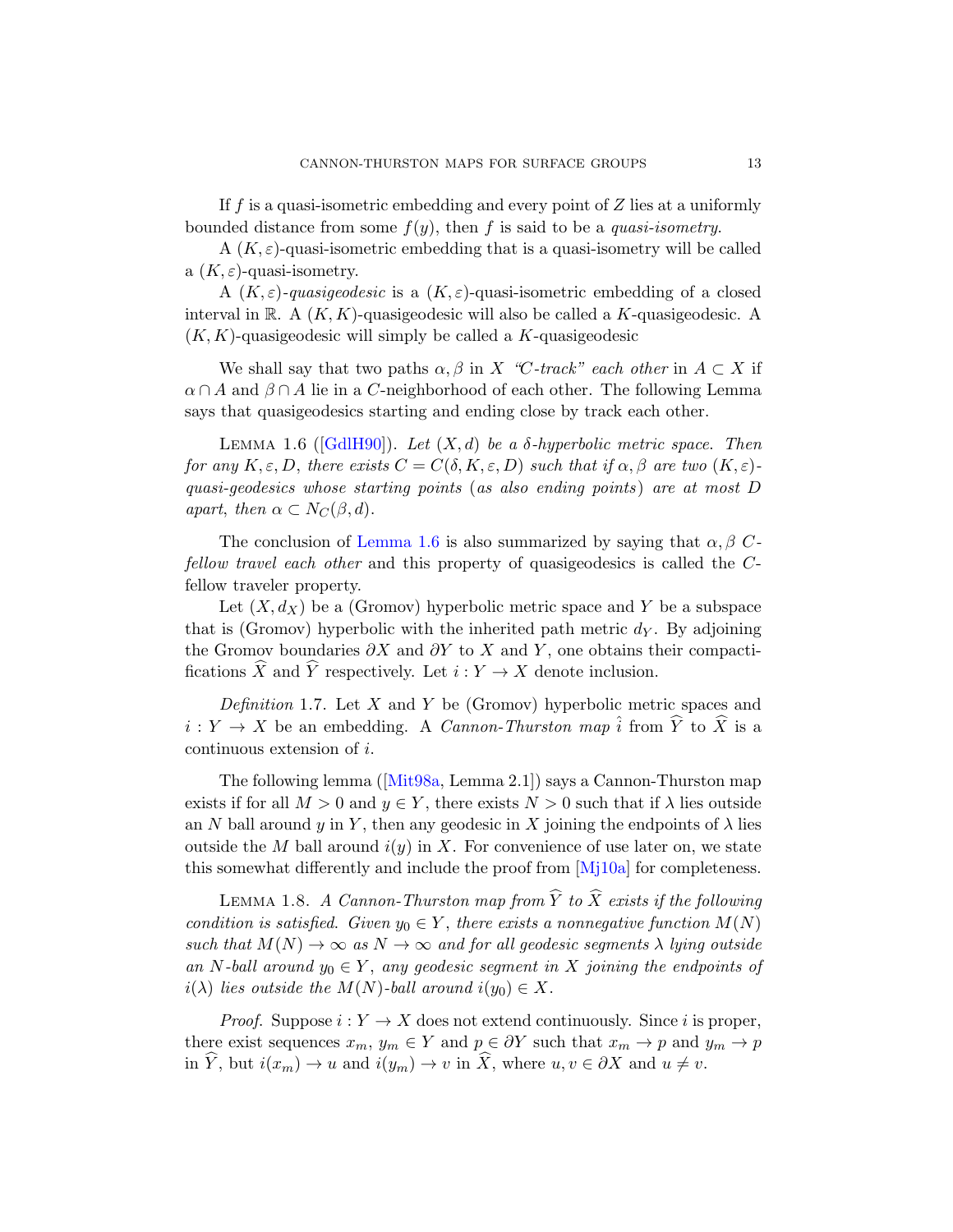Since  $x_m \to p$  and  $y_m \to p$ , any geodesic in Y joining  $x_m$  and  $y_m$  lies outside an  $N_m$ -ball  $y_0 \in Y$ , where  $N_m \to \infty$  as  $m \to \infty$ . Any bi-infinite geodesic in X joining  $u, v \in \partial X$  has to pass through some M-ball around  $i(y_0)$ in X as  $u \neq v$ . There exist constants c and L such that for all  $m > L$ , any geodesic joining  $i(x_m)$  and  $i(y_m)$  in X passes through an  $(M+c)$ -neighborhood of  $i(y_0)$ . Since  $(M+c)$  is a constant not depending on the index m, this proves the lemma.  $\Box$ 

<span id="page-13-0"></span>The ab[ove res](#page-78-2)ult can be [interpre](#page-76-4)ted as saying that a Cannon-Thurston map exists if the space of geodesic segments in  $Y$  embeds properly in the space of geodesic segments in X.

## 2. Relative hyperbolicity

In this section, we shall recall first certain notions of relative hyperbolicity due to Farb [Far98], Klarreich [Kla99], Bowditch [Bow12] and the author [Mj11].

2.1. *Electric geometry*. We collect together certain facts about the electric metric that Farb proves in [Far98].

Definition 2.1. Given a metric space  $(X, d_X)$  and a collection H of subsets, let  $\mathcal{E}(X,\mathcal{H}) = X \bigsqcup_{H \in \mathcal{H}} (H \times [0, \frac{1}{2}))$  $\frac{1}{2}$ ) be the identification space obtained by identifying  $(h, 0) \in H \times [0, \frac{1}{2}]$  $\frac{1}{2}$  with  $h \in X$ . Each  $\{h\} \times [0, \frac{1}{2}]$  $\frac{1}{2}$  is declared to be isometric to the interval  $[0, \frac{1}{2}]$  $\frac{1}{2}$ , and  $H \times {\frac{1}{2}}$  is equipped with the zero metric.

A path  $\sigma: I \to \mathcal{E}(X, \mathcal{H})$  is said to be *distinguished* if  $\sigma(I) \cap \{h\} \times (0, \frac{1}{2})$  $(\frac{1}{2})$ is either empty or all of  $\{h\} \times (0, \frac{1}{2})$  $\frac{1}{2}$ ). The distance between two points in  $\mathcal{E}(X, \mathcal{H})$  is defined to be the infimum of the lengths of distinguished paths between them.

The res[ulting](#page-77-3) pseudo-metric space  $\mathcal{E}(X,\mathcal{H})$  $\mathcal{E}(X,\mathcal{H})$  $\mathcal{E}(X,\mathcal{H})$  is the *electric space* associated to X and the collection H. We shall say that  $\mathcal{E}(X, \mathcal{H})$  is constructed from X by electrocuting the collection  $\mathcal{H}$ , and the induced pseudo-metric  $d_e$  will be called the *electric metric*. If  $\mathcal{E}(X, \mathcal{H})$  is (Gromov) hyperbolic, we say that X is weakly hyperbolic relative to  $\mathcal{H}$ .

The notion of electrocution above is slightly different from the coning construction introduced by Farb in [Far98], inasmuch as Farb [Far98]) collapses  $H \times {\frac{1}{2}}$  to a point. Thus ours is a geometric (as opposed to topological) version of Farb's construction. All paths in  $\mathcal{E}(X, \mathcal{H})$  will henceforth be assumed to be distinguished.

Let X be a geodesic metric space. Further suppose that each  $H \in \mathcal{H}$ is closed. Then  $(\mathcal{E}(X, \mathcal{H}), d_e)$  is a geodesic (pseudo) metric space. Geodesics and quasigeodesics in  $(\mathcal{E}(X,\mathcal{H}), d_e)$  will be referred to as electric geodesics and electric quasigeodesics respectively.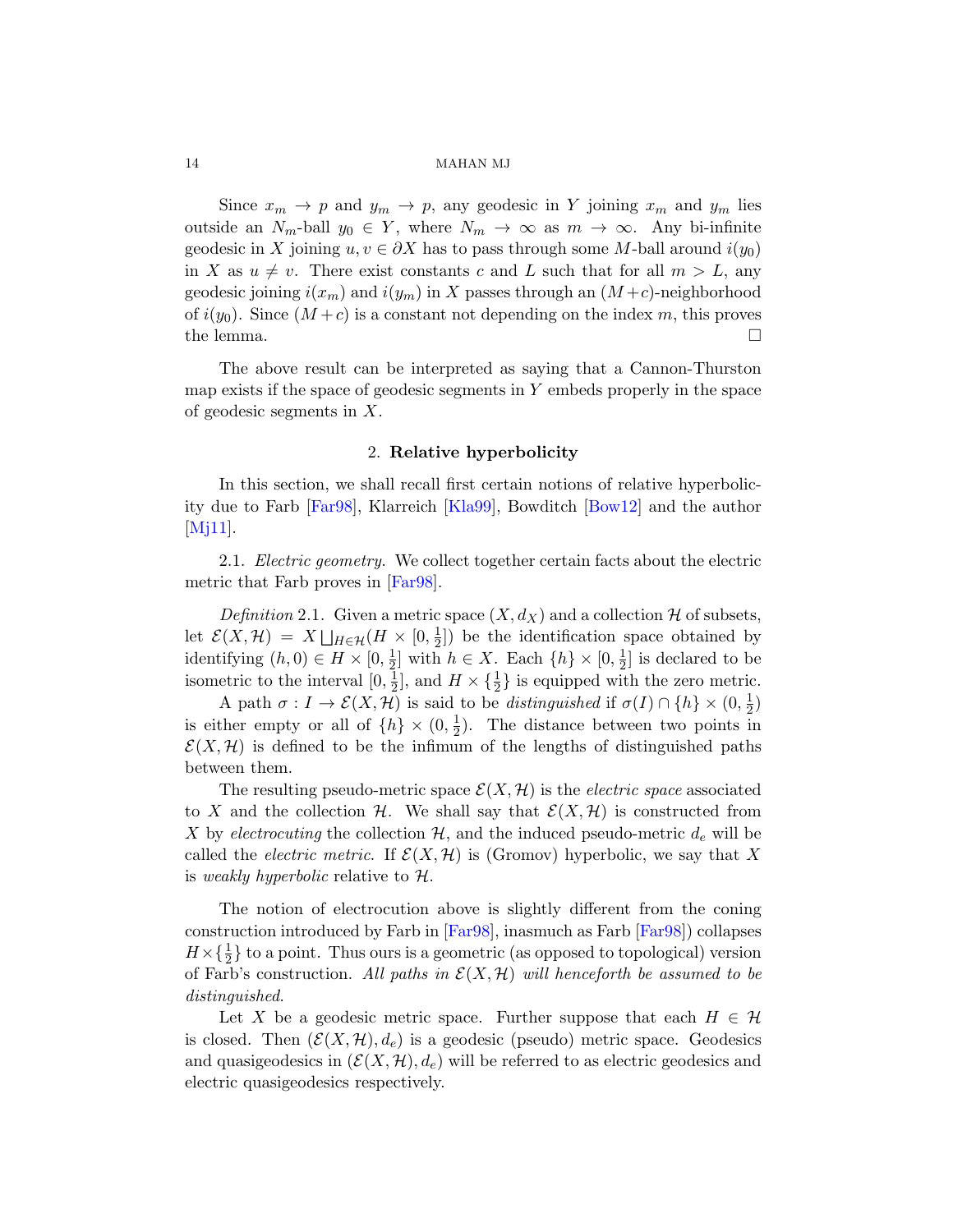<span id="page-14-0"></span>Note that since  $\mathcal{E}(X, \mathcal{H}) = X \bigsqcup_{H \in \mathcal{H}} (H \times [0, \frac{1}{2}))$  $\frac{1}{2}$ ]), X can be naturally identified with a subspace of  $\mathcal{E}(X, \mathcal{H})$ . Paths in  $(X, d_X)$  (in particular, geodesics and quasigeodesics) can therefore be regarded as paths in  $\mathcal{E}(X, \mathcal{H})$ .

A collection H of subsets of  $(X, d_X)$  is said to be D-separated if  $d_X(H_1, H_2)$  $\geq D$  for all  $H_1, H_2 \in \mathcal{H}$ ;  $H_1 \neq H_2$ . D-separatedness is only a technical restriction as the collection  $\{H \times {\{\frac{1}{2}\}} : H \in \mathcal{H}\}\$ is 1-separated in  $\mathcal{E}(X, \mathcal{H})$ .

Definition 2.2. Given a collection  $\mathcal H$  of C-quasiconvex, D-separated sets in a (Gromov) hyperbolic metric space  $(X, d_X)$  and a number  $\varepsilon$  we shall say that a geodesic (resp. quasigeodesic)  $\gamma$  is a geodesic (resp. quasigeodesic) without backtracking with respect to  $\varepsilon$ -neighborhoods if  $\gamma$  does not return to  $N_{\varepsilon}(H, d_X)$ [a](#page-77-3)fter leaving it for any  $H \in \mathcal{H}$ [. A](#page-78-2) geodesic [\(resp. q](#page-76-4)uasigeodesic)  $\gamma$  is a geodesic (resp. quasigeodesic) without backtracking if it is a geodesic (resp. quasigeodesic) without backtracking with respect to  $\varepsilon$ -neighborhoods for  $\varepsilon = 0$ .

*Notation.* For any pseudo metric space  $(Z, \rho)$  and  $A \subset Z$ , we shall use the notation  $N_R(A, \rho) = \{x \in Z : \rho(x, A) \leq R\}$  as for metric spaces.

Lemma 2.3 ([Far98, Lemma 4.5 and Prop. 4.6], [Kla99, Th. 5.3], [Bow12]). Given  $\delta, C, D$ , there exists  $\Delta$  such that if  $(X, d_X)$  is a  $\delta$ -hyperbolic metric space with a collection  $H$  of C-quasiconvex D-separated sets, then

- (1) Electric quasigeodesics electrically track (Gromov) hyperbolic geodesics: For all  $P > 0$ , there exists  $K > 0$  such that if  $\beta$  is any electric P-quasigeodesic from x to y and  $\gamma$  is a geodesic in  $(X, d_X)$  from x to y, then  $\beta \subset N_K(\gamma, d_e).$
- (2)  $\gamma \subset N_K((N_0(\beta, d_e)), d_X)$ .
- (3) Relative Hyperbolicity: X is weakly hyperbolic relative to  $\mathcal{H}$ .  $\mathcal{E}(X, \mathcal{H})$  is ∆-hyperbolic.

Let  $(X, d_X)$  be a  $\delta$ -hyperbolic metric space and H a family of C-quasiconvex,  $D$ -separated, collection of subsets. Then  $X$  is weakly hyperbolic relative to H [Bow12]. Let  $\alpha = [a, b]$  be a geodesic in  $(X, d_X)$  and  $\beta$  an electric quasigeodesic without backtracking (in  $\mathcal{E}(X, \mathcal{H})$ ) joining a, b. Order from the left the collection of maximal subsegments of  $\beta$  contained entirely in some  $H \times \frac{1}{2}$ 2 for some  $H \in \mathcal{H}$ . Since  $\beta$  is a distinguished path (by our blanket assumption about paths in  $\mathcal{E}(X, \mathcal{H})$ , any such maximal subsegment can be extended by adjoining vertical subsegments at its endpoints to obtain a path of the form  $\{p\} \times [0, \frac{1}{2}]$  $\frac{1}{2}$ ] $\cup$ [ $p \times \frac{1}{2}$  $\frac{1}{2}$ ,  $q \times \frac{1}{2}$  $\frac{1}{2}$ ] $\cup \{q\} \times [0, \frac{1}{2}]$  $\frac{1}{2}$ . We shall refer to these subpaths of  $\beta$  as extended maximal subsegments. Replace, as per the above ordering, extended maximal subsegment with endpoints p, q (say) by a geodesic  $[p, q]$  in  $(X, d_X)$ . (Note here that as per the definition of  $\mathcal{E}(X, \mathcal{H})$ ,  $(p, 0) \in \mathcal{E}(X, \mathcal{H})$  is identified with  $p \in X$ ; similarly for  $(q, 0)$  and  $q$ .) The resulting *connected* path  $\beta_q$  is called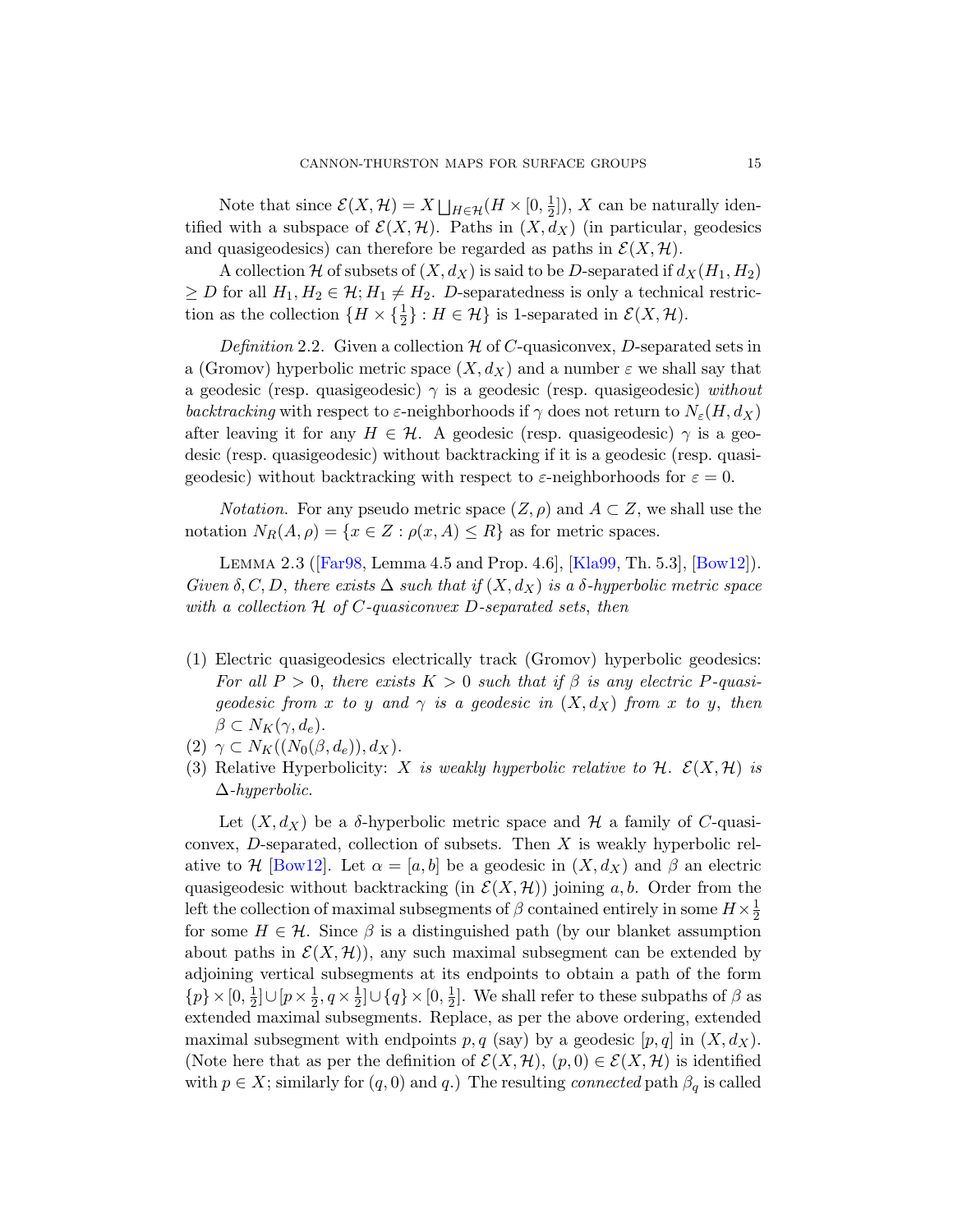an electro-ambient representative of  $\beta$  in X. Also, if  $\beta$  is an electric P-quasigeodesic (resp.  $(K, \varepsilon)$ -quasigeodesic) without backtracking (in  $\mathcal{E}(X, \mathcal{H})$ ), then  $\beta_q$  is called an *electro-ambient P-quasigeodesic* (resp. electro-ambient  $(K, \varepsilon)$ quasigeodesic). If  $\beta$  is an electric geodesic (i.e., a  $(1,0)$ -quasigeodesic) without backtracking (in  $\mathcal{E}(X, \mathcal{H})$ ), then  $\beta_q$  is simply called an *electro-ambient quasi*geodesic.

<span id="page-15-0"></span>[R](#page-78-2)emark 2.4. Wee[mphas](#page-79-3)ize a point about the terminology we use here. An electro-ambient quasigeodesic in our sense is the same as an electro-ambient  $(1,0)$ -quasigeodesic, not an electro-ambient  $(K,\varepsilon)$ -quasigeodesic for some  $K,\varepsilon$ .

Note that  $\beta_q$  need not be a (Gromov) hyperbolic quasigeodesic. However, the proof of Proposition 4.3 of Klarreich [Kla99] gives the following.

LEMMA 2.5 (See [Kla99, Prop. 4.3] and [Mj11, Lemma 3.10]). Given  $\delta$ , C, P there exists  $C_3$  such that the following [holds](#page-15-0). Let  $(X, d_X)$  be a  $\delta$ -hyperbolic metric space and  $H$  a family of  $C$ -quasiconvex, collection of quasiconvex subsets. Let  $(\mathcal{E}(X,\mathcal{H}), d_e)$  denote the electric space obtained by electrocuting elements of H. Then, if  $\alpha, \beta_q$  denote respectively a (Gromov) hyperbolic geodesic [an](#page-15-0)d an electro-ambient P-quasigeodesic with the same endpoints in X, then  $\alpha$ lies in a (Gromov hyperbolic d<sub>X</sub>-) C<sub>3</sub>-neighborhood of  $\beta_q$ .

For the convenience of the reader, we illustrate the content of Lemma 2.5 by Figure 2. The straight line indicates a hyperbolic geodesic, and the broken line built up of curves depicts an electro-ambient quasigeodesic.

Proof of Lemma 2.5. The proof closely follows Proposition 4.3 of Klarreich [Kla99]. Let  $\alpha = [a, b] (\subset X)$  be a geodesic, and let  $\beta = \overline{ab}(\subset \mathcal{E}(X, \mathcal{H}))$  be an electric P-quasigeodesic with the same endpoints. Further, suppose that, for each  $H \in \mathcal{H}, \beta \cap (H \times {\{\frac{1}{2}\}})$  is

- (a) a maximal subsegment of  $\beta$  contained in  $H \times {\frac{1}{2}}$ ,
- (b)  $\beta \cap (H \times {\frac{1}{2}})$  is a geodesic in  $H \times {\frac{1}{2}}$  with respect to the intrinsic metric on  $H (= H \times {\frac{1}{2}}).$



Figure 2. Hyperbolic geodesic lies in a neighborhood of an electro-ambient quasigeodesic.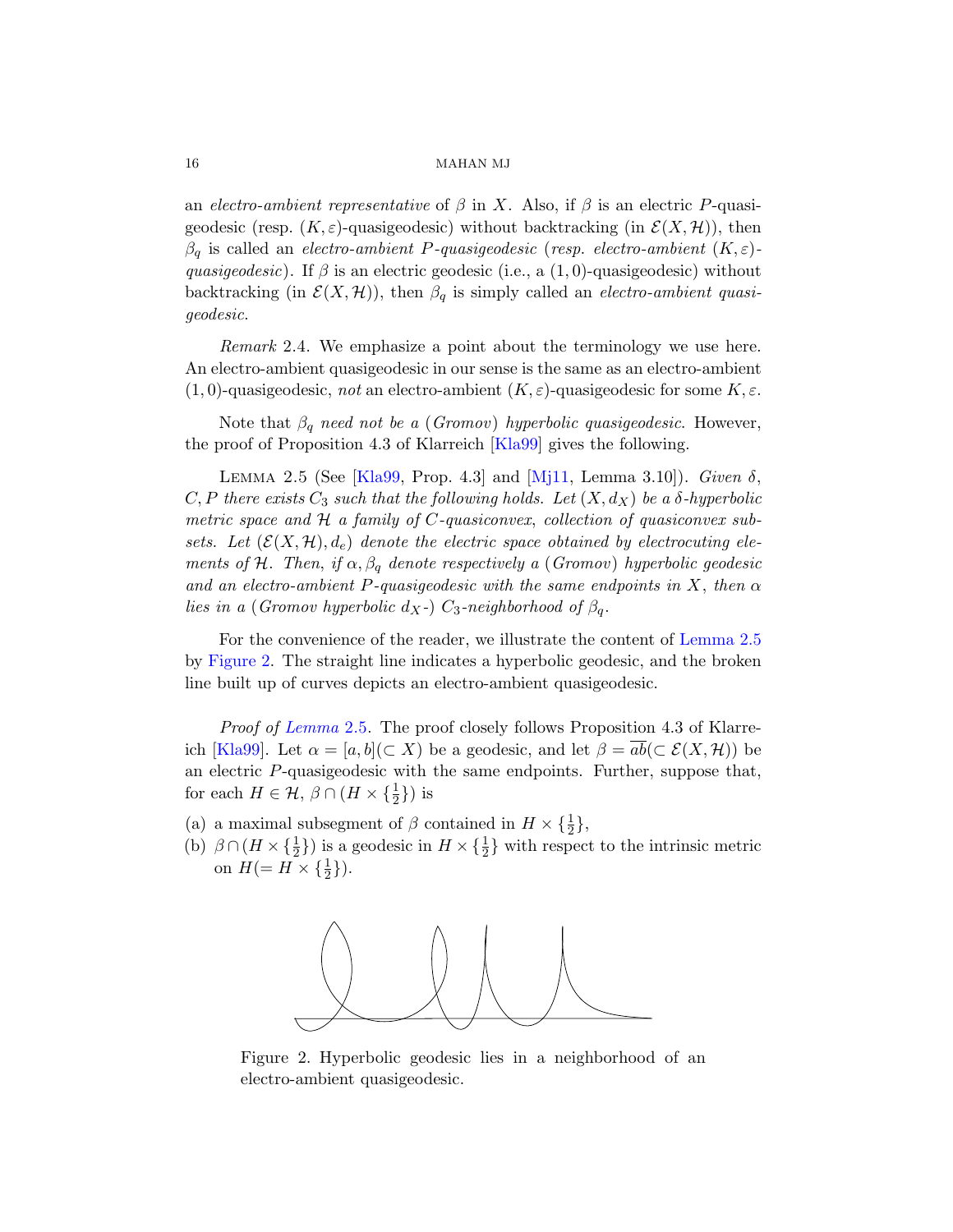For the purposes of this proof, we shall need to deal with two metrics (more precisely a metric and a pseudometric) on the topological space  $\mathcal{E}(X, \mathcal{H})$ :

- (a) The first is the electric (pseudo) metric  $d_e$  described above.
- (b) The other is the (genuine) metric on  $X \bigcup_{H \in \mathcal{H}} H \times [0, \frac{1}{2}]$  $\frac{1}{2}$  obtained as a quotient space of X along with copies of  $H \times [0, \frac{1}{2}]$  $\frac{1}{2}$ . We call this metric  $d_q$ .

Thus  $d_e$  is obtained from  $d_q$  by redefining distance between points on  $H \times {\frac{1}{2}}$ to be zero.

Recall that (by construction) the electro-ambient quasigeodesic  $\beta_q$  is obtained from  $\beta$  by "projecting" maximal subsegments of  $\beta$  to X. It therefore suffices to show that  $\alpha$  lies in a (uniformly) bounded neighborhood of  $\beta$  in  $(\mathcal{E}(X,\mathcal{H}), d_a).$ 

Let  $a = a_0, a_1, \ldots, a_n, a_{n+1} = b$  be a sequence of points on  $\beta$  such that for all *i*,  $\overline{a_{2i}a_{2i+1}}(\subset \overline{ab})$  are maximal subsegments in  $H_i \times \{\frac{1}{2}\}\$ for some  $H_i \in \mathcal{H}$ . Also, assume that *n* is maximal; i.e., for all *i*,  $\overline{a_{2i-1}a_{2i}}$  is a union of three segments:

- (a) a vertical segment of the form  $a_{2i-1} \times [0, \frac{1}{2}]$  $\frac{1}{2}$  traced from  $a_{2i-1} \times {\frac{1}{2}}$  to  $a_{2i-1} \times \{0\},\$
- (b) a geodesic in  $(X, d_X)$  from  $a_{2i-1}$  (identified with  $a_{2i-1} \times \{0\}$ ) to  $a_{2i}$  (identified with  $a_{2i} \times \{0\}$ ,
- (c) a vertical segment of the form  $a_{2i} \times [0, \frac{1}{2}]$  $\frac{1}{2}$  traced from  $a_{2i} \times \{0\}$  to  $a_{2i} \times \{\frac{1}{2}\}.$

Note first that the collection  $\{H \times {\{\frac{1}{2}\}}\}, H \in \mathcal{H}$  is automatically 1-separated. Hence  $d_e(a_{2i-1}, a_{2i}) \geq 1$ .

With this setup, the proof is a small reworking of Proposition 4.3 of [\[Kla9](#page-78-2)9]. Choose an  $R > 0$ . Let  $z \in [a, b]$  be a point for which no point of  $\beta = ab$  lies within R of z. Let  $(p, q)$  be a maximal subsegment of  $[a, b]$ containing z such that no point of  $\beta = \overline{ab}$  $\beta = \overline{ab}$  $\beta = \overline{ab}$  lies within R of  $(p, q)$ .

Let  $p_1 \in \overline{ab}$  and  $q_1 \in \overline{ab}$  be points in  $\overline{ab}$  closest to p, q respectively (with respect to the metric  $d_q$ ). Let  $\overline{p_1q_1}$  be the subpath of  $\overline{ab}$  between  $p_1, q_1$ . Also, let  $a_j, \ldots, a_{j+l}$  be the collection of vertices in ab between  $p_1, q_1$ . Then the proof [of P](#page-77-3)roposition 4.3 of [Kla99] shows that there exists  $R_0$  depending on  $\delta$ , C, P such that for all  $R \ge R_0$ ,  $l = (j + l) - j$  is bounded in terms of  $R, \delta, C, P$ . (This is essentially because l grows like  $d_X(p,q)e^{R}$ ; cf. [Far98].) Let  $l(R)$  be this bound for l.

Choosing  $R = R_0$ , we find that  $(p, q)$  is contained in a  $(2R_0+(l(R_0)+4)\delta)$ neighborhood of  $\beta = ab$ . This completes the proof.

Definition 2.6 ([Far98]). Two paths  $\beta, \gamma$  in  $(X, d_X)$  with the same endpoints are said to have *similar intersection patterns* with  $H$  if there exists  $D > 0$ , depending only on  $(X, \mathcal{H})$ , such that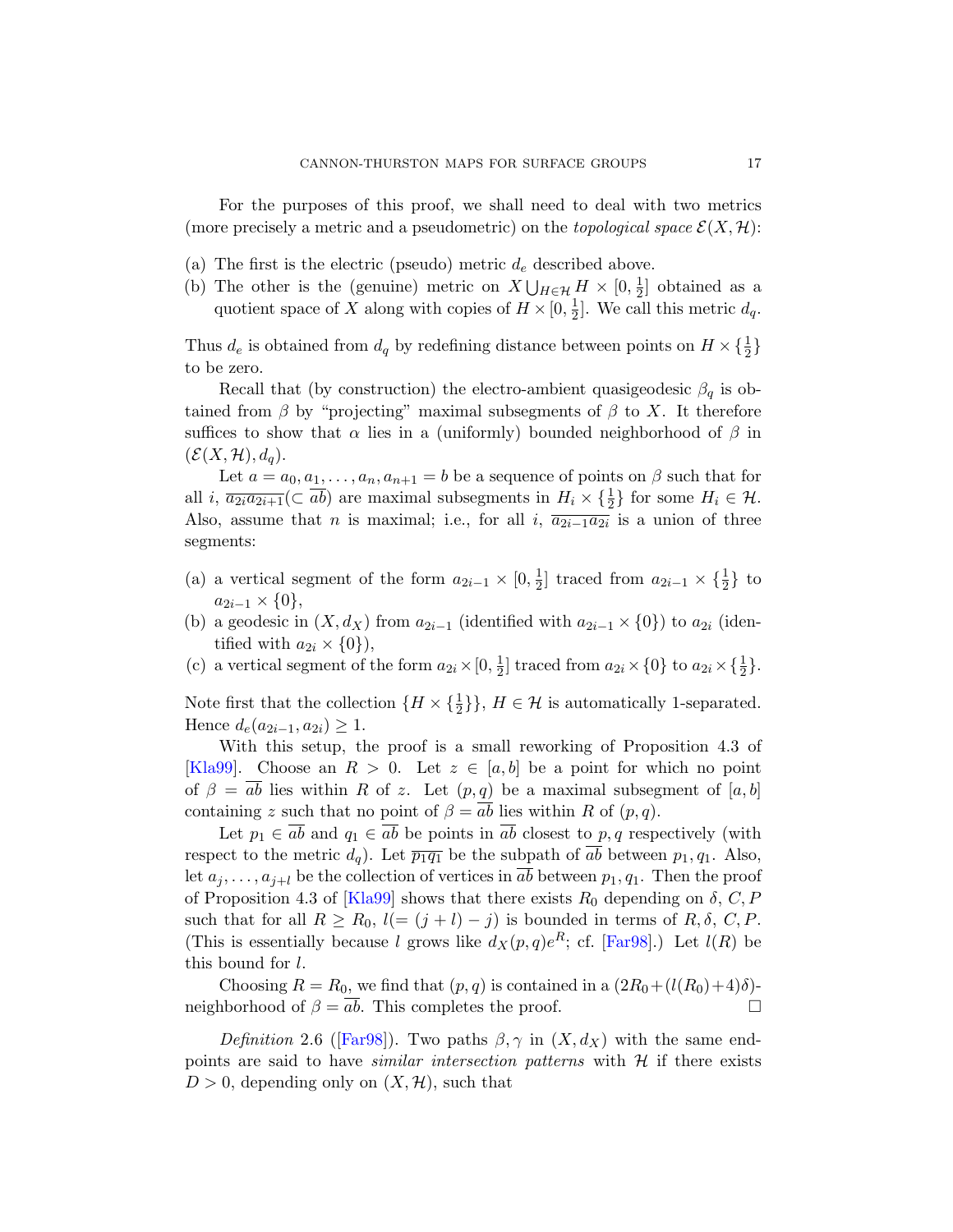- Similar intersection patterns 1: If precisely one of  $\{\beta, \gamma\}$  meets some  $H \in \mathcal{H}$ , then the  $d_X$ -distance from the first entry point to the last exit point is at most D.
- Similar intersection patterns 2: If both  $\{\beta, \gamma\}$  meet some  $H \in \mathcal{H}$ , then the distance from the first entry point of  $\beta$  to that of  $\gamma$  is at most D and similarly for the last exit points.

Definition 2.7 ([Far98]). Suppose that X is weakly hyperbolic relative to H. Suppose that any two electric quasigeodesics without backtracking and with the same endpoints have similar intersection patterns with  $H$ . Then  $(X, \mathcal{H})$  is said to satisfy bounded penetration and X is said to be strongly hyperbolic relative to  $\mathcal{H}$ .

The next condition ensures that  $(X, \mathcal{H})$  is *strongly hyperbolic* relative to H.

<span id="page-17-0"></span>Definition 2.8. A collection  $\mathcal H$  of sets in a  $\delta$ -hyperbolic metric space X is said to be uniformly D-separated if  $d(H_i, H_j) \ge D$  for all  $H_i, H_j \in \mathcal{H}; H_i \ne H_j$ . [A](#page-77-3) collection  $H$  [of uni](#page-76-4)formly C-quasiconvex sets in a  $\delta$ -hyperbolic metric space X is said to be *mutually D-cobounded* if for all  $H_i, H_j \in \mathcal{H}, \pi_i(H_j)$  has diameter less than D, where  $\pi_i$  denotes a nearest-point projection of X onto  $H_i$ . A collection is mutually cobounded if it is mutually D-cobounded for some D.

Coboundedness ensures strong relative hyperbolicity.

LEMMA 2.9 ( $[Far98, Prop. 4.6], [Bow12]$ ). Let  $(X, d_X)$  be a (Gromov) hyperbolic metric space and H a collection of  $\varepsilon$ -neighborhoods of uniformly quasiconvex mutually cobounded uniformly separated subsets. Then X is strongly hyperbolic relative to the collection H. Furthermore quasigeodesics without backtracking in  $(X, d_X)$  and  $(\mathcal{E}(X, \mathcal{H}), d_e)$  have similar intersection patterns with elements of H.

Applications of Lemma 2.9 follow.

LEMMA 2.10. Let  $M^h$  be a hyperbolic manifold. Let  $\mathcal T$  and  $\mathcal H$  denote respectively a collection of Margulis tubes and horoballs that are disjoint from one another. Then the elements of  $T \cup \mathcal{H}$  are mutually co-bounded. Hence  $M^h$ is strongly hyperbolic relative to the collection  $\mathcal{T} \cup \mathcal{H}$ .

LEMMA 2.11. Let  $S^h$  be a hyperbolic surface, with a finite collection of disjoint simple closed geodesics  $\sigma_i$  and cusps  $H_i$ . Let S denote the collection of lifts  $\widetilde{\sigma_i}$  to  $\mathbf{H}^2$ , and let  $\mathcal H$  denote the collection of lifts  $\widetilde{H_j}$ . Then the elements of  $S \cup H$  are mutually co-bounded. Hence  $S<sup>h</sup>$  is strongly hyperbolic relative to the collection  $S \cup \mathcal{H}$ .

A closely related theorem was proved by McMullen [McM01, Th. 8.1]. Let H be a locally finite collection of horoballs in a convex subset X of  $\mathbb{H}^n$  (where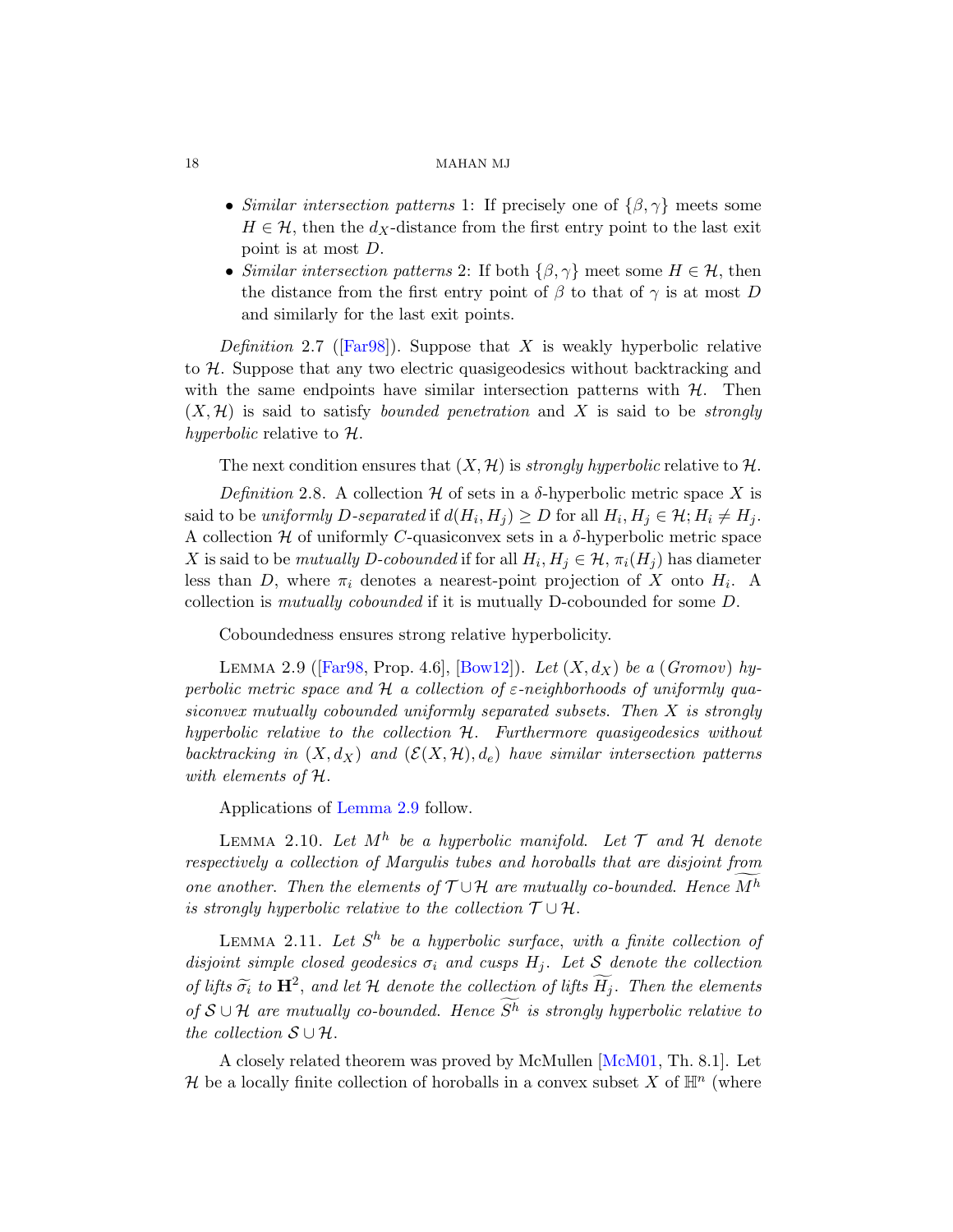the intersection of a horoball, which meets  $\partial X$  in a point, with X is called a horoball in  $X$ ).

Definition 2.12. The  $\varepsilon$ -neighborhood of a bi-infinite geodesic in  $\mathbb{H}^n$  will be called a thickened geodesic.

THEOREM 2.13 ([McM01]). For  $K, D \geq 1, \varepsilon \geq 0$ , there exists  $R \geq 0$  such that the following holds. Let X be a convex subset of  $\mathbb{H}^n$ , and let H denote a uniformly D-separated collection of horoballs and thickened geodesics. Let  $Y = X \setminus \bigcup_{H \in \mathcal{H}} H$  and  $\gamma : I \to Y$  be a  $(K, \varepsilon)$ -quasigeodesic in Y. Let  $\eta$  be the geodesic in X with the same endpoints as  $\gamma$ . Let  $\mathcal{H}(\eta)$  be the union of all the horoballs and thickened geodesics in H meeting  $\eta$ . Then  $\eta \cup \mathcal{H}(\eta)$  is R-quasiconvex and  $\gamma(I) \subset B_R(\eta \cup \mathcal{H}(\eta))$ . (The hyperbolic metric on  $\mathbb{H}^n$  is understood.)

2.2. Electric geometry for surfaces. We now specialize to surfaces. Let  $S$ be a hyperbolic surface with diameter bounded above by  $K$ . It follows that injectivity radius is bounded below by some  $\varepsilon = \varepsilon(K)$ . Let  $\sigma$  be a finite collection of disjoint simple closed geodesics on S. Component(s) of  $S \setminus \sigma$  will be called the *amalgamation component*(s) of  $(S, \sigma)$ . We shall denote an amalgamation components by  $S_A$ . Let  $(S_{\text{Gel}}, d_{\text{Gel}}) = \mathcal{E}(S, S_A)$  be obtained from S by electrocuting  $S_A$ 's, and let the universal cover of  $(S_{\text{Ge}}, d_{\text{Ge}})$  with the lifted pseudometric be denoted  $(S_{\text{Gel}}, d_{\text{Gel}})$ . A slightly different path pseudometric may be constructed on  $S$  by declaring that

- (1) the length of any path that lies in the interior of an amalgamation component is zero,
- (2) the length of any path that crosses  $\sigma$  once has length one,
- (3) the length of any other path is the sum of lengths of pieces of the above two kinds.

This pseudometric differs from  $(S_{\text{Gel}}, d_{\text{Gel}})$  by at most one (due to the initial and final segments of length half). We shall ignore this difference (cf. Lemma 2.23).

The fundamental group  $\pi_1(S)$  may [be regarded as](#page-14-0) a graph of groups with vertex group(s) the subgroup(s)  $\pi_1(S_A)$  corresponding to amalgamation component(s) and cyclic edge groups  $\mathbb Z$  corresponding to  $\sigma$ . Then  $(\widetilde{S_{\text{Gel}}}, d_{\text{Gel}})$  is quasi-isometric to the Bass-Serre tree of the splitting.

Continuous paths in  $S_{\text{Gel}}$  and  $S_{\text{Gel}}$  will be called *electric paths*. Continuous geodesics and quasigeodesics in the electric metric will be called electric geodesics and electric quasigeodesics respectively. We specialize Definition 2.2 to the present context, where it is slightly more restrictive.

Definition 2.14. An electric path  $\gamma \subset S_{\text{Ge}l}$  is said to be an electric K-quasigeodesic in  $(S_{\text{Gel}}, d_{\text{Gel}})$  without backtracking if  $\gamma$  is a K-quasigeodesic in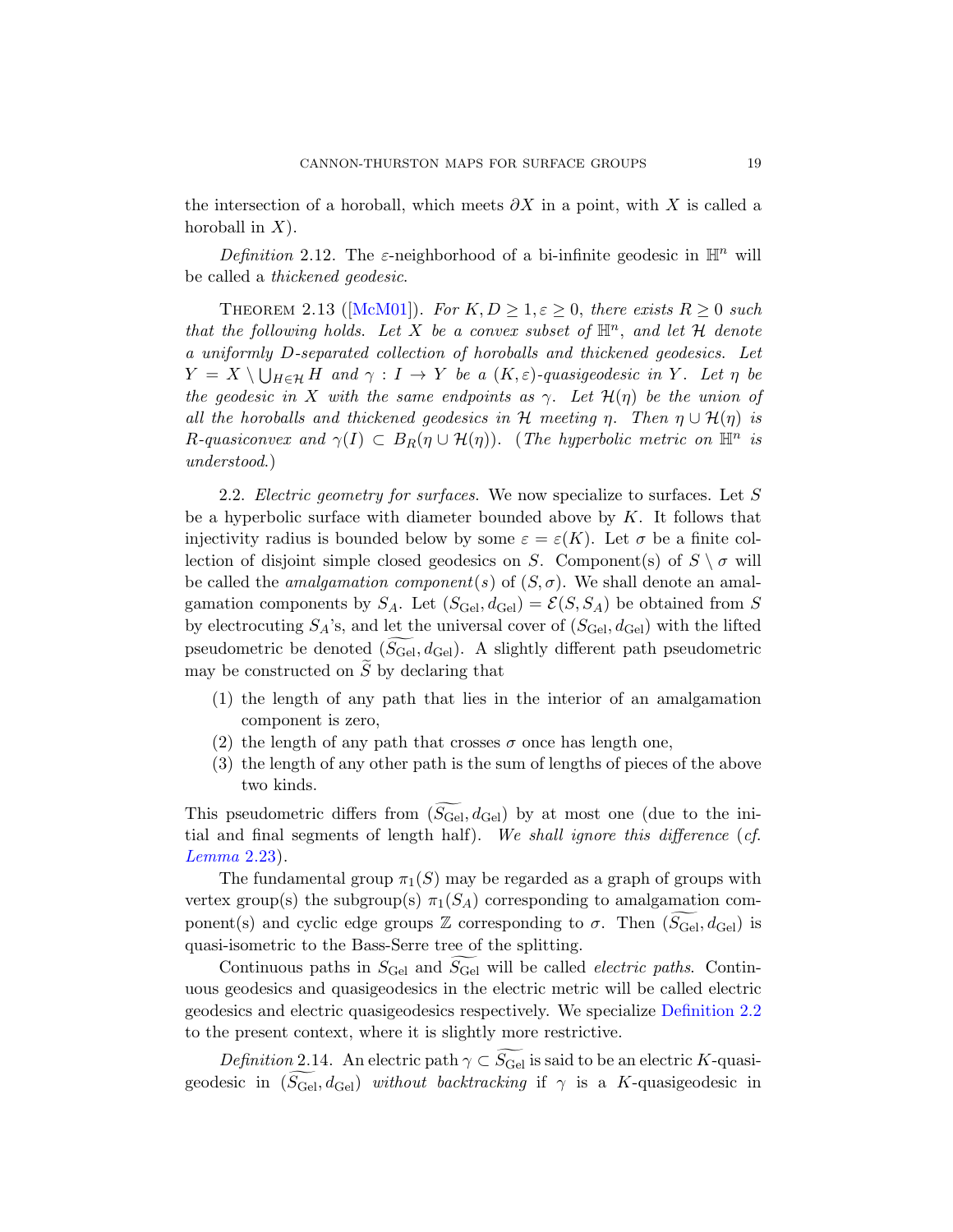$(S_{\text{Gel}}, d_{\text{Gel}})$  and  $\gamma$  does not return to any lift  $S_A(\subset S_{\text{Gel}})$  of an amalgamation component  $S_A \subset S$  after leaving it.

We now specialize the notion of an electro-ambient quasigeodesic to the context of surfaces.

Definition 2.15. An electric geodesic  $\lambda_e$  without backtracking in  $(S_{\text{Gel}}, d_{\text{Gel}})$ is called an electro-ambient quasigeodesic if

- (a) each segment of  $\lambda_e$  lying inside a single lift  $S_A$  meets the boundary  $\partial S_A$  at most twice and is perpendicular to  $\partial S_A$  whenever they meet. We shall refer to these segments of  $\lambda_e$  as amalgamation segments.
- (b) If  $a, b$  be the points of intersection of two distinct amalgamation segments of  $\lambda_e$  with a lift  $\tilde{\sigma}$  of  $\sigma$ , then  $\lambda_e \cap \tilde{\sigma}$  is equal to  $[a, b]$ , the geodesic segment in  $\tilde{\sigma}$  joining a, b. Such pieces [a, b] shall be referred to as interpolating segments.

The underlying path of an electro-ambient quasigeodesic of the electro-ambient quasigeodesic in the *hyperbolic metric* on  $S$  shall be called the *electro-ambient representative*  $\lambda_q$  of  $\lambda_e$ .

See Figure 3, where the bold line indicates the electro-ambient quasigeodesic and the thin lines the geodesics  $\tilde{\sigma}$ .



Figure 3. Electro-ambient quasigeodesic.

The next lemma justifies the terminology.

<span id="page-19-0"></span>LEMMA 2.16 (See [Mj11, Lemma 3.7]). There exists  $(K, \varepsilon)$  such that each electro-ambient representative  $\lambda_q$  of an electric geodesic in  $(S_{\text{Ge}}, d_{\text{Ge}})$  is a  $(K, \varepsilon)$  hyperbolic quasigeodesic.

*Proof.* Let  $(S_{el}, d_{el})$  denote the surface S with the (collection of) geodesics  $\sigma$  electrocuted. Note that the electro-ambient quasigeodesics in  $(S_{\text{Gel}}, d_{\text{Gel}})$ coincide with those in the universal cover  $(S_{\text{el}}, d_{\text{el}})$ . Hence it suffices to show that electro-ambient quasigeodesics in  $(S_{el}, d_{el})$  are uniform hyperbolic quasigeodesics.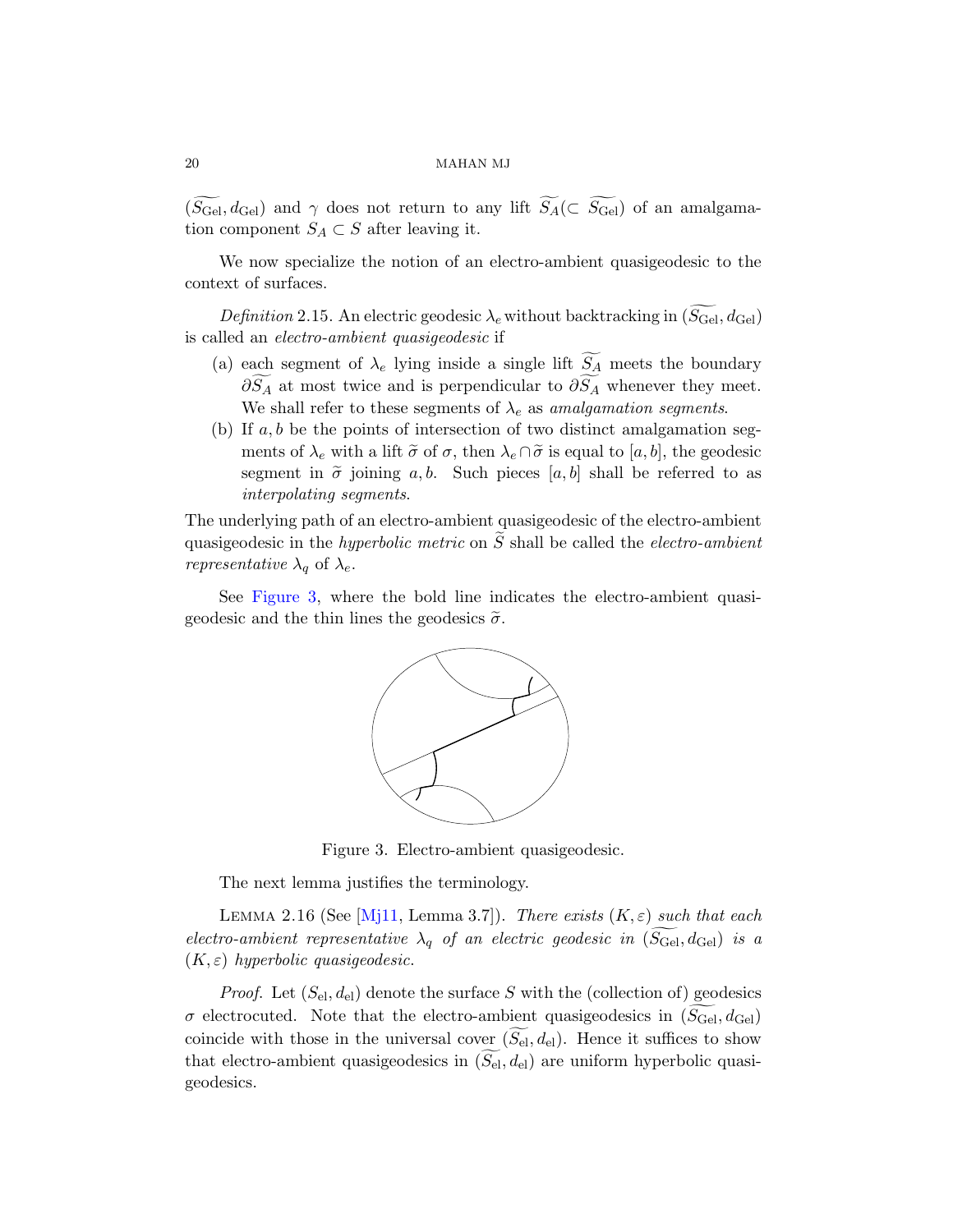<span id="page-20-0"></span>Let  $\lambda_h$  denote the hyperbolic geodesic joining the endpoints of  $\lambda_e$ . By Lemmas 2.9 and 2.11,  $\lambda_h$  and  $\lambda_e$ , and hence  $\lambda_h$  and  $\lambda_q$ , have similar intersection patterns with  $N_{\varepsilon}(\tilde{\sigma})$  for some small  $\varepsilon > 0$  and any lift  $\tilde{\sigma}$  of (an element of) σ. Also,  $\lambda_h$  and  $\lambda_q$  track each other off the collection  $N_{\varepsilon}(\tilde{\sigma})$ . Further, each interpolating segment of  $\lambda_q$  being a hyperbolic geodesic, it follows (from the "K-fellow-traveler" property of hyperbolic geodesics starting and ending near each other; Lemma 1.6) that each interpolating segment of  $\lambda_q$  lies within a  $(K+2\varepsilon)$  neighborhood of  $\lambda_h$  for some fixed  $K > 0$ . Again, since each segment of  $\lambda_q$  that does not meet an electrocuted geodesic that  $\lambda_h$  meets is of uniformly bounded length (bounded by C say), we have finally that  $\lambda_q$  lies within a  $(K + C + 2\varepsilon)$ -neighborhood of  $\lambda_h$ . Finally, since  $\lambda_q$  is an electro-ambient representative, it does not backtrack. Hence the lemma.  $\Box$ 

## 2.3. Electric isometries.

<span id="page-20-2"></span>Definition 2.17. Let S be any hyperbolic surface and  $\sigma$  a collection of disjoint simple closed geodesics on S. A diffeomorphism  $\phi$  of S will be called a component preserving diffeomorphism if it fixes  $\sigma$  pointwise and preserves each amalgamation component as a set; i.e.,  $\phi$  sends each amalgamation component of  $(S, \sigma)$  to itself.

LEMMA 2.18. Let  $\phi$  denote a component preserving diffeomorphism of  $S_G$ . [The](#page-20-2)n  $\phi$  induces an isometry of  $(S_{\text{Ge}}^{\dagger}, d_{\text{Ge}}^{\dagger})$ .

*Proof.* In the electrocuted surface  $(S_{\text{Geel}}, d_{\text{Geel}})$ , any electric geodesic  $\lambda_e$  has length equal to the number of times it crosses  $\sigma$ . Any component preserving diffeomorphism  $\phi$  preserves the intersection pattern of  $\lambda_e$  with amalgamation components. Hence  $\phi$  is an isometry of  $(S_{\text{Gel}}, d_{\text{Gel}})$ .

<span id="page-20-1"></span>The proof of Lemma 2.18 goes through verbatim after lifting to the universal cover  $(S_{\text{Gel}}, d_{\text{Gel}})$ . We let  $\phi$  denote the lift of  $\phi$  to  $(S_{\text{Gel}}, d_{\text{Gel}})$ . This gives

LEMMA 2.19. Let  $\widetilde{\phi}$  denote a lift of a component preserving diffeomorphism  $\phi$  to  $(S_{\text{Gel}}, d_{\text{Gel}})$ . Then  $\phi$  induces an isometry of  $(S_{\text{Gel}}, d_{\text{Gel}})$ .

2.4. Nearest-point projections. The next lemma says nearest-point projections [in a](#page-78-4)  $\delta$ -hyperbolic metric space do not increase distances much. This is a standard fact (cf. Lemma 3.1 of [Mit98b]).

LEMMA 2.20. Let  $(Y, d_Y)$  be a  $\delta$ -hyperbolic metric space and let  $\mu \subset Y$  be a C-quasiconvex subset; e.g., a geodesic segment. Let  $\pi: Y \to \mu$  map  $y \in Y$  to a point on  $\mu$  nearest to y. Then  $d_Y(\pi(x), \pi(y)) \leq C_3 d_Y(x, y)$  for all  $x, y \in Y$ where  $C_3$  depends only on  $\delta, C$ .

The next lemma (from [Mit98b]) says that quasi-isometries and nearestpoint projections on (Gromov) hyperbolic metric spaces "almost commute."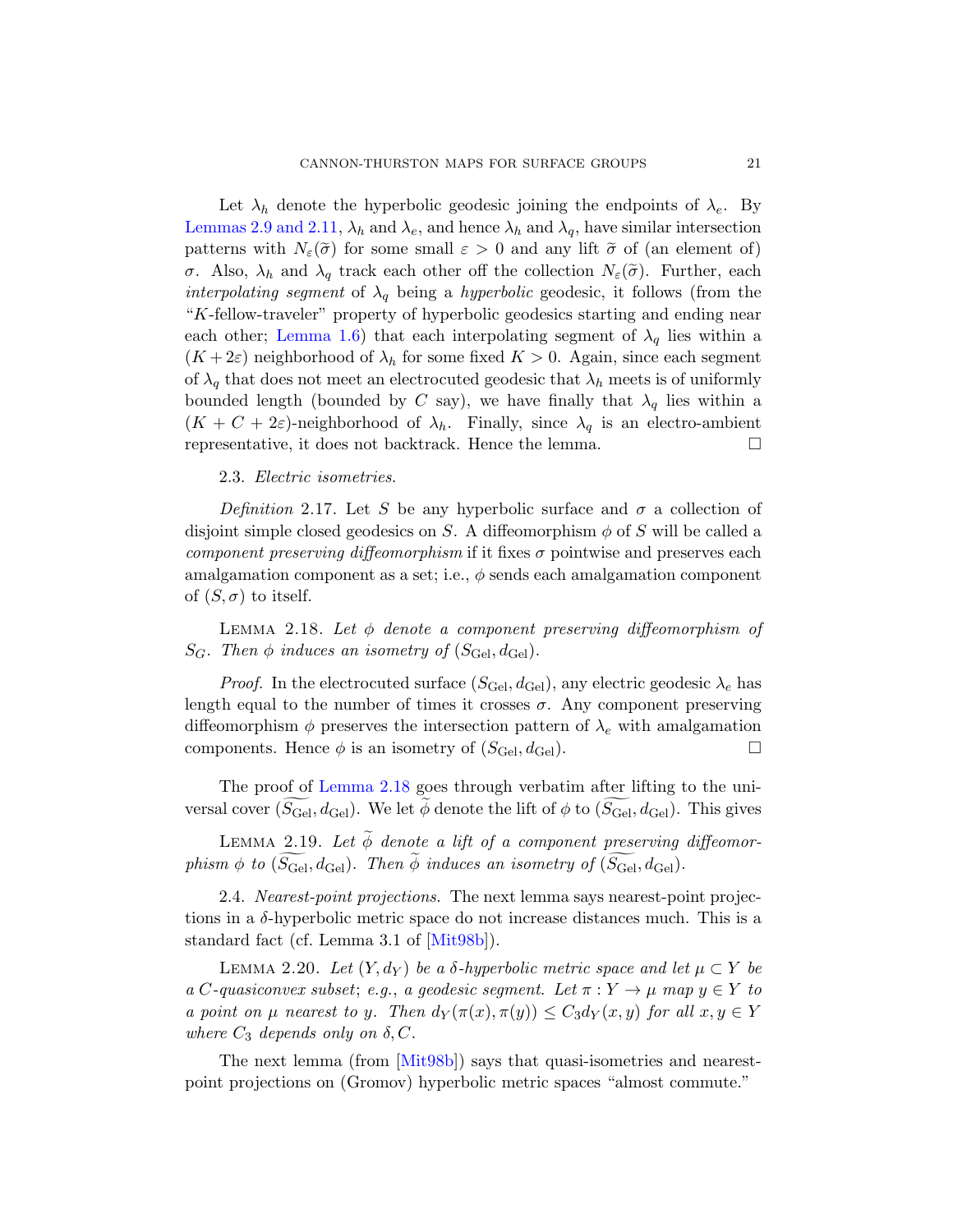LEMMA 2.21 ( $[Mit98b, Lemma 3.5]$ ). Suppose  $(Y_1, d_1)$  and  $(Y_2, d_2)$  are  $\delta$ hyperbolic. Let  $\mu_1$  be some geodesic segment in  $Y_1$  joining a, b and let p be any point of Y<sub>1</sub>. Also let q be a point on  $\mu_1$  such that  $d_1(p,q) \leq d_2(p,x)$  for all  $x \in \mu_1$ . Let  $\phi$  be a  $(K, \varepsilon)$ -quasiisometric embedding from  $Y_1$  to  $Y_2$ . Let  $\mu_2$  be a qeodesic seqment in  $Y_2$  joining  $\phi(a)$  to  $\phi(b)$ . Let r be a point on  $\mu_2$  such that  $d_2(\phi(p), r) \leq d_2(\phi(p), x)$  for  $x \in \mu_2$ . Then  $d_2(r, \phi(q)) \leq C_4$  for some constant  $C_4$  depending only on  $K, \varepsilon$  and  $\delta$ .

We shall need the above lemma for quasi-isometries from  $\widetilde{S}_a$  to  $\widetilde{S}_b$  for two different bi-Lipschitz metrics on the same surface. We shall also need it for electrocuted surfaces.

Another property that we shall require for nearest point projections is that nearest-point projections in the hyperbolic metric on  $\tilde{S}$  and that in the electric metric  $(S_{\text{Gel}}, d_{\text{Gel}})$  almost agree. To make this precise, we make the following definition. The hyperbolic metric on S as well as  $\widetilde{S}$  will be denoted by  $d$ .

*Definition* 2.22. Let  $y \in (\tilde{S}, d)$ , and let  $\mu_q$  be an electro-ambient representative of an electric geodesic  $\mu_{\text{Ge}}$  in  $(S_{\text{Ge}}^{\dagger}, d_{\text{Ge}}^{\dagger})$ . Then  $\pi_e(y) = z \in \mu_q$  if the ordered pair  $\{d_{\text{Gel}}(y, \pi_e(y)), d(y, \pi_e(y))\}$  is minimized at z in the lexicographical order on  $(\mathbb{R}_{+} \cup \{0\}) \times (\mathbb{R}_{+} \cup \{0\}).$ 

The proof of the following lemma shows that this gives us a definition of  $\pi_e$ , which is ambiguous up to a finite amount of discrepancy not only in the electric metric but also in the hyperbolic metric.

LEMMA 2.23. Fix a hyperbolic surface S. For all  $\varepsilon > 0$ , there exists  $C > 0$  such that if  $\sigma$  is a finite collection of disjoint simple closed geodesics such that  $d(\sigma_i, \sigma_j) \geq \varepsilon$  for all  $\sigma_i \neq \sigma_j \in \sigma$ , then the following holds. Let  $\mu$  be a hyperbolic geodesic in  $(\tilde{S}, d)$  joining  $u, v \in \tilde{S}$ . Let  $(S_{\text{Ge}}^{\text{de}}), d_{\text{Ge}}^{\text{de}})$  be the electric [space obtaine](#page-19-0)d from S by electrocuting the amalgamation components of  $(S, \sigma)$ . Let  $\mu_{\text{Ge}}$  be an electric geodesic in  $(S_{\text{Ge}}, d_{\text{Ge}})$  joining u, v, and let  $\mu_q$  be its electro-ambient representative. Let  $\pi_h$  denote the nearest point projection of  $(S, d)$  onto  $\mu$ . Then  $d(\pi_h(y), \pi_e(y)) \leq C$ .

*Proof.* Let  $[u, v]$  and  $[u, v]_q$  [den](#page-22-0)ote respectively the hyperbolic geodesic and the electro-ambient quasigeodesic joining  $u, v \in \tilde{S}$ . Since  $[u, v]_q$  is a hyperbolic quasigeodesic by Lemma 2.16, the nearest-point projection of  $y \in (S, d)$ onto  $[u, v]$  and  $[u, v]_q$  almost agrees in the hyperbolic metric d. Thus, abusing notation slightly let  $\pi_h$  denote nearest-point projection of  $(\tilde{S}, d)$  onto  $[u, v]_q$ . Hence it suffices to show that for any  $y \in \widetilde{S}$ , its hyperbolic and electric projections  $\pi_h(y), \pi_e(y)$  onto  $[u, v]_q$  almost agree. See Figure 4, where we denote  $\pi_h(y), \pi_e(y)$  by p, q respectively.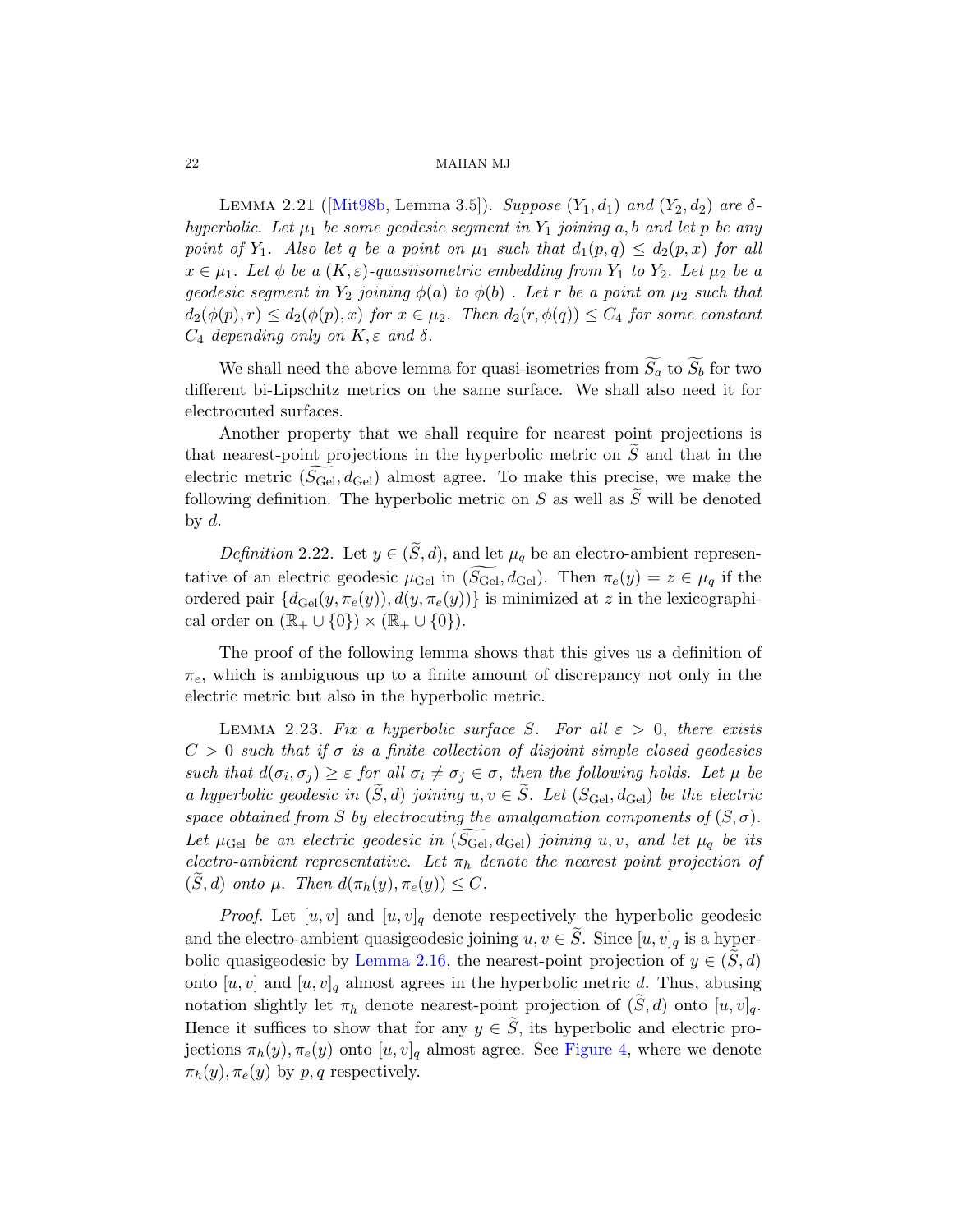

<span id="page-22-0"></span>Figure 4. Electric and hyperbolic projections.

First note that any hyperbolic geodesic  $\eta$  in  $\tilde{S}$  is also an electric geodesic in  $(S_{\text{Gel}}, d_{\text{Gel}})$ . This follows from the fact that  $(S_{\text{Gel}}, d_{\text{Gel}})$  maps to the Bass-Serre tree T of the splitting of S along  $\sigma$  such that the pre-image of every vertex is a set of diameter zero in the pseudometric  $d_{\text{Ge}}$ . If a path in  $(S_{\text{Ge}}, d_{\text{Ge}})$ projects to a path in  $T$  that is not a geodesic, then it must backtrack. Hence, it must leave an amalgamating component and return to it. Such a path can clearly not be a hyperb[olic geodes](#page-22-0)ic in  $(S_{\text{Ge}l}, d_{\text{Ge}l})$  since each amalgamating component is convex.

Next, it follows that hyperbolic projections automatically minimize electric distances. Otherwise, as in the preceding paragraph,  $[y, \pi_h(y)]$  would have to cut a lift  $\widetilde{\sigma_1}$  of  $\sigma$  that separates  $[u, v]_q$ . Further,  $[y, \pi_h(y)]$  cannot return to  $\widetilde{\sigma_1}$  after leaving it. Let z be the first point at which  $[y, \pi_h(y)]$  meets  $\widetilde{\sigma_1}$  (the intersection point of the dotted line with  $\widetilde{\sigma_1}$  in Figure 4). Also let w be the point on  $[u, v]_q \cap \widetilde{\sigma_1}$  that is nearest to z. Since amalgamation segments of  $[u, v]_q$ meeting  $\widetilde{\sigma_1}$  are perpendicular to the latter, it follows that  $d(w, z) < d(w, \pi_h(y))$ and therefore  $d(y, z) < d(y, \pi_h(y))$  contradicting the definition of  $\pi_h(y)$ . Hence hyperbolic projections automatically minimize electric distances.

Further, it follows by repeating the argument in the first paragraph that  $[y, \pi_h(y)]$  and  $[y, \pi_e(y)]$  pass through the same set of amalgamation components in the same order; in particular, they cut across the same set of lifts of  $\tilde{\sigma}$ . Let  $\widetilde{\sigma_2}$  be the last such lift. Then  $\widetilde{\sigma_2}$  forms the boundary of an amalgamation component  $S_A$  whose intersection with  $[u, v]_q$  is of the form  $[a, b] \cup [b, c] \cup [c, d]$ , where  $[a, b] \subset \widetilde{\sigma_3}$  and  $[c, d] \subset \widetilde{\sigma_4}$  are subsegments of two lifts of  $\sigma$  and  $[b, c]$ is perpendicular to these two. Then the nearest-point projection of  $\widetilde{\sigma_2}$  onto each of  $[a, b], [b, c], [c, d]$  has uniformly bounded diameter. Hence the nearestpoint projection of  $\widetilde{\sigma_2}$  onto the hyperbolic geodesic  $[a, d] \subset S_A$  has uniformly bounded diameter. The result follows.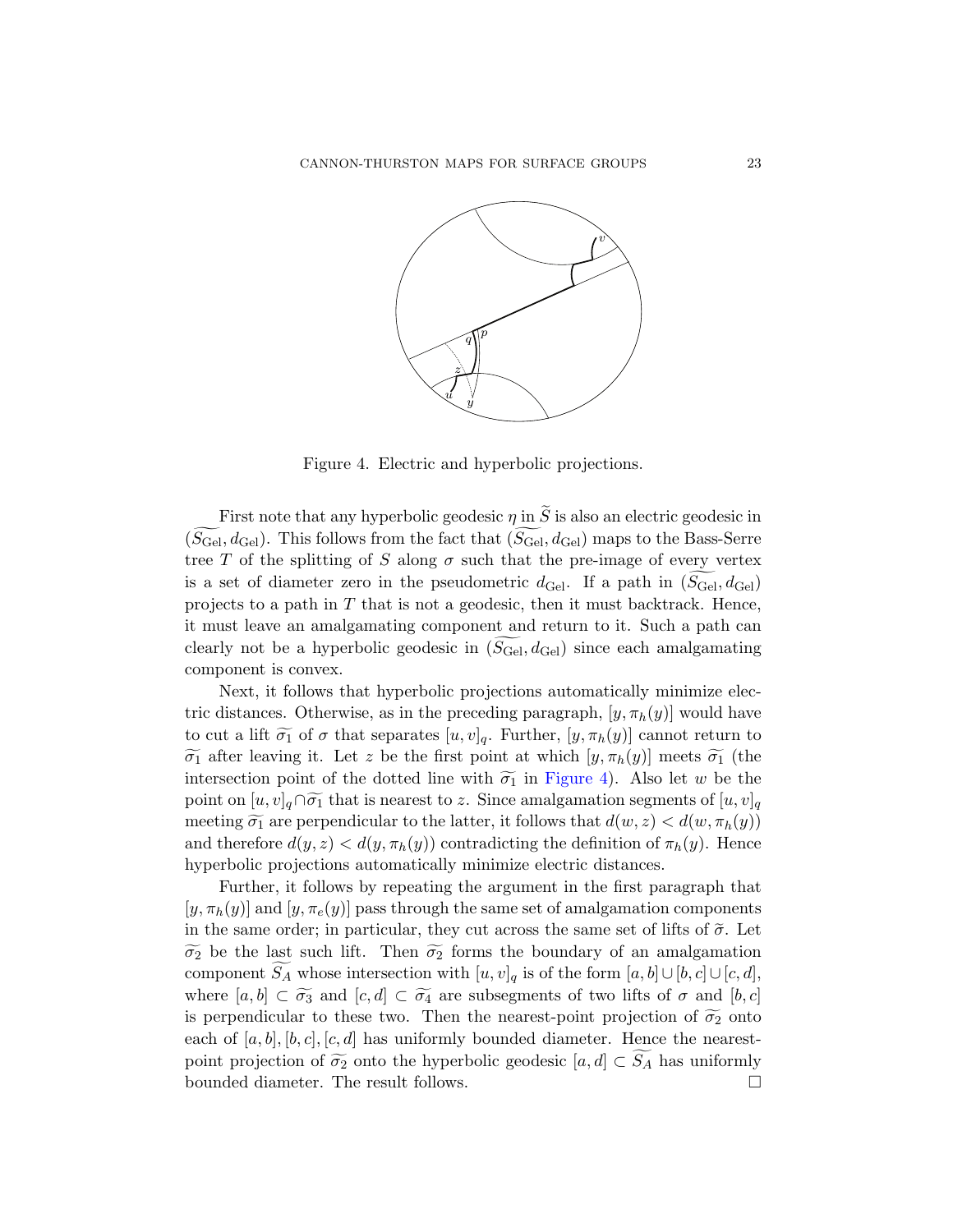#### 3. The Minsky model

<span id="page-23-0"></span>In this section we summarize the notions and facts from [Min10], [BCM12] and  $[MM00]$  that we shall need. Let  $C(S)$  and  $\mathcal{P}(S)$  denote respectively the curve complex and pants complex of a compact surface S, possibly with boundary, with the usual modifications for surfaces of small complexity. (See [MM00] for details.)

Split level surfaces. For our purposes, a pants decomposition of S will be a disjoint collection of 3-holed spheres  $P_1, \ldots, P_n$  embedded in S such that  $S \setminus \bigcup_i P_i$  is a disjoint collection of nonperipheral annuli in S, no two of which are homotopic. We shall conflate a pants decomposition of S with the collection of (isotopy classes of) nonperipheral boundary curves of  $P_1, \ldots, P_n$ . Thus when we refer to a pair of pants in a pants decomposition  $P_1, \ldots, P_n$  of S, we are referring to one of the  $P_i$ 's, and when we refer to a curve in a pants decomposition of S, we are referring to one of the nonperipheral boundary curves of one of the  $P_i$ 's.

Let N be the convex core of a simply or doubly degenerate hyperbolic 3-manifold minus an open neighborhood of the cusp(s).  $N$  is homeomorphic to  $S \times [0, \infty)$  or  $S \times \mathbb{R}$  according as N is simply or doubly degenerate, where S is a compact surface, possibly with boundary.

Let  $\theta, \omega$  be positive real numbers. A neighborhood  $N_{\varepsilon}(\gamma)$  of a closed geodesic  $\gamma(\subset N)$  is called a  $(\theta, \omega)$ -thin tube if the length of  $\gamma$  is less than  $\theta$ and the length of the shortest geodesic on  $\partial N_{\varepsilon}(\gamma)$  is greater than  $\omega$ .

Let  $\mathcal T$  denote a collection of disjoint, uniformly separated  $(\theta, \omega)$ -thin tubes in N such that all Margulis tubes in N belong to  $\mathcal{T}$ ; in particular,  $\theta$  is greater than the Margulis constant. Let  $M$  be a 3-manifold bi-Lipschitz homeomorphic to N and let  $M(0)$  be the image of  $N \setminus \bigcup_{T \in \mathcal{T}} \text{Int}(T)$  in M under the bi-Lipschitz homeomorphism F. Let  $\partial M(0)$  (resp.  $\partial M$ ) denote the boundary of  $M(0)$  $(r \exp M).$ 

Let  $(Q, \partial Q)$  be the unique hyperbolic pair of pants such that each component of  $\partial Q$  has length one. Q will be called the *standard* pair of pants. An isometrically embedded copy of  $(Q, \partial Q)$  in  $(M(0), \partial M(0))$  will be said to be flat.

Definition 3.1. A split level surface associated to a pants decomposition  $\{Q_1, \ldots, Q_n\}$  of S in  $M(0) \subset M$  is an embedding  $f : \cup_i (Q_i, \partial Q_i) \to$  $(M(0), \partial M(0))$  such that

- (1) each  $f(Q_i, \partial Q_i)$  is flat,
- (2) f extends to an embedding (also denoted f) of S into M such that the interior of each annulus component of  $f(S \setminus \bigcup_i Q_i)$  lies entirely in  $F(\bigcup_{T \in \mathcal{T}} \mathrm{Int}(T)).$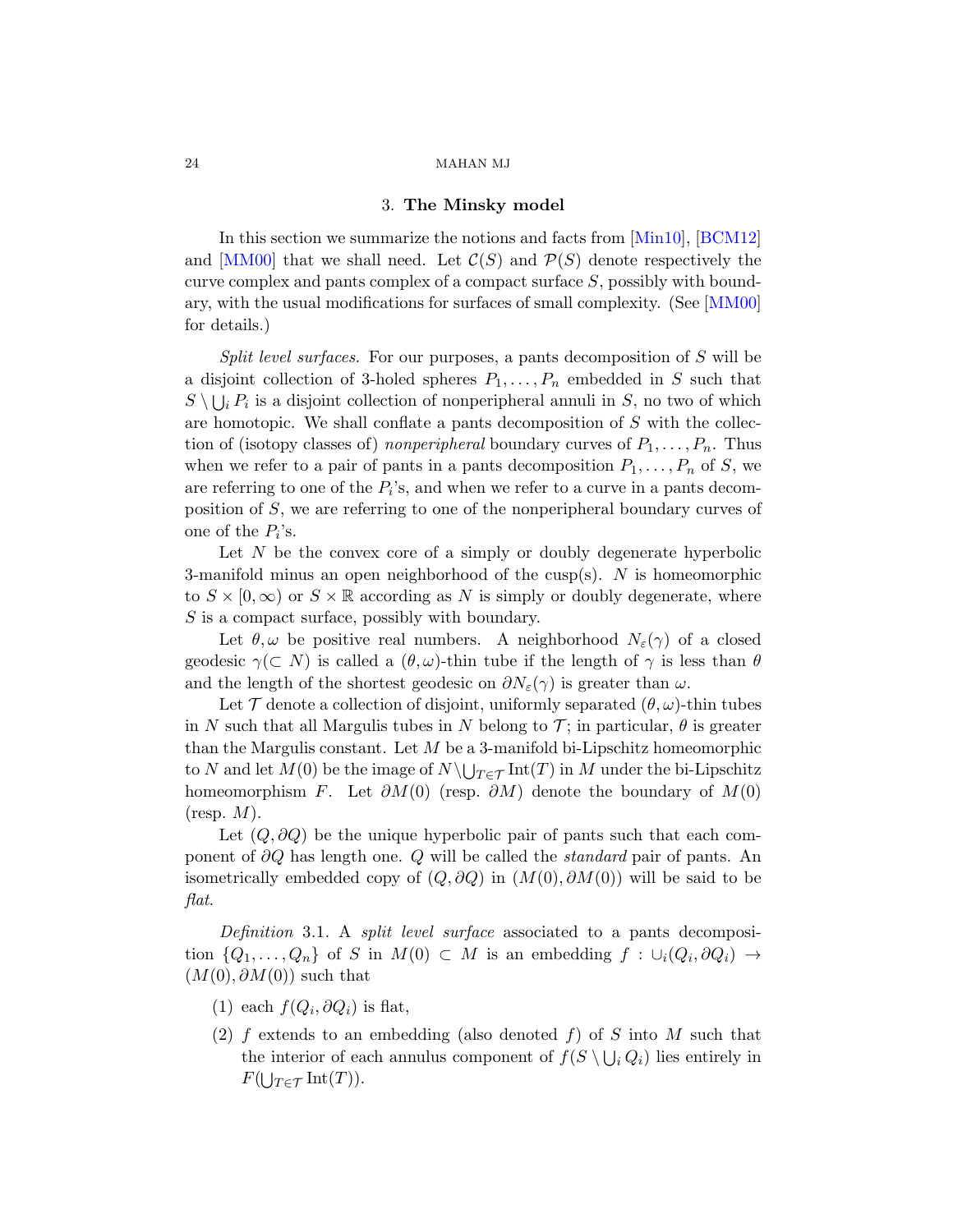The class of all topological embeddings from S to M that agree with a split level surface f associated to a pants decomposition  $\{Q_1, \ldots, Q_n\}$  on  $Q_1 \cup \cdots \cup Q_n$  will be denoted by [f].

We define a partial order  $\leq_E$  on the collection of split level surfaces in an end E of M as follows:  $f_1 \leq_E f_2$  if there exist  $g_i \in [f_i], i = 1, 2$  such that  $g_2(S)$ lies in the unbounded component of  $E \setminus q_1(S)$ .

Tight geodesics. The complexity of a compact surface  $S = S_{q,b}$  of genus g and b boundary components is defined to be  $\xi(S_{a,b}) = 3g + b$ .

For any simplex  $\alpha \in \mathcal{C}(Y)$ ,  $\gamma_{\alpha}$  will denote a collection of disjoint simple closed curves on S representing the (homotopy classes) of vertices of  $\alpha$ . A pair of simplices  $\alpha$ ,  $\beta$  in  $\mathcal{C}(Y)$  are said to fill an essential subsurface Y of S if all nontrivial nonperipheral curves in Y have essential intersection with at least one of  $\gamma_{\alpha}$  or  $\gamma_{\beta}$ , where we assume that representatives  $\gamma_{\alpha}$  and  $\gamma_{\beta}$  have been chosen to intersect each other minimally.

Given arbitrary simplices  $\alpha, \beta$  in CC(S), form a regular neighborhood of  $\gamma_{\alpha} \cup \gamma_{\beta}$  and fill in all disks and one-holed disks to obtain Y, which is said to be filled by  $\alpha, \beta$ .

For a subsurface  $X \subseteq Z$ , let  $\partial_Z(X)$  denote the *relative boundary* of X in  $Z$ , i.e., those boundary components of  $X$  that are nonperipheral in  $Z$ .

Definition 3.2. Let Y be an essential subsurface in S. If  $\xi(Y) > 4$ , a sequence of simplices  $\{v_i\}_{i\in\mathcal{I}} \subset \mathcal{C}(Y)$  (where  $\mathcal I$  is a finite or infinite interval in  $\mathbb{Z}$ ) is called *tight* if

- (1) for any vertices  $w_i$  of  $v_i$  and  $w_j$  of  $v_j$  where  $i \neq j$ ,  $d_{\mathcal{C}_1(Y)}(w_i, w_j) = |i-j|$ ;
- (2) whenever  $\{i-1,i,i+1\} \subset \mathcal{I}$ ,  $v_i$  represents the relative boundary  $\partial_Y F(v_{i-1}, v_{i+1}).$

If  $\xi(Y) = 4$ , then a tight sequence is the vertex sequence of a geodesic in  $\mathcal{C}(Y)$ . A tight geodesic g in  $\mathcal{C}(Y)$  consists of a tight sequence  $v_0, \ldots, v_n$ , and two simplices in  $\mathcal{C}(Y)$ ,  $I = I(g)$  and  $T = T(g)$ , called its initial and terminal markings such that  $v_0$  (resp.  $v_n$ ) is a sub-simplex of **I** (resp. **T**). The length of  $g$  is  $n. v_i$  is called a simplex of  $g. Y$  is called the *domain or support* of  $g$  and is denoted as  $Y = D(g)$ . g is said to be supported in  $D(g)$ .

We denote the obvious linear order in g as  $v_i < v_j$  whenever  $i < j$ . A geodesic supported in Y with  $\xi(Y) = 4$  is called a 4-geodesic.

Given a surface W with  $\xi(W) \geq 4$  and a simplex v in  $\mathcal{C}(W)$  we say that Y is a component domain of  $(W, v)$  if Y is a component of  $W \setminus \text{collar}(v)$ , where  $\text{collar}(v)$  denotes a thin collar neighborhood of the simple closed curves.

If g is a tight geodesic with domain  $D(g)$ , we call  $Y \subset S$  a component domain of g if for some simplex  $v_j$  of g, Y is a component domain of  $(D(g), v_j)$ .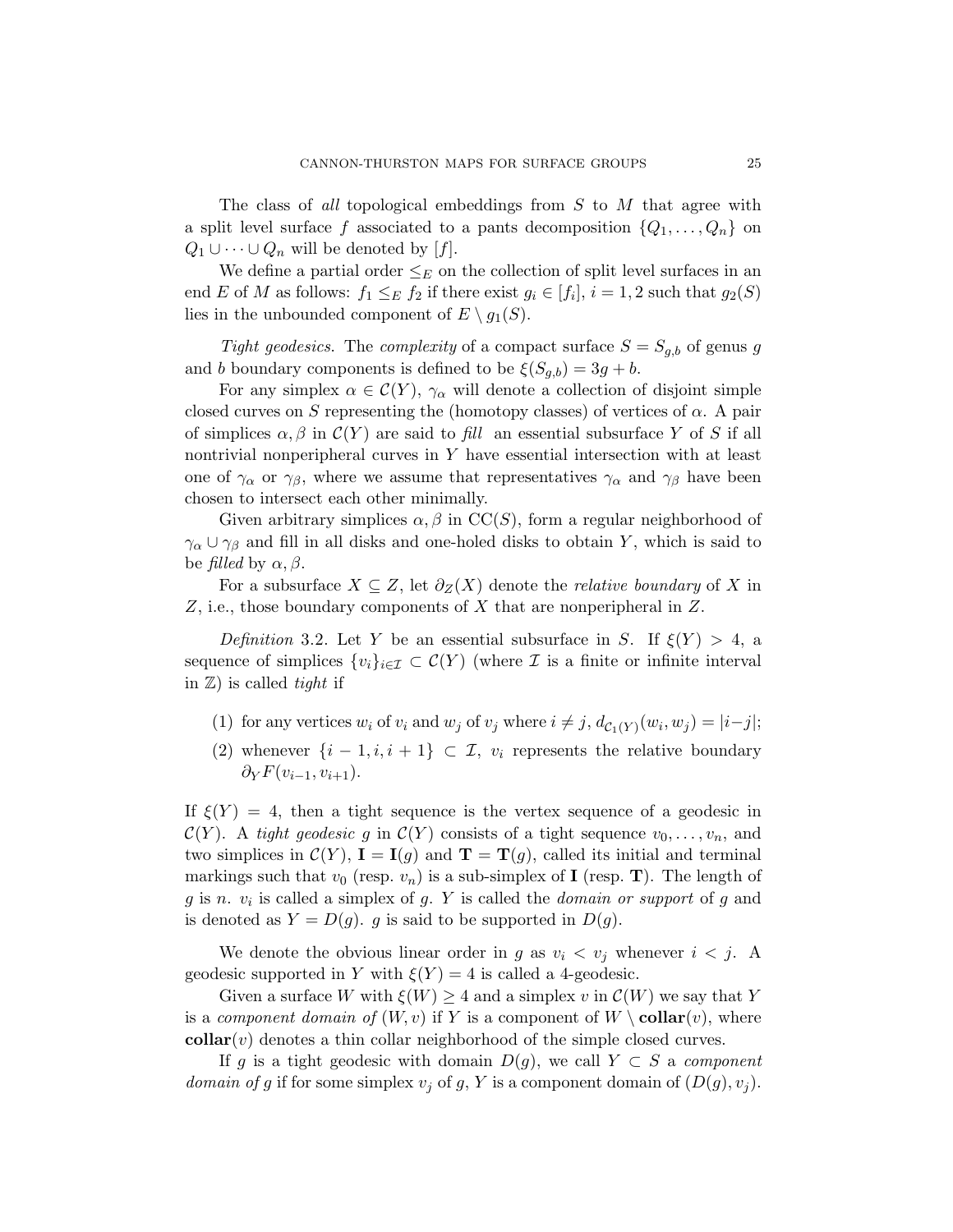<span id="page-25-0"></span>Hierarchies. The next definition is based on [MM00], describing certain special paths in  $\mathcal{P}(S)$  and component domains associated to them. Paths in  $\mathcal{P}(S)$  will be maps h from intervals I in Z into  $\mathcal{P}(S)$  such that  $h(i)$ ,  $h(i+1)$ are adjacent vertices of  $\mathcal{P}(S)$  for all  $i, i + 1 \in I$ . We reverse the logic of the exposition in [MM00] slightly here by defining a hierarchy path in  $\mathcal{P}(S)$  first and then associating a hierarchy of tight geodesics to it.

Definition 3.3. A hierarchy path in  $\mathcal{P}(S)$  joining pants decompositions  $P_1$ and  $P_2$  is a path  $\rho : [0, n] \to P(S)$  joining  $\rho(0) = P_1$  to  $\rho(n) = P_2$  such that

- (1) There is a collection  ${Y}$  of essential, nonannular subsurfaces of S, called component domains for  $\rho$  such that for each component domain Y, there is a connected interval  $J_Y \subset [0, n]$  with  $\partial Y \subset \rho(j)$  for each  $j \in J_Y$ .
- (2) For a component domain Y, there exists a tight geodesic  $g<sub>Y</sub>$  supported in Y such that for each  $j \in J_Y$ , there is an  $\alpha \in g_Y$  with  $\alpha \in \rho(j)$ .

A hie[rarchy p](#page-78-0)[ath](#page-25-0) in  $\mathcal{P}(S)$  is a sequence  $\{P_n\}_n$  of pants decompositions of S such that for any  $P_i, P_j \in \{P_n\}_n, i \leq j$ , the finite sequence  $P_i, P_{i+1}, \ldots, P_{j-1}, P_j$  is a hierarchy path joining pants decompositions  $P_i$  and  $P_j$ . The collection H of tight geodesics  $g_Y$  supported in component domains Y of  $\rho$  will be called the hierarchy of tight geodesics associated to  $\rho$ .

The notion of hierarchy in Definition 3.3 is a special case of "hierarchies without annuli" described in [MM00]. The next definition allows us to associate the extra piece of data coming from tight geodesics supported in component domains of a hierarchy path  $\rho$  to the hierarchy path  $\rho$ .

Definition 3.4. A slice of a hierarchy H associated to a hierarchy path  $\rho$ is a set  $\tau$  of pairs  $(h, v)$ , where  $h \in H$  and v is a simplex of h, satisfying the following properties:

- (1) A geodesic h appears in at most one pair in  $\tau$ .
- (2) There is a distinguished pair  $(h_\tau, v_\tau)$  in  $\tau$ , called the bottom pair of  $\tau$ . We call  $h_{\tau}$  the bottom geodesic.
- (3) For every  $(k, w) \in \tau$  other than the bottom pair,  $D(k)$  is a component domain of  $(D(h), v)$  for some  $(h, v) \in \tau$ .

A resolution of a hierarchy H associated to a hierarchy path  $\rho: I \to \mathcal{P}(S)$  is a sequence of slices  $\tau_i = \{(h_{i1}, v_{i1}), (h_{i2}, v_{i2}), \ldots, (h_{in_i}, v_{in_i})\}$  (for  $i \in I$ , the same indexing set) such that the set of vertices of the simplices  $\{v_{i1}, v_{i2}, \ldots, v_{in_i}\}$  is the same as the set of the nonperipheral boundary curves of the pairs of pants in  $\rho(i) \in \mathcal{P}(S)$ .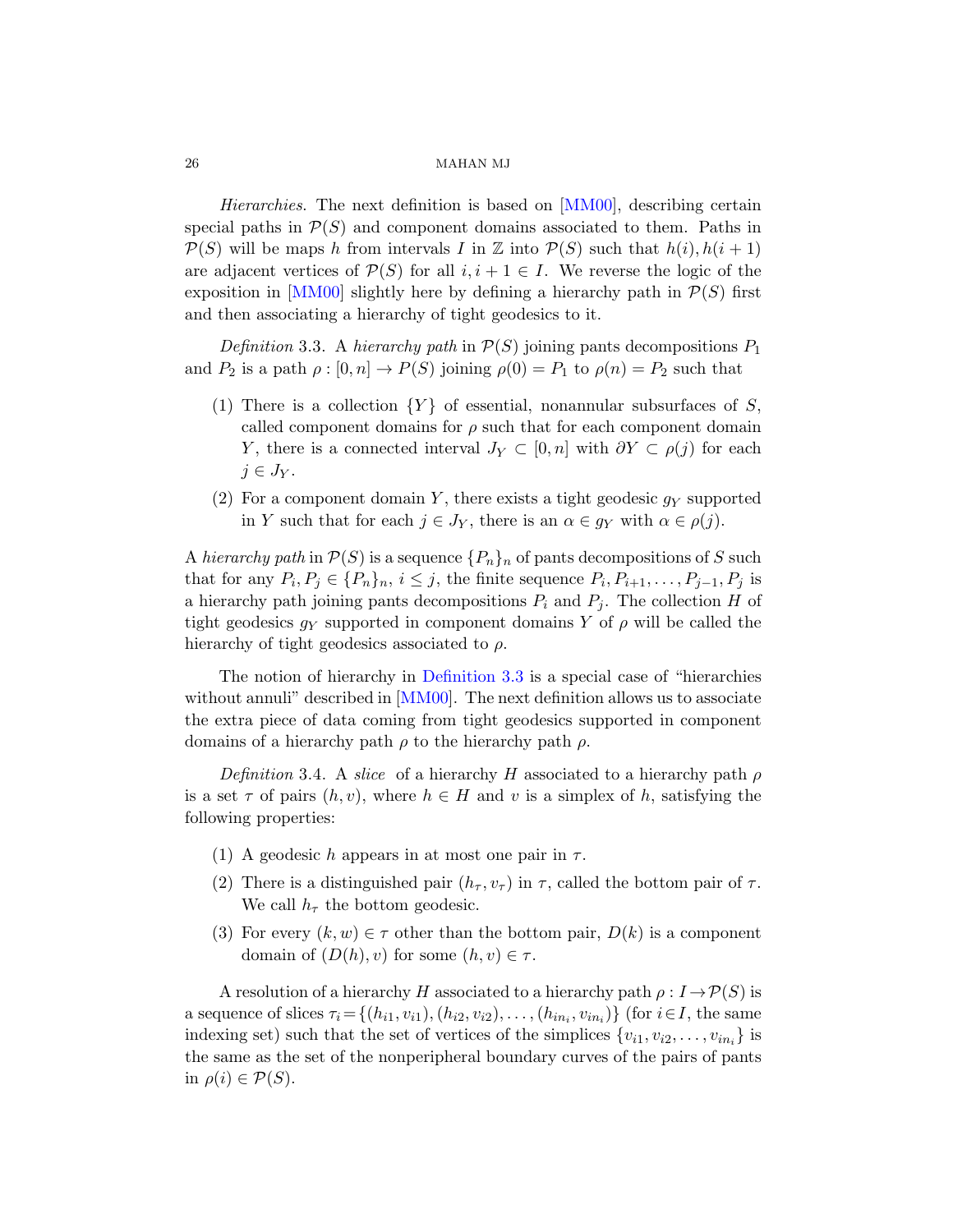*Minsky Blocks* ([Min10, §8.1]). A tight geodesic in H supported in a component domain of complexity 4 is called a 4-geodesic, and an edge of a 4-geodesic in  $H$  is called a 4-edge.

Given a 4-edge e in H, let g be the 4-geodesic containing it, and let  $D(e)$ be the domain  $D(g)$ . Let  $e^-$  and  $e^+$  denote the initial and terminal vertices of e. As usual, let **collar** $(v)$  denote a small collar neighborhood of v in  $D(e)$ .

To each e, a Minsky block  $B(e)$  is assigned as as follows:

$$
B(e) = (D(e) \times [-1,1]) \setminus ( \mathbf{collar}(e^-) \times [-1,-1/2) \cup \mathbf{collar}(e^+) \times (1/2,1]).
$$

That is,  $B(e)$  is the product  $D(e) \times [-1,1]$ , with solid-torus trenches dug out of its top and bottom boundaries, corresponding to the two vertices  $e^-$  and  $e^+$  of  $e$ .

The gluing boundary of  $B(e)$  is

$$
\partial_{\pm}B(e) \equiv (D(e) \setminus \text{collar}(e^{\pm})) \times \{\pm 1\}.
$$

<span id="page-26-0"></span>The gluing boundary is a union of 3-holed spheres. The rest of the boundary is a union of annuli. The top (resp. bottom) gluing boundaries of  $B(e)$  are  $(D(e) \setminus \text{collar}(e^+) \times \{1\}$  $(D(e) \setminus \text{collar}(e^+) \times \{1\}$  $(D(e) \setminus \text{collar}(e^+) \times \{1\}$  $(D(e) \setminus \text{collar}(e^+) \times \{1\}$  $(D(e) \setminus \text{collar}(e^+) \times \{1\}$  (resp.  $(D(e) \setminus \text{collar}(e^-)) \times \{-1\}$ .

The model and the bi-Lipschitz Model Theorem. The following theorem summarizes and paraphrases what we need in this paper from the bi-Lipschitz Model Theorem of Minsky [Min10] and Brock-Canary-Minsky [BCM12]. (In particular, see [Min10, Th. 8.1].)

THEOREM 3.5 ([Min10], [BCM12]). Let N be the convex core of a simply or doubly degenerate hyperbolic 3-manifold minus an open neighborhood of the cusp  $(s)$ . Let S be a compact surface, possibly with boundary, such that N is homeomorphic to  $S \times [0,\infty)$  or  $S \times \mathbb{R}$  according as N is simply or doubly degenerate. There exist  $L \geq 1$ ,  $\theta, \omega, \varepsilon, \varepsilon_1 > 0$ , a collection  $\mathcal T$  of  $(\theta, \omega)$ -thin tubes containing all Margulis tubes in N, a 3-manifold M and an L-bi-Lipschitz homeomorphism  $F: N \to M$  such that the following holds.

Let  $M(0) = F(N \setminus \bigcup_{T \in \mathcal{T}} \text{Int}(T))$ , and let  $F(\mathcal{T})$  denote the image of the collection  $\mathcal T$  under F. Let  $\leq_E$  denote the partial order on the collection of split level surfaces in an end E of M. Then there exists a sequence  $S_i$  of split level surfaces associated to pants decompositions  $P_i$  exiting E such that

- (1)  $S_i \leq_E S_j$  if  $i \leq j$ .
- (2) The sequence  $\{P_i\}$  is a hierarchy path in  $\mathcal{P}(S)$ .
- (3) If  $P_i \cap P_j = \{Q_1, \dots Q_l\}$ , then  $f_i(Q_k) = f_j(Q_k)$  for  $k = 1 \dots l$ , where  $f_i, f_j$ are the embeddings defining the split level surfaces  $S_i$ ,  $S_j$  respectively.
- (4) For all i,  $P_i \cap P_{i+1} = \{Q_{i,1}, \ldots, Q_{i,l}\}$  consists of a collection of l pairs of pants such that  $S \setminus (Q_{i,1} \cup \cdots \cup Q_{i,l})$  has a single nonannular component of complexity 4. Further, there exists a Minsky block  $W_i$  and an isometric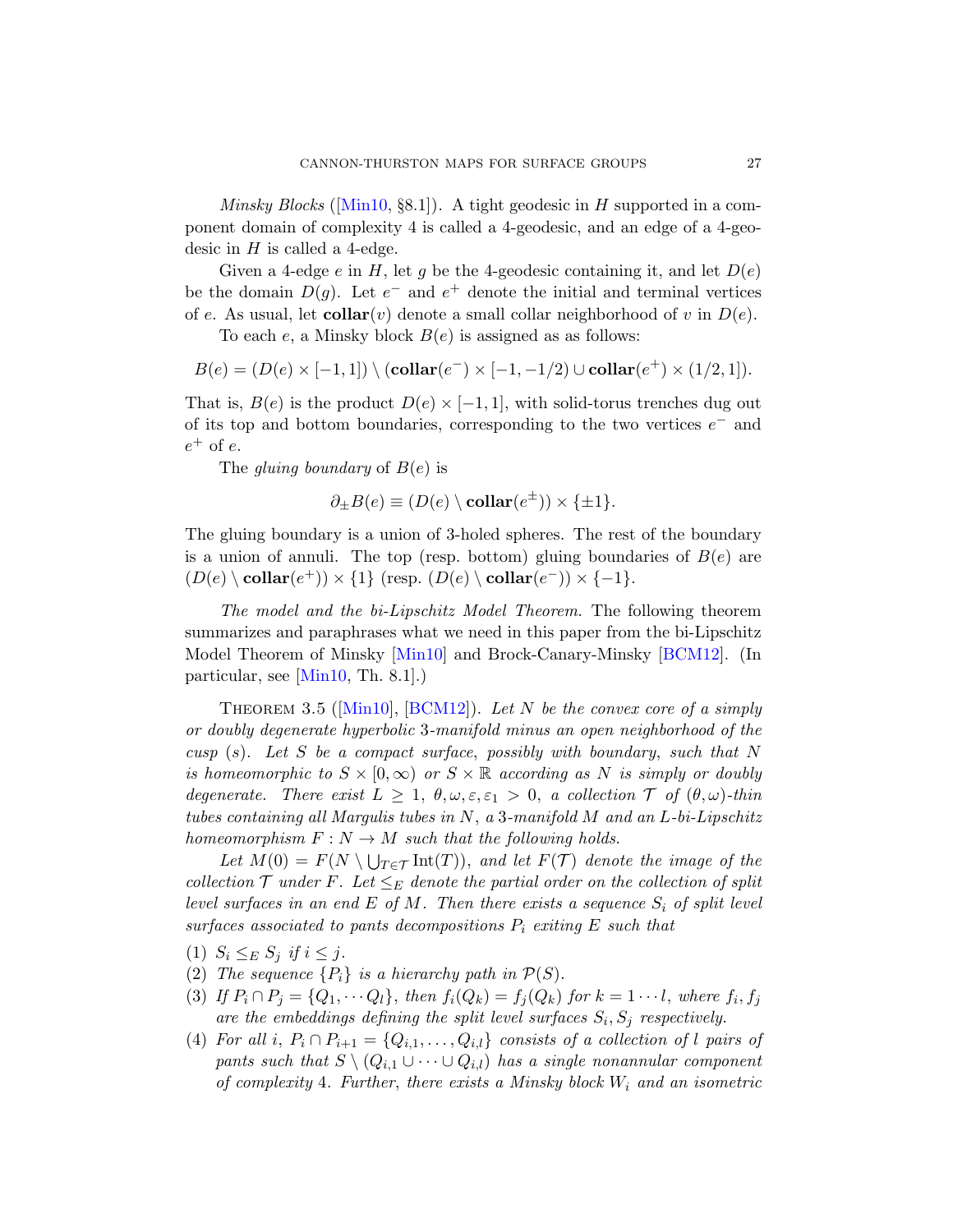map  $G_i$  of  $W_i$  into  $M(0)$  such that  $f_i(S \setminus (Q_{i,1} \cup \cdots \cup Q_{i,l})$  (resp.  $f_{i+1}(S \setminus$  $(Q_{i,1} \cup \cdots \cup Q_{i,l})$  is contained in the bottom (resp. top) gluing boundary of  $W_i$ .

- (5) For each flat pair of pants  $Q$  in a split level surface  $S_i$ , there exists an isometric embedding of  $Q \times [-\varepsilon, \varepsilon]$  into  $M(0)$  such that the embedding restricted to  $Q \times \{0\}$  agrees with  $f_i$  restricted to  $Q$ .
- (6) For each  $T \in \mathcal{T}$ , there exists a split level surface  $S_i$  associated to pants decompositions  $P_i$  such that the core curve of  $T$  is isotopic to a nonperipheral boundary curve of  $P_i$ . The boundary  $F(\partial T)$  of  $F(T)$  with the induced metric  $d_T$  from  $M(0)$  is a Euclidean torus equipped with a product structure  $S^1 \times S_v^1$ , where any circle of the form  $S^1 \times \{t\} \subset S^1 \times S_v^1$  is a round circle of unit length and is called a horizontal circle; and any circle of the form  $\{t\} \times S_v^1$  is a round circle of length  $l_v$  and is called a vertical circle.
- [\(7\)](#page-78-6) Let g be a tight geodesic other than the bottom geodesic in the hierarchy H associated to the hierarchy [path](#page-78-6)  ${P_i}$ , let  $D(g)$  be the support of g and let v be a boundary cu[rve of](#page-78-6)  $D(g)$ . Let  $T_v$  be the tube in  $\mathcal T$  such that the core curve of  $T_v$  is isoto[pic to](#page-26-0) v. If a vertical circle of  $(F(\partial T_v), d_{T_v})$  has length  $l_v$  less [than](#page-78-0)  $n\epsilon_1$ , then the length of g is less than n.

Since the above statement is culled out of a large amount of material, particularly from [Min10], we give specific references here.  $M(0)$  (resp. M) above is denoted by  $M_{\nu}(0)$  (resp.  $M_{\nu}$ ) in Section 8 of [Min10].

The collection  $F(\mathcal{T})$  is [denoted by](#page-26-0) U in [Min10] and is called the set of tubes in  $M_{\nu}$ . The hierarchy H in item (7) of Theorem 3.5 is constructed in Lemma 5.13 of [Min10] (see also [MM00, Th. 4.6]) and the hierarchy path of item (2) is obtained from it by constructing a resolution sweeping through it in Le[mma 5.8](#page-78-6) of [Min10]. (We have thus reversed the logical order of hierarchies [and h](#page-78-6)ierarchy paths in our treatment.)

The estimate on the length of  $q$  in item (7) of Theorem 3.5 comes from equation 9.6 of [Min10], which gives estimates on meridian coefficients.

The Euclidean structure of  $F(T)$  for  $T \in \mathcal{T}$  in item (6) comes from gluing together the internal [blocks \(a](#page-76-0)s well as boundary blocks) described in Section 8.1 and in Theorem 8.1 of [Min10].

[Theorem 8.1](#page-26-0) of [Min10] further describes the construction of split level surfaces and items  $(1)$ ,  $(3)$  and  $(4)$  follow from it. Item  $(5)$  simply ensures the existence of uniform product neighborhoods and follows from the fact that Minsky blocks are glued by isometries on their 3-holed sphere boundary components. In fact,  $\varepsilon = \frac{1}{4}$  $\frac{1}{4}$  suffices. Finally [BCM12] ensures that the model constructed in [Min10] is indeed bi-Lipschitz homeomorphic to N.

We use the notation of Theorem 3.5 in the rest of this subsection, fixing  $N, M$ .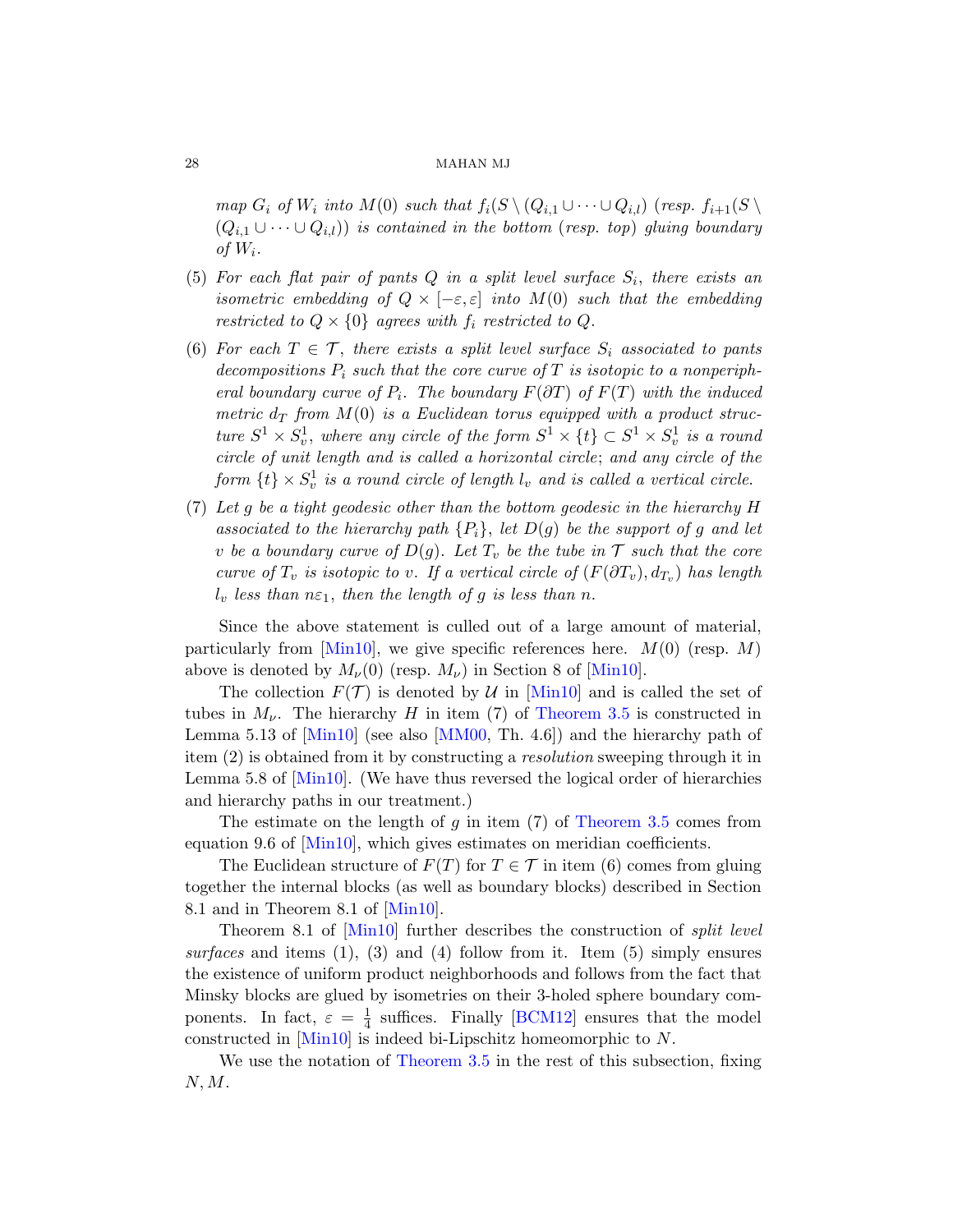<span id="page-28-1"></span>LEMMA 3.6. Given  $l > 0$ , there exists  $n \in \mathbb{N}$  such that the following holds. Let v be a vertex in t[he hierarchy](#page-26-0)  $H$  such that the length of the core curve of the Margulis tube  $T_v$  corresponding to v is greater than l. Next suppose  $(h, v) \in \tau_i$ for some slice  $\tau_i$  of the hierarchy H such that h is supported on Y, and suppose D is a component of Y \collar(v). Also suppose that  $h_1 \in H$  such that D is the support of  $h_1$ . Then t[he length of](#page-26-0)  $h_1$  is at most n.

*Proof.* Let  $\alpha$  be a meridian curve on  $F(\partial T_v)$  such that  $F^{-1}(\alpha)$  bounds a totally geodesic disk in  $T_v$ . By item (6) of Theorem 3.5,  $F(\partial T_v)$  is a metric product  $S^1 \times S_v^1$ . Choose horizontal and vertical curves  $\alpha_h, \alpha_v$  on  $F(\partial T_v)$ . Then  $\alpha$  is homologous to  $(n\alpha_h + \alpha_v)$  for some integer n. Hence  $l(\alpha) \geq l_v$ , where  $l(\alpha)$  is the length of  $\alpha$  and  $l_\nu$  denotes the length of the vertical circle. Since  $F$  is an  $L$ -bi-Lipschitz homeomorphism by Theorem 3.5, it follows that  $l(F^{-1}(\alpha)) \geq \frac{l_v}{L}$  $l(F^{-1}(\alpha)) \geq \frac{l_v}{L}$ . Let  $\Delta$  be the totally geodesic disk bounded by  $F^{-1}(\alpha)$ . Then the radius  $r_v$  of  $\Delta$  is bounded below by  $\sinh^{-1}(\frac{l_v}{L})$ . Let  $l_c$  denote the length of the core curve  $c_v$  of  $T_v$ [. T](#page-78-6)hen any geodesic on  $\partial T_v$  homotopic to  $c_v$  in  $T_v$ has length bounded below by  $\frac{l_v}{L}l_c$ .

<span id="page-28-0"></span>Also  $l(F^{-1}(\alpha_h)) \leq L$  and  $F^{-1}(\alpha_h)$  is homotopic to the core curve  $c_v$ . Hence  $\frac{l_v}{L} l_c \leq L$ . It follows that  $l_v \leq \frac{L^2}{l_c}$  $\frac{L^2}{l_c} \leq \frac{L^2}{l}$  $\frac{1}{l}$ . The lemma now follows from item  $(7)$  of Theorem 3.5.

One last fallout of the Minsky model ([Min10, Th. 8.1] again) that we shall need is the following.

LEMMA 3.7. Given  $l > 0$  and  $n \in \mathbb{N}$ , there exists  $L_2 \geq 1$  such that the following holds. Let  $S_i, S_j$   $(i < j)$  be split level surfaces associated to pants decompositions  $P_i, P_j$  such that

- (a)  $(j i) \leq n;$
- (b)  $P_i \cap P_j$  is a (possibly empty) pants decomposition of  $S \setminus W$ , where W is an essential (possibly disconnected) subsurface of S such that each component  $W_k$  of W has complexity  $\xi(W_k) \geq 4$ ;
- (c) for any k with  $i < k < j$ , and  $(g_D, v) \in \tau_k$  for  $D \subset W_i$  for some i, no curve in v has a geodesic realization in N of length less than l.

T[hen there ex](#page-28-0)ists an  $L_2$ -bi-Lipschitz embedding  $G: W \times [-1,1] \to M$  such that

- (1) W admits a hyperbolic metric given by  $W = Q_1 \cup \cdots \cup Q_m$ , where each  $Q_i$  is a flat pair of pants.
- (2)  $W \times [-1, 1]$  is given the product metric.
- (3)  $f_i(P_i \setminus P_i \cap P_j) \subset W \times \{-1\}$  and  $f_j(P_j \setminus P_i \cap P_i) \subset W \times \{1\}.$

Idea of proof. What Lemma 3.7 says is that if a "thick" piece of the manifold N is trapped between split level surfaces  $S_i, S_j$ , then it is bi-Lipschitz to a product region on the support of the hierarchy path between  $S_i, S_j$ . This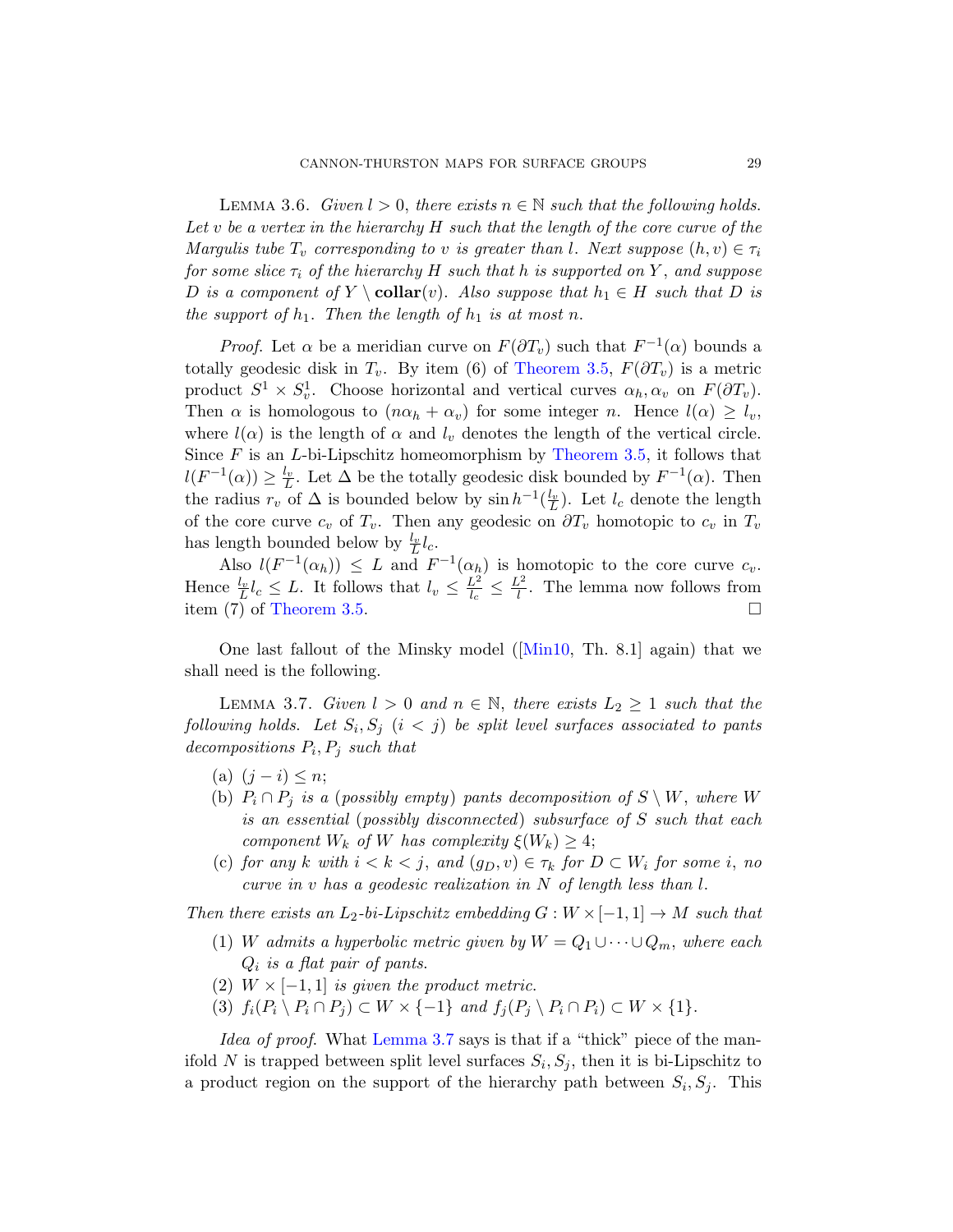follows from the construction of the model in Section 8.2 of [Min10] along with equation 9.6 of [Min10]. The lower bound on lengths of hierarchy curves in h[ypothesis \(c](#page-28-0)) ensures an *[upper b](#page-28-1)ound* on the twist coefficient ( $[h_v]$  in [Min10, eq. 9.6]) exactly as in the [proof](#page-78-6) of Lemma3[.6. Hen](#page-78-0)ce the "full hierarchy" path (including annuli in the sense of  $[MM00]$ ) between  $S_i, S_j$  equipped with markings is of length bounded in terms of  $l, n$ . This guarantees the existence of a bi-Lipschitz product region as required. Since this is the only place where we shall require full hierarchies and twist coefficients in this paper, and since the rest of the proof of Lemma 3.7 follows Lemma 3.6, we omit the details, referring the interested reader to Section 8.2 of [Min10]. (See also [MM00], where a quasi-isometry is constructed between the mapping class group and the full marking complex. Interpreted in these latter terms there is a bounded length element in the mapping class group  $MCG(W)$  taking the marking on  $S_i \cap W$  [to the mark](#page-26-0)ing on  $S_j \cap W$ .)

## 4. Split geometry

<span id="page-29-1"></span><span id="page-29-0"></span>4.1. Constructing split level surfaces[. The aim o](#page-43-1)f this subsection is to extract a special sequence of split level surfaces from the sequence of split level surfaces constructed in Theorem 3.5. The main point is to ensure that successive split level surfaces are separated by a definite amount in  $M(0)$ . We continue with the notation of Theorem 3.5 in this subsection.

Fix an  $l > 0$ . The pre[cise value of](#page-26-0) l will be less than the Margulis constant for hyperbolic 3-manifolds and will be determined by the Drilling Theorem 4.21 to be used in the next subsection. We shall henceforth refer to Margulis tubes that have core curve of length  $\leq l$  as thin Margulis tubes and the corresponding vertex v as a thin vertex.

For convenience, start with a doubly degenerate surface group. Let  $\rho(i)$  =  ${P_i}$  be a hierarchy path provided by item (2) of Theorem 3.5. Let H be the hierarchy of tight geodesics associated to  $\{P_i\}$  and  $\ldots, \tau_{i-1}, \tau_i, \tau_{i+1}, \ldots$  be a resolution. Let  $S_i$  be the split level surface corresponding to  $P_i$ , and let  $\tau_i$  be the slice whose vertices comprise the curves in  $P_i$ . Let  $S_i^s$  denote the collection of flat pairs of pants occurring in the image of  $S_i$  in  $M(0)$ . The metric on the model manifold and the induced path metric on  $M(0)$  will be denoted by  $d_M$ and will be called the *model metric*. Thus  $S_i$  is an embedding and  $S_i^s$  is the image in  $M(0)$  of a collection of pairs of pants.

Definition 4.1. A curve v in H is *l*-thin if the core curve of the Margulis tube  $T_v$  has length less than or equal to l. A curve v is said to split a pair of split level surfaces  $S_i$  and  $S_j$   $(i < j)$  if v occurs as a vertex in both  $\tau_i$  and  $\tau_{i-1}$ . A pair of split level surfaces  $S_i$  and  $S_j$   $(i < j)$  is said to be an *l*-thin pair if there exists an *l*-thin curve v such that v occurs as a vertex in both  $\tau_i$  and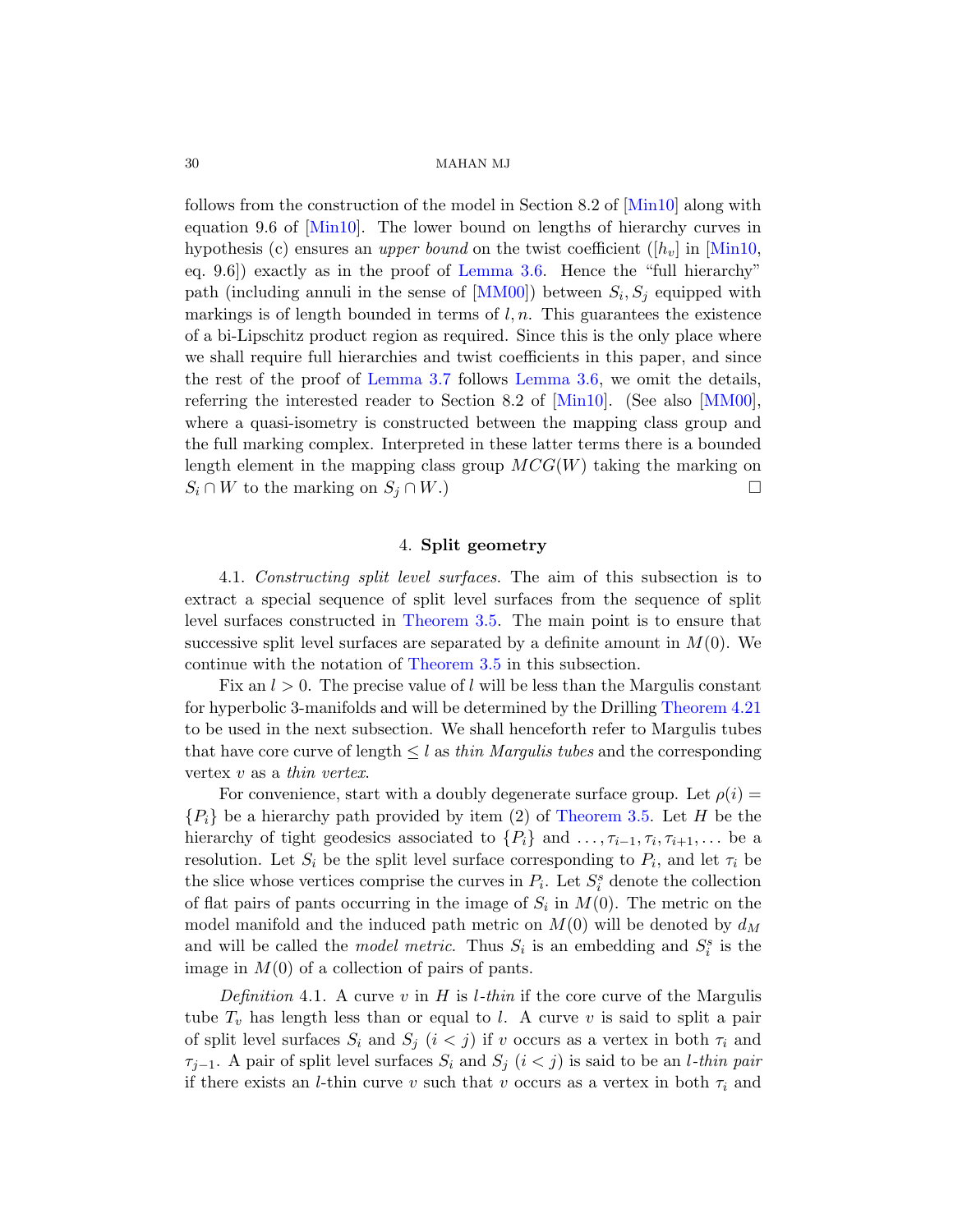$\tau_{i-1}$ . A pair of split level surfaces  $S_i$  and  $S_j$   $(i < j)$  is said to be an *l*-thin pair on a component domain D if

- (a)  $P_i \cap P_j$  is a pants decomposition of  $S \setminus D$ , none of whose curves are l-thin.
- (b) There exists a tight geodesic  $g_D \in H$  supported on D such that  $(g_D, u) \in \tau_k$  for all  $i < k < j$ , where the multicurve u contains an *l*-thin curve. (Here  $D$  could be  $S$  itself.) Further we demand that the initial and final vertices of  $g_D$  consist of curves contained in (the boundary curves of)  $P_i, P_j$  respectively.

A pair of split level surfaces  $S_i$  and  $S_j$   $(i < j)$  is said to be an *l*-thick pair (or an *l*-thick pair on S) if no curve  $v \in \tau_k$  is *l*-thin for  $i < k < j$ .

In fact in criterion (b) of the definition of an *l*-thin pair on a component domain  $D$ , we might as well have assumed that the initial and final markings of  $g_D$ ,  $I(g_D)$  and  $T(g_D)$  respectively, are precisely  $P_i$ ,  $P_j$ . This is the case when the markings are complete in the sense of [Min10].

By Definition 3.3(1), the set  $J(v) = \{i : v \in \rho(i)\}\$ is an interval. Consider the family of intervals  $\{J(v): v \in g_H\}$ , where  $g_H$  is the distinguished main geodesic (bottom geodesic) for the hierarchy H. Then  $\bigcup_{v} \{J(v) : v \in g_H\} = \mathbb{Z}$ . This follows from the fact that each  $\tau_i$  has a simple closed curve corresponding to some vertex in  $q_H$ .

Any pair  $v_i, v_{i+1}$  of simplices (multicurves) that form successive vertices of the base geodesic  $g_H$  are at a distance of 1 from each other by tightness of  $g_H$ .

Selecting split level surfaces. We shall now construct a subset  $\mathbb{I}$  of  $\mathbb{Z}$  by selecting a subsequence of the elements  $\{P_i\}$  of the hierarchy path. Let  $\tau_{m_i}$  be the first slice in the resolution such that  $(g_H, v_i) \in \tau_{m_i}$ . Let  $\mathbb{I}_1 = \{m_i : i \in \mathbb{Z}\}.$ We shall now expand the set  $\mathbb{I}_1$ , if necessary, as follows.

If some curve in  $v_i$  is *l*-thin, then we declare that  $[m_i, m_{i+1}] \cap \mathbb{I}$  ${m_i, m_{i+1}};$  i.e., no integer strictly between  $m_i, m_{i+1}$  is added to  $\mathbb{I}_1$ . More generally, for any  $j \in \mathbb{Z} \setminus \mathbb{I}_1$ , choose i such that  $m_i < j < m_{i+1}$ . Then  $j \in \mathbb{I}_2$  if and only if there exists  $k$ 

- (a) either with  $j < k \leq m_{i+1}$  such that  $S_j$ ,  $S_k$  form an *l*-thin pair on some component domain D,
- (b) or with  $k < j \leq m_{i+1}$  such that  $S_k, S_j$  form an *l*-thin pair on some component domain D.

Finally, set  $\mathbb{I} = \mathbb{I}_1 \cup \mathbb{I}_2$ . Then  $\mathbb{I} = \{ \cdots, n_{i-1}, n_i, n_{i+1}, \cdots \}$  inherits a linear order from  $\mathbb Z$  such that  $j < k$  implies  $n_j < n_k$ . Note that the same construction works for simply degenerate groups if we replace  $\mathbb Z$  by  $\mathbb N$ .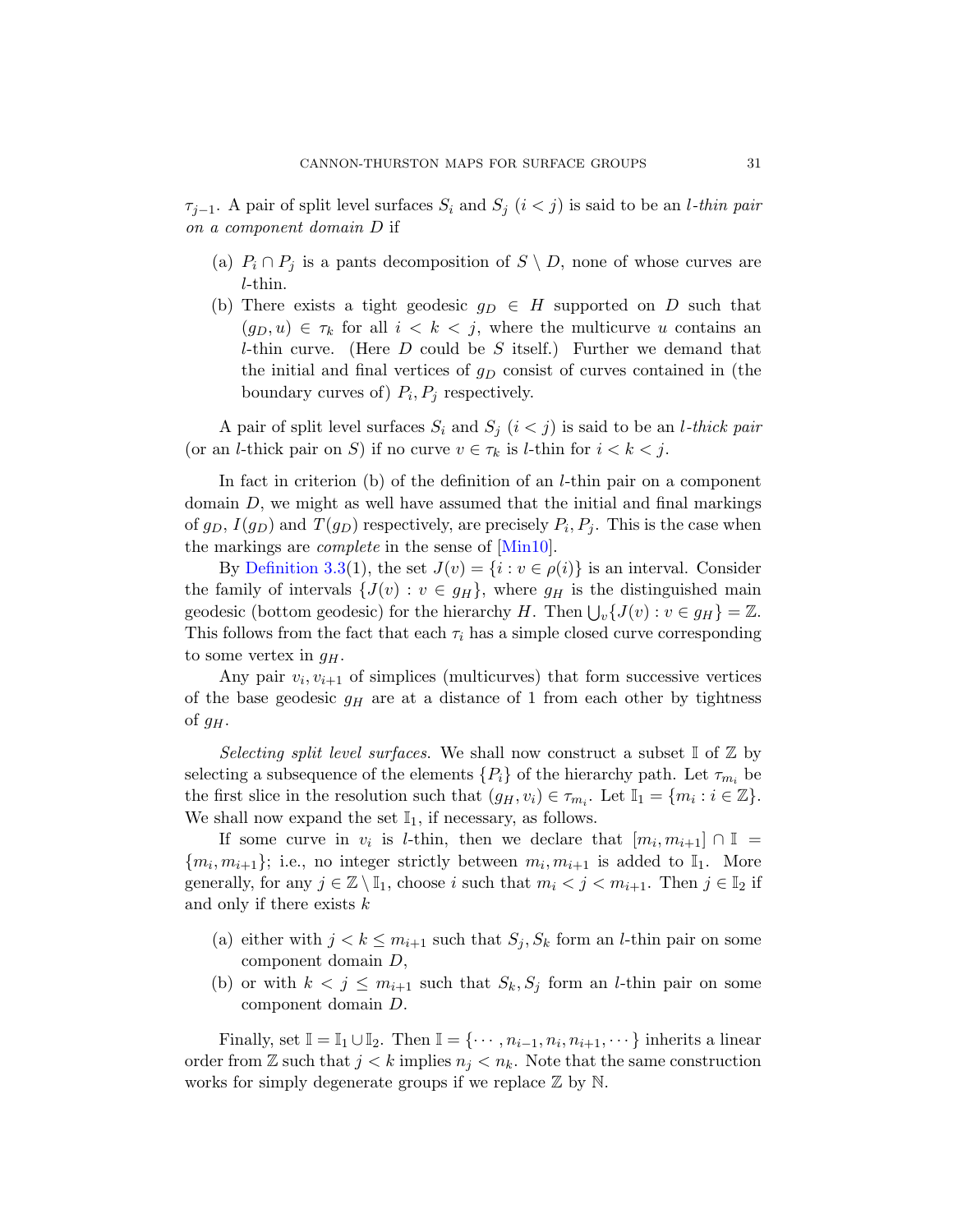The next few propositions identify some of the features of the selection I. The main point is to show that the sequence of split level surfaces  $S_{n_i}$  makes definite progress out an end.

PROPOSITION 4.2. Let  $\mathbb{I} = \{ \cdots, n_{i-1}, n_i, n_{i+1}, \cdots \}$  be as above. There exists a positive integer  $N_0$  such that for all i,

- (a) either  $(S_{n_i}, S_{n_{i+1}})$  is an *l*-thin pair on some component domain D,
- (b) or  $(S_{n_i}, S_{n_{i+1}})$  is an *l*-thick pair and  $n_{i+1} n_i \leq N_0$ .

*Proof.* Suppose that  $(S_{n_i}, S_{n_{i+1}})$  is not an *l*-thin pair on some component domain. Then, by the construction of  $\mathbb{I}$  and Lemma 3.6, there exists  $N_1(= N_1(l))$  such that for all k with  $n_i < k < n_{i+1}$ , if  $\tau_k = \{(h_{k1}, v_{k1}), (h_{k2}, v_{k2}),$  $\ldots, (h_{km_k}, v_{km_k})\},$  then the length of the tight geodesic  $h_{ki}$  satisfies  $l(h_{ki}) \leq$  $N_1$ . Further, none of the curves in  $v_{ki}$  are *l*-thin, ensuring *l*-thickness of the pair  $(S_{n_i}, S_{n_{i+1}})$ .

Note that  $m_k \leq \xi(S)$ , where  $\xi(S)$  is the complexity of S. Also the number of component domains in  $W \setminus \text{collar}(v)$  for  $W = D(h_{ki})$  is certainly bounded above by the number of pairs of pants in a pants decomposition of  $S$  and hence by  $\xi(S)$ . Therefore  $(n_{i+1} - n_i)$  is bounded above by  $N_1^{\xi(S)} \times \cdots \times N_1^{\xi(S)}$  $\zeta^{(\mathcal{S})}$   $(\xi(S))$ times). Choosing  $N_0 = N_1^{\xi(S)^2}$  $\mathcal{L}_1^{\xi(S)^2}$ , we are done.

<span id="page-31-0"></span>The next proposition asserts that between two successive split level surfaces  $S_{m_i}$  and  $S_{m_{i+1}}$  selected from the base geodesic, our selection process "interpolates" a uniformly bounded number of new split level surfaces. Equivalently, the cardinality of the set  $(\mathbb{I}_2 \cap [m_i, m_{i+1}])$  is uniformly bounded.

PROPOSITION 4.3. Let

$$
\mathbb{I} = \{\cdots, n_{i-1}, n_i, n_{i+1}, \cdots\}
$$

and

$$
\mathbb{I}_1 = \{\cdots, m_{i-1}, m_i, m_{i+1}, \cdots\}
$$

be as above. There exists a positive integer  $N_2$  such that for all i, if  $n_i = m_i$ and  $n_k = m_{i+1}$ , then  $k - j \leq N_2$ .

*Proof.* Let  $k \in \mathbb{I}$ . So  $S_k$  is a split level surface interpolated between  $S_{m_i}$ and  $S_{m_{i+1}}$  for some k with  $m_i < k < m_{i+1}$ . Let the corresponding slice  $\tau_k =$  $\{(h_{k1}, v_{k1}), (h_{k2}, v_{k2}), \ldots, (h_{km_k}, v_{km_k})\}$ . Then there exists a unique "subslice"  $\tau_k^0 = \{(h_{k1}, v_{k1}), (h_{k2}, v_{k2}), \ldots, (h_{kr_k}, v_{kr_k})\},\$  with  $r_k \leq m_k$  such that the length of the tight geodesic  $h_{ki}$  satisfies  $l(h_{ki}) \leq N_1$  for all  $i \leq r_k$  and  $S_k$  is a split level surface.

Since the total number of such choices is bounded above by  $N_0$  by the proof of Proposition 4.2, and for each such choice at most two (by the construction of  $\mathbb{I}_2$  above) split level surfaces are introduced, it follows that the total number

<span id="page-31-1"></span>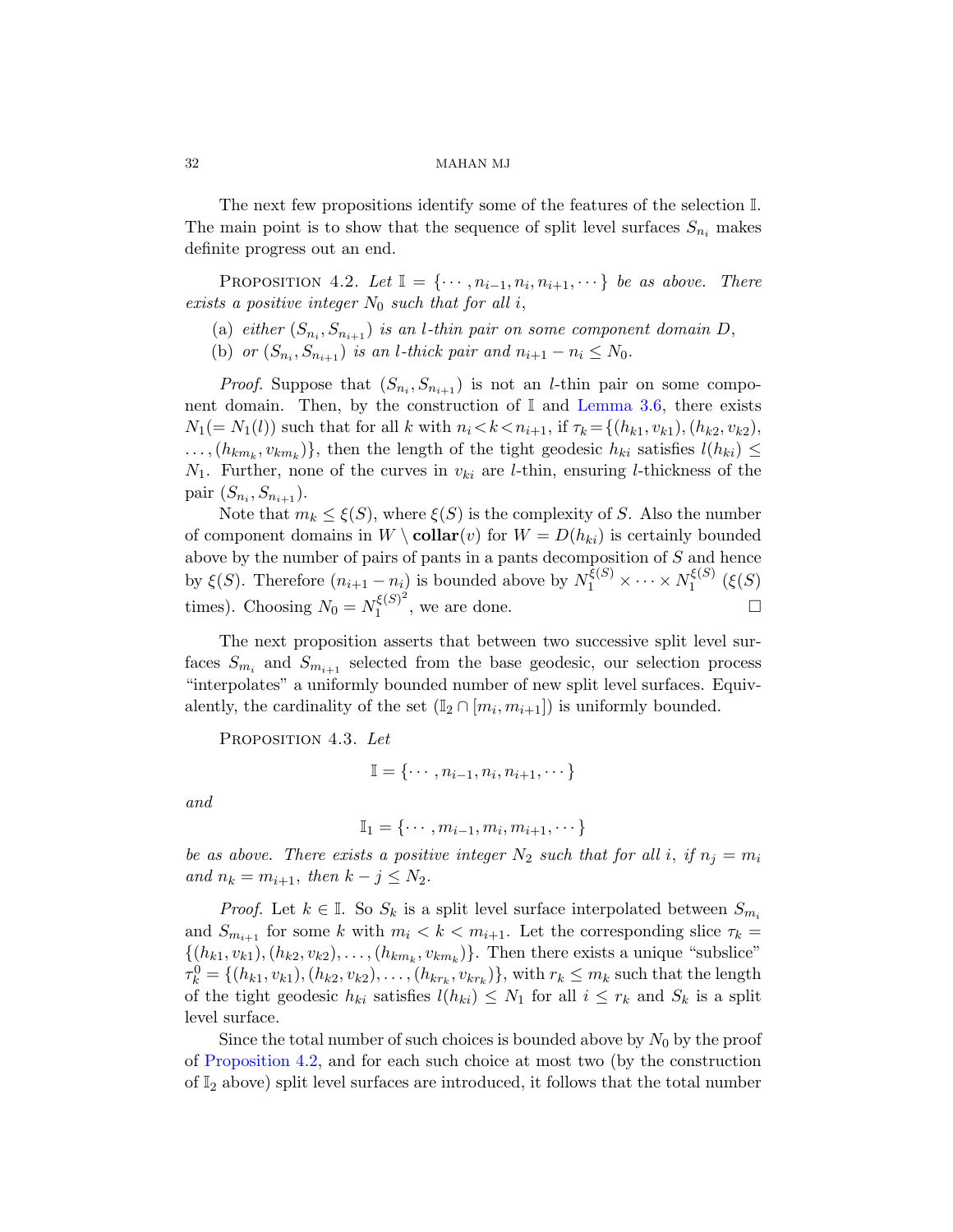<span id="page-32-0"></span>of *l*-thin split level [surfaces](#page-31-0)  $S_k$  with  $m_i < k < m_{i+1}$  is bounded above by  $2N_0 = 2N_1^{\xi(S)^2}$  $\zeta(S)^2$ . Choosing  $N_2 = 2N_0$ , we are done.

LEMMA 4.4. There exists n such that each thin curve splits at most n split level surfaces in the sequence  $\{S_{n_i} : i \in \mathbb{I}\}.$ 

*Proof.* Since for any i, the number of split level surfaces  $S_{n_i}$  between  $S_{m_i}$ and  $S_{m_{i+1}}$   $(m_i, m_{i+1} \in \mathbb{I}_1)$  is at most  $N_2$  by Proposition 4.3, it suffices to prove that any thin curve splits a uniformly bounded [number](#page-26-0) of  $S_{m_i}$ 's. If a curve v splits both  $S_{m_i}$  and  $S_{m_j}$ , then v belongs to both the pants decomposition  $P_{m_i}$ and  $P_{m_i-1}$ .

Suppose  $(g_S, v_{m_k}) \in \tau_{m_k}$  for  $k = i, j$ , where  $g_S$  denotes the bottom geodesic of the hierarchy H. Then the distance between  $v_{m_i}$  and  $v_{m_j}$  in  $\mathcal{C}(S)$  is at most 3 by tightness; i.e.,  $|i-j|$  ≤ 3. Taking  $n = 3N_2$ , we are through.  $□$ 

Pushing split level surfaces apart. We shall now use item (5) of Theorem 3.5 to "thicken" each of the  $S_{n_i}$ 's if necessary, so that successive split level surfaces can be arranged to be uniformly separated. Recall that  $S_i^s$  is the collection of flat embedded pairs of pants in  $M(0)$  corresponding to the split level surface  $S_i$ .

<span id="page-32-1"></span>Definition 4.5. A pair of split level surfaces  $S_i$  and  $S_j$   $(i < j)$  is said to be k-separated if

- (a) for all  $x \in S_i^s$ ,  $d(x, S_j^s) \geq k$ ;
- (b) similarly, for all  $x \in S_j^s$ ,  $d(x, S_i^s) \geq k$ .

LEMMA 4.6. Let  $\mathbb{I} = \{\cdots, n_{i-1}, n_i, n_{i+1}, \cdots\}$  be as above. There exist  $k_0 > 0$  and a sequence of split level surfaces  $\Sigma_i$  and a positive integer  $N_0$  such [that for a](#page-26-0)ll i,  $(\Sigma_i, \Sigma_{i+1})$  is  $k_0$ -separated and

- (a) either  $(\Sigma_i, \Sigma_{i+1})$  is an *l*-thin pair on some component domain D,
- [\(b](#page-32-0)) or  $(\Sigma_i, \Sigma_{i+1})$  is an *l*-thick pair and  $n_{i+1} n_i \leq N_0$ .

*Proof.* By Proposition 4.2, the sequence  $\{S_{n_i}\}_i$  satisfies one of the alternatives (a) or (b). It remains to modify  $\{S_{n_i}\}\$ i such that  $(S_{n_i}, S_{n_{i+1}})$  are  $k_0$ -separated for some  $k_0 > 0$  and all *i*.

By item (5) of Theorem 3.5, there exists  $\varepsilon > 0$  such that for all flat pairs of pants  $Q_i$  in  $S_{n_i}^s$ , there exists an isometric embedding  $H_i: Q_i \times [-\varepsilon, \varepsilon]$  into M(0). Also, by Lemma 4.4, there exists  $n \in \mathbb{N}$  such that if  $Q_k \in P_{n_i} \cap P_{n_j}$ , then  $|i - j| \leq n$ . Further, the collection  $\{i \in \mathbb{I} : Q_k \in P_{n_i}\} = \mathbb{I}_{Q_k}$  is an interval in  $\mathbb{Z}$ . Let  $\varepsilon_2 = \frac{\varepsilon}{n}$  $\frac{\varepsilon}{n}$ . If  $\mathbb{I}_{Q_k} = [a_k, b_k] \subset \mathbb{Z}$ , define  $Q_{ks} = H_k|_{Q_k \times s\epsilon_2}$ . Note that  $(b_k - a_k) \leq n$ .

For each embedding  $f_{n_i}$  defining the split level surface  $S_{n_i}$ , and  $Q_k \in$  $P_{n_i} \cap P_{n_j}$  for some  $j \neq i$ , let  $\mathbb{I}_{Q_k} = [a_k, b_k]$  and  $s = (n_i - a_k)$ . Then define  $f'_{n_i}|_{Q_k} = H_k|_{Q_k \times s\varepsilon_2}.$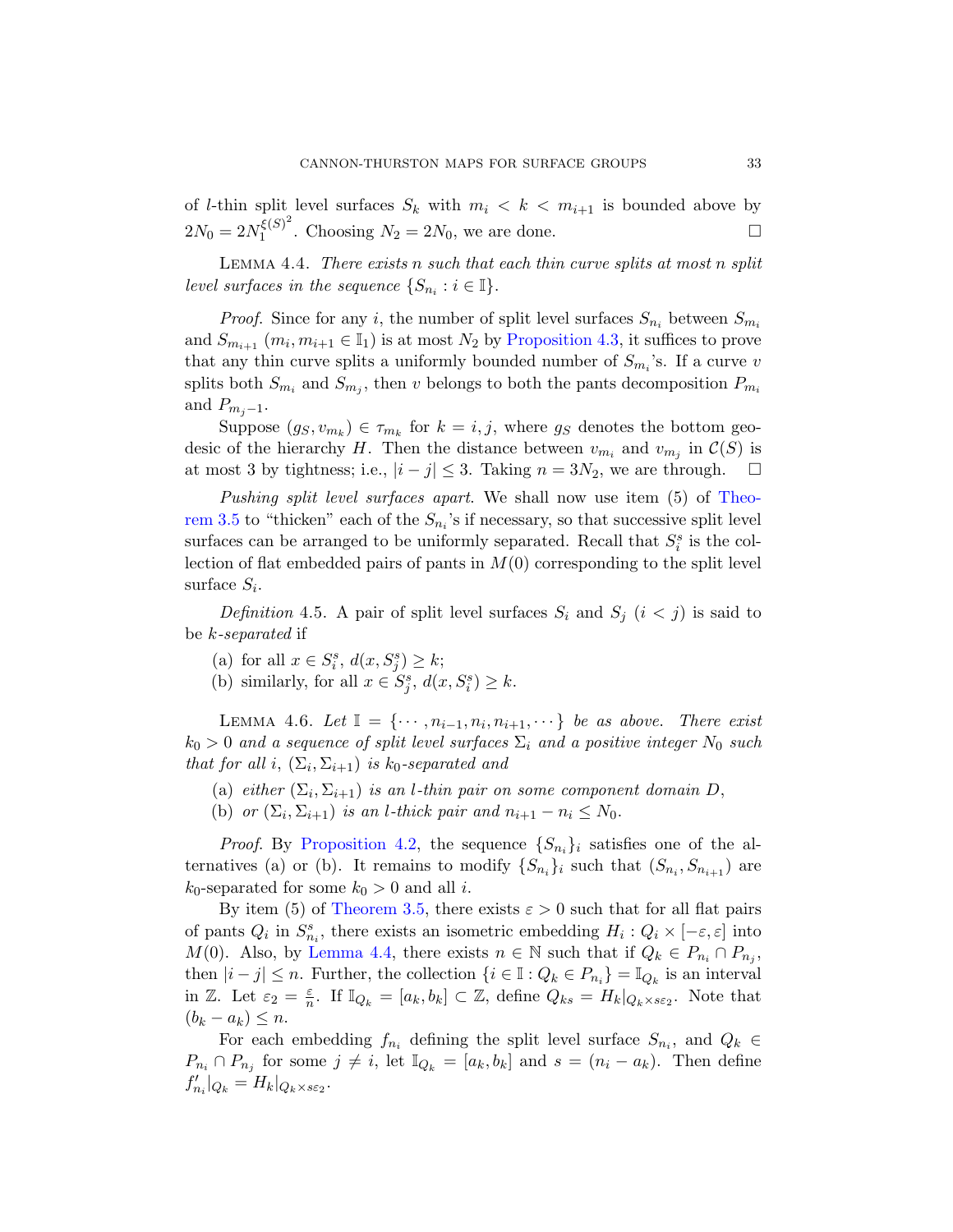Now, let  $\Sigma_i$  be the split level surface defined by  $f'_{n_i}|_{Q_k}$ , whenever  $Q_k \in P_{n_i}$ . Choosing  $k_0 = \varepsilon_2$ , it follows that successive split level surfaces are  $k_0$ -separated. П

Let  $\mathcal{T}_l$  denote the collection of tubes in  $\mathcal{T}$  whose core curves have length less than l. Also let  $M(l) = M(0) \bigcup_{T \in \mathcal{T} \setminus \mathcal{T}_l} F(T)$  denote the union of  $M(0)$  and all l-thick tubes.

Definition 4.7. An L-bi-Lipschitz split surface in  $M(l)$  associated to a pants decomposition  $\{Q_1, \ldots, Q_n\}$  of S and a collection  $\{A_1, \ldots, A_m\}$  of complementary annuli in S is an embedding  $f: \cup_i Q_i \cup \cup_i A_i \to M(l)$  such that

- (1) the restriction  $f: \bigcup_i (Q_i, \partial Q_i) \to (M(0), \partial M(0))$  is a split level surface,
- (2) the restriction  $f : A_i \to M(l)$  is an *L*-bi-Lipschitz embedding,
- (3) f extends to an embedding (also denoted f) of S into M such that the interior of each annulus component of  $f(S \setminus (\cup_i Q_i \cup \cup_i A_i))$  lies entirely in  $F(\bigcup_{T \in \mathcal{T}_l} \mathrm{Int}(T)).$

Note. The difference between a split level surface and a split surface is that the latter may contain bi-Lipschitz annuli in addition to flat pairs of pants.

Let  $\Sigma_i^s$  denote the union of the collection of flat pairs of pants and bi-Lipschitz annuli in the image of the embedding  $\Sigma_i$ .

<span id="page-33-0"></span>THEOREM 4.8. Let  $N, M, M(0), S, F$  be as in Theorem 3.5 and E an end of M. For any l less than the Margulis constant, let  $M(l) = \{F(x) :$ injrad<sub>x</sub>(N) ≥ l}. Fix a hyperbolic metric on S such that each component of  $\partial S$ is totally geodesic of length one. (This is a normalization condition.) There exist  $L_1 \geq 1$ ,  $\varepsilon_1 > 0$ ,  $n \in \mathbb{N}$ , and a sequence  $\Sigma_i$  of  $L_1$ -bi-Lipschitz,  $\varepsilon_1$ -separated split surfaces exiting the end  $E$  of  $M$  such that for all i, one of the following occurs:

- (1) An *l*-thin curve splits the pair  $(\Sigma_i, \Sigma_{i+1});$  i.e., the associated split level surfaces form an l-thin pair.
- (2) There exists an  $L_1$ -bi-Lipschitz embedding

 $G_i: (S \times [0,1], (\partial S) \times [0,1]) \rightarrow (M, \partial M)$ 

such that  $\Sigma_i^s = G_i(S \times \{0\})$  and  $\Sigma_{i+1}^s = G_i(S \times \{1\}).$ 

Finally, each l-thin curve in S splits at most n split level surfaces in the sequence  $\{\Sigma_i\}.$ 

*Proof.* By Lemma 4.6, there exist  $k > 0$ , a positive integer  $N_0$  and a sequence of *split level surfaces*  $\Sigma_i^0$  such that for all *i*,  $(\Sigma_i^0, \Sigma_{i+1}^0)$  is *k*-separated and

- (a) either  $(\Sigma_i^0, \Sigma_{i+1}^0)$  is an *l*-thin pair on some component domain D,
- (b) or  $(\Sigma_i^0, \Sigma_{i+1}^0)$  is an *l*-thick pair and  $n_{i+1} n_i \leq N_0$ .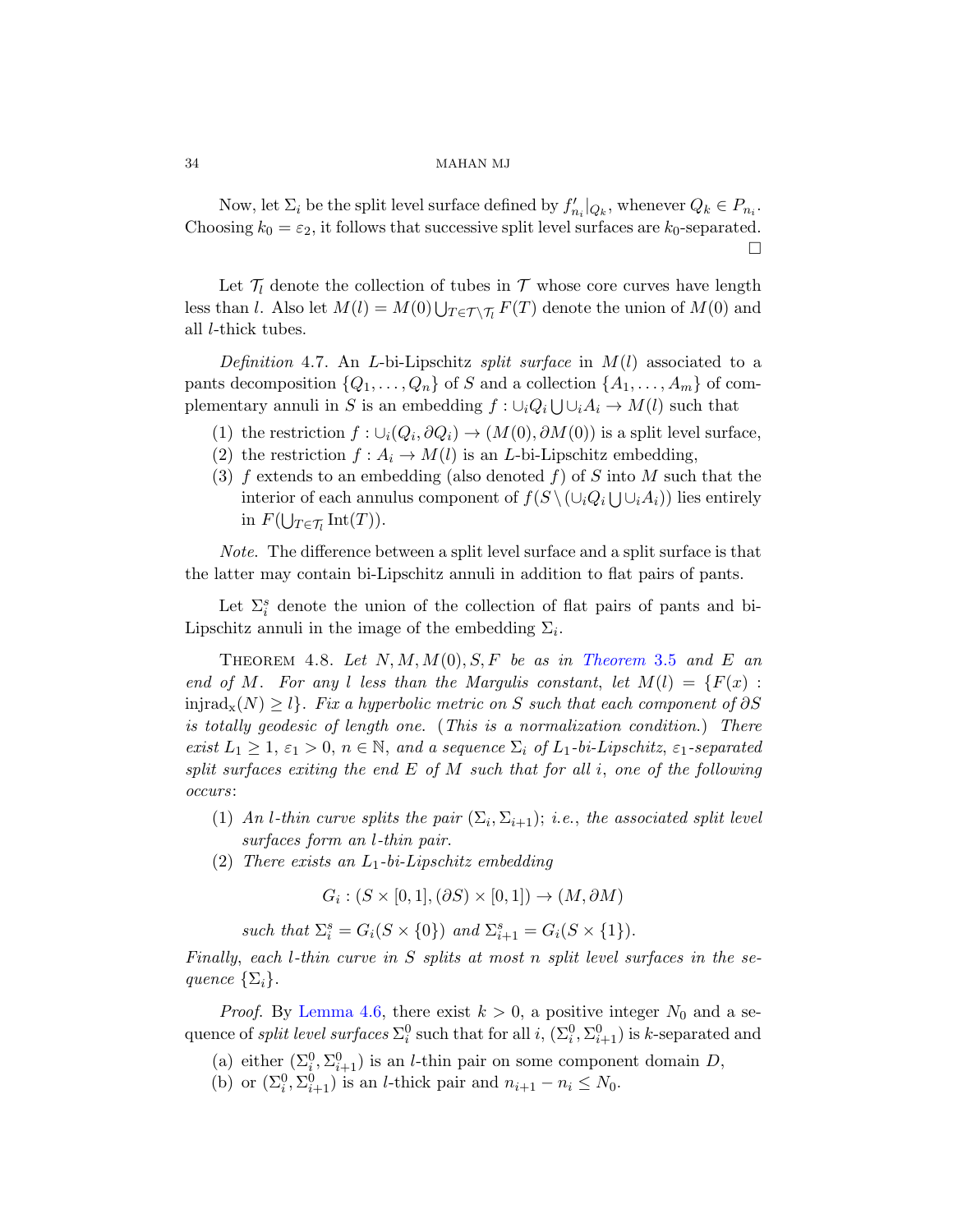(We add the superscript 0 to indicate that we are still dealing with split level surfaces and not split surfaces.)

In case (a), there exists an *l*-thin curve splitting the pair of split level surfaces  $(\Sigma_i^0, \Sigma_{i+1}^0)$ . In case (b), let  $P_{n_i}, P_{n_{i+1}}$  be the pants decompositions associated to  $\Sigma_i^0$ ,  $\Sigma_{i+1}^0$  and let  $P_{n_i} \cap P_{n_{i+1}}$  be a (possibly empty) pants decomposition of  $S \setminus W$ , where W is an essential (possibly disconnected) subsurface of S such that each component  $W_k$  of W has complexity  $\xi(W_k) \geq 4$ . H[ence by](#page-32-1) Lemma 3.7, there exist  $L_2 \geq 1$  and an  $L_2$ -bi-Lipschitz embedding  $G: W \times [-1,1] \to M$  such that

- (1) W admits a hyperbolic metric given by  $W = Q_1 \cup \cdots \cup Q_m$ , where each  $Q_i$  is a flat pair of pants;
- (2)  $W \times [-1, 1]$  is given the product metric;
- (3)  $f_{n_i}(P_{n_i} \setminus P_{n_i} \cap P_{n_{i+1}}) \subset W \times \{-1\}$  and  $f_{n_{i+1}}(P_{n_{i+1}} \setminus P_{n_i} \cap P_i) \subset W \times \{1\}.$

Also, from the proof of Lemma 4.6, there exists  $\varepsilon > 0$  such that for all i, there exists an isometric embedding  $H_{n_i} : (P_{n_i} \cap P_{n_{i+1}}) \times [0, \varepsilon] \to M$  such that  $H_{n_i}(P_{n_i} \cap P_{n_{i+1}}) \times \{0\} \subset f_{n_i}(P_{n_i})$  and  $H_{n_i}(P_{n_{i+1}} \cap P_{n_{i+1}}) \times \{\varepsilon\} \subset f_{n_{i+1}}(P_{n_{i+1}})$ .

Finally since  $(\Sigma_i^0, \Sigma_{i+1}^0)$  is an *l*-thick pair, there exist standard annuli  $A_1, \ldots, A_p, L_3 = L_3(l) \geq 1, \varepsilon_1 > 0$  and  $L_3$ -bi-Lipschitz embeddings  $\Gamma_j$ :  $A_j \times [-1,1] \to \bigcup_{T \in \mathcal{T} \setminus \mathcal{T}_l} F(\text{Int}(T))$  such that

- (a)  $S = \bigcup_k P_k \bigcup \bigcup_j A_j$  is the union of the pairs of pants above along with the annuli  $A_i$ ,
- (b)  $f_{n_i}$  restricted to  $A_j$  agrees with  $\Gamma_j$  restricted to  $A_j \times \{-1\},$
- (c)  $f_{n_{i+1}}$  restricted to  $A_j$  agrees with  $\Gamma_j$  restricted to  $A_j \times \{1\}$ .

Pasting these maps,

- (i)  $G: W \times [-1, 1] \rightarrow M$ ,
- (ii)  $f_{n_i}(P_{n_i} \setminus P_{n_i} \cap P_{n_{i+1}}) \subset W \times \{-1\},\$
- (iii)  $H_{n_i} : (P_{n_i} \cap P_{n_{i+1}}) \times [0, \varepsilon] \to M$ , and
- (iv)  $\Gamma_j : A_j \times [-1, 1] \to \bigcup_{T \in \mathcal{T} \setminus \mathcal{T}_l} F(\text{Int}(T))$  along the common boundaries, we obtain an  $L_1$ -bi-Lipschitz emb[edding](#page-33-0)

$$
G_i : (S \times [0,1], (\partial S) \times [0,1]) \to (M, \partial M)
$$

<span id="page-34-0"></span>such that the *split surfaces*  $\Sigma_i^s = G_i(S \times \{0\})$  and  $\Sigma_{i+1}^s = G_i(S \times \{1\})$ . Lemma 4.4 now proves the final assertion.  $\Box$ 

Pairs of split surfaces satisfying alternative (1) of Theorem 4.8 will be called an *l*-thin pair of split surfaces (or simply a thin pair if  $l$  is understood). Similarly, pairs of split surfaces satisfying alternative (2) of Theorem 4.8 will be called an l-thick pair (or simply a thick pair) of split surfaces.

Remark 4.9. The notion of split surface could be made a bit more general. We might as well require a split surface to be a (uniformly) bi-Lipschitz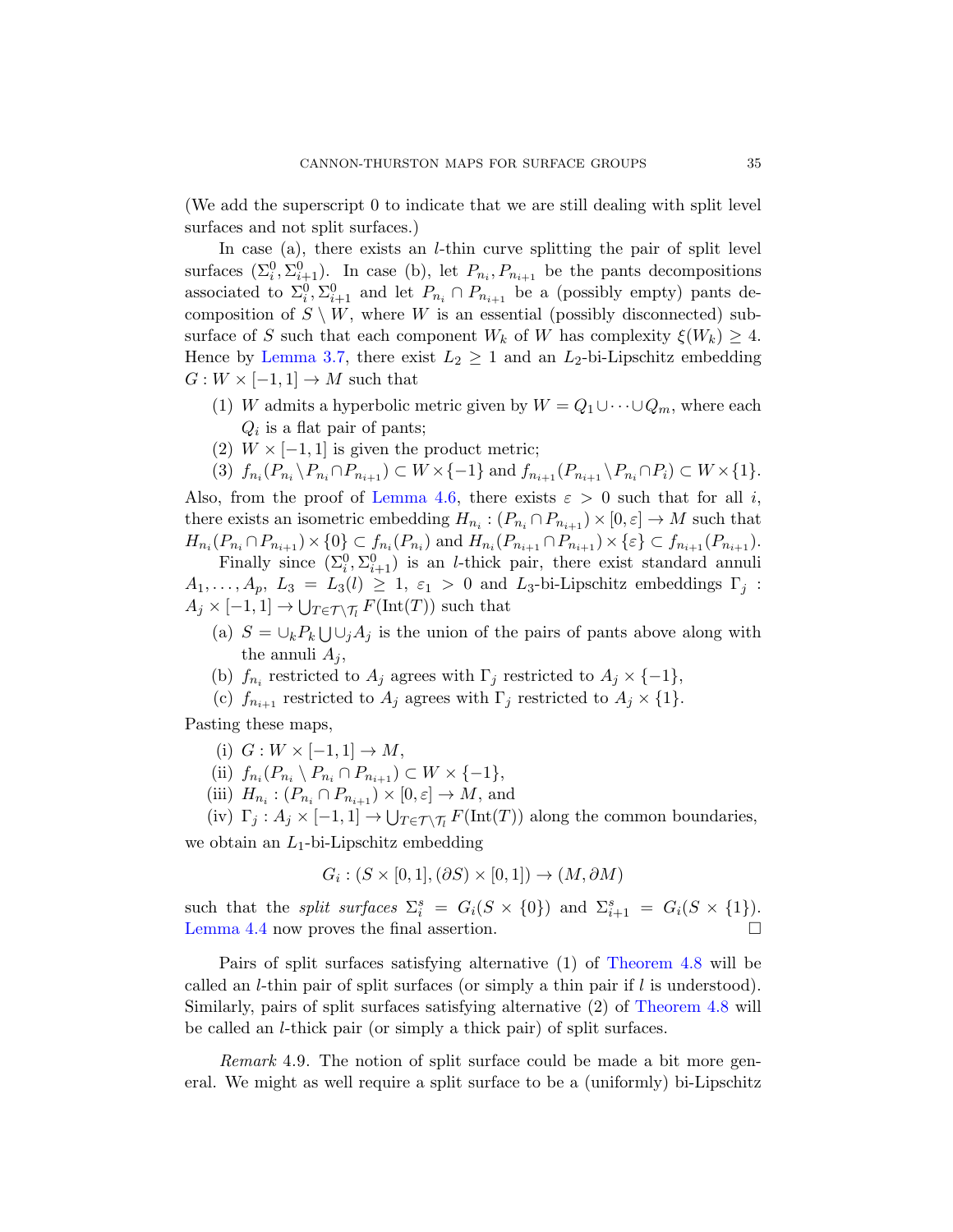embedding of a bounded geometry subsurface of S containing a pants decomposition. Theorem 4.8 then summarizes the consequences of the Minsky model that we shall need in this paper. We have thus constructed the following from the Minsky model:

- (1) A sequence of split surfaces  $S_i^s$  exiting the end(s) of M, where M is marked with a homeomorphism to  $S \times J$ . (*J* is R or  $[0, \infty)$  according as M is totally or simply degenerate.)  $S_i^s \subset S \times \{i\}$ .
- (2) A collection of Margulis tubes  $\mathcal T$  in N with image  $F(\mathcal T)$  in M (under the bi-Lipschitz homeomorphism between  $N$  and  $M$ ). We refer to the elements of  $F(\mathcal{T})$  also as Margulis tubes.
- (3) For each complementary annulus of  $S_i^s$  with core  $\sigma$ , there is a Margulis tube  $T \in \mathcal{T}$  whose core is freely homotopic to  $\sigma$  such that  $F(T)$  intersects  $S_i^s$  at the boundary. (What this roughly means is that there is an  $F(T)$  that contains the complementary annulus.) We say that  $F(T)$ splits  $S_i^s$ .
- (4) There exist constants  $\varepsilon_0 > 0, K_0 > 1$  such that for all *i*, either there exists a Margulis tube splitting both  $S_i^s$  and  $S_{i+1}^s$ , or else  $S_i(=S_i^s)$  and  $S_{i+1}(=S_{i+1}^s)$  have injectivity radius bounded below by  $\varepsilon_0$  and bound a *thick block*  $B_i$ , where a thick block is defined to be a  $K_0$ -bi-Lipschitz homeomorphic image of  $S \times I$ .
- (5)  $F(T) \cap S_i^s$  is either empty or con[sists of a pair](#page-34-0) of boundary components of  $S_i^s$  that are parallel in  $S_i$ .
- (6) There is a uniform u[pp](#page-35-0)er bound  $n = n(M)$  on the number of surfaces t[hat](#page-79-8)  $F(T)$  splits.

For easy reference later on, a model manifold satisfying conditions  $(1)$ – $(6)$ above is said to have weak split geometry.

We have isolated the features of weak split geometry in Remark 4.9 so as to emphasize the point that it is possible to make a definition independent of the Minsky model and the hierarchy machinery.<sup>1</sup> This will be useful for easy referencing in  $[Mj07]$  and  $[MS13]$ . In fact, a strengthening of weak split geometry will be enough to guarantee the existence of Cannon-Thurston maps, as we shall see below.

## 4.2. Split blocks.

<span id="page-35-0"></span>[Defi](#page-79-6)nition 4.10. Let  $(\Sigma_i^s, \Sigma_{i+1}^s)$  be a thick pair of split surfaces in M. The closure of the bounded component of  $M \setminus (\Sigma_i^s \cup \Sigma_{i+1}^s)$  will be called a thick block.

<sup>&</sup>lt;sup>1</sup>This was our original approach to the main theorem of this paper: Prove it for more and more general model geometries; e.g., bounded geometry [Mj10a], i-bounded geometry [Mj11], amalgamation geometry and split geometry [Mj05]. Finally, prove that the Minsky model satisfies split geometry [Mj06].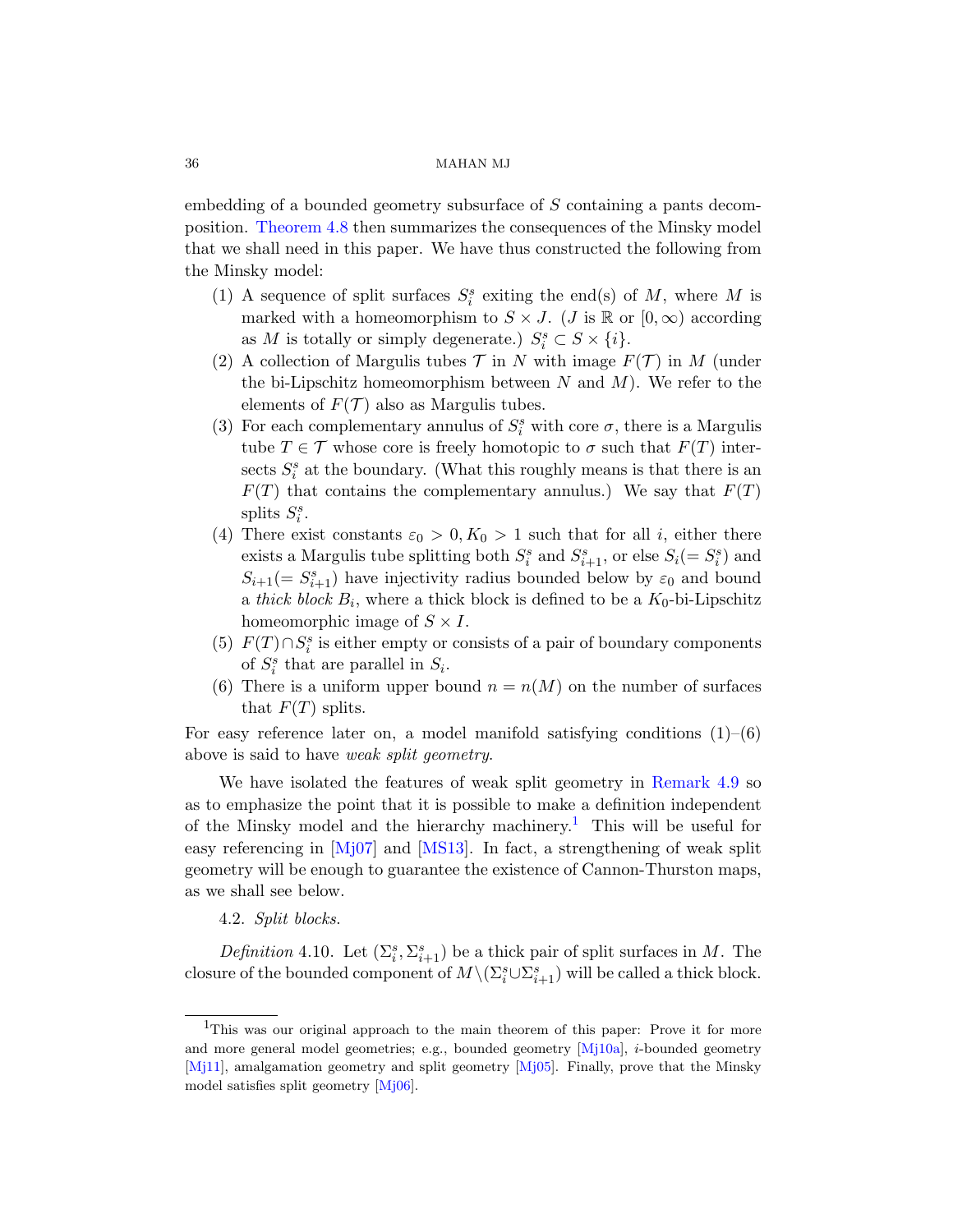<span id="page-36-0"></span>

Figure 5. Split components of split block with hanging tubes.

Note that a thick block is uniformly bi-Lipschitz to the product  $S \times [0,1]$ and that its boundary components are  $\Sigma_i^s, \Sigma_{i+1}^s$ .

Definition 4.11. Let  $(\Sigma_i^s, \Sigma_{i+1}^s)$  be an *l*-thin pair of split surfaces in M and  $F(\mathcal{T}_i)$  be the collection of *l*-thin Margulis tubes that split both  $\Sigma_i^s, \Sigma_{i+1}^s$ . The closure of the union of the bounded components of  $M \setminus ((\Sigma_i^s \cup \Sigma_{i+1}^s) \bigcup_{T \in \mathcal{T}_i} F(T))$ will be called a split block. Equivalently, the closure of the union of the bounded components of  $M(l) \setminus (\Sigma_i^s \cup \Sigma_{i+1}^s)$  is a split block.

Topologically, a split block  $B^s$  is a topological product  $S^s \times I$  for some not necessarily connected  $S^s$ . However, its upper and lower boundaries need not be  $S^s \times 1$  and  $S^s \times 0$ . We only require that the upper and lower boundaries be *split subsurfaces* of  $S<sup>s</sup>$ . This is to allow for Margulis tubes starting (or ending) within the split block. Such tubes would split one of the horizontal boundaries but not both. We shall call such tubes hanging tubes. Connected components of split blocks are called split components. By l-thinness, there is a nonempty collection of l-thin Margulis tubes, called splitting tubes, splitting a split block. For each splitting tube  $F(T)$  of a split block  $B^s$ , the intersection  $(B^s \cap F(T)) \subset M$  is called the vertical boundary of the splitting tube. Note that the vertical boundary of a splitting tube is the union of two disjoint annuli.

See Figure 5, where the left split component has four hanging tubes and the right split component has two hanging tubes. The vertical space between the components is the place where an l-thin Margulis tube splits the split block into two split components.

Observe further that for each hanging tube  $F(T)$ , there exists a split surface  $S<sup>s</sup>$  (marked with a dotted line in the figure) that intersects the boundary  $F(\partial T)$  nontrivially and such that  $S^s$  contains an annulus whose core-curve is homotopic (in M) to the core curve of  $F(T)$ . Also, the closure of  $(F(\partial T) \setminus S^s)$ consists of precisely two annuli called the vertical boundary of the hanging tube. We can assume further that

(a)  $S^s \cap F(\partial T)$  is a bi-Lipschitz annulus called the *horizontal boundary* of  $F(T)$  in the split block  $B^s$ ,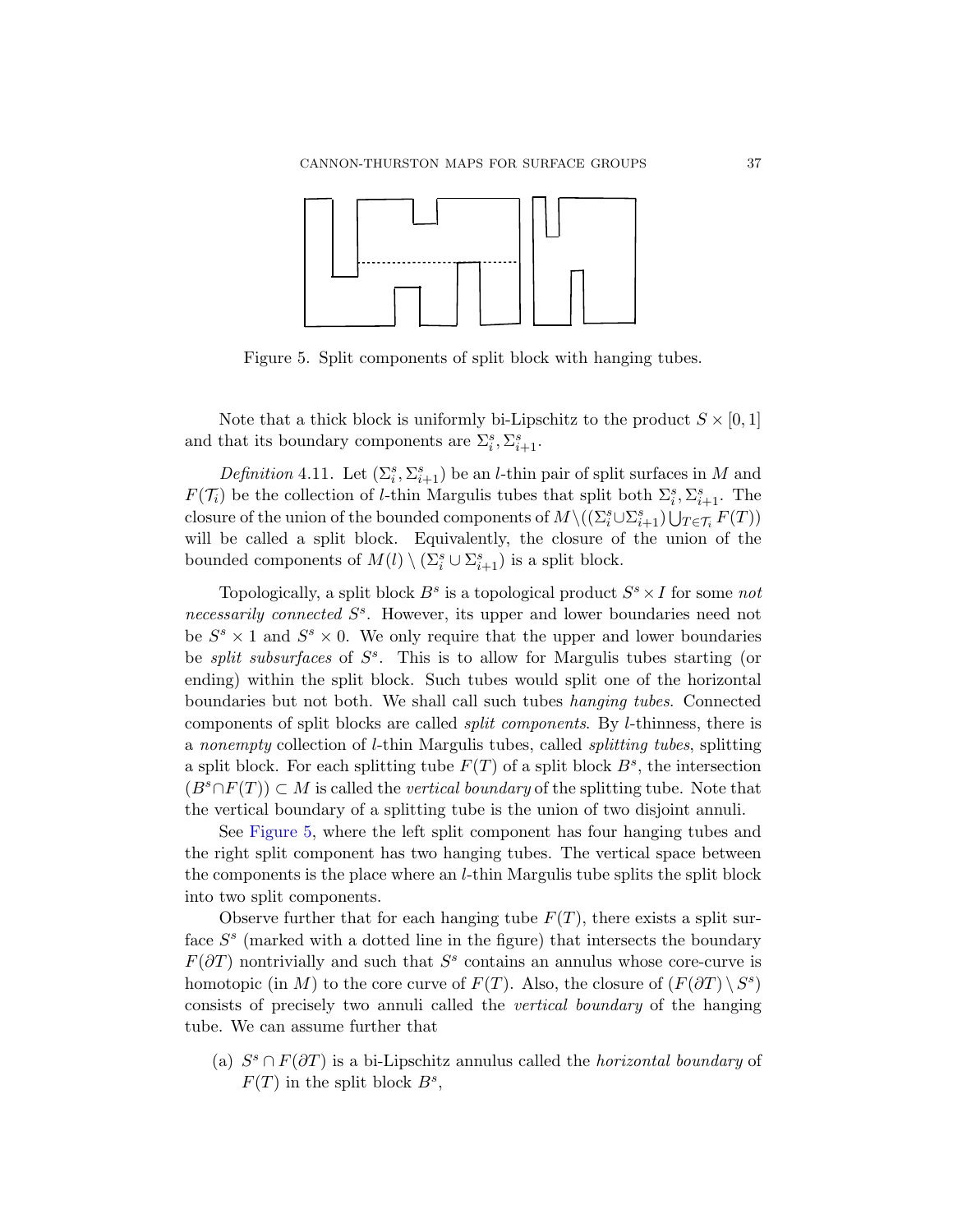(b) the union of the vertical and horizontal boundaries of an l-thin hanging tube  $F(T)$  in  $B^s$  is precisely equal to  $F(T) \cap B^s$ .

Note that the whole manifold  $M$  is the union of

- (a) thick blocks (bi-Lipschitz homeomorphic to  $S \times I$ ),
- (b) split blocks (homeomorphic to  $S^s \times I$  for some split surfaces),
- (c) l-thin Margulis tubes.

Also note that the union of thick and split blocks is  $M(l)$ , which is the complement (in  $M$ [\) of](#page-36-0) the union of *l*-thin Margulis tubes. Each of these Margulis tubes splits a uniformly bounded number of split blocks and might end in a hanging tube.

4.3. *Electrocutions*. For any hanging tube or splitting tube  $F(T_i)$  in a split block  $B^s$  (with top and bottom split surfaces  $\Sigma_k^s$ ,  $\Sigma_{k+1}^s$ , say), let  $A_{ji}$  =  $S^1 \times [0, l_{ji}],$   $(i = 1, 2)$ , be the vertical boundaries  $(i = 1, 2)$  correspond to the left and right vertical annuli in Figure 5). Let the metric product  $S^1 \times [0,1]$ be called the standard annulus for splitting tubes. For hanging tubes, the standard annulus will be  $S^1 \times [0, 1/2]$ .

We shall define a *welded split block*  $B_{\text{wel}}$  (homeomorphic to  $S \times [0, 1]$ ) to be a split block with identifications on vertical boundaries of splitting tubes and hanging tubes. Let  $H_{ji}^0 : [0, l_{ji}] \to [0, x]$  be the unique linear surjective map (scaling) taking 0 to 0 and  $l_{ji}$  to x, where x is 1 or 1/2 according as  $F(T_j)$  is a splitting tube or a hanging tube. Now define  $H_{ji}: S^1 \times [0, l_{ji}] \to S^1 \times [0, x]$  by  $H_{ji}(y, z) = (y, H_{ji}^0(z))$ . Finally, extend  $H_{j1} \cup H_{j2}$  continuously to the horizontal boundaries  $S^1 \times [-\varepsilon, \varepsilon]$  of hanging tubes  $F(T_j)$  as Lipschitz maps to  $S^1 \times \{p\}$ by  $H_i(y, z) = (y, p)$ , where p is either 0 or 1/2 according as the horizontal boundary of  $F(T_i)$  lies at the bottom or the top of the hanging tube. (For instance, in Figure 5 the horizontal boundary marked with a dotted line lies at the top of a hanging tube.) Now glue the mapping cylinders of  $H_{i1} \cup H_{i2} \cup H_i$ (for hanging tubes) and  $H_{j1} \cup H_{j2}$  (for splitting tubes) to  $F(\partial T_j) \cap B^s$  to obtain the welded split block  $B_{\text{wel}}$ . Note that  $B_{\text{wel}}$  is homeomorphic to  $S \times [0, 1]$ . The images of the standard annuli in  $B_{\text{wel}}$  after the identification shall simply be called *standard annuli in*  $B_{\text{wel}}$ .

For each hanging tube, there exists one distinguished curve on either  $\Sigma_k^s$  or  $\Sigma_{k+1}^s$ . When the hanging tube intersects  $\Sigma_{k+1}^s$ , this is the image of  $S^1 \times \{1/2\}$ contained in the standard annulus after identification. Similarly, when the hanging tube intersects  $\Sigma_k^s$ , this is the image of  $S^1 \times \{0\}$  contained in the standard annulus after identification. Again, for each splitting tube, there exist two distinguished curves, one each on  $\Sigma_k^s$  and  $\Sigma_{k+1}^s$  — the images of  $S^1 \times \{0,1\}$  contained in the standard annulus after identification. Such simple closed curves shall be called *weld curves*. The resulting metric on  $B_{\text{wel}}$  will be denoted by  $d_{\text{wel}}$ .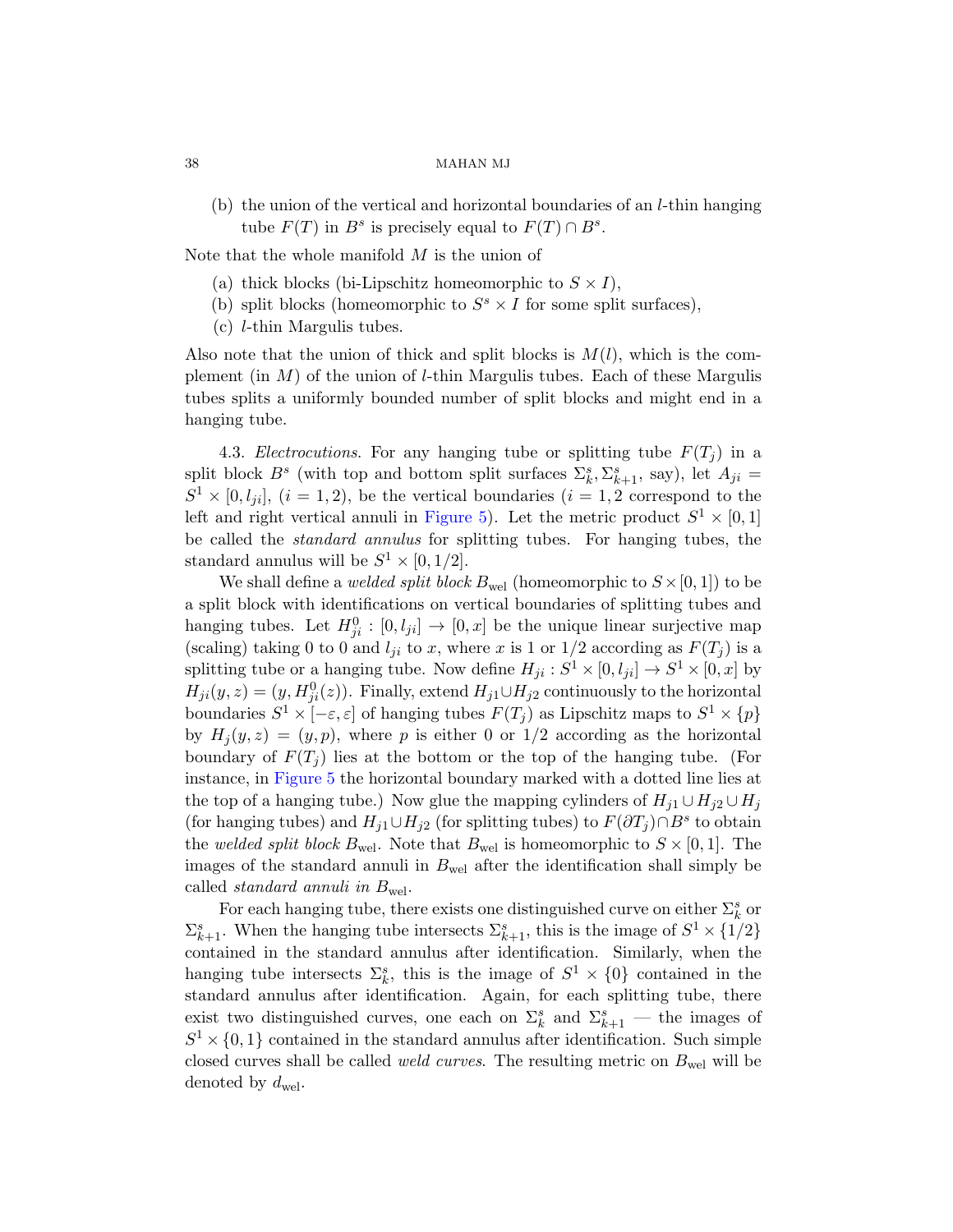We shall equip  $B_{\text{wel}}$  with a new pseudometric. Equip the standard annulus  $S^1 \times [0, x]$  (where x is 1 or 1/2) with the product of the zero metric on the  $S^1$ -factor and the Euclidean metric on the [0, x] factor. Let  $(S^1 \times [0, x], d_0)$ denote the resulting pseudometric. The *tube-electrocuted metric*  $d_{\text{tel}}$  is defined to be the pseudometric metric that agrees with  $d_{\text{wel}}$  away from the standard annuli in  $B_{\text{wel}}$  and with  $d_0$  on the standard annuli in  $B_{\text{wel}}$ . To distinguish it from  $(B_{\text{wel}}, d_{\text{wel}})$  we shall represent the new space and the pseudometric on it by  $(B_{tel}, d_{tel})$ . Note that the underlying topological spaces  $B_{wel}$  and  $B_{tel}$  are the same and homeomorphic to  $S \times [0, 1]$ .

Recall that in defining thick blocks, S was equipped with a fixed hyperbolic metric. If  $\Sigma_k^s$  is the bottom split surface of the split block  $B_k^s$  and also the top split surface of a (thick or split) block block  $B_{k-1}^s$ , then the common split surface  $\Sigma_k^s$  can be easily extended over complementary annuli to a common uniformly bi-Lipschitz embedding of S into welded blocks  $B_{\text{wel},k}$  and  $B_{\text{wel},k-1}$ , where we define  $B_{\text{wel},m} = B_m$  for thick blocks. When  $B_{k-1}$  is thick, this follows from the fact that the complementary annuli are uniformly bi-Lipschitz embeddings of  $S^1 \times [0,1]$ . When  $B_{k-1}^s$  is split, the mapping cylinder construction above restricted to  $\Sigma_k^s$  is the same whether  $\Sigma_k^s$  is regarded as the bottom split surface of  $B_k^s$  or the top split surface of  $B_{k-1}^s$ . We shall continue to denote the extended split surface by  $\Sigma_k^s$  and call it a split surface in  $B_{\text{wel},k}$ . From now on, we shall drop the suffix wel from (thick or split) blocks  $B_{\text{wel},k}$  and denote them simply as  $B_k$ . Note that all such extended split surfaces are homeomorphic to S via uniformly bi-Lipschitz homeomorphisms.

The welded model manifold. Gluing successive welded blocks along common split surfaces, we obtain the *welded model manifold*  $(M_{\text{wel}}, d_{\text{wel}})$  homeomorphic to  $S \times J$ , where  $J = \mathbb{R}$  or  $[0, \infty)$  according as the original manifold N is doubly or simply degenerate.

It remains to construct the tube-electrocuted pseudometric  $d_{\text{tel}}$  on  $M_{\text{wel}}$ . The tube electrocuted metrics on successive welded split blocks coincide on the common split surface. The same is clearly true if the successive blocks are thick.

If a weld curve lies in  $\Sigma_k^s = B_{\text{wel},k} \cap B_{\text{wel},k-1}$  and precisely one of  $B_{\text{wel},k}$ ,  $B_{\text{wel},k-1}$  is a thick block, then we fix the convention that for the tube electrocuted metric  $d_{\text{tel}}$  on  $M_{\text{wel}}$ : All weld curves have length zero.

Gluing successive tube electrocuted blocks using the convention above, we obtain the *tube electrocuted manifold*  $(M_{tel}, d_{tel})$ . Observe that the underlying topological manifolds  $M_{\text{wel}}$  and  $M_{\text{tel}}$  are the same. (The notation  $(M_{\text{wel}}, d_{\text{wel}})$ and  $(M_{\text{tel}}, d_{\text{tel}})$  is used to distinguish the metrics.)

The union of the images of the contiguous mapping cylinders of maps  $H_{i1}$ ∪  $H_{j2}\cup H_j$  (or  $H_{j1}\cup H_{j2}$ ) in  $(M_{\text{tel}}, d_{\text{tel}})$  associated to a particular *l*-thin Margulis tube T (and hence  $F(T)$ ) is topologically a solid torus  $T<sup>t</sup>$ . Equipped with the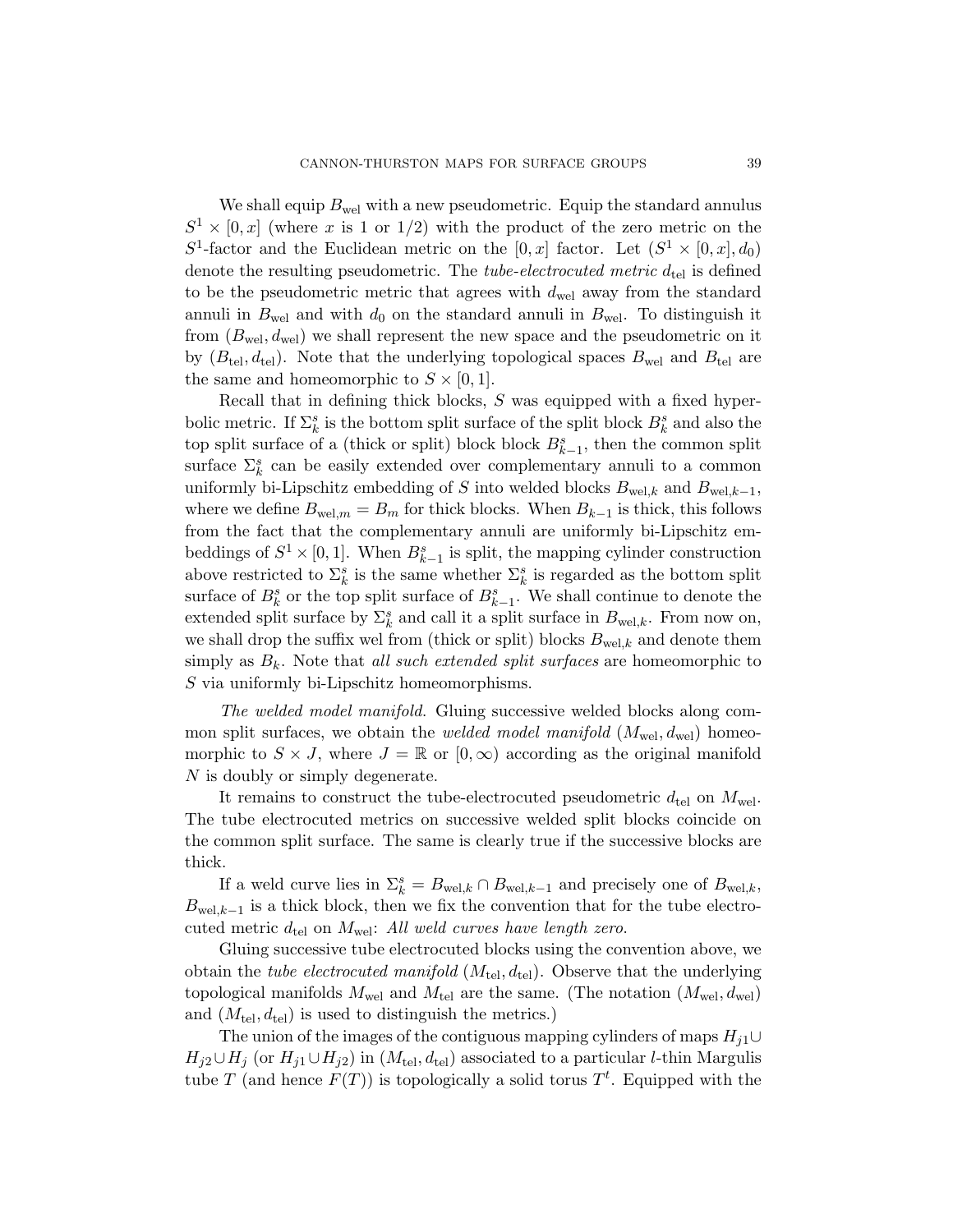tube electrocuted metric,  $(T^t, d_{\text{tel}})$  is of diameter at most n by Theorem 4.8. The collection of all  $T^{t}$ 's in  $(M_{\text{tel}}, d_{\text{tel}})$  is denoted  $\mathcal{T}^{t}$ . (We shall continue to use the same notation  $\mathcal{T}^t$  for the collection of  $T^t$ 's in  $(M_{\text{wel}}, d_G)$  to be defined below.)

<span id="page-39-0"></span>The images of split components  $K$  of  $B^s$  in  $B_{tel}$  will continue to be called split components of  $B_{\text{tel}}$ . A lift K of a split component K of  $(B_{\text{tel}}, d_{\text{tel}})$  to the universal cover  $(B_{\text{tel}}, d_{\text{tel}})$  shall be termed a *split component* of  $B_{\text{tel}}$ .

Let  $d_G$  be the (pseudo)-metric obtained by electrocuting the collection  $\mathcal K$ of split components K in  $(B_{tel}, d_{tel}) \subset (M_{tel}, d_{tel})$  as  $(B_{tel}, d_{tel})$  ranges over all split blocks.  $d_G$  will be called the *graph metric* on  $M_{\text{tel}}(=M_{\text{wel}})$ . Thus  $(M_{\text{wel}}, d_G)$  is isometric to  $\mathcal{E}(M_{\text{wel}}, \mathcal{K})$  with the electric metric.

Remark 4.12 (alternate description). There is an alternate description of a pseudometric on M that makes it quasi-isometric to  $(M_{\text{wel}}, d_G)$ . For each lift  $\widetilde{K} \subset \widetilde{M}$  of a split component K of a split block of  $M(l) \subset M$ , there are lifts of *l*[-thi](#page-33-0)n Margulis tubes that share the boundary of  $\tilde{K}$  in  $\tilde{M}$ . Adjoining these lifts to K we obtain [extende](#page-33-0)d split components. Let  $K'$  denote the collection of extended split components in  $M$ . We continue to denote the collection of split components in  $M(l) \subset M$  by K. Let  $M(l)$  denote the lift of  $M(l)$  to M. Then the inclusion of  $M(l)$  into M gives a quasi-isometry between  $\mathcal{E}(M(l), \mathcal{K})$  and  $\mathcal{E}(\widetilde{M},\mathcal{K}')$  equipped with the respective electric metrics. This follows from the last assertion of Theorem 4.8.

Again, by the last assertion of Theorem 4.8, the inclusion of  $M(l)$  into  $M_{\rm well}$  gives a quasi-isometry between  $\mathcal{E}(M(l), \mathcal{K})$  and  $\mathcal{E}(M_{\rm well}, \mathcal{K}) (= (M_{\rm well}, d_G)).$ Therefore  $(M_{\text{wel}}, d_G)$  is quasi-isometric to  $\mathcal{E}(\widetilde{M}, \mathcal{K}')$ . We shall henceforth identify  $\mathcal{E}(\widetilde{M},\mathcal{K}')$  with  $(\widetilde{M}_{\mathrm{wel}},d_G)$  vi[a this quas](#page-50-0)i-isometry without explicitly mentioning the quasi-isometry. The electric metric on  $\mathcal{E}(\widetilde{M},\mathcal{K}')$  shall therefore be denoted by  $d_G$  also. We shall find it easier to use  $\mathcal{E}(\widetilde{M}, \mathcal{K}')$  when dealing with all of  $M$ , whereas  $(M_{\text{wel}}, d_G)$  will be more useful when dealing with the block structure of  $M_{\text{wel}}$ .

Remark 4.13. Here is the raison d'etre for the two closely related but different electric spaces. In the ladder construction of Section 5 below, it is important that a split surface goes "all the way across," i.e., is an embedded copy of S. There is no canonical way to do this in the model manifold  $M$ . In fact for the ladder construction of Section 5 to work, it is important that a split surface in  $(M_{\text{wel}}, d_{\text{wel}})$  is an embedded copy of S having uniformly bounded geometry. This is simply not possible in  $M$  as Margulis tubes may be arbitrarily thin. On the other hand, we finally need to control hyperbolic geodesics in N by means of the ladder. Since M is bi-Lipschitz to N, we can equivalently control them in  $M$ . The alternate description above establishes a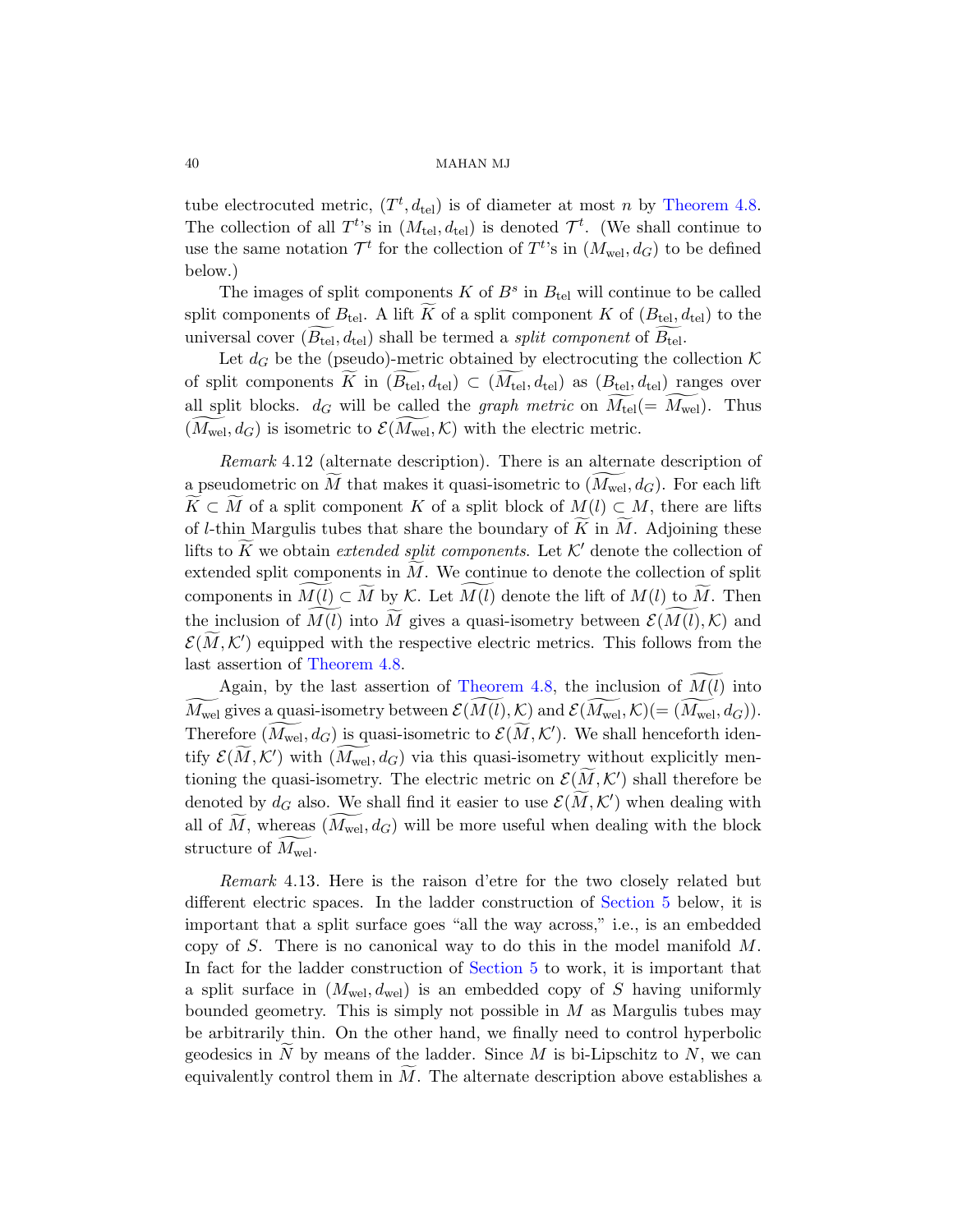way of transferring this control from  $(M_{\text{wel}}, d_G)$  to  $M$ , which is where we really want the control on geodesics.

The following definition illustrates this passing back and forth between these two quasi-isometric electric spaces.

Definition 4.14. Let  $Y \subset N$  and  $X = F(Y)$ .  $X \subset M$  is said to be  $\Delta$ -graph quasiconvex if for any hyperbolic geodesic  $\mu$  joining  $a, b \in Y$ ,  $F(\mu)$  lies inside  $N_{\Delta}(X,d_G) \subset \mathcal{E}(\widetilde{M},\mathcal{K}').$ 

For X a split component, define  $CH(X) = F(CH(Y))$ , where  $CH(Y)$  is the convex hull of Y in N. Then  $\Delta$ -graph-quasiconvexity of X is equivalent to the condition that  $\text{dia}_G(\text{CH}(X))$  is bounded by  $\Delta' = \Delta'(\Delta)$  as any split component has diameter one in  $(M_{\text{tel}}, d_G)$ .

4.4. Quasiconvexity of split components. We now proceed to show further that split components are quasiconvex (not necessarily uniformly) in the hyperbolic metric, and uniformly quasiconvex in the graph metric; i.e., we need to show hyperbolic quasiconvexity and uniform graph quasiconvexity of split components.

<span id="page-40-0"></span>*Hyperbolic quasiconvexity.* Let  $N = H^3/\Gamma$  be a complete hyperbolic 3-manifold. The[n \[CEG8](#page-77-0)7[\] there e](#page-77-1)xist a geometrically finite hyperbolic manifold with compact convex core  $N_{af}$  and a strictly type-preserving embedding i of  $N_{af}$ into  $N$ , which is a homotopy equivalence. Then for any boundary component  $S^h$  of  $N_{gf}$ ,  $i_*(\pi_1(S^h)) \subset \pi_1(N)$  is called a peripheral subgroup. In the theorem below,  $\pi_1(N)$  will be identified with a Kleinian group  $\Gamma$  and the peripheral subgroup  $i_*(\pi_1(S^h))$  with a Kleinian subgroup of  $\Gamma$ .

<span id="page-40-1"></span>COVERING THEOREM 4.15 ([CEG87], [Can96]). Let  $N = H^3/\Gamma$  be a complete hyperbolic 3-manifold. A finitely generated subgroup  $\Gamma'$  is geometrically infinite if and only if it contains a finite index subgroup of a geometrically infinite peripheral subgroup.

We shall now specialize the Thurston-Canary Covering Theorem 4.15 to the case under consideration; namely, infinite index free subgroups of surface Kleinian groups.

LEMMA 4.16. Let  $N$  be a simply or doubly degenerate hyperbolic 3-manifold homotopy equivalent to a surface equipped with a weak split geometry model M. For K a split component, let  $\tilde{K}$  be a lift to  $\widetilde{N}$ . Then there exists  $C_0 =$  $C_0(K)$  such that the convex hull of  $\tilde{K}$  minus cusps lies in a  $C_0$ -neighborhood of  $\tilde{K}$  in  $\tilde{N}$ .

Proof. Let  $\Gamma = \pi_1(N)$  and  $\Gamma' = i_*(\pi_1(K))(\subset \Gamma)$ . Then  $\Gamma$  itself is the unique peripheral subgroup. Since  $\Gamma'$  has infinite index in Γ, it follows from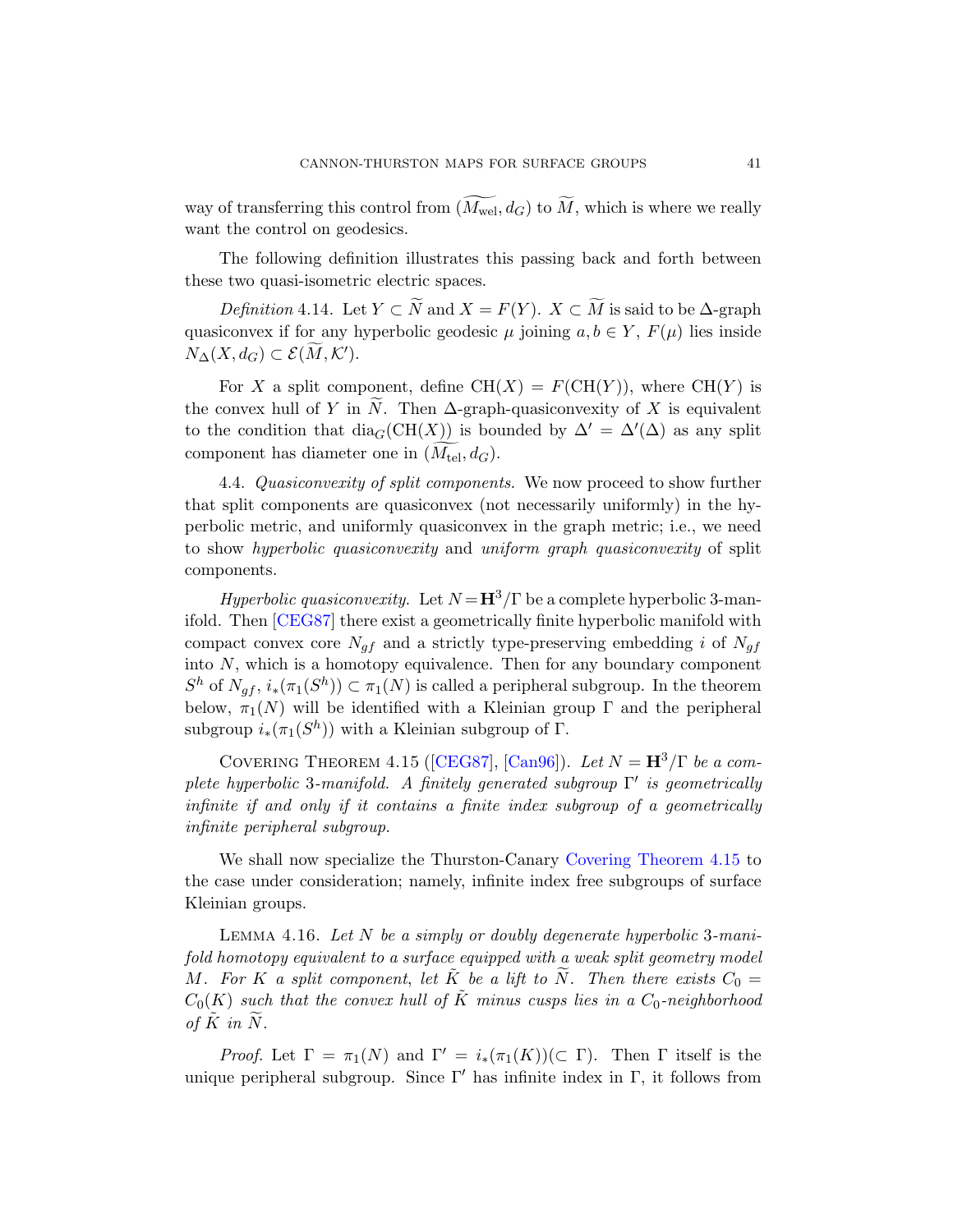<span id="page-41-0"></span>Theorem 4.15 that  $\Gamma'$  is geometrically finite. The result follows. (Cusps need to be excised because the model manifold is bi-Lipschitz homeomorphic to N minus cusps.)  $\Box$ 

Graph quasiconvexity. Next, we shall prove that each split component is uniformly graph quasiconvex. We begin with the following lemma. Recall that we are dealing with simply or totally degenerate groups without accidental parabolics.

LEMMA 4.17. Let  $\Sigma$  be a component of a proper extended split subsurface  $S_i^s$  of S. Any (nonperipheral) simple closed curve in S appearing in the hierarchy whose free homotopy class has a representative lying in  $\Sigma$  must have a geodesic representative in M lying within a uniformly bounded distance of  $S_i^s$ [in the](#page-39-0) graph metric  $d_G$ .

*Proof.* Suppose a curve v in the hierarchy is homotopic into  $\Sigma$ . Then v is at a distance of at most 1 in the curve complex from each of the boundary components of  $\Sigma$ . Since  $\Sigma$  is a proper subsurface of S, the relative boundary  $\partial_S(\Sigma) \neq \emptyset$ . Let  $\alpha$  be such a boundary component. Next, suppose that the geodesic realization of v in N intersects some block  $B_j^s$  (via the correspondence in Alternate Description 4.12). Then  $v$  must be at a distance of at most one from some curve  $\sigma$  in the base geodesic  $g_H$  forming an element of the pants decomposition of the split surface  $S_j^s$ .

By tightness, the distance from  $\alpha$  to  $\sigma$  in the curve complex is at most 2. Hence the distance  $(\leq |i - j|)$  of  $S_j^s$  from  $S_i^s$  (in the  $d_G$  metric) is  $\leq 2n$  from Lemma 4.4. Therefore v is realize[d within](#page-77-0) a distance  $2n$  of  $S_i^s$  in the graph metric  $d_G$ .

Recall ([CEG87, Def. 8.8.1]) that a *pleated surface* in a hyperbolic 3-manifold  $N$  is a complete hyperbolic surface  $S$  [of fin](#page-77-0)ite area, together with an isometric map  $h : S \to N$  such that every  $x \in S$  is in the interior of some geodesic segment in S that is mapped by h to a geodesic segment in N. Also, h maps cusps to cusps. We refer the reader to Section 8.8 of [CEG87] for further details. A pleated surface is said to be incompressible if  $h_* : \pi_1(S) \to \pi_1(N)$ is injective. A standard fact about hyperbolic surfaces and pleated surfaces is [Le](#page-77-0)[mma 4.1](#page-76-0)8 below. (See the proof of Proposition 8.8.5 of [CEG87] for instance.)

<span id="page-41-1"></span>An *l*-thin annulus on a hyperbolic surface  $S<sup>h</sup>$  is a maximal connected component of the set  $\{x \in S^h : \text{injrad}_x(S^h) < \frac{1}{2}\}$  $\frac{l}{2}$ . This is the 2-dimensional analogue of an l-thin Margulis tube. Note that an l-thin annulus may also be a neighborhood of a cusp in  $S^h$ .

LEMMA 4.18 ([CEG87], [Bon86]). For all  $l > 0$  and  $g, n \in \mathbb{N}$ , there exists  $\Delta = \Delta(l, g, n) > 0$  such that the following holds. Let  $S<sup>h</sup>$  be any hyperbolic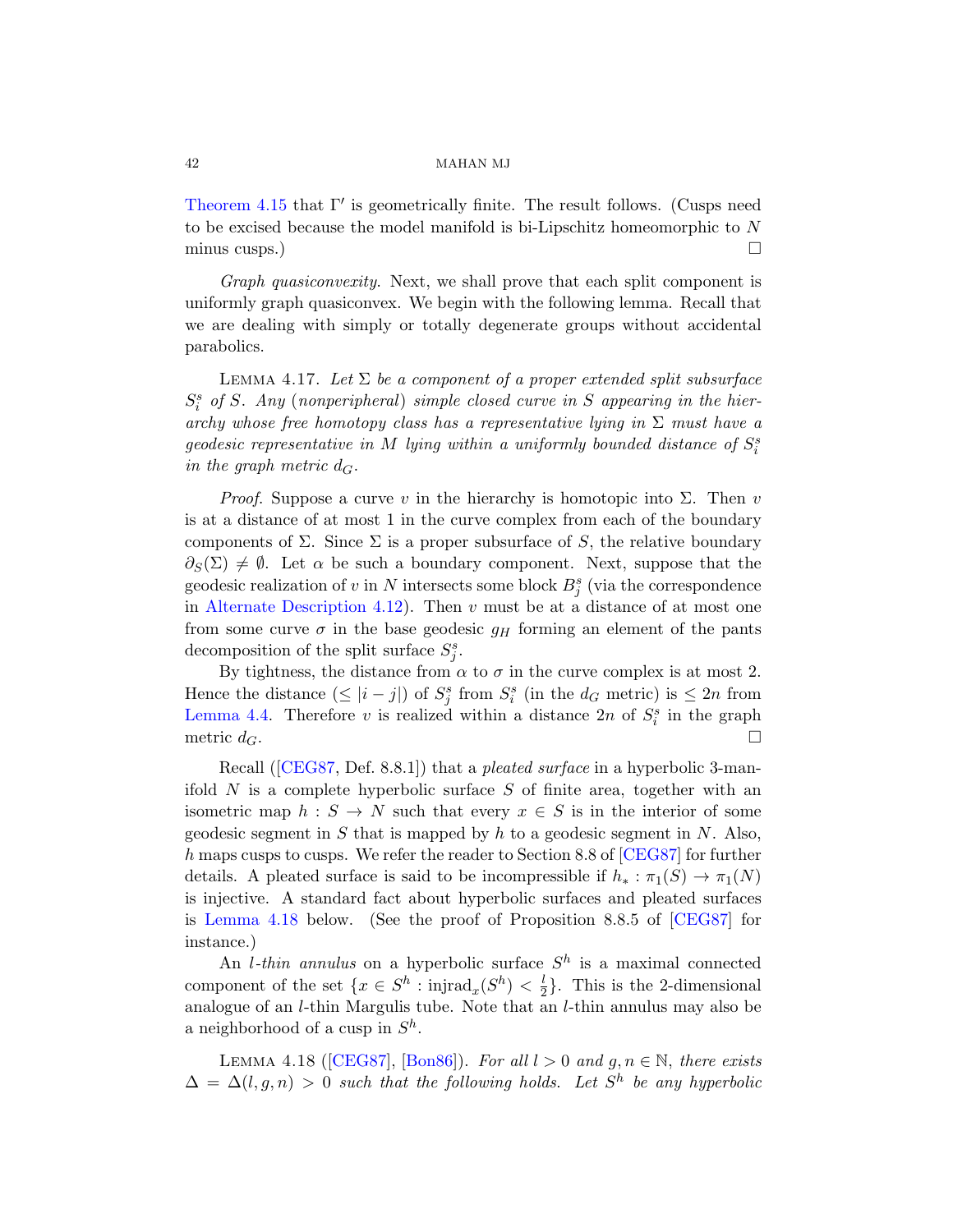surface of genus g and n boundary components and/or cusps. Let  $A_l$  be the coll[ection of](#page-41-0) l-thin annuli. Then  $\mathcal{E}(S^h, \mathcal{A}_l)$  has diameter less than  $\Delta$  in the electric metric. Again, let N be a hyperbolic 3-manifold, and let  $\mathcal{T}_l$  be the collection of l-thin Margulis tubes and cusps in it. Let  $h : S \to N$  be an incompressible pleated surface. Then  $h(S)$  has diameter less than  $\Delta$  in the electric metric on  $\mathcal{E}(N, \mathcal{T}_l)$ .

<span id="page-42-0"></span>Next, we show that any (nonperipheral) simple closed curve  $v_i$  in  $S_i^s$  (not just hierarchy curves as in Lemma 4.17) must be realized within a uniformly bounded distance of  $S_i^s$  in the graph metric. In fact we shall show further that any pleated surface that contains at least one boundary geodesic of  $\Sigma$  in its pleating locus lies within a uniformly bounded distance of  $S_i^s$  in the graph metric.

LEMMA 4.19. There exists  $B > 0$  such that the following holds. Let  $\Sigma$ be a proper split subsurface of  $S_i^s$ . Then any pleated surface with at least one boundary component coinciding with a geodesic representative of a nonperipheral component of  $\partial \Sigma$  must lie within a B-neighborhood of  $S_i^s$  in  $(M, d_G)$  =  $(\mathcal{E}(\widetilde{M},\mathcal{K}'))/\Gamma$ , where  $\mathcal{K}'$  denotes the collection of extended split components in M and  $\Gamma$  is the fundamental group of M regarded as the group of deck transformations of  $M$ . In particular, every simple closed curve in  $S$  homotopic into  $\Sigma$  has a geodesic representative within a B-neighborhood of  $S_i^s$  in  $(M, d_G)$ .

*Proof.* Choose a curve  $v_i$  homotopic to a simple closed curve on  $\Sigma$ . Let  $\alpha$ denote its geodesic realization in N. Let  $\Sigma_p$  be any pleated (sub)surface whose boundary coincides with the geodesics representing the boundary components of  $\Sigma$ . (See [CEG87] for the construction of such pleated surfaces.) In particular, we may choose  $\Sigma_p$  such that its pleating locus contains  $v_i$ . Since  $S_i^s$  is a split surface in M, the topological type of  $\Sigma_p$  has finitely many possibilities. [By](#page-76-1) Lemma 4.18 the diameter of  $\Sigma_p$  is bounded by  $\Delta = \Delta(l)$  in the electric metric on  $\mathcal{E}(N, \mathcal{T}_l)$ . Since the *l*-thin components of the boundary of  $\Sigma_p$  are contained in *l*-thin tubes bounding  $S_i^s$ , it follows that  $\Sigma_p$  (and  $\alpha$  in particular) lies in a  $\Delta$ -neighborhood of  $S_i^s$  in the electric metric on  $\mathcal{E}(N, \mathcal{T}_l)$ . Since each  $T \in \mathcal{T}_l$  is contained in the image of some  $K \in \mathcal{K}'$  under the quotient map  $(\mathcal{E}(\widetilde{M},\mathcal{K}')) \to (\mathcal{E}(\widetilde{M},\mathcal{K}'))/\Gamma = (M,d_G)$ , the result follows.

[Remark](#page-43-0) 4.20. In [Bow05], Bowditch indicates a method to obtain a related (stronger) result that given  $B_1 > 0$ , there exists  $B_2 > 0$  such that any two simple closed curves realized within a Hausdorff distance  $B_1$  of each other in  $M$  are within a distance  $B_2$  of each other in the curve complex.

4.5. Drilling and filling. In this subsection we summarize some material that will be needed in Section 4.6 to prove uniform graph-quasiconvexity of split components.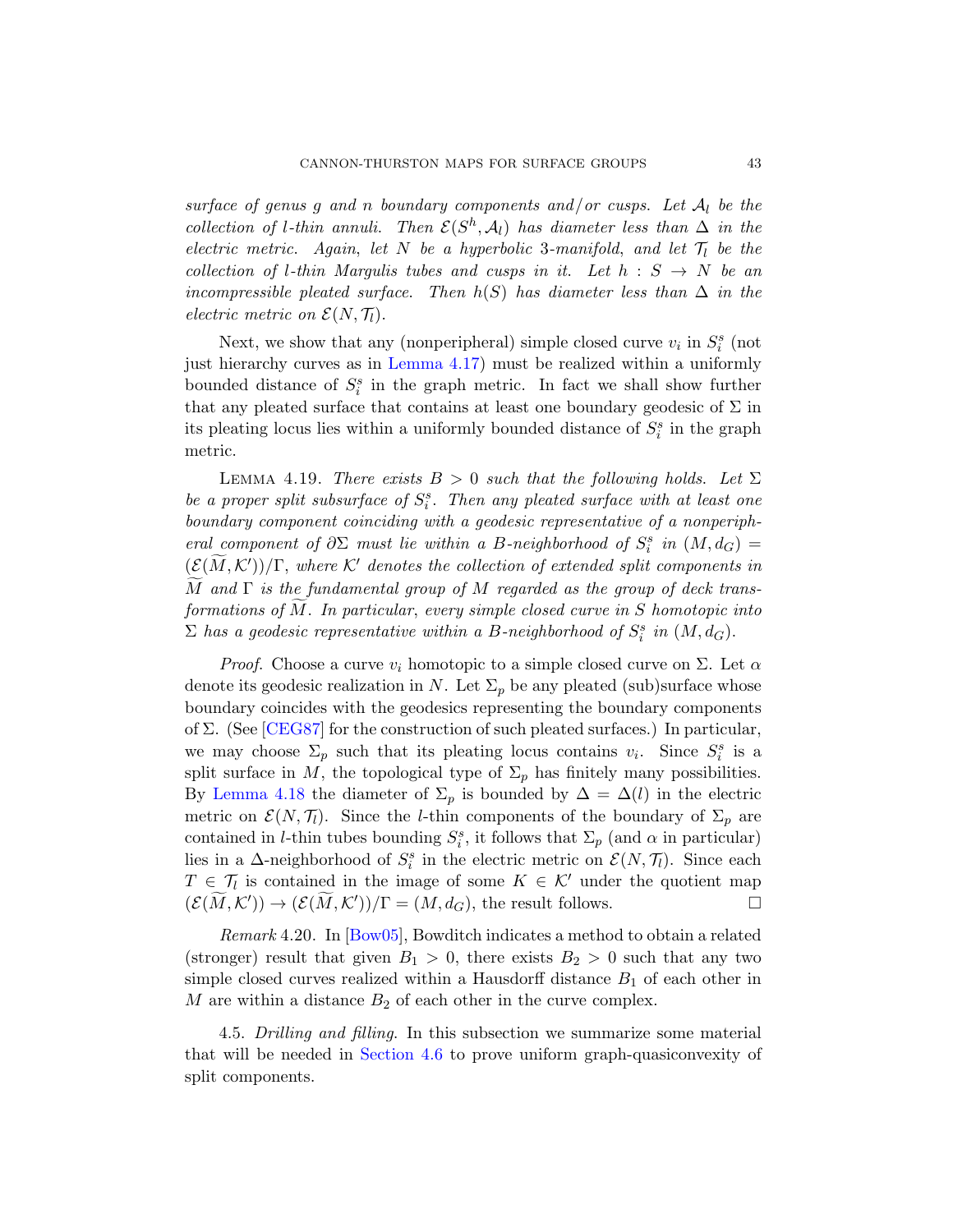<span id="page-43-3"></span>The Drilling Theorem of Brock and Bromberg [BB04], which built on work of Hodgson and Kerckhoff [HK98] [HK05], is given below. We shall invoke a version of this theorem that is closely related to one used by Brock and Souto in [BS06].

THEOREM 4.21 ([BB04]). For each  $L > 1$  and n a positive integer, there is an  $\ell > 0$  so that if  $N_{af}$  is a geometrically finite hyperbolic 3-manifold and  $c_1, \ldots, c_n$  are geodesics in  $N_{gf}$  with length  $\ell_{N_{gf}} (c_i) < \ell$  for all  $c_i$ , then there is an L-bi-Lipschitz diffeomorphism of pairs

$$
h\colon (N_{gf} \setminus \cup_i \mathbb{T}(c_i), \cup_i \partial \mathbb{T}(c)) \to (N_{gf}^0 \setminus \cup_i \mathbb{P}(c_i), \cup_i \partial \mathbb{P}(c_i)),
$$

where  $N_{gf} \setminus \cup_i \mathbb{T}(c_i)$  denotes the complement of a standard tubular neighborhood of  $\cup_i c_i$  in  $N_{gf}$  $N_{gf}$  $N_{gf}$ ,  $N_{gf}^0$  denotes the complete hyp[erbolic](#page-77-1) structure on  $N_{gf} \setminus \cup_i c_i$ , and  $\mathbb{P}(c_i)$  denotes a standard rank-2 cusp corresponding to  $c_i$ .

<span id="page-43-2"></span> $N_{gf}^0$  $N_{gf}^0$  [is said](#page-77-1) to be obtained from  $N_{gf}$  by *drilling*. We remark here (following [BB04]) that the drilled manifold is the unique hyperbolic manifold that has the same conformal structure on its domain of discontinuity but has core curves of T drilled out to give rank-2 parabolics.

<span id="page-43-0"></span>The Filling Theorem of Thurston [CEG87] (generalized by Canary [Can96]) we shall require is stated below.

<span id="page-43-1"></span>Theorem 4.22 ([CEG87], [Can96]).Given any quasifuchsian surface group  $\Gamma$  and  $N = H^3/\Gamma$ , there exists  $\delta > 0$  depending only on the Euler characteristic of the surface such that for all  $x \in CC(N)$ , the convex core of N, there exists a pleated surface  $\Sigma$  such that  $d(x, \Sigma) \leq \delta$ .

[4.6.](#page-43-1) Proof of uniform graph-quasiconvexity. We need to prove the uniform graph-quasiconvexity of split components. Let  $B<sup>s</sup>$  be a split block with a splitting  $l$ -thin Margulis tube  $T$ . We aim at showing

PROPOSITION 4.23 (Uniform graph-quasiconvexity of split components). Each (extended) split component K is uniformly graph-quasiconvex in  $(M, d_G)$ .

The proof of Proposition 4.23 will occupy this entire subsection. Let  $B^s \subset B = S \times I$  be a split block with horizontal boundary consisting of split surfaces  $S_j^s, S_{j+1}^s$ . Let  $\bigcup_i T_i$  be the union of *l*-thin Margulis tubes splitting  $B^s$ . (We suppress the dependence on the index j for the time being.) Let K be a split component. Then  $K = (S_1 \times I)$  topologically for a subsurface  $S_1$ of S. Also, let  $\partial_s K = \partial S_1 \times I$  denote the collection of boundary annuli of K that abut the splitting tubes. Let  $\partial S_1 = \bigcup_i \sigma_i = \sigma$  be the finite collection of boundary curves.  $\sigma$  is thus a *multicurve*. Each  $\sigma_i$  is homotopic to the core curve of an *l*-thin splitting Margulis tube  $T_i$ . Let  $\mathbf{T} = \bigcup_i T_i$ . **T** will be referred to as a multi-Margulis tube.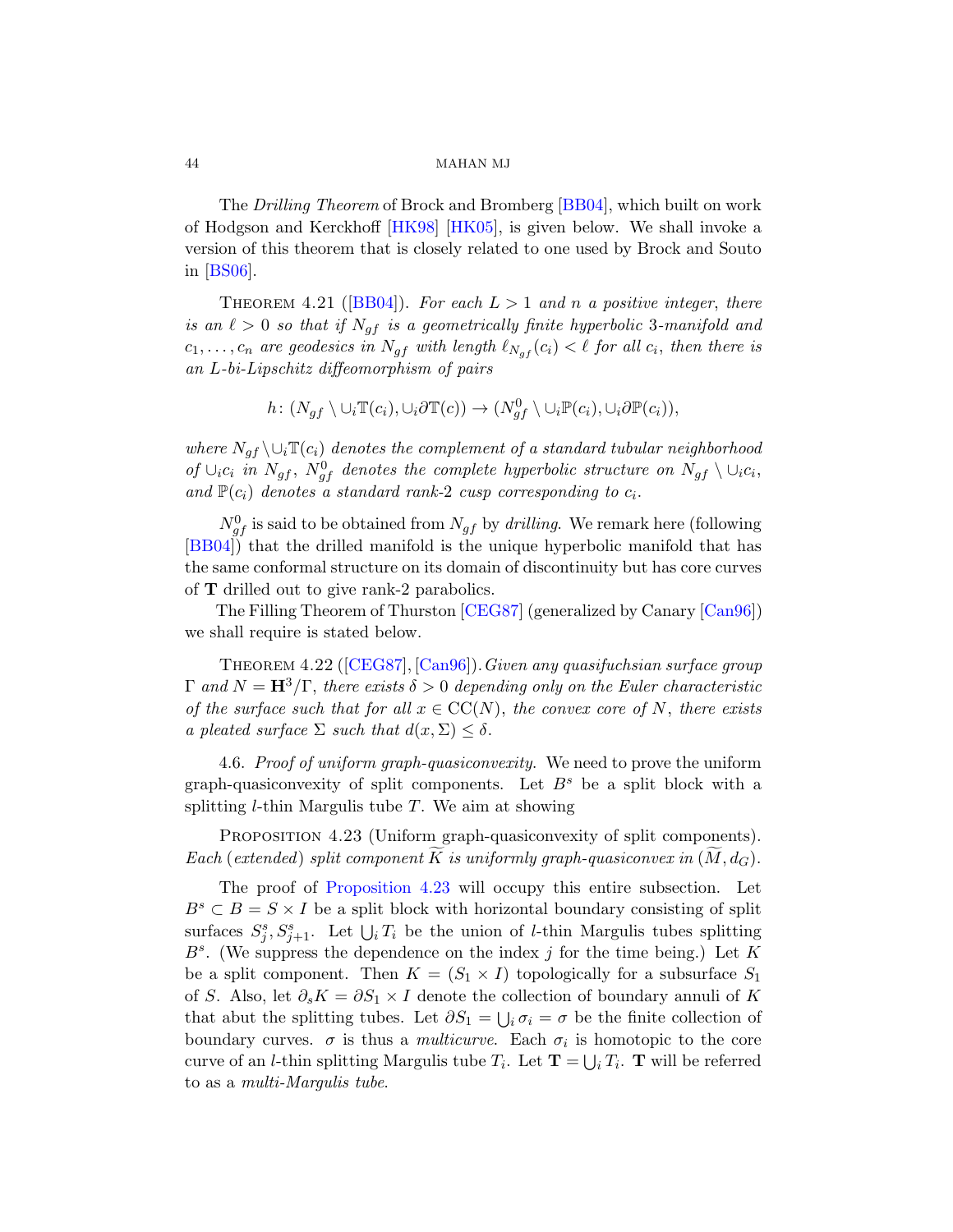We have already shown in Lemma 4.16 that  $\pi_1(S_1) \subset \pi_1(S)$  includes into  $\pi_1(N)$  as a geometrically finite subgroup of  $PSL_2(C)$ . Let  $N_1$  be the cover of N corresponding to  $\pi_1(K) = \pi_1(S_1)$ . Then  $N_1$  is geometrically finite. Let  $\mathbf{T}^1$ be the multi-Margulis tube in  $N_1$  that consists of tubes that are (individually) isometric to individual components of the multi-Margulis tube T.

Let  $N_{1d}$  be the hyperbolic manifold obtained from  $N_1$  by drilling out the core curves of  $\mathbf{T}^1$ . Since  $N_1$  is geometrically finite, so is  $N_{1d}$ .

We first observe that the boundary of the augmented Scott core  $X$  of  $N_{1d}$ [is inc](#page-77-0)ompressible away from cusps. To see this, note that  $X$  is double covered by a copy of  $D \times I$  with solid tori drilled out of it, where D is the *double* of  $S_1$ (obtained by doubling  $S_1$  along its boundary circles).

Identify X with the convex core  $CC(N_{1d})$  of  $N_{1d}$ . We also identify D with the convex core boundary. Since  $D$  is incompressible away from cusps, we have the following.

LEMMA 4.24 ( $[CEGS7, Ch. 8]$ ). *D* is a pleated surface.

<span id="page-44-0"></span>Since  $N_1$  is the cover of N corresponding to  $\pi_1(K) \subset \pi_1(N)$ , K lifts to an embedding into  $N_1$ . Adjoin the multi-Margulis tube  $\mathbf{T}^1$  to (the lifted) K to get an augmente[d split component](#page-43-1)  $K_1$ . Let  $K_{1d} \subset N_{1d}$  denote  $K_1$  with the components of  $T<sup>1</sup>$  drilled. We want to show that D lies within a uniformly bounded distance of  $K_{1d}$  in the lifted graph metric on  $N_{1d}$ . This would be enough to prove a version of Proposition 4.23 for the drilled manifold  $N_{1d}$  as [the split](#page-41-1) geometry structure gives rise to a graph metric on  $N$ , hence a graph metric on  $N_1$  and hence again, a graph metric on  $N_{1d}$ . Finally, we shall use the Theorem 4.21 to complete the proof of Proposition 4.23.

LEMMA 4.25. There exists  $C_1$  such that for any split component  $K, D$ lies within a uniformly bounded neighborhood of  $K_{1d}$  in  $N_{1d}$ .

*Proof.* Case 1:  $D \cap K_{1d} \neq \emptyset$ . If D intersects  $K_{1d}$ , then the lemma follows directly from Lemma 4.18: Incompressible pleated surfaces have bounded diameter in the graph metric  $d_G$ .

Case 2:  $D \cap K_{1d} = \emptyset$ . This is the more difficult case because a priori D might lie far from  $K_{1d}$ . Recall that  $F : N \to M$  is a bi-Lipschitz homeomorphism between the hyperbolic manifold and the model manifold. Let  $M_1 = F(N_1)$ . Let B denote the block (split or thick) in the model manifold M containing  $F(K)$ . Let  $B_1 \subset M_1$  denote its lift to  $M_1$ . Let  $B_{1d}$  denote  $B_1$ with  $T^1$  drilled.

Then  $B_{1d} - F(K_{1d})$  is topologically a disjoint union of "vertically thickened" flaring annuli"  $F(A_i)$ , say. Each  $A_i \subset F^{-1}(B_1)$  is of the form  $S^1 \times [0, \infty)$  where  $S^1 \times \{0\}$  lies on  $T_i$ .

More elaborately, what this means is the following. Identifying  $B$  with  $S \times I$ , we may identify  $B_1$  with  $S_1^a \times I$ , where  $S_1^a$  is the cover of S corresponding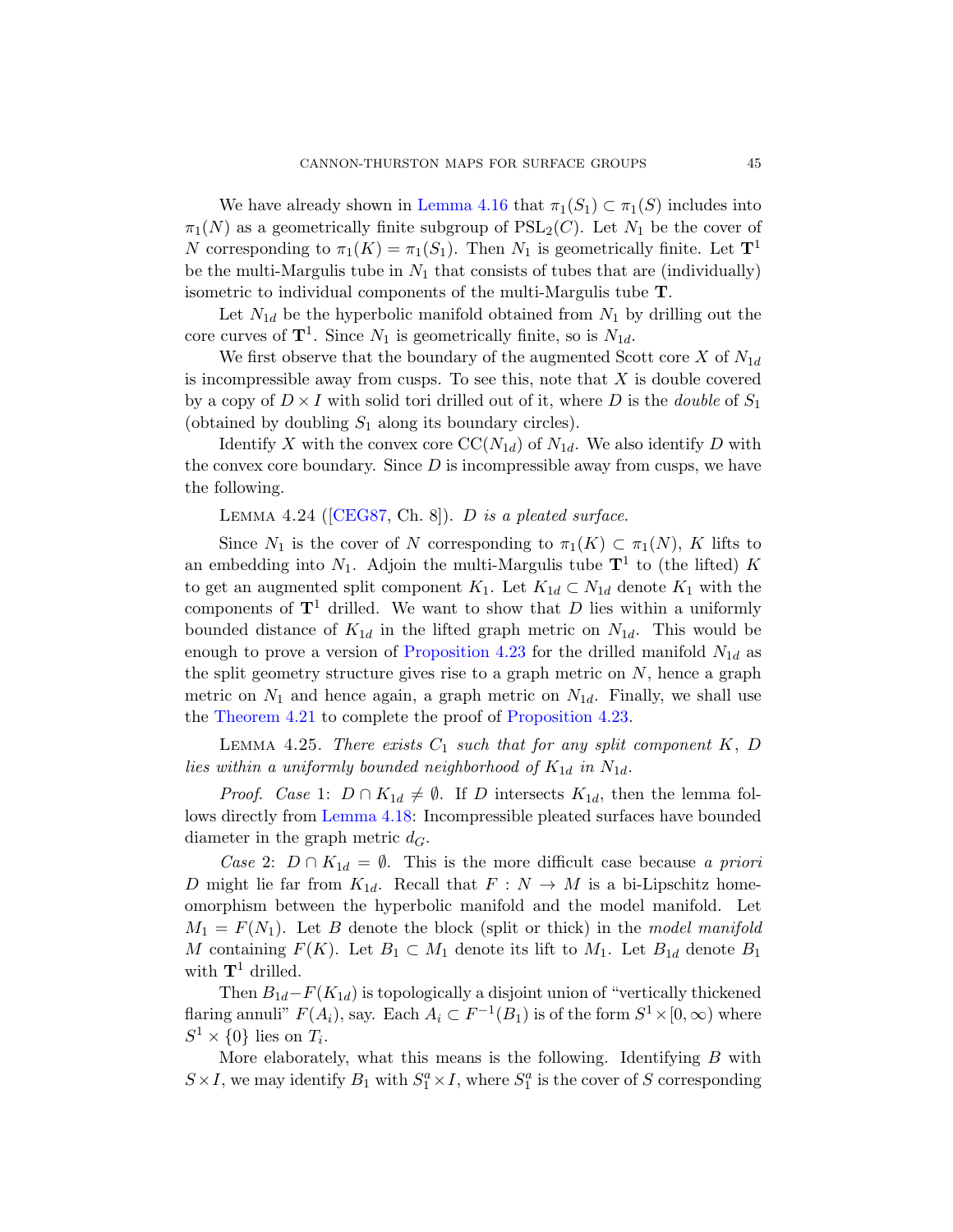to t[he subgrou](#page-45-0)p  $\pi_1(S_1) \subset \pi_1(S)$ . Then  $S_1^a$  may be regarded as  $S_1$  union a finite collection of flaring annuli  $F(A_i)$  (one for each boundary component of  $S_1$ ). Thus  $B_1$  is the union of a core  $F(K_1)$  and a collection of vertically thickened flaring annuli of the form  $F(A_i) \times I$ . Hence  $B_{1d}$  is the union of a core  $F(K_{1d})$  and the collection of vertically thickened flaring annuli  $F(A_i) \times I$ . Also the boundary  $\partial A_i = A_i \cap T_i$  is a curve of fixed length  $\varepsilon_0$ . Let us fix one such annulus  $A_1$ . Refer to Figure 6 (where we have removed subscripts for convenience).

<span id="page-45-0"></span>

Figure 6. Graph quasiconvexity.

Recall that D bounds X and X contains  $K_{1d}$ . Thicken the convex core slightly to  $N_{\varepsilon}(X)$  such that its boundary,  $D_{\varepsilon}$  is a smooth surface.

Let  $M_1$  denote the cover of  $M_1$  corresponding to  $i_*\pi_1(A_1)$ , where i denotes the inclusion map. Let  $D_{\varepsilon}$  denote the lift of  $D_{\varepsilon}$  to  $M_1$ . Then each lift  $A_1 \times \{t\}$ separates  $D_{\varepsilon}$  since  $i_*(\pi_1(A_1)) \subset \pi_1(D)$  is a subgroup such that the cover D has two ends. Hence, by a small homotopy of  $A_1$ , we can assume that

- (a)  $F^{-1}(F(A_1) \times I)$  is a smooth manifold (with boundary) bi-Lipschitz homeomorphic to  $(F(A_1) \times I)$ .
- (b)  $F(D<sub>\varepsilon</sub>)$  is transverse to each  $(F(A<sub>1</sub>) \times \{t\})$  for t belonging to an interval  $I_1$  of some fixed length  $h_0 > 0$  (equal to the uniform lower bound on the height of split blocks  $B^s$ ) contained in  $I$ .

Since  $A_1 \times \{t\}$  separates  $D_{\varepsilon}$  in  $N_1$ , it follows that for each  $t \in I_1$ ,  $F(D_{\varepsilon})$ intersects  $(F(A_1) \times \{t\})$  in an essential loop  $\alpha_t$  parallel to  $\partial A_1$ . Hence  $D_\varepsilon$  must contain an annulus of the form  $\alpha \times I_1 \subset F(A_1) \times I_1$ . Also the length of  $I_1$  is at least  $\frac{h_0}{L}$ , where L is the bi-Lipschitz constant for F. Since this is true for all  $\varepsilon$ , it is also true for the pleated surface D. Hence for at least some  $t \in I$ , the length of  $\alpha \times \{t\}$  is uniformly bounded (by  $\frac{2L\pi(4g-4)}{h_0}$ ) by the Gauss-Bonnet Theorem applied to  $D$ . Much more is true in fact, but this is enough for our purposes.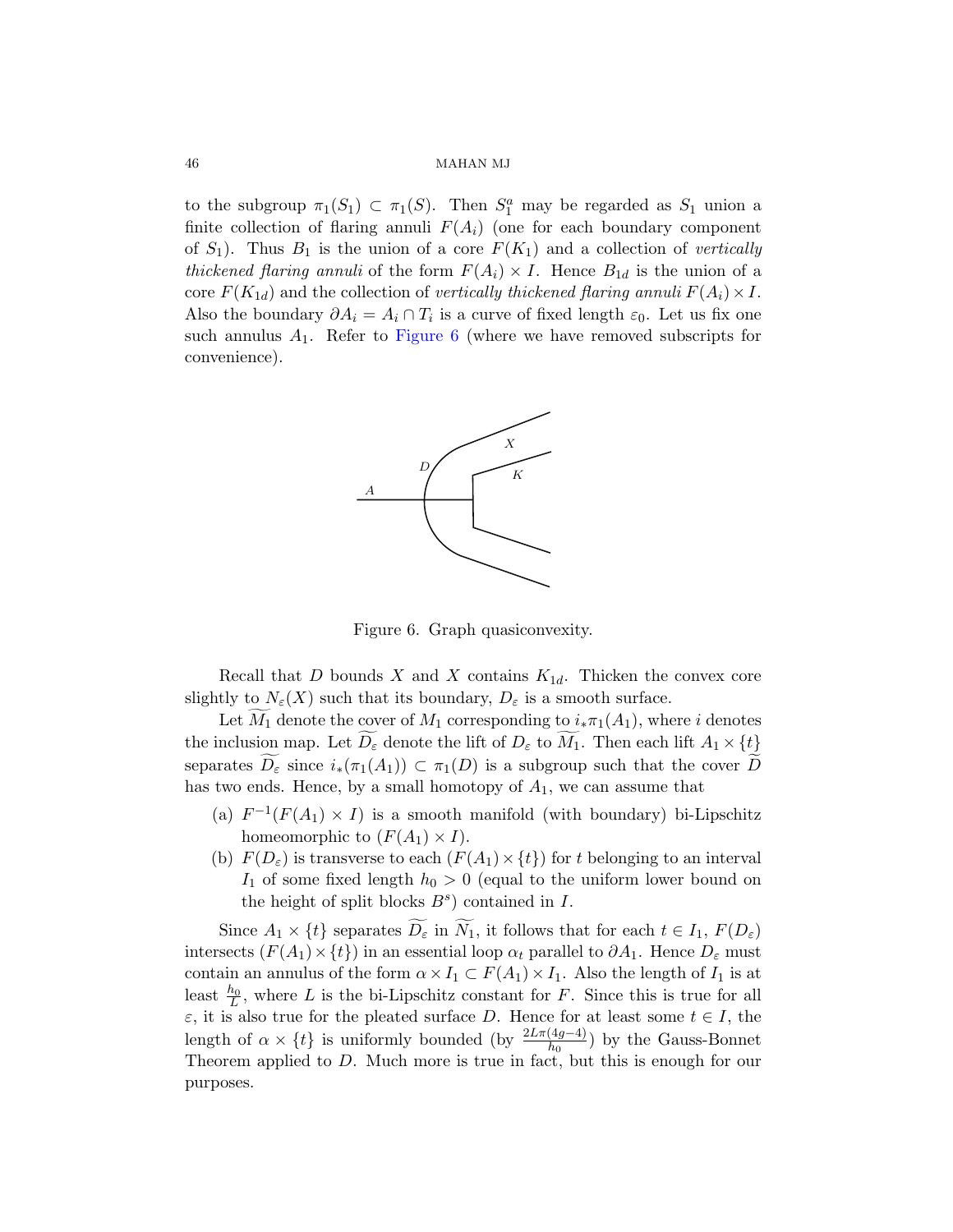Since  $\alpha \times \{t\} \subset A_1 \times \{t\}$  and the latter is an exponentially flaring annulus, it follows that there exist uniform constants  $C_0 > 0, \eta > 1$  such that if  $d(\alpha \times \{t\})$ ,  $\partial(A_1 \times \{t\}) \ge d_0$ , then the length of  $\alpha \times \{t\}$  is bounded below by  $C_0 \eta^{d_0}$ .

These two estimates imply that there is some point  $p \in \alpha \times \{t\} \subset D$  such that  $d(p, T_1)$  is uniformly bounded (in terms of the genus of S and the minimal [height](#page-39-0) of split blocks  $h_0$ , where  $T_1$  is the drilled Margulis tube intersecting  $A_1 \times \{t\}$  nontrivially.

By [Lemma](#page-44-0) 4.18 and using the bi-Lipschitz homeomorphism  $F$  between  $N_{1d}$  and  $M_{1d}$ , the diameter of D is uniformly bounded in the graph metric lifted to  $M_{1d}$ . Hence, by [the tria](#page-77-0)ngle inequality, D lies in a uniformly bounded neighborhoodof  $K$  in the graph metric ([using e](#page-77-2)[ither o](#page-77-1)f the descriptions of the graph metric in Remark 4.12).

[An](#page-77-2) alternate proof of Lemma 4.25. A simpler proof of the fact that  $D$  lies in a uniformly bounded neighborhood of  $K_1$  in the graph metric may alter-nately be obtained directly as follows. [First observe t](#page-42-0)hat  $M_1$  is geometrically finite by the Covering Theorem of Th[urston \[CEG](#page-46-0)87] and Canary [Can96]. (See Lemma 4.16.) Next, by a theorem of Canary and Minsky [CM96], it follows that the convex hull boundary  $D$  of  $M_1$  can be approximated by simplicial hyperbolic surfaces (see  $\lfloor CM96 \rfloor$  for details) homotopic to D with short tracks. Thus any simplicial hyperbolic approximant  $D_a$  would have to have bounded area and hence bounded diameter modulo Margulis tubes (as in Lemma 4.19). Thus so would D. Now, we repeat the argument in the proof of Lemma 4.26 to conclude that D and hence the convex core  $CC(M_1)$  of  $M_1$  lies in a uniformly bounded neighborhood of  $K_1$  in the graph metric.  $\Box$ 

This approach would circumvent the use of the Drilling Theorem at this stage. However, since we shall again nee[d it below, we re](#page-43-2)tain our approach here.

<span id="page-46-0"></span>Since  $D$  [bounds](#page-44-0)  $X$ , we would like to claim that the conclusion of Lemma 4.25 follows with X in place of D. Though this does not a priori follow in the hyperbolic metric, it does follow for the graph metric. This is because the double cover of X is a "drilled quasifuchsian" manifold; i.e., it is essentially  $(D \times I)$  with some short curves drilled. Further, any point in the convex core of a quasifuchsian  $(D \times I)$  is close to a pleated surface by Theorem 4.22. Essentially the same [argument as in](#page-43-3) Lemma 4.25 applies now. Details will be given below.

LEMMA 4.26. There exists  $C_1$  such that for any split component K,  $K_{1d}$ is uniformly graph-quasiconvex in  $M_{1d}$ .

*Proof.* X is double covered by  $D \times I$  with cores of some Margulis tubes drilled. Let  $X_1$  denote this double cover. Note that  $X_1$  is convex, being a double cover of the convex compact X. By Theorem 4.21, there exists  $l > 0$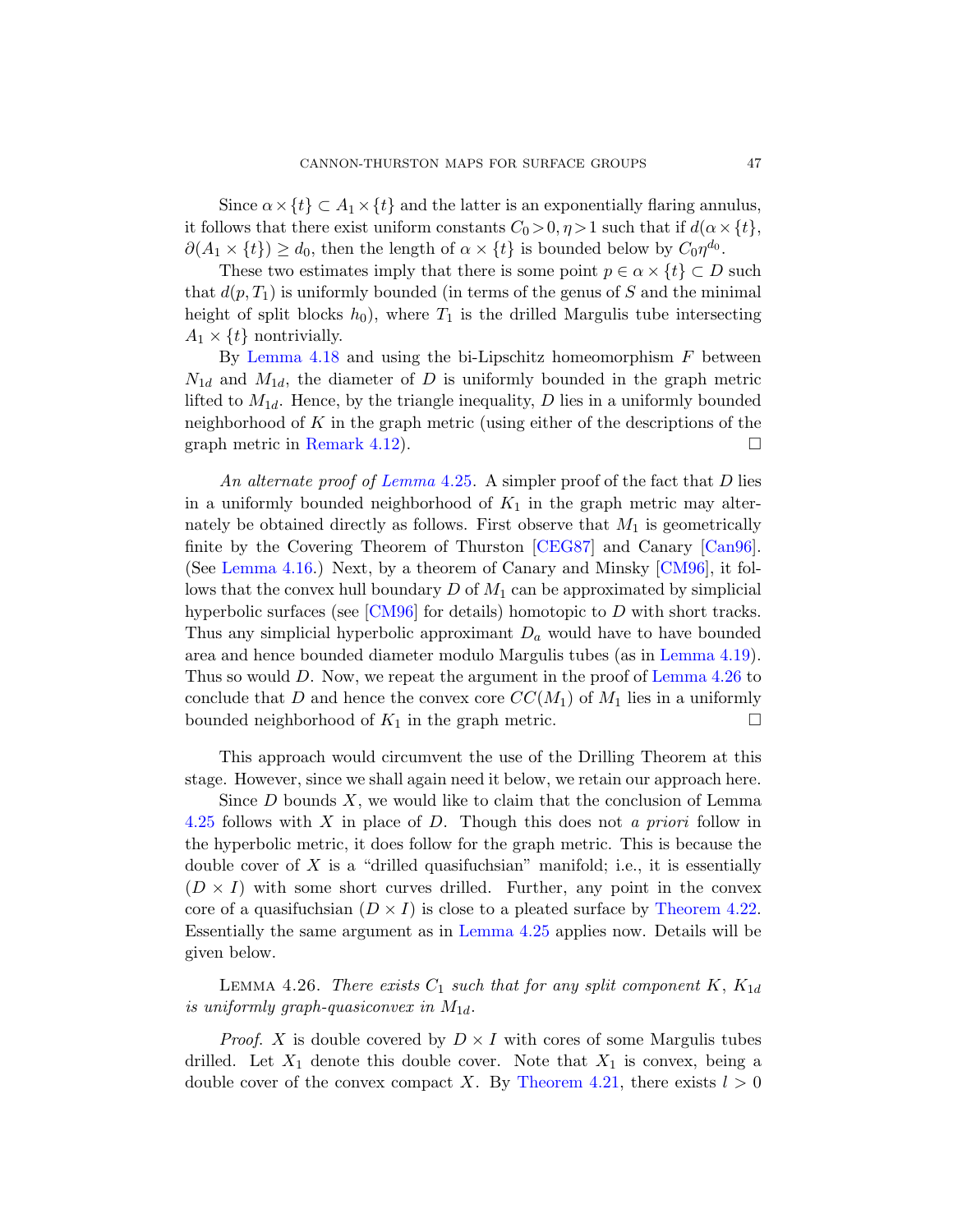[such that the](#page-43-3) drilled and undrilled manifolds are 2-bi-Lipschitz homeomorphic away from Margulis tubes and cusps provided the Margulis tubes are l-thin.

[P](#page-43-2)erform  $(1, m)$  Dehn filling on  $X_1$  with sufficiently large  $m = m(l)$  to ensure that the resulting Margulis tube is *l*-thin. Let  $X_{1f}$  be the resulting Dehn-fille[d manifold. B](#page-43-3)y Theorem 4.21,  $X_{1f}$  is uniformly quasiconvex in  $M_{1f} = H^3/\Gamma$  where  $\Gamma$  is a quasi-Fuchsian surface group obtained by the above Dehn filling. (Theorem 4.21 gives a uniform bi-Lipschitz map outside Margulis tubes.)

Next, by Theorem 4.22, for all  $x \in X_{1f}$ , there exists a pleated surface  $\Sigma \subset X_{1f}$  such that  $d(x, \Sigma) \leq \delta$ , where  $\delta$  depends only on the genus of D.

Returning to  $X_1$  via the Drilling Theorem 4.21, we see that for all  $x \in X_1$ ,

- (1) Either there exists a uniformly bi-Lipschitz image of a hyperbolic surface  $\Sigma_1 \subset X_1$  such that  $d(x, \Sigma_1) \leq \delta$ . This is the case that the pleated surface  $\Sigma$  misses all filled Margulis tubes.
- (2) Or, there exists a uniformly bi-Lipschitz image of a subsurface  $\Sigma_1$  of a hyperbolic surface such that  $d(x, \Sigma_1) \leq \delta$  and such that the boundary of  $\Sigma_1$  lies in a Margulis tube. This is the case that the pleated surface  $\Sigma$  meets some filled Margulis tubes. Here, we can take  $\Sigma_1$  to be the image of the component of  $(\Sigma \text{ minus } \text{Margulis } \text{ tubes})$  that lies near x.

Again, passing down to X under the double cover (from  $X_1$  to X), for all  $x \in X$ , we have

- (1) Eithe[r there exists](#page-44-0) a uniformly bi-Lipschitz image of a hyperbolic surface  $\Sigma_1 \subset X$  parallel to D such that  $d(x, \Sigma_1) \leq \delta$ .
- (2) Or, there exists a uniformly bi-Lipschitz image of a subsurface  $\Sigma_1$  of a [hyperbolic surfac](#page-43-1)e such that  $d(x, \Sigma_1) \leq \delta$  and such that the boundary of  $\Sigma_1$  lies on a Margulis tube. Further,  $\Sigma_1$  is incompressible in the complement of l-thin Margulis tubes.

In either case, the argument for Lemma 4.25 now shows that for all  $x \in X$ the d[istance](#page-43-1)  $d_G(x, K_{1d})$  is uniformly bounded in the graph-metric  $d_G$ . Thus, we have shown that  $K_{1d}$  is uniformly graph-quasiconvex in  $M_{1d}$ .

To complete the proof of Proposition 4.23 it is necessary to translate the content of Lemma 4.26 to the "undrilled" manifold  $N_1$ . We shall need to invoke the Drilling Theorem 4.21 again.

Concluding the proof of Proposition 4.23. While recovering data about  $N_1$ , it is slightly easier to handle the case where  $D \cap K_{1d} = \emptyset$ . Since we shall use the convex core boundary for both the drilled as well as the undrilled manifolds in the rest of the proof, we change notation slightly and use

- (a)  $D_d$  for the convex core boundary of the drilled manifold  $N_d$ ,
- (b)  $D$  for the convex core boundary of the undrilled manifold  $N$ .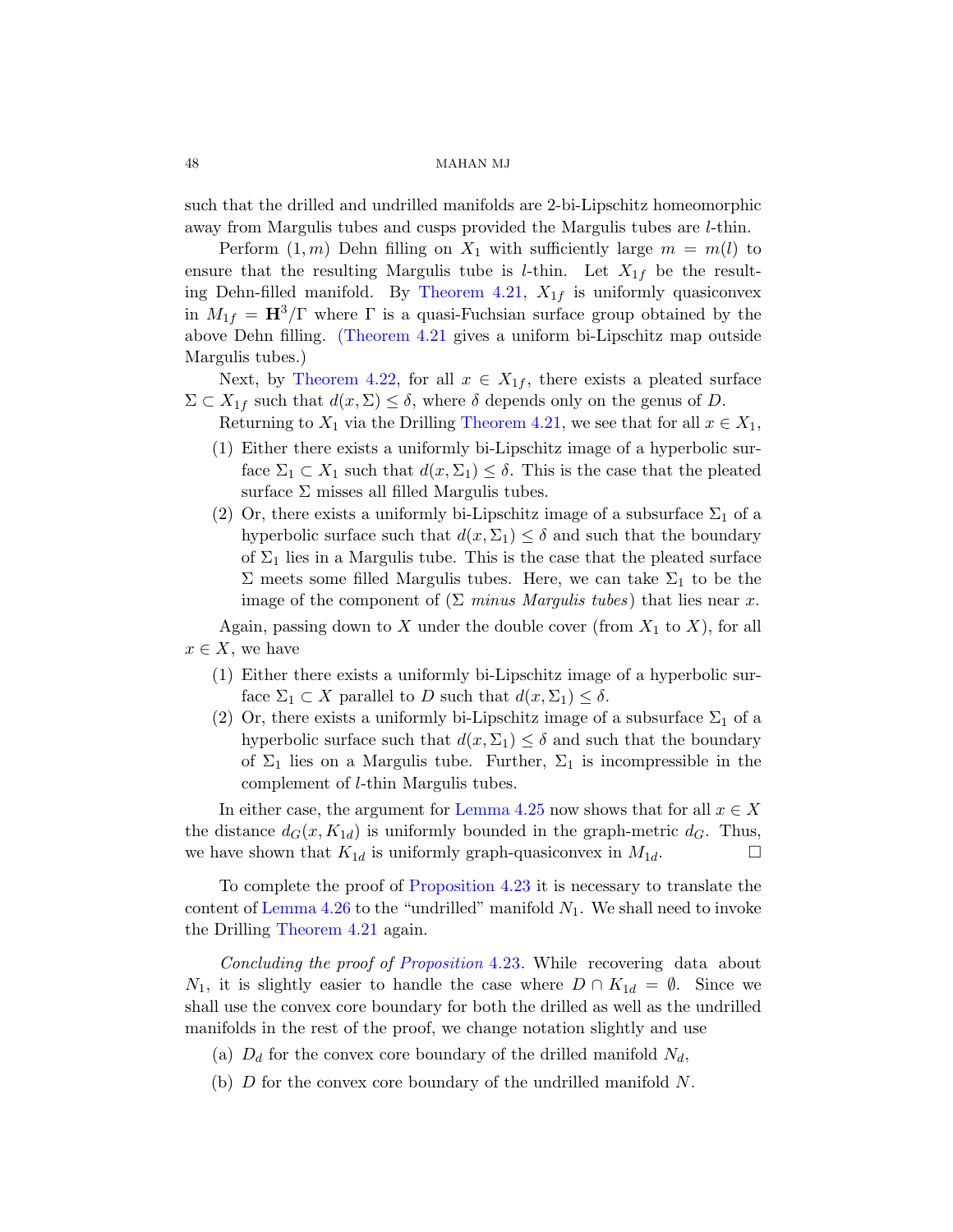*Case* 1:  $D_d \cap K_{1d} = \emptyset$ . Filling  $N_{1d}$  along the (drilled)  $\mathbf{T}^1$ , we get back  $N_1$ . Since  $D_d$  misses  $K_{1d}$ , the filled image of X in  $N_1$  is  $C_1$ -quasiconvex for some  $C_1$ , depending on the bi-Lipschitz constant of Theorem 4.21 above. (One can see this easily, for instance, from the fact that there is a uniform Lipschitz retract of  $N_{1d} - X$  onto  $D_d$ .)

*Case* 2:  $D_d \cap K_{1d} \neq \emptyset$ . If  $D_d$  meets some Margulis tubes  $\mathbf{T}^1$ , we enlarge D to D' in  $X_1$  by letting D' be the boundary of  $X_1 = X \cup T^1$ . The annular intersections of D with Margulis tubes are replaced by boundary annuli contained in the boundary of  $\mathbf{T}^1$ .

It is easy enough to check that  $X_1$  is uniformly quasiconvex in the hyperbolic metric: look at a universal cover  $X_1$  of  $X_1$  in  $N_1$ . Then  $X_1$  is a union of X and the lifts of T that intersect it. All these lifts of T are disjoint. Hence  $X_1$ is a "star" of convex sets, all of which intersect the convex set  $X$ . By (Gromov)  $\delta$ -h[yperbolicity, suc](#page-43-3)h a set is uniformly quasiconvex. Then, as before, there is a uniform Lipschitz retract of  $N_{1d} - X_1$  onto D'. But now D' misses the interior of  $K_{1d}$  and we can apply the previous argument.

By Theorem 4.21 [above, the d](#page-46-0)iameter of the convex core boundary D (or  $D'$  if D interse[cts some Margulis](#page-43-1) tubes) in  $N_1$  is bounded in terms of the diameter of the convex core boundary  $D_d$  in  $N_{1d}$  and the *uniform* bi-Lipschitz constant L obtained from Theorem 4.21 above. Further, the distance of D from  $K_1 \cup \mathbf{T}^1$  in  $N_1$  is bounded in terms of the distance of  $D_d$  from  $K_{1d} \cup \partial \mathbf{T}^1$ in  $N_{1d}$  and the bi-Lipschitz constant L.

Hence we can translate the content of Lemma 4.26 to the "undrilled" manifold  $N_1$ . This concludes the proof of Propos[ition](#page-76-3) 4.23: Split components [are uni](#page-77-3)formly graph-quasiconvex.  $\Box$ 

*Remark* 4.27. Our proof above uses the fact that the convex core  $X$  of  $N_{1d}$  is a rather well-understood [object,](#page-77-4) namely, a manifold double covered by a drilled convex hull of a qu[asi-Fuch](#page-76-4)sian group. Hence, it follows that the convex core X is uniformly congested; i.e., it has a uniform upper bound on its injectivity radius. This is an approach to a conjecture of McMullen [Bie]. (See also Fan [Fan97], [Fan99].)

A further point to be noted is that we have implicitly used here the idea of drilling disk-busting curves introduced by Canary in [Can93] and used again by Agol in his resolution of the tameness conjecture [Ago04].

*Remark* 4.28. Recall that *extended split components* were defined in  $N$  by adjoining Margulis tubes abutting lifts of split components to  $N$ . The proof of Proposition 4.23 establishes also the uniform graph-quasiconvexity of extended split components in N. The metric obtained by electrocuting the family of convex hulls of extended split components in  $N$  will be denoted as  $d_{\text{CH}}$ .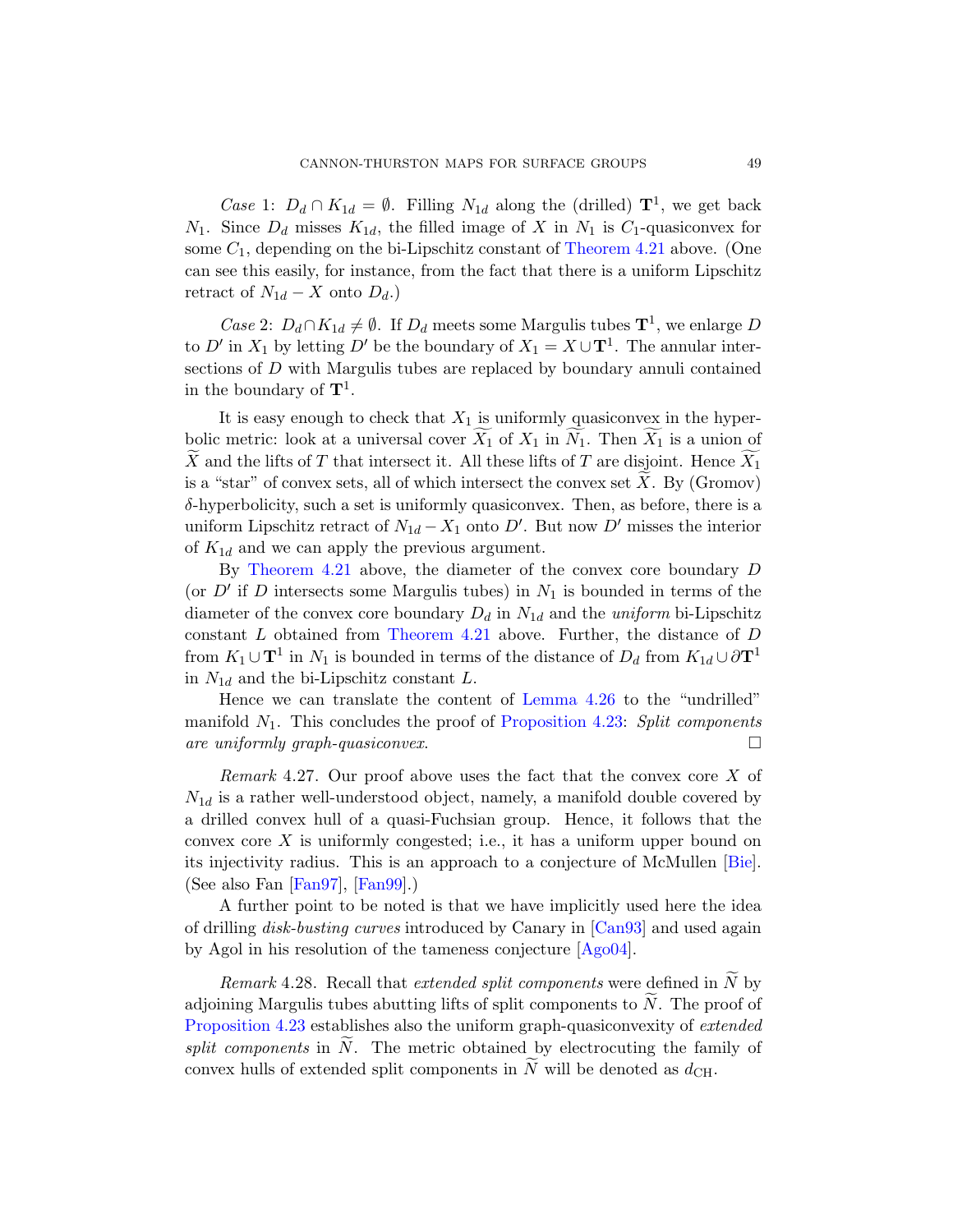4.7. Hyperbolicity in the graph metric. First a word about the modifications necessary for simply degenerate groups.

Simply degenerate groups. We have so far mostly assumed, for simplicity, [that](#page-43-1) we are dealing with totally degenerate groups. In a simply degenerate N, the Minsky model is uniformly bi-Lipschitz to N only in a neighborhood E of the end. In this case  $(N \setminus E)$  is homeomorphic to  $S \times I$ . We declare  $(N \setminus E)$  to be the first block — a "thick block" in the split geometry model. Thus the boundary blocks of Minsky are put together to form one initial thick block. This changes the bi-Lipschitz constant, but the rest of the discussion, including Proposition 4.23, go through as before.

<span id="page-49-0"></span>Construct a second auxiliary metric  $N_2 = (N, d_{\text{CH}})$  by electrocuting the elements  $CH(\widetilde{K})$  of convex hulls of *extended split components*. We show that the spaces  $\widetilde{N}_1 = (\widetilde{N}, d_G)$  and  $\widetilde{N}_2 = (\widetilde{N}, d_{\rm CH})$  are quasi-isometric. In fact we show that the identity map from  $N$  to itself induces this quasi-isometry after the two different electrocutions.

LEMMA 4.29. The identity map from  $\widetilde{N}$  to itself induces a quasi-isometry of  $N_1$  and  $N_2$ .

*Proof.* We use  $d_1$ ,  $d_2$  as shorthand for the electric metrics  $d_G$  and  $d_{\text{CH}}$  on  $N_1$  and  $N_2$ . Since  $K \subset \text{CH}(K)$  for every split component, we have straightaway

$$
d_1(x, y) \le d_2(x, y) \text{ for all } x, y \in M.
$$

To prove a reverse inequality with appropriate constants, it is enough to show that each set  $CH(K)$  (of diameter one in  $N_2$ ) has uniformly bounded diameter in  $N_1$ . To see this, note that by definition of graph-quasiconvexity, there exists n such that for all  $\tilde{K}$  and each point a in  $CH(\tilde{K})$ , there exists a point  $b \in K$  with  $d_1(x, y) \leq n$ . Hence by the triangle inequality,

$$
d_2(x, y) \le 2n + 1
$$
 for all  $x, y \in \text{CH}(K)$ .

[The](#page-14-0)refore,

$$
d_2(x, y) \le (2n + 1)(d_1(x, y) + 1)
$$
 for all  $x, y \in N$ .

This proves the lemma.

COROLLARY 4.30.  $\widetilde{N}_1 = (\widetilde{N}, d_G)$  [is Gromov-hy](#page-34-0)perbolic.

*Proof.* By Lemma 2.3,  $N_2 = (N, d_{\text{CH}})$  is a  $\delta$ -hyperbolic metric space for some  $\delta \geq 0$ . By quasi-isometry invariance of Gromov hyperbolicity, so is  $N_1 = (N, d)$  $\Box$ 

We have thus constructed a sequence of split surfaces that satisfy the following two conditions in addition to Conditions  $(1)$ – $(6)$  of Remark 4.9 for the Minsky model of a simply or totally degenerate surface group.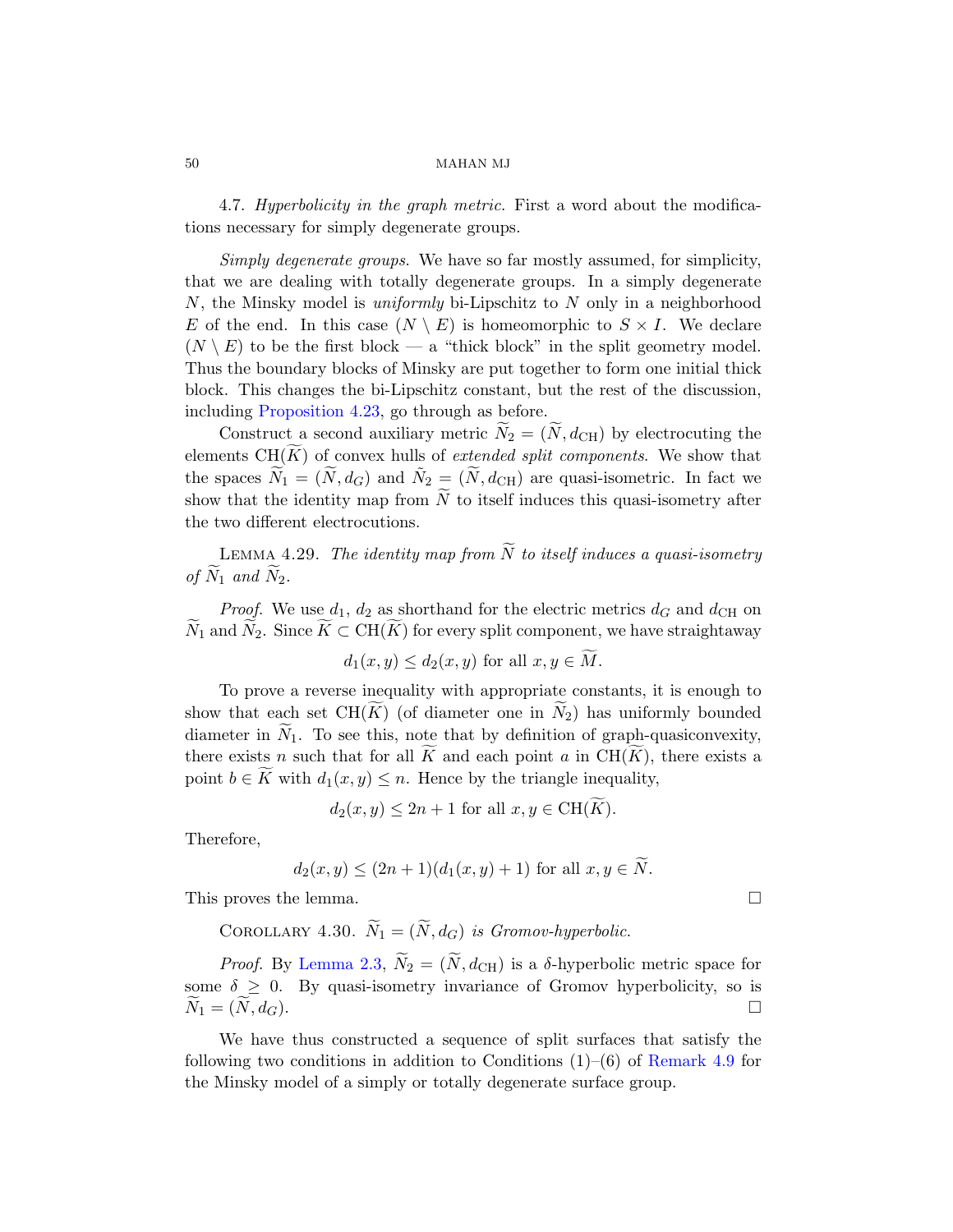<span id="page-50-1"></span>Definition 4.31. A model manifold of weak split geometry is said to be of [split](#page-40-1) geometry if

- (7) [Each split compon](#page-43-1)ent  $\widetilde{K}$  is quasiconvex (not necessarily uniformly) in the hyperbolic metric on  $N$ .
- (8) Equip N with the graph-metric  $d_G$  obtained by electrocuting (extended) split components  $\widetilde{K}$ . Then the convex hull  $\operatorname{CH}(\widetilde{K})$  of any split component  $\widetilde{K}$  has uniformly bounded diameter in the metric  $d_G$ .

Hence by Lemma 4.16 and Proposition 4.23, we have the following.

<span id="page-50-0"></span>THEOREM 4.32. Any simply or doubly degenerate surface group without accidental parabolics is bi-Lipschitz homeomorphic to a model of split geometry.

# 5. Constructing quasiconvex ladders and quasigeodesics

To avoid confusion we summarize the various metrics on  $M, N$  and related models that will be used:

- (1) The hyperbolic metric  $d$  on  $N$ .
- (2) The weld-metric  $d_{\text{wel}}$  obtained after welding the boundaries of Margulis tubes of  $M$  to standard annuli (and before tube electrocution) where each horizontal circle of a Margulis tube  $T$  has a fixed nonzero length. This gives the welded model manifold  $(M_{\text{wel}}, d_{\text{wel}})$ .
- (3) The tu[be-electrocute](#page-39-0)d metric  $(M_{\text{tel}}, d_{\text{tel}})$ . We remind the reader that the underlying manifolds  $M_{\text{wel}}$ ,  $M_{\text{tel}}$  are the same.
- (4) The graph metric  $d_G$ . This is the notation for the electric metric on  $\mathcal{E}(M_{\text{wel}}, \mathcal{K})$ , where  $\mathcal K$  denotes the collection of split components. We shall also use it for the electric metric on  $\mathcal{E}(\widetilde{N},\mathcal{K}'_2)$ , where  $\mathcal{K}'$  denotes the collection of extended split components in  $N$ . The two electric metrics are quasi-isometric by Remark 4.12.

There will be two (families of) metrics on the universal cover  $\tilde{S}$  of S:

- (1) The graph-electrocuted metric  $d_{\text{Gel}}$  obtained by electrocuting the amalgamation components of  $\tilde{S}$  that the lift of a weld-curve cuts  $\tilde{S}$  into.
- (2) The (Gromov)  $\delta$ -hyperbolic metric d on  $\tilde{S}$  obtained by lifting the metric on the welded surface. Recall that the metric d on  $\widetilde{S}$  is the lift to the universal cover of a metric on  $S$  obtained by cutting out thin annuli and then welding the boundaries of the resulting extended split surface together. The latter is uniformly bi-Lipschitz to a fixed hyperbolic structure on  $S$ . Hence we shall use  $d$  to denote both the hyperbolic metric as well as those uniformly bi-Lipschitz to it.

Note that the path metric induced on  $S \subset B$  by the graph metric  $d_G$  on  $\mathcal{E}(M_{\mathrm{wel}}, \mathcal{K})$  is precisely  $d_{\mathrm{Ge}l}$ .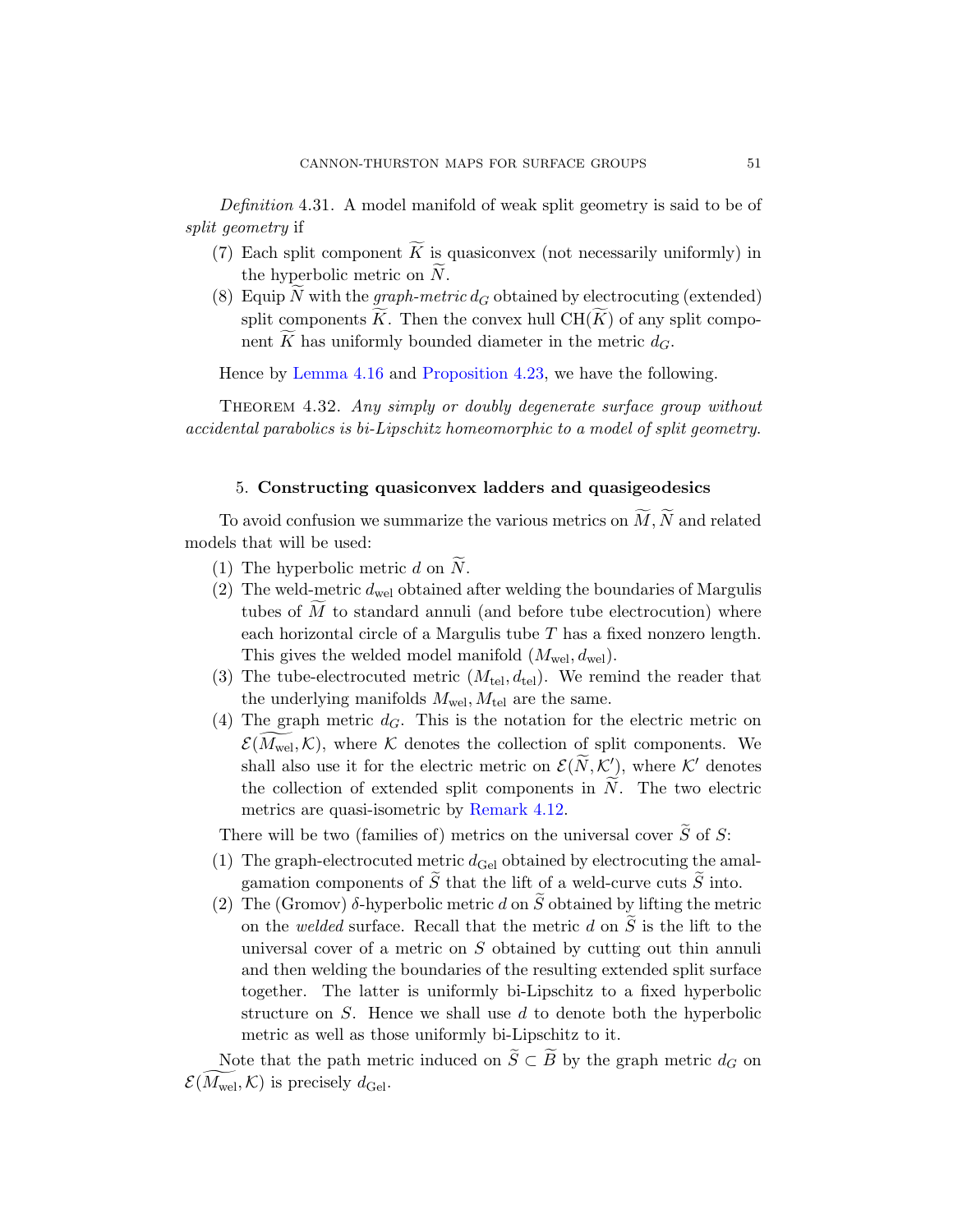5.1. Construction of quasiconvex sets for building blocks. In this subsection, we describe the construction of a *hyperbolic ladder*  $\mathcal{L}_{\lambda}$  restricted to building blocks B. Putting these together we will show later that  $\mathcal{L}_{\lambda}$  is quasiconvex in  $(M_{\text{wel}}, d_G)$ .

Construction of  $\mathcal{L}_{\lambda}(B)$ : thick block. Let B be a thick block. By definition B is a uniformly bi-Lipschitz homeomorphic image of  $S \times I$ . Let  $F_B : S \times I \to B$ denote the bi-Lipschitz homeomorphism.

Let  $\lambda = [a, b]$  be a geodesic segment in  $\widetilde{S}$ . Let  $\lambda_{Bi}$  denote  $F_B(\lambda \times \{i\})$ for  $i = 0, 1$ . Equivalently, let  $\phi : F_B(\tilde{S} \times \{0\}) \to F_B(\tilde{S} \times \{1\})$  be given by  $\phi(F_B(x, 0)) = F_B(x, 1)$ . The induced map on geodesics will be denote by  $\Phi$ , which can be described as follows. Let  $\lambda$  be a geodesic joining  $a, b \in$  $F_B(S \times \{0\})$ , and let  $\Phi(\lambda)$  denote the a geodesic joining  $\phi(a), \phi(b)$ . Let  $\lambda_{B1}$ denote  $\Phi(\lambda) \times \{1\}.$ 

For the universal cover  $B$  of the thick block  $B$ , define

$$
\mathcal{L}_{\lambda}(B) = \bigcup_{i=0,1} \lambda_{Bi}.
$$

Definition 5.1. Each  $\widetilde{S} \times i$  for  $i = 0, 1$  will be called a horizontal sheet of  $B$  when  $B$  is a thick block.

Construction of  $\mathcal{L}_{\lambda}(B)$ : split block. As above, let  $\lambda = [a, b]$  be a geodesic segment in  $\tilde{S}$ , where S is regarded as the base surface of B in the tube electrocuted model. Let  $\lambda_{B0}$  denote  $\lambda \times \{0\}$ [. The](#page-19-0)n for each split component K,  $K \cap (S \times i)$   $(i = 0, 1)$  is an amalgamation component of S. Also,  $S \times i$   $(i = 0, 1)$ , are the boundary welded split surfaces forming the horizontal boundary of  $B$ , uniformly bi-Lipschitz to  $S$  with a fixed hyperbolic metric. Note further that the induced path metric  $d_{\text{Ge}l}$  on  $\tilde{S} \times i$   $(i = 0, 1)$  is the electric pseudo-metric on  $\tilde{S}$  obtained by electrocuting amalgamation components of  $\tilde{S}$ .

Let  $\lambda_{\text{Ge}}$  denote the electro-ambient quasigeodesic (Lemma 2.16) joining a, b in  $(\tilde{S}, d_{\text{Gel}})$ . Let  $\lambda_{B0}$  denote  $\lambda_{\text{Gel}} \times \{0\}$ . Then the map  $\phi : S \times \{0\} \to S \times \{1\}$ taking  $(x, 0)$  to  $(x, 1)$  is a component preserving diffeomorphism. Let  $\phi$  be the lift of  $\phi$  to S equipped with the electric metric  $d_{\text{Ge}l}$ . Then  $\phi$  is an isometry by Lemma 2.19. Let  $\Phi$  denote the induced map on electro-ambient quasigeodesics; i.e., if  $\mu = [x, y] \subset (\tilde{S}, d_{\text{Ge}})$ , then  $\Phi(\mu) = [\phi(x), \phi(y)]$  is the electro-ambient quasigeodesic joining  $\phi(x), \phi(y)$ . Let  $\lambda_{B1}$  denote  $\Phi(\lambda_{\text{Ge}}) \times \{1\}$ .

For the universal cover  $B$  of the split block  $B$ , define

$$
\mathcal{L}_{\lambda}(B) = \bigcup_{i=0,1} \lambda_{Bi}.
$$

Definition 5.2. Each  $\widetilde{S} \times i$  for  $i = 0, 1$  will be called a *horizontal sheet* of  $B$  when  $B$  is a split block.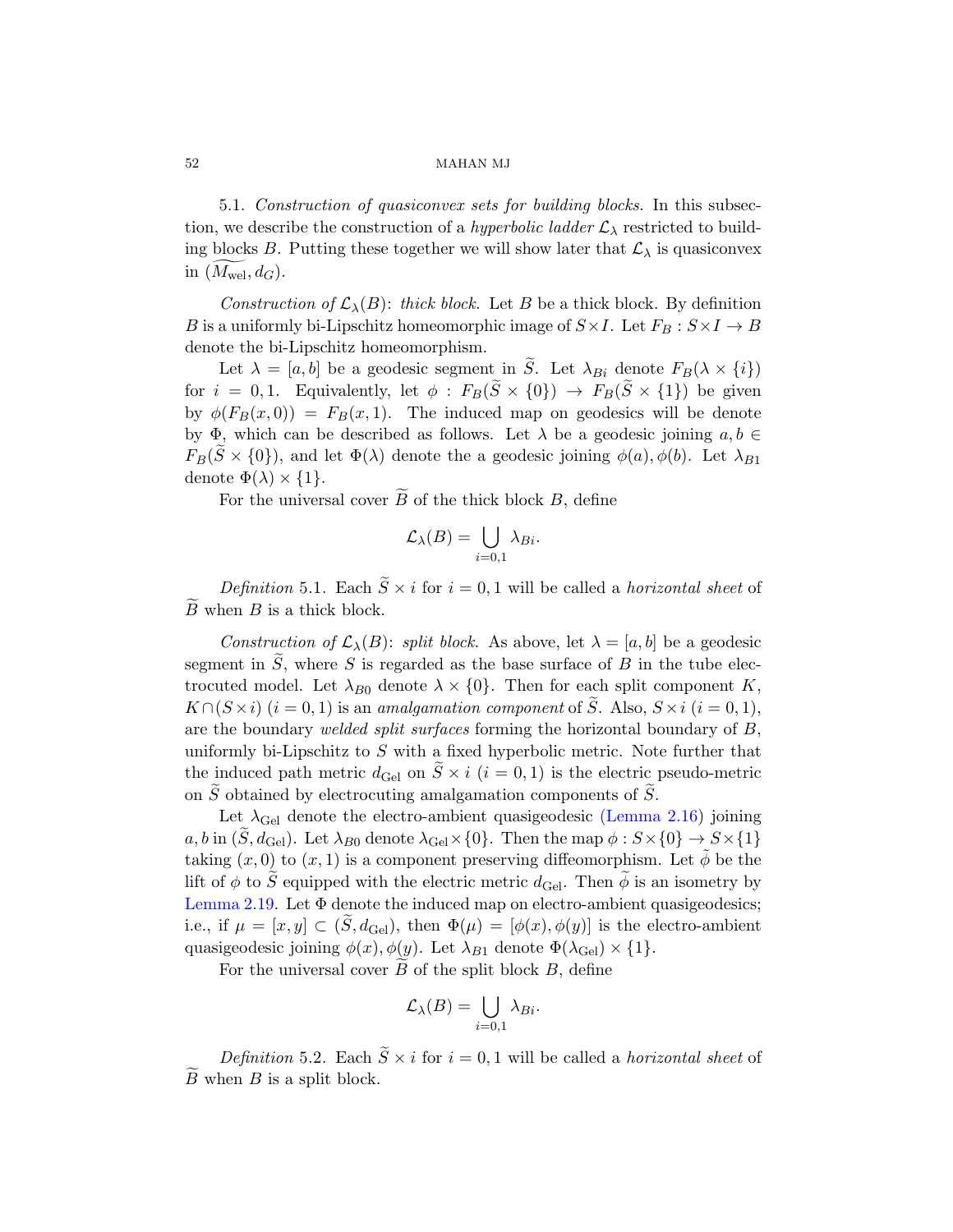Construction of  $\Pi_{\lambda,B}$ : thick block. For  $i = 0,1$ , let  $\Pi_{Bi}$  denote nearest point projection of  $\widetilde{S} \times \{i\}$  [onto](#page-21-0)  $\lambda_{Bi}$  in the path metric on  $\widetilde{S} \times \{i\}$ . For the universal cover  $B$  of the thick block  $B$ , define

$$
\Pi_{\lambda,B}(x) = \Pi_{Bi}(x), x \in \widetilde{S} \times \{i\}, i = 0, 1.
$$

<span id="page-52-0"></span>Construction of  $\Pi_{\lambda,B}$ : split block. For  $i = 0,1$ , let  $\Pi_{Bi}$  denote nearestpoint projection of  $\tilde{S} \times \{i\}$  onto  $\lambda_{Bi}$ . Here the nearest-point projection is taken in the sense of the definition preceding Lemma 2.23, i.e., minimizing the [o](#page-78-0)rdered pair  $(d_{\text{Gel}}, d)$  in the lexicographic order on  $\mathbb{R} \times \mathbb{R}$  (where  $d_{\text{Gel}}$ , d refer [to](#page-79-0) electric and (bi-Lipschitz)-hyperbolic metrics respectively).

For the universal cover  $B$  of the split block  $B$ , define

$$
\Pi_{\lambda,B}(x) = \Pi_{Bi}(x), x \in \widetilde{S} \times \{i\}, i = 0, 1.
$$

<span id="page-52-1"></span> $\Pi_{\lambda,B}$  is a coarse Lipschitz retract: thick block. The proof for a thick block is exactly as in [Mit98b] and [Mj10a]. We omit it here.

LEMMA 5.3 ( $[Mj10a, Th. 3.1]$ ). There exists  $C > 0$  such that the following holds. Let  $x, y \in S \times \{0,1\} \subset B$  for some thick block B. Then  $d(\Pi_{\lambda,B}(x),\Pi_{\lambda,B}(y)) \leq Cd(x,y).$ 

 $\Pi_{\lambda,B}$  is a retract: split block.

LEMMA 5.4. There exists  $C > 0$  such that the following holds. Let  $x, y \in$  $S \times \{0,1\} \subset B$  for some split block B. Then  $d_G(\Pi_{\lambda,B}(x), \Pi_{\lambda,B}(y)) \leq Cd_G(x,y)$ .

Proof. It is enough to show this for the following cases.

Case 1:  $x, y \in \tilde{S} \times \{0\}$  or  $x, y \in \tilde{S} \times \{1\}$ . This follows directly from [L](#page-21-1)emma 2.20.

Case 2:  $x = (p, 0)$  and  $y = (p, 1)$  for some  $p \in \tilde{S}$ . First note that  $(\tilde{S}, d_{\text{Ge}})$ is uniformly  $\delta$ -hyperbolic as a metric space (in fact uniformly quasi-isometric to a tree) and  $\tilde{\phi}$ :  $\tilde{S} \times \{0\} \to \tilde{S} \times \{1\}$  induces an isometry of the  $d_{\text{Ge}l}$  metric by Lemma 2.19 as  $\phi$  is a component preserving diffeomorphism. Case 2 now follows from the fact that quasi-isometries and nearest-point projections almost commute (Lemma 2.21).

In the next section, we shall come across the situation where one horizontal surface  $S \times \{i\}$  can occur as the bottom surface of a split block  $B_2$  and as the top surface of a thick block  $B_1$ , or vice versa. Alternately it could occur as the bottom surface of a split block and as the top surface of a different split block where the collection of splitting tubes differ. In either situation we shall denote the bottom block by  $B_1$  and the top block by  $B_2$ . In this case, the nearest-point projection could be in any of the following senses: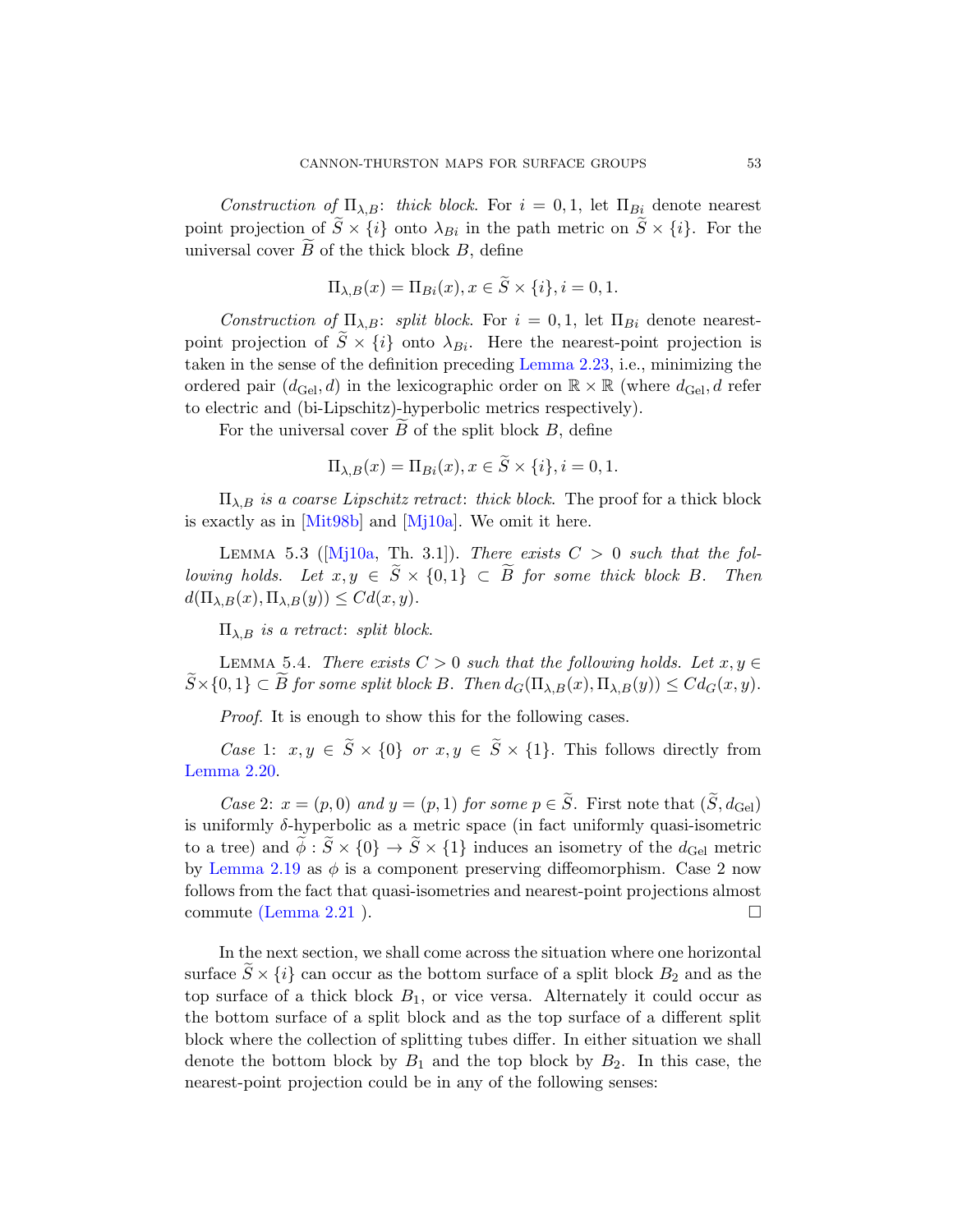- (a) projection onto a (bi-Lipschitz)-hyperbolic geodesic  $[a, b]$  in the (bi-Lipschitz)-hyperbolic metric  $d$  on  $S$ ;
- (b) projection onto an electro-ambient quasigeodesic  $[a, b]_{ea}$  minimizing the ordered pair  $(d_{\text{Gell}}, d)$ , where  $d_{\text{Gell}}$  denotes the electric metric on S induced by the split block  $B_1$ ;
- (c) projection onto an electro-ambient quasigeodesic  $[a, b]_{ea}$  minimizing the ordered pair  $(d_{\text{Gel2}}, d)$ , where  $d_{\text{Gel2}}$  denotes the electric metric on S induced by the split block  $B_2$ .

LEMMA 5.5.  $\Pi_{\lambda,B}$  is coarsely well defined. There exists  $C_0 > 0$  such that [the fo](#page-21-0)llowing holds. Suppose that  $\Pi^1_{\lambda,B}$  and  $\Pi^2_{\lambda,B}$  are projections defined in any two of the above senses. Then

$$
d(\Pi_{\lambda,B}^1(p), \Pi_{\lambda,B}^2(p)) \le C_0
$$

for all  $p \in \widetilde{S}$ .

Proof. By Lemma 2.23, hyperbolic and electric projections of p onto the (Gromov)  $\delta$ -hyperbolic geodesic [a, b] and the electro-ambient geodesic [a, b]<sub>ea</sub> respectively "almost agree." If  $\pi_h$  and  $\pi_e$  denote the hyperbolic and electric projections, then there exists (uniform)  $C_1 > 0$  such that  $d(\pi_h(p), \pi_e(p)) \leq C_1$ . The lemma follows if one of the blocks are thick.

If both blocks are split blocks, then  $d(\pi_h(p), \Pi^i_{\lambda, B}(p)) \leq C_1$  for  $i = 1, 2$  by the above argument. Taking  $C_0 = 2C_1$ , we are through.

5.2. Construction of  $\mathcal{L}_{\lambda}$  and  $\Pi_{\lambda}$ . A subset  $Z \subset (X,d)$  shall be called a coarse k-net in X if  $X = N_k(Z, d)$ . A subset  $Z \subset (X, d)$  shall be called a coarse net if it is a coarse  $k$ -net in  $X$  for some  $k$ .

Given a manifold  $M$  of split geometry, we know that  $M$  is homeomorphic to  $S \times J$  for  $J = [0, \infty)$  or  $(-\infty, \infty)$ . By definition of split geometry, there exists a sequence of blocks  $B_i$  (thick or split) such that  $M_{\text{wel}} = \cup_i B_i$ . Denote

- $\mathcal{L}_{\mu,B_i} = \mathcal{L}_{i\mu},$
- $\Pi_{\mu,B_i} = \Pi_{i\mu}.$

Now for a block  $B = S \times I$  (thick or amalgamated), a natural map  $\Phi_B$  may be defined taking  $\mu = \mathcal{L}_{\mu}(B) \cap F_B(\tilde{S} \times \{0\})$  to a geodesic  $\mathcal{L}_{\mu}(B) \cap F_B(\tilde{S} \times \{1\}) =$  $\Phi_B(\mu)$ . Similarly  $\Phi_B^{-1}$  may be defined taking  $\mu = \mathcal{L}_{\mu}(B) \cap F_B(\tilde{S} \times \{1\})$  to  $\mathcal{L}_{\mu}(B) \cap F_B(\tilde{S} \times \{0\}) = \Phi_B^{-1}(\mu)$ . Let the map  $\Phi_{B_i}$  (resp.  $\Phi_{B_i}^{-1}$ ) be denoted as  $\Phi_i$  (resp.  $\Phi_i^{-1}$  ).

We start with a reference block  $B_0$  and a reference geodesic segment  $\lambda = \lambda_0$ on the "lower surface"  $S \times \{0\}$ . Now inductively define

- $\lambda_{i+1} = \Phi_i(\lambda_i)$  for  $i \geq 0$ ,
- $\lambda_{i-1} = \Phi_i^{-1}(\lambda_i)$  for  $i \leq 0$ .

<span id="page-53-0"></span>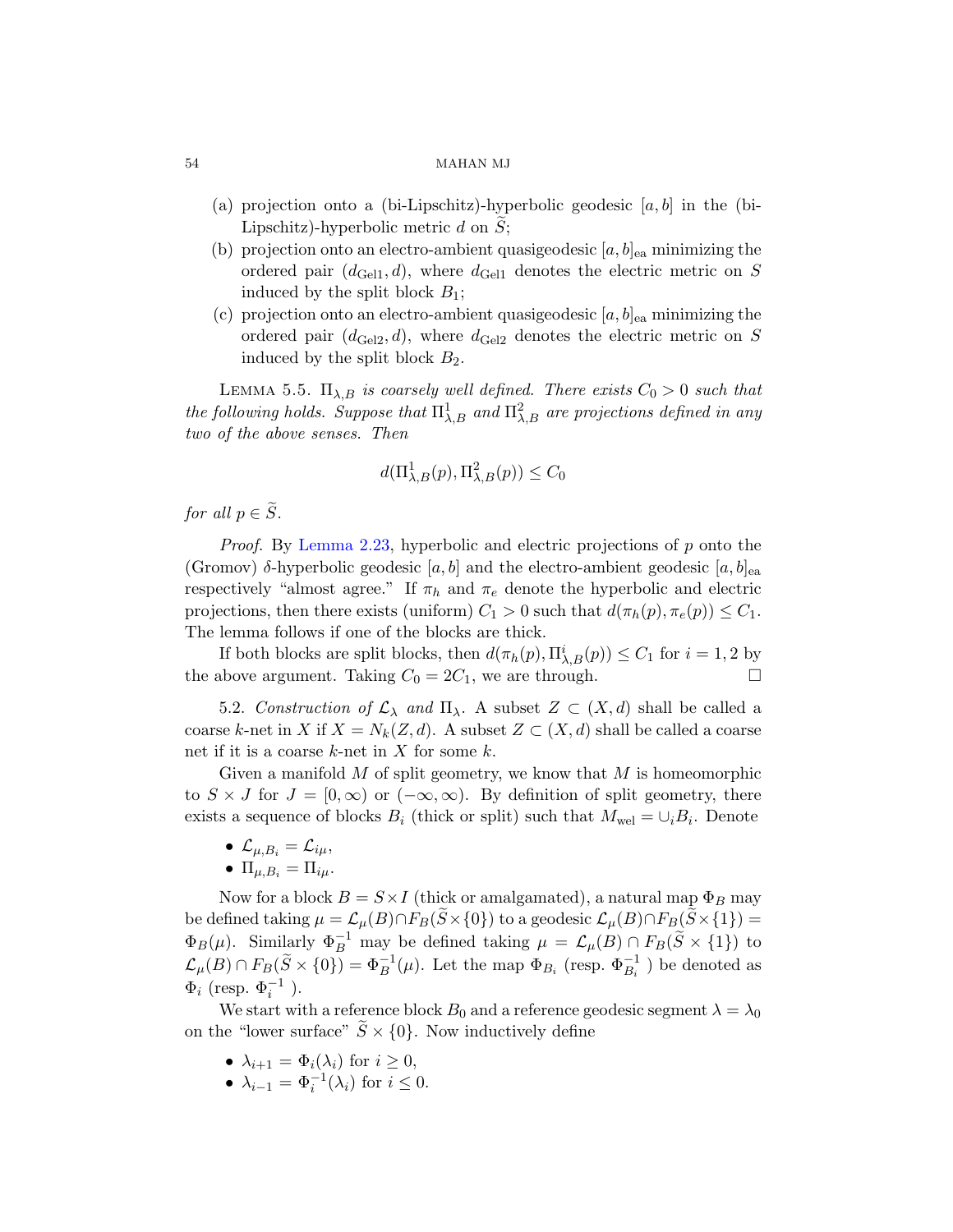Finally, define

$$
\mathcal{L}_{\lambda} = \bigcup_{i} \lambda_{i}.
$$

 $\mathcal{L}_{\lambda}$  is the *hyperbolic ladder* promised.

<span id="page-54-1"></span>Recall that each  $S \times i$  for  $i = 0, 1$  is called a *horizontal sheet* of B. We will restrict our attention to the union of the horizontal sheets  $M_H \subset M_{\text{wel}}$ with the metric induced from the graph model. Since  $M_H$  is a *coarse* 1-net in  $(M_{\text{wel}}, d_G)$ , we will be able to get all the coarse information we need by restricting ourselves to  $M_H$ .

Clearly,  $\mathcal{L}_{\lambda} \subset M_H \subset M_{\text{wel}}$ . Let the bottom horizontal sheet of  $B_i$  be denoted as  $S_i$ .  $\Pi_{i\lambda}$  is defined to be the nearest-point projection of  $S_i$  onto  $\lambda_i$ .

Remark 5.6. As noted earlier, the nearest-point projection  $\Pi_{i\lambda}$  could be in any of the following senses:

- (a) projection onto a (bi-Lipschitz)-hyperbolic geodesic  $[a, b]$  in the (bi-Lipschitz)-hyperbolic metric  $d$  on  $S$ ;
- (b) projection onto an electro-ambient quasigeodesic  $[a, b]_{ea}$  minimizing the ordered pair  $(d_{\text{Gell}}, d)$ , where  $d_{\text{Gell}}$  denotes the electric metric on S induced by the split block  $B_1$  whose top boundary is  $S$ ;
- (c) projection onto an electro-ambient quasigeodesic  $[a, b]_{ea}$  minimizing the ordered pair  $(d_{\text{Gel2}}, d)$ , where  $d_{\text{Gel2}}$  denotes the electric metric on S induced by the split block  $B_2$  whose bottom boundary is  $S$ .

<span id="page-54-0"></span>By Lemma 5.5,  $\Pi_{i\lambda}$  is coarsely well defined; i.e., any two choices are a uniformly bounded d-distance apart.

Hence we define the projection

$$
\Pi_{\lambda} = \bigcup_{i} \Pi_{i\lambda}.
$$

 $\Pi_\lambda$  is defined from  $M_H$  to  $\mathcal{L}_\lambda$ .

THEOREM 5.7. There exists  $C > 0$  such that for any geodesic  $\lambda = \lambda_0 \subset$  $S \times \{0\} \subset B_0$ , the retraction  $\Pi_{\lambda}: M_H \to \mathcal{L}_{\lambda}$  satisfies

$$
d_G(\Pi_{\lambda}(x), \Pi_{\lambda}(y)) \leq C d_G(x, y) + C.
$$

Proof. This is now a direct consequence of Lemmas 5.3 and 5.4 and Remark 5.6.  $\Box$ 

For Theorem 5.7, note that all that we really require is that the universal cover S is a Gromov-hyperbolic metric space. There is no restriction on  $M_H$ . In fact, Theorem 5.7 would hold for general stacks of (Gromov) hyperbolic metric spaces with blocks of split geometry. However, in the present situation we have more

COROLLARY 5.8.  $\mathcal{L}_{\lambda}$  is quasiconvex in  $(\widetilde{M_{\mathrm{wel}}}, d_G)$ .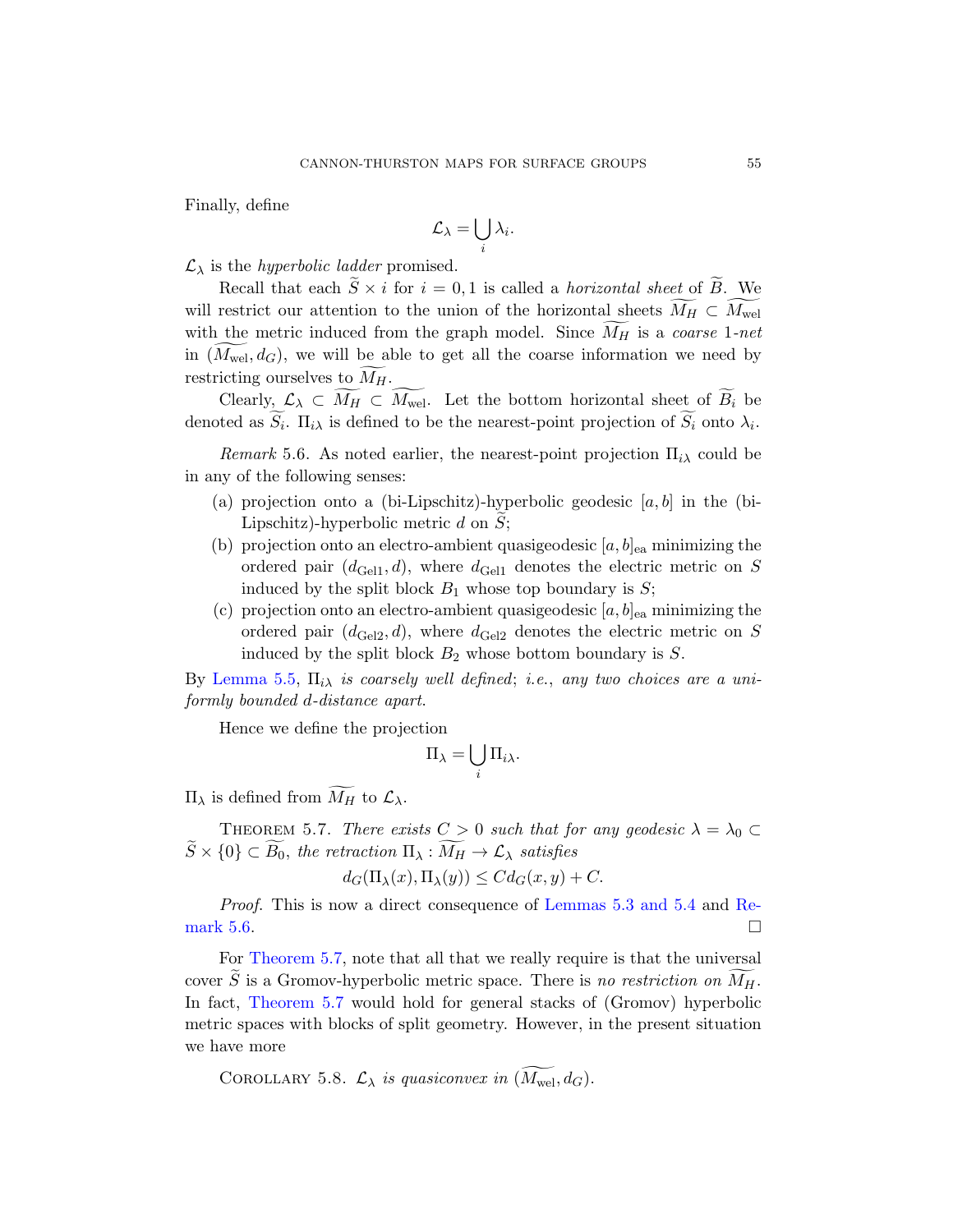*Proof.* By Corollary 4.30,  $(M_{\text{wel}}, d_G)$  is (Gromov)-hyperbolic. Hence  $\mathcal{L}_{\lambda}$ is a coarse Lipschitz retract in a (Gromov)-hyperbolic space by Theorem 5.7. [There](#page-39-0)fore  $\mathcal{L}_{\lambda}$  is quasiconvex in  $(\widetilde{M_{\mathrm{wel}}}, d_G)$ .

5.3. Heights of blocks. Recall that each thick or split block  $B_i$  is identified with  $S \times I$  where each fiber  $\{x\} \times I$  has length  $\leq l_i$  for some  $l_i$ , called the thickness of the block  $B_i$ .

<span id="page-55-0"></span>Observation.  $M_H$  is a "coarse net" in  $(M_{\text{wel}}, d_G)$  in the graph metric, but not in the weld metric  $d_{\text{wel}}$ , the tube-electrocuted metric  $d_{\text{tel}}$ , nor the model metric  $d_M$  (cf. Remark 4.12 for  $d_M$ ). In the graph model, any point can be connected by a vertical segment of length  $\leq 1$  to one of the boundary horizontal sheets.

However, there are points within split components that are at a  $d_{\text{wel}}$ distance of the order of  $l_i$  from the boundary horizontal sheets. Since  $l_i$  could be arbitrary,  $M_H$  is no longer necessarily a "coarse net" in  $(M, d_{\text{wel}})$  or  $(M, d_{\text{tel}})$ .

LEMMA 5.9. There exists a function  $g : \mathbb{Z} \to \mathbb{N}$  such that for any block  $B_i$  (resp.  $B_{i-1}$ ) and  $x \in \lambda_i$ , there exists  $x' \in \lambda_{i+1}$  (resp.  $\lambda_{i-1}$ ) for  $i \geq 0$  (resp.  $i \leq 0$ , satisfying

$$
d_{\text{wel}}(x, x') \le g(i), \quad d_M(x, x') \le g(i).
$$

*Proof.* Let  $\mu \subset \tilde{S} \times \{0\} \subset \widetilde{B}_i$  be a geodesic in a (thick or split) block. Then from the product structure on the block  $B_i$ , there exists a  $(K_i, \varepsilon_i)$ -quasiisometry  $\psi_i$  from  $S \times \{0\}$  to  $S \times \{1\}$  and  $\Psi_i$  is the induced map on geodesics. Hence, for any  $x \in \mu$ ,  $\psi_i(x)$  lies within some bounded distance  $C_i$  of  $\Psi_i(\mu)$ . But x is connected to  $\psi_i(x)$  by

Case 1: thick blocks. A vertical segment of uniformly bounded length  $(\leq C \text{ say}).$ 

Case 2: split blocks. Thus x can be connected to a point  $x' \in \Psi_i(\mu)$  by a path of length less than  $g(i) = l_i + C_i + C$ . Recall that  $\lambda_i$  is the geodesic on the lower horizontal surface of the block  $B_i$ . The same can be done for blocks  $B_{i-1}$  and *going down* from  $\lambda_i$  to  $\lambda_{i-1}$ .

By Remark 4.12, the same argument works for the model manifold  $(M, d_M)$ .  $\Box$ 

### 6. Recovery

The previous section was devoted to constructing a quasiconvex ladder in the graph metric that is an electric metric. In this section we shall be concerned with recovering information about hyperbolic geodesics from electric ones. Since a host of metrics will make their appearance in this section, we shall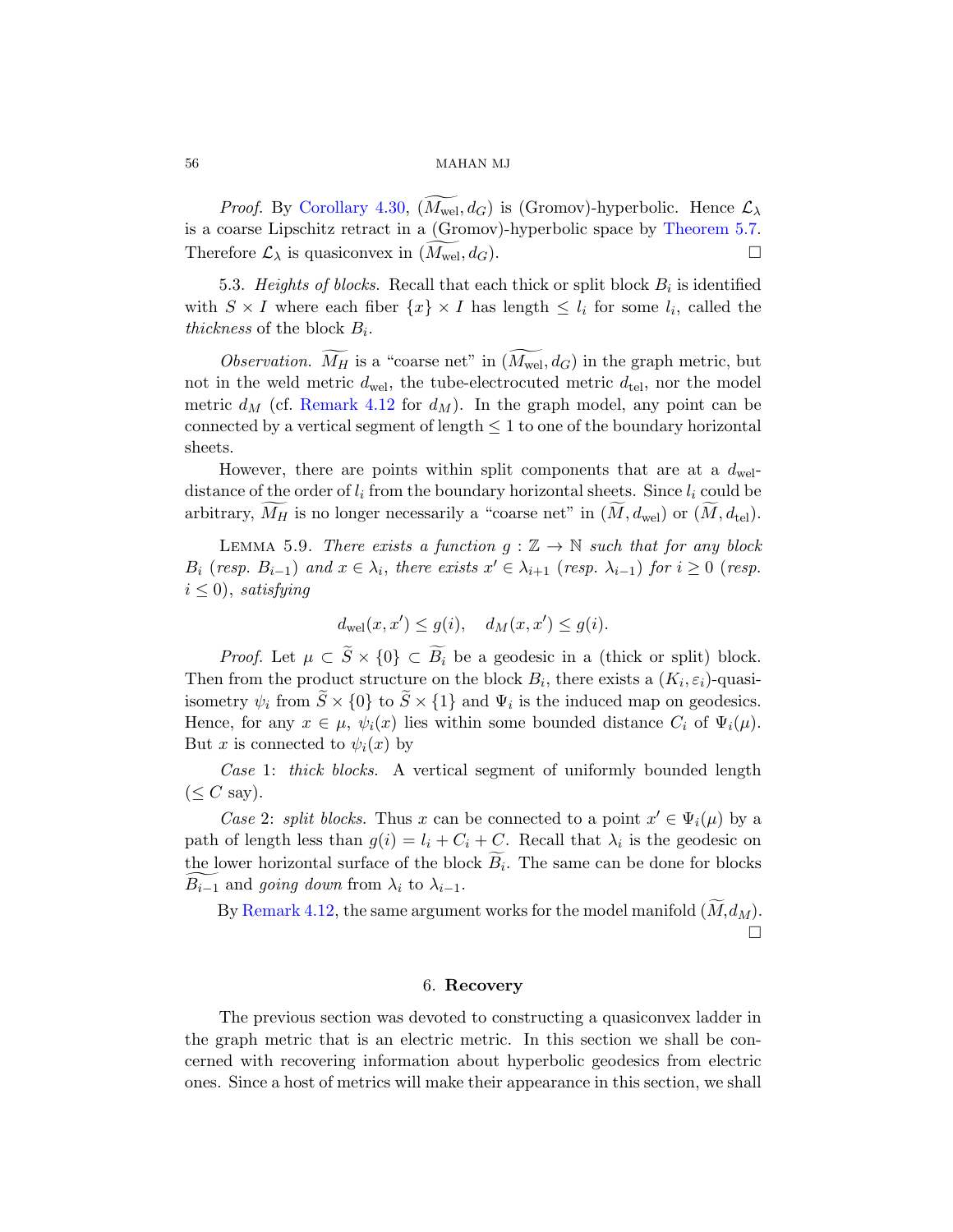refer to (quasi)geodesics in  $(M_{\text{wel}}, d_G)$ ,  $(M_{\text{wel}}, d_{\text{wel}})$ ,  $(M_{\text{tel}}, d_{\text{tel}})$  and  $(M, d_{\text{CH}})$ as  $d_G$ -(quasi)geodesics,  $d_{\text{wel}}$ -(quasi)geodesics,  $d_{\text{tel}}$ -(quasi)geodesics and  $d_{\text{CH}}$ -(quasi)geodesics respectively. Recall that the union of the horizontal sheets  $S_i \subset M_{\text{wel}}$  is denoted as  $M_H$  and that the projection  $\Pi_\lambda$  occurring in Theorem 5.7 is defined only on  $M_H$  and not all of  $M_{\text{wel}}$ .

6.1. Scheme of recovery. The recovery is in several stages. We sketch the scheme of recovery in some detail in this subsection for the convenience of the reader. A first problem in recovering data about hyperbolic geodesics from  $d_G$ -geodesics is the absence of canonical representatives in  $(M_{\text{wel}}, d_{\text{wel}})$  of  $d_G$ -geodesics. In Section 6.2, we address this problem by making a choice of paths in  $(M_{\text{wel}}, d_{\text{wel}})$  representing  $d_G$ -geodesics. We call these *admissible paths*. Roughly speaking, admissible paths are built up of

- (a) vertical segments of the form  $\{x\} \times [0,1] \subset B = S \times [0,1]$ , where B is a block (thick or split) and  $x \in S$ ;
- (b) horizontal segments consisting of geodesics in the horizontal sheets of  $M_H$ .

Let  $\lambda \subset S(\subset M_{\text{wel}})$  be a geodesic in the intrinsic metric on S, where S is [identi](#page-57-0)fied with the base surface  $S \times \{0\}$  of the first block in  $M_H$ . Let  $\beta_e$  denote an admissible path representing a  $d_G$ -geodesic joining the endpoints of  $\lambda$  in  $(M_{\text{wel}}, d_G)$  $(M_{\text{wel}}, d_G)$ .

We would like to project  $\beta_e$  using  $\Pi_\lambda$  onto the ladder  $\mathcal{L}_\lambda$  to obtain a quasigeodesic contained in  $\mathcal{L}_{\lambda}$ . Unfortunately,  $\Pi_{\lambda}$  is defined only on  $M_H$  and there is no natural way to extend it to all of  $M_{\text{wel}}$ . To circumvent this problem we first define in Section 6.2 a subcollection of the family of admissible paths, called  $\mathcal{L}_{\lambda}$ -admissible paths. Roughly speaking,  $\mathcal{L}_{\lambda}$ -admissible paths are those admissible paths whose horizontal segments lie on or near  $\mathcal{L}_{\lambda}$ .

Then in Section 6.3 we project  $\beta_e \cap M_H$  using  $\Pi_\lambda$  onto the ladder  $\mathcal{L}_\lambda$ . Since  $\beta_e$  is itself an admissible path, there is a sequence of points  $a_1, b_1, a_2, b_2, \ldots$ ,  $a_k, b_k$  such that the piece of  $\beta_e$  joining  $a_i$  to  $b_i$  is horizontal, whereas the piece of  $\beta_e$  joining  $b_i$  to  $a_{i+1}$  is vertical. In particular,  $b_i$  and  $a_{i+1}$  must lie in the same split component if they lie in (the universal cover of) a split block. In [this c](#page-61-0)ase  $\Pi_{\lambda}(b_i)$  and  $\Pi_{\lambda}(a_{i+1})$  must also lie in the same split component. This allows us to join the sequence of points

$$
\Pi_{\lambda}(a_1), \Pi_{\lambda}(b_1), \Pi_{\lambda}(a_2), \Pi_{\lambda}(b_2), \ldots, \Pi_{\lambda}(a_k), \Pi_{\lambda}(b_k)
$$

by alternating horizontal and vertical segments to obtain an  $\mathcal{L}_{\lambda}$ -admissible path  $\beta_{\text{adm}}$  representing a (uniform) d<sub>G</sub>-quasigeodesic joining the endpoints of  $\lambda$  in  $(M_{\text{wel}}, d_G)$ . Lemma 6.5 now establishes that if  $\lambda$  lies outside a large ball about a reference point in  $\tilde{S}$ , then  $\beta_{\text{adm}}$  also lies outside a large ball about a reference point in  $(M_{\text{wel}}, d_{\text{wel}})$ .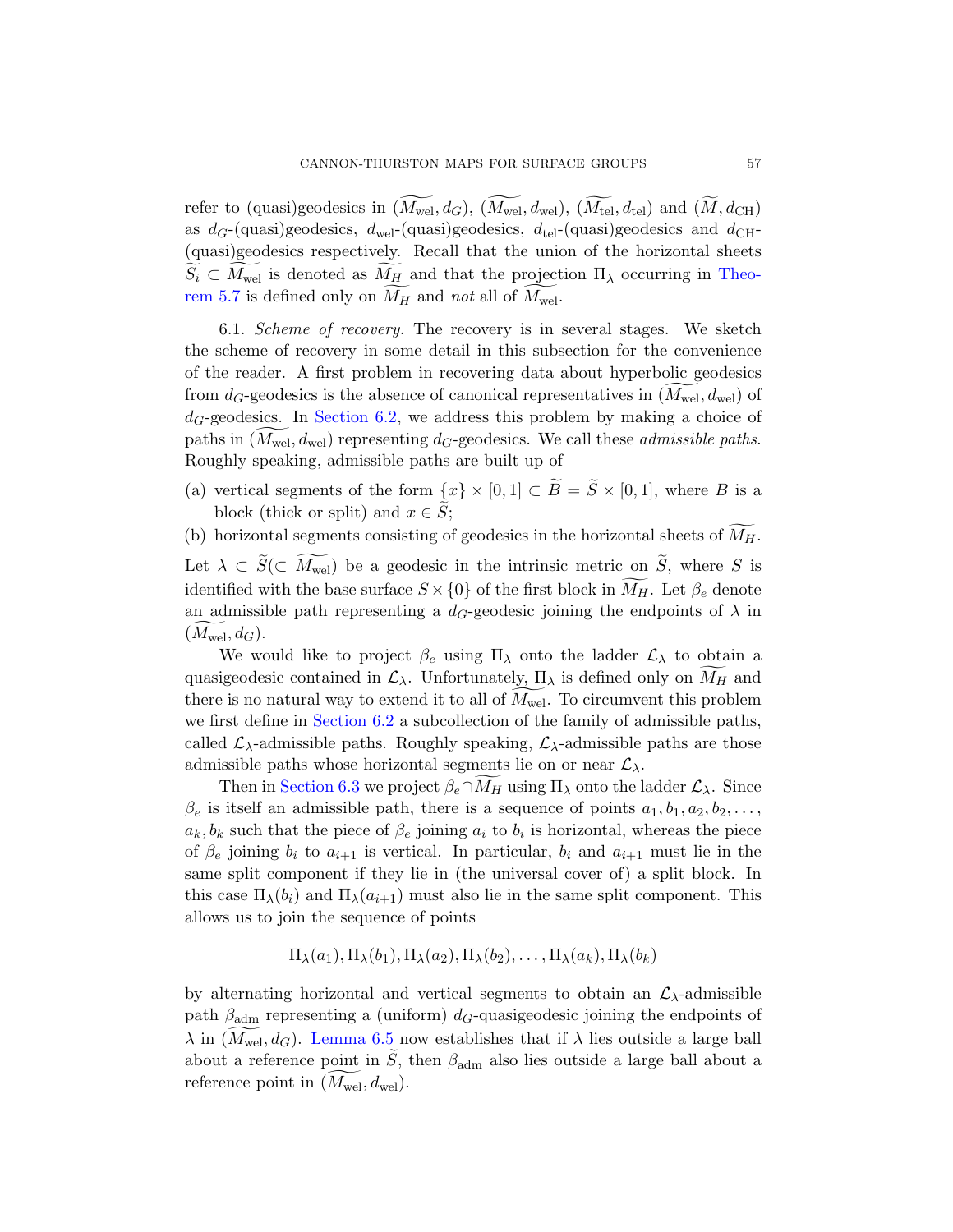From the  $\mathcal{L}_{\lambda}$ -admissible paths constructed in Section 6.3, we construct in Section 6.4 an electro-ambient quasigeodesic  $\beta_{ea}$  in  $(M_{wel}, d_G)$ . The idea is simple. Denote by  $\widetilde{K_{ij}} \subset \widetilde{B_i}$  the split components in the universal cover of a [spli](#page-65-0)t block  $B_i$ . Replace the intersection  $\beta_{\text{adm}} \cap K_{ij}$  (of  $\beta_{\text{adm}}$  with any such split component  $K_{ij}$ ) by a geodesic in  $K_{ij}$  joining the endpoints of  $\beta_{\text{adm}} \cap K_{ij}$ . Then  $\beta_{\rm ea}$  continues to satisfy the conclusions of Lemma 6.5; i.e., if  $\lambda$  lies outside a large ball in S, then  $\beta_{ea}$  lies outside a large ball in  $(M_{\text{wel}}, d_{\text{wel}})$ . What is crucial at this stage of the recovery is the quasiconvexity of  $S_i$  and  $S_{i+1}$  in  $B_i$ , where the quasiconvexity constant depends only on  $i$ .

Finally, in Section 6.5 we construct an electro-ambient quasigeodesic  $\beta_{ea2}$ in  $(M, d_{\text{CH}})$  from  $\beta_{\text{ea}}$ . To do this, [we first repl](#page-61-0)ace  $\beta_{\text{ea}}$  by a path  $\beta_{\text{ea}}$  in M such that  $\beta_{\rm ea1}$  coincides with  $\beta_{\rm ea}$  outside Margulis tubes and consists of hyperbolic geodesic segments within Margulis tubes. Then as above, we replace the intersection  $\beta_{\text{ea}1} \cap \text{CH}(K_{ij})$  (of  $\beta_{\text{ea}1}$  [with the c](#page-43-1)onvex hull  $\text{CH}(K_{ij})$  of a split component  $\widetilde{K_{ij}}$ ) by a [geodesic in CH](#page-69-0) $(\widetilde{K_{ij}})$  joining the endpoints of  $\beta_{\text{ea}1} \cap$ [CH\(](#page-15-0) $\widetilde{K_{ij}}$ ). This gives us the required electro-ambient quasigeodesic  $\beta_{ea2}$  in  $(M, d_{\text{CH}})$ . Again,  $\beta_{\text{ea2}}$  continues to satisfy the conclusions of Lemma 6.5; i.e., if  $\lambda$  lies outside a large ball in  $\tilde{S}$ , then  $\beta_{ea2}$  lies outside a large ball in  $\tilde{M}$  (where the latter is equipped with the model metric). The last statement follows from the uniform graph quasiconvexity of [split compo](#page-15-0)nents (Proposition 4.23).

<span id="page-57-0"></span>It is a small step from here to the main Theorem 7.1 in Section 7, so we mention it here. L[emma 2.5](#page-12-0) ensures that the geodesic  $\beta^h$  in  $\widetilde{M}$  joining the endpoints of  $\beta_{\rm ea2}$  lies in a uniformly bounded neighborhood of  $\beta_{\rm ea2}$  (see Figure 2). Note that it is at this stage that we use explicitly the weak relative hyperbolicity of  $\tilde{M}$  relative to the collection of convex hulls of split components. Though  $\beta_{\text{ea}2}$  could be very far from a hyperbolic geodesic, Lemma 2.5 forces  $\beta^h$  to lie in a bounded neighborhood of it. Hence if  $\lambda$  lies outside a large ball in  $\widetilde{S}$ , then  $\beta^h$  lies outside a large ball in  $\widetilde{M}$ . Lemma 1.8 now furnishes the Cannon-Thurston map we want.

6.2. Admissible paths. We want to first define a collection of paths lying in a bounded neighborhood of  $\mathcal{L}_{\lambda}$  in  $(M_{\text{wel}}, d_G)$ . Since  $\mathcal{L}_{\lambda}$  is not connected, it does not make sense to speak of the path metric on  $\mathcal{L}_{\lambda}$ . To remedy this, in this subsection we shall introduce the class of  $\mathcal{L}_{\lambda}$ -elementary admissible paths whose horizontal pieces are contained in a neighborhood of  $\mathcal{L}_{\lambda}$  in  $M_H$ . Further the distance of  $\mathcal{L}_{\lambda}$ -elementary admissible paths from  $\mathcal{L}_{\lambda}$  will be controlled. An  $\mathcal{L}_{\lambda}$ -admissible path will be a composition of  $\mathcal{L}_{\lambda}$ -elementary admissible paths.

We first define admissible paths in general. Let  $B$  be a thick or split block in  $M_{\text{wel}}$ . We shall identify B with a product  $S \times I$  as usual. In particular, for B a split block and any  $x \in \tilde{S}$ , a vertical segment of the form  $x \times [0,1]$  will be assumed to be contained in some split component  $K \subset B$ .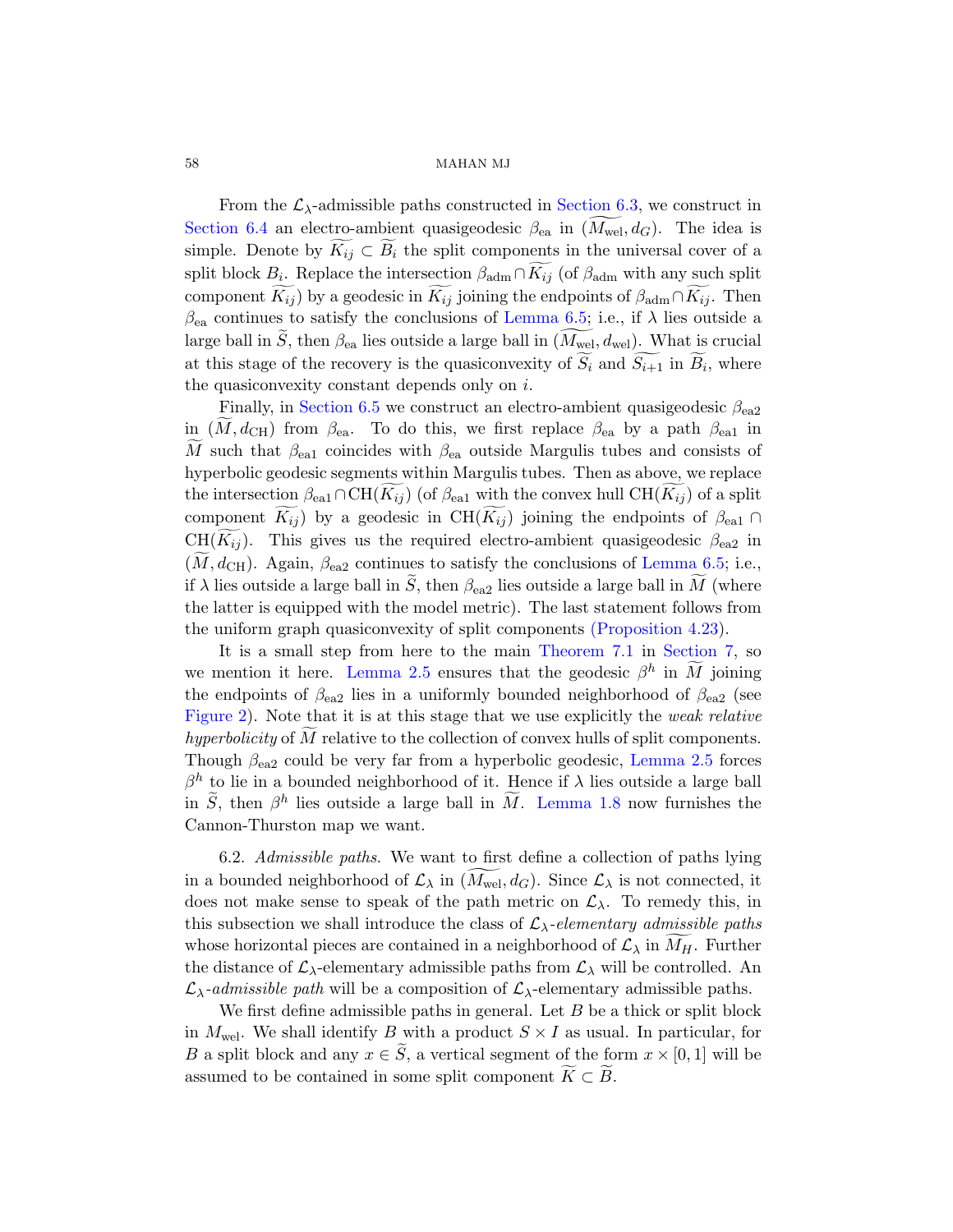*Definition* 6.1. An *admissible path in*  $B \subset M_{\text{wel}}$  is a path that can be decomposed into subpaths of the following two types:

- (1) horizontal segments along some  $S \times \{i\}$  for  $i = \{0, 1\}$ ,
- (2) vertical segments of the form  $x \times [0,1]$  where  $x \in \tilde{S}$ .

<span id="page-58-0"></span>An *admissible path*  $\sigma$  in  $M_{\text{wel}}$  is a path such that for every (thick or split) block B, any connected component of  $\sigma \cap B$  is an admissible path in B. An admissible  $K$ - quasigeodesic is an admissible path that is a  $K$ -quasigeodesic in  $(M_{\text{wel}}, d_G)$ .

LEMMA 6.2. Given  $K \geq 1$ , there exists  $K_1 \geq 1$  such that the following holds. Let  $\beta_e$  be a (d<sub>G</sub>-) K-quasigeodesic in ( $M_{\text{wel}}$ , d<sub>G</sub>). Then there exists an admissible K<sub>1</sub>-quasigeodesic  $\beta'_e$  joining the endpoints of  $\beta_e$ .

*Proof.* Without loss of generality, we can assume that  $\beta_e$  does not backtrack relative to the collection of split components, as any back-tracking can be removed without increasing the  $d_G$ -length of  $\beta_e$  (see [Far98] for instance). We shall now convert  $\beta_e$  into an admissible electric quasigeodesic without backtracking, joining the same pair of points as  $\beta_e$ . To do this we shall look at connected components of  $\beta_e \cap B$  for any block B and replace them with admissible paths. We identify B with  $S \times [0, 1]$ , and we call  $\widetilde{S} \times \{0\}$  and  $\widetilde{S} \times \{1\}$ the lower and upper boundary components of B. Also let  $P_0, P_1$  denote the natural projections from  $\tilde{S} \times [0,1]$  to  $\tilde{S} \times \{0\}$  and  $\tilde{S} \times \{1\}$  respectively given by  $P_0(x,t) = (x,0)$  and  $P_1(x,t) = (x,1)$ .

Now let B be a block (thick or split), and let  $\beta_e \cap B \neq \emptyset$ . Let  $\beta_1$  be a connected component of  $\beta_e \cap B$ . Let  $b_1, b_2$  be the endpoints of  $\beta_1$ . Two cases arise.

- If both  $b_1, b_2$  belong to the same boundary component, then we replace  $\beta_1$  by  $\beta'_1 = P_i(\beta_1)$ , where  $i = 0$  or 1 according as  $b_1, b_2 \in \widetilde{S} \times \{0\}$  or  $\widetilde{S} \times \{1\}.$
- If  $b_1, b_2$  belong to different boundary components, then assume without loss of generality that  $b_1 \in \widetilde{S} \times \{0\}$  and let  $b_2 = (z, 1) \in \widetilde{S} \times \{1\}$ . Then replace  $\beta_1$  by  $\beta'_1 = P_0(\beta_1) \cup \{z\} \times [0, 1].$

Performing this replacement for every block B and every connected component of  $\beta_e \cap \widetilde{B}$  we obtain the required admissible quasigeodesic  $\beta'_e$  joining the endpoints of  $\beta_e$ .

It remains to show that if  $\beta_e$  is a ( $d_G$ -quasi) K-quasiquasigeodesic, then  $\beta'_e$ is indeed an admissible  $K_1$ -quasiquasigeodesic, where  $K_1$  depends only on  $K$ .

For B a split block, the  $d_G$ -length of any  $\beta_1 \subset B$  is the same as the  $d_G$ -length of the corresponding  $\beta'_1$  constructed to replace it as above. This is because the  $d_G$ -length of  $\beta_1$  is equal to the number of split blocks that  $\beta_1$  cuts.

For B a thick block, the inclusion of  $S \times \{0\}$  (or  $S \times \{1\}$ ) into B is a uniform quasi-isometry as the thickness of thick blocks is uniformly bounded.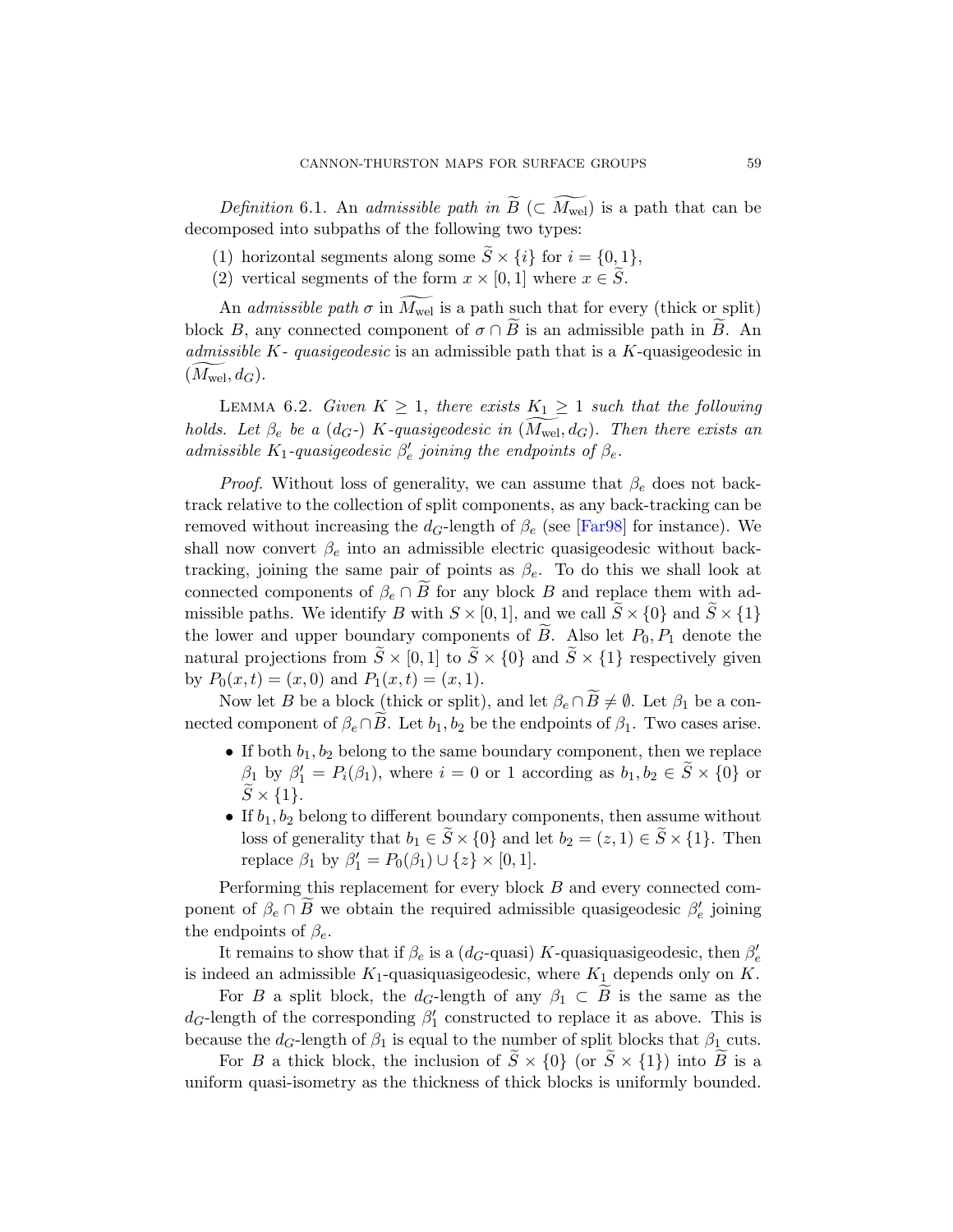Hence  $\beta'_1$  is a  $K_1$ -quasiquasigeodesic where  $K_1$  depends only on K. The lemma follows.  $\Box$ 

We shall now choose a subclass of these admissible paths to define  $\mathcal{L}_{\lambda}$ elementary admissible paths. The constants  $C, C(B), K(B)$ , etc. below will be independent of the geodesic  $\lambda$ , the initial geodesic in the ladder  $\mathcal{L}_{\lambda}$ .

 $\mathcal{L}_{\lambda}$ -elementary admissible paths in the thick block. Let  $B = S \times [i, i+1]$  be a thick block, where each  $(x, i)$  is [connected by](#page-52-0) a [vertica](#page-54-0)l segment to  $(x, i + 1)$ . Let  $\phi$  be the map that takes  $(x, i)$  to  $(x, i + 1)$ . Also let  $\Phi$  be the map on geodesics induced by  $\phi$ . Let  $\mathcal{L}_{\lambda} \cap B = \lambda_i \cup \lambda_{i+1}$ , where  $\lambda_i$  lies on  $S \times \{i\}$  and  $\lambda_{i+1}$  lies on  $\widetilde{S} \times \{i+1\}$ . Let  $\pi_j$  for  $j = i, i+1$  denote nearest-point projections of  $S \times \{j\}$  onto  $\lambda_j$ . Since  $\phi$  is a quasi-isometry, there exists  $C > 0$  such that

- (a) for all  $(x, i) \in \lambda_i$ ,  $(x, i + 1)$  lies in a C-neighborhood of  $\Phi(\lambda_i) = \lambda_{i+1}$ ;
- (b) for all  $z \in \tilde{S}$ ,  $d_{\text{wel}}(\pi_i(z, i), \pi_{i+1}(z, i+1)) \leq C$  (by Lemma 5.3 or Theorem 5.7).

We emphasize here that  $C$  is independent of both the thick block  $B$  and the geodesic  $\lambda$  (and hence the ladder  $\mathcal{L}_{\lambda}$ ). It depends only on the model manifold M.

The same conclusions hold for  $\phi^{-1}$  and points in  $\lambda_{i+1}$ , where  $\phi^{-1}$  denotes the quasi-isometric inverse of  $\phi$  from  $\widetilde{S} \times \{i+1\}$  to  $\widetilde{S} \times \{i\}$ . The  $\mathcal{L}_{\lambda}$ -elementary  $admissible$  paths in  $B$  are defined to be paths consisting of the following:

- (1) Horizontal geodesic subsegments of  $\lambda_j$ ,  $j = \{i, i+1\}.$
- (2) Vertical segments of  $d_G$ -length [1 joining](#page-55-0)  $x \times \{0\}$  to  $x \times \{1\}$ . Note that for thick blocks,  $d_G = d_{\text{wel}}$ .
- (3) Horizontal geodesic segments lying in a C-neighborhood of  $\lambda_i$ ,  $j =$  $i, i+1.$

 $\mathcal{L}_{\lambda}$ -elementary admissible paths in the split block. Let  $B = S \times [i, i + 1]$ be a split block, where each  $(x, i)$  is connected by a segment of  $d_G$ -length one and  $d_{\text{wel}}$ -length  $\leq C(B)$  (due to bounded thickness of B, Lemma 5.9) to  $(x, i + 1)$ . As before we regard  $\phi$  as the map from  $\tilde{S} \times \{i\}$  to  $\tilde{S} \times \{i + 1\}$ that is the identity on the first component. Also let  $\Phi$  be the map on electroambient quasigeodesics induced by  $\phi$ . Let  $\mathcal{L}_{\lambda} \cap B = \bigcup_{j=i, i+1} \lambda_j$  where  $\lambda_j$  lies on  $\widetilde{S} \times \{j\}$ .  $\pi_j$  denotes nearest-[point projec](#page-52-1)tio[n of](#page-54-0)  $\widetilde{S} \times \{j\}$  onto  $\lambda_j$  (in the appropriate sense — minimizing [the ordered](#page-52-0) pair of electric and hyperbolic distances). Since  $\phi$  is an electric isometry, but a hyperbolic quasi-isometry, there exist  $C > 0$  (uniform constant) and  $K = K(B)$  such that

- (a) for all  $x \in \lambda_i$ ,  $\phi(x)$  lies in a (d<sub>G</sub>-quasi) C-neighborhood and a d<sub>wel</sub>quasi K-neighborhood of  $\Phi(\lambda_i) = \lambda_{i+1}$ ;
- (b) for all  $z \in \tilde{S}$ ,  $d_G(\pi_i(z, i), \pi_{i+1}(z, i+1)) \leq C$  (by Lemma 5.4 or Theorem 5.7) and  $d_{\text{wel}}(\pi_i(z, i), \pi_{i+1}(z, i+1)) \leq K$  (by Lemma 5.3).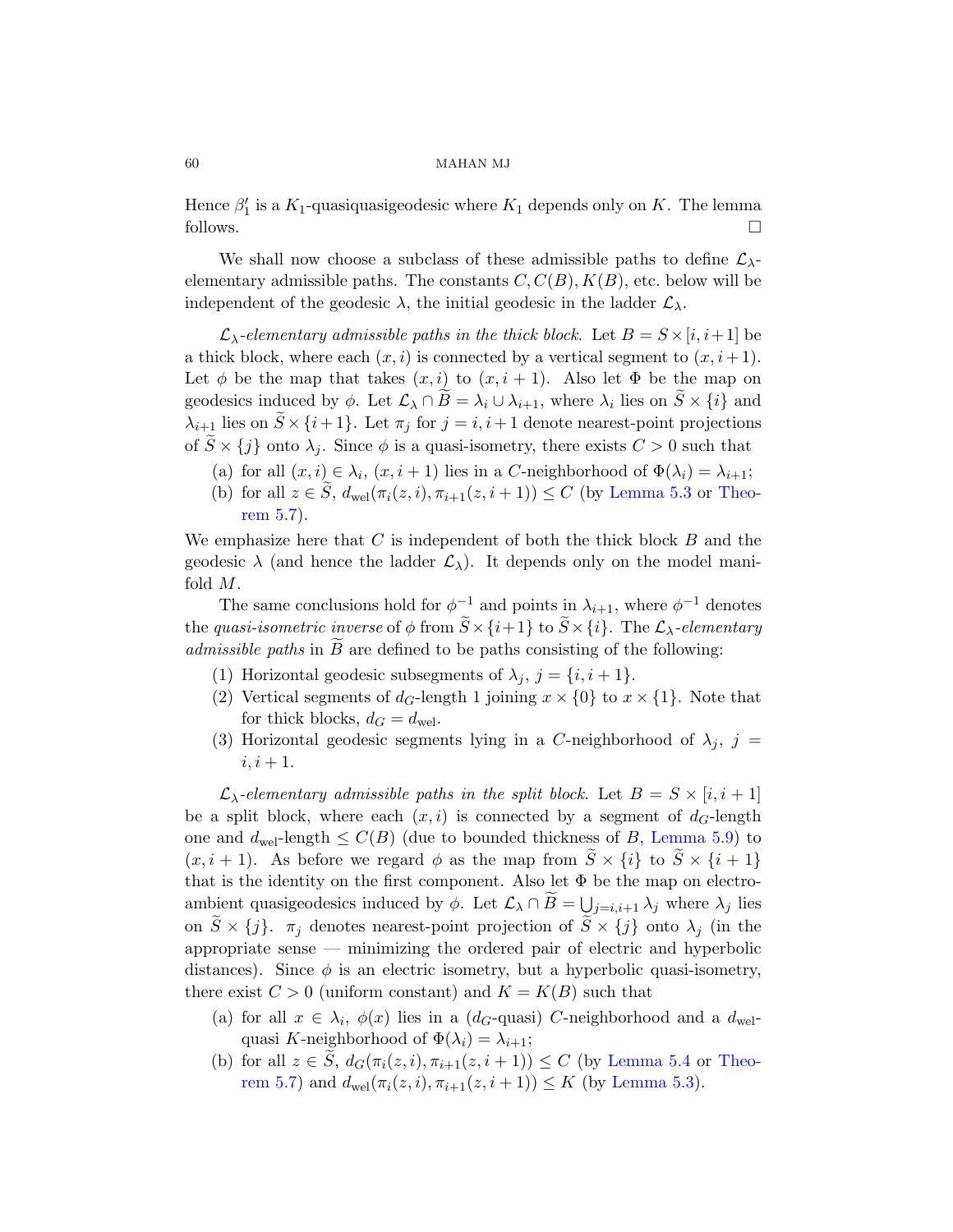The last statement follows from the fact that the block B is topologically a product and hence the map  $\phi$  is a quasi-isometry, with quasi-isometry constants [d](#page-39-0)epending on B.

We re-emphasize here that  $C$  is independent of both the split block  $B$  and the geodesic  $\lambda$  (and hence the ladder  $\mathcal{L}_{\lambda}$ ), whereas  $K = K(B)$  depends on the split block B but is independent of the geodesic  $\lambda$ .

The same holds for  $\phi^{-1}$  and points in  $\lambda_{i+1}$ , where  $\phi^{-1}$  denotes the *quasiisometric inverse* of  $\phi$  from  $\widetilde{S} \times \{i+1\}$  to  $\widetilde{S} \times \{i\}$ . It is worth pointing out here that Remark 4.12 will be used later to pull back information from the graph metric in  $(M_{\text{wel}}, d_G)$  to the model manifold  $(M, d_M)$  and hence via the bi-Lipschitz homeomorphism  $F^{-1}$  to  $\widetilde{N}$  to give information in the hyperbolic metric.

Again, since  $\lambda_i$  and  $\lambda_{i+1}$  [are electro-a](#page-55-0)mbient quasigeodesics, we further note that for all  $(x,i) \in \lambda_i$ ,  $(x,i+1) \in N_K(\lambda_{i+1},d)$ , where d is the (bi-Lipschitz) hyperbolic metric on  $\tilde{S}$ .

The  $\mathcal{L}_{\lambda}$ -elementary admissible paths in B consist of the following:

- (1) Horizontal subsegments of  $\lambda_i$ ,  $j = \{i, i+1\}.$
- (2) Vertical segments joining  $x \times \{i\}$  to  $x \times \{i+1\}$ . These have  $d_{\text{wel}}$ -quasi-"thickness"  $l = l(B)$  and  $d_G$ -thickness one, by Lemma 5.9.
- (3) Horizontal geodesic segments lying in a (bi-Lipschitz) hyperbolic  $K(=$  $K(B)$ )-neighborhood of  $\lambda_i$ ,  $j = i, i + 1$ .
- (4) Horizontal (bi-Lipschitz) hyperbolic segments of *electric length*  $\leq C$ and (bi-Lipschitz) hyperbolic length  $\leq K(B)$  joining points of the form  $(\phi(x), i+1)$  to a point on  $\lambda_{i+1}$  for  $x \in \lambda_i$ .
- (5) Horizontal (bi-Lipschitz) hyperbolic segments of *electric length*  $\leq C$ and (bi-Lipschitz) hyperbolic [length](#page-55-0)  $\leq K(B)$  joining points of the form  $(\phi^{-1}(x), i)$  to a point on  $\lambda_i$  for  $x \in \lambda_{i+1}$ .

Definition. An  $\mathcal{L}_{\lambda}$ -admissible path is a continuous path that can be decomposed as a union of a sequence of  $\mathcal{L}_{\lambda}$ -elementary admissible paths with disjoint interiors.

The next lemma follows from the above definition and Lemma 5.9.

LEMMA 6.3. There exists a function  $g : \mathbb{Z} \to \mathbb{N}$  such that for any block  $B_i$ , and x lying on an  $\mathcal{L}_{\lambda}$ -admissible path in  $B_i$ , there exist  $y \in \lambda_i$  and  $z \in \lambda_{i+1}$ such that

$$
d_{\text{wel}}(x, y) \le g(i),
$$
  
\n
$$
d_{\text{wel}}(x, z) \le g(i),
$$
  
\n
$$
d_M(x, y) \le g(i),
$$
  
\n
$$
d_M(x, z) \le g(i).
$$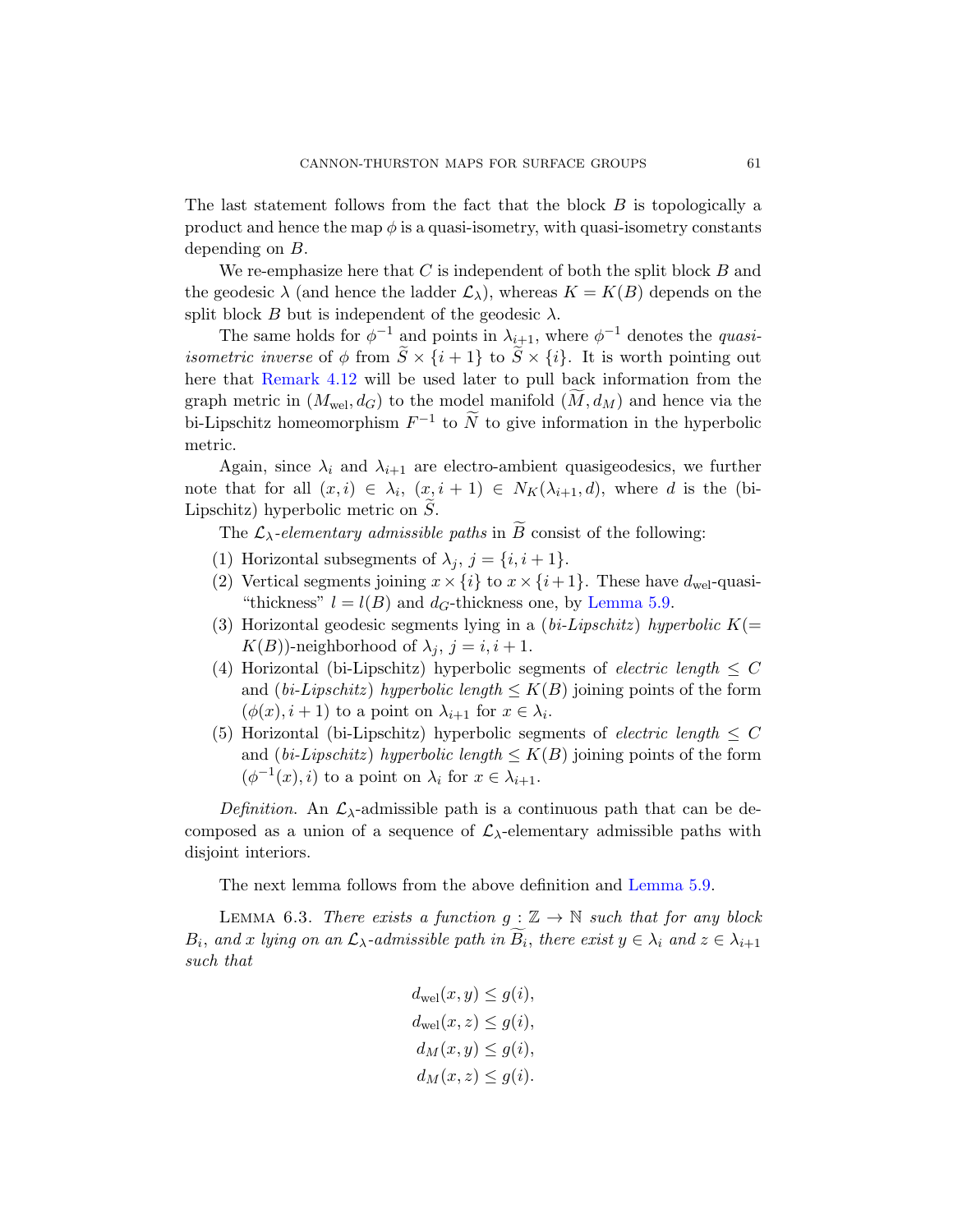The following is an easy corollary of Lemma 6.3.

COROLLARY 6.4. There exists a function  $h : \mathbb{Z} \to \mathbb{N}$  such that for any block  $B_i$ , and x lying on a  $\mathcal{L}_{\lambda}$ -admissible path in  $B_i$ , there exist  $y \in \lambda_0 = \lambda$ such that

$$
d_{\text{wel}}(x, y) \le h(i),
$$
  

$$
d_M(x, y) \le h(i).
$$

*Proof.* Let  $h(i) = \sum_{j=0 \cdots i} g(j)$  be the sum of the values of  $g(j)$  as j ranges from 0 to i (with the assumption that increments are by  $+1$  for  $i \geq 0$  and by  $-1$  for  $i \leq 0$ ).

<span id="page-61-0"></span>Note. In Lemma 6.3 and Corollary 6.4, it is important to note that the distance  $d_{\text{wel}}$  (resp.  $d_M$ ) is the weld (resp. model) metric, not the graph metric. This is because the lengths occurring in  $\mathcal{L}_{\lambda}$ -elementary admissible paths of types (4) and (5) above are (bi-Lipschitz) hyperbolic lengths depending only on  $i$  (in  $B_i$ ).

LEMMA 6.5. There exists a function  $M(N): \mathbb{N} \to \mathbb{N}$  such that  $M(N) \to \infty$ as  $N \to \infty$ , for which the following holds. For any geodesic  $\lambda \subset S \times \{0\} \subset B_0$ , a fixed reference point  $p \in S \times \{0\} \subset B_0$  and any x on an  $\mathcal{L}_{\lambda}$ -admissible path,

$$
d(\lambda, p) \ge N \Rightarrow d_{\text{wel}}(x, p) \ge M(N)
$$
 and  $d_M(x, p) \ge M(N)$ .

*Proof.* Suppose that  $\lambda$  lies outside  $B_N(p)$ , the N-ball about a fixed reference point p on the boundary horizontal surface  $S \times \{0\} \subset B_0$ . Then by Corollary 6.4, any x lying on an  $\mathcal{L}_{\lambda}$ -admissible path in  $\widetilde{B}_i$  satisfies

$$
d_{\text{wel}}(x, p) \geq N - h(i).
$$

Also, since the electric, and  $d_{\text{wel}}$ -"thickness" (the shortest distance between its boundary horizontal sheets) is  $\geq k_0$  (by uniform  $k_0$ -separatedness of horizontal sheets), we get

$$
d_{\text{wel}}(x, p) \ge |i| k_0.
$$

Assume for convenience that  $i \geq 0$ . (A similar argument works, reversing signs for  $i < 0$ .) Then,

$$
d_{\text{wel}}(x, p) \ge \min_i, \quad \max\{ik_0, N - h(i)\}.
$$

Let  $h_1(i) = h(i) + ik_0$ . Then  $h_1$  is a monotonically increasing function on the integers. If  $M(N) = h_1^{-1}(N)$  denote the largest positive integer n such that  $h_1(n) \leq N$ , then clearly  $M(N) \to \infty$  as  $N \to \infty$ . Also,  $d_{\text{wel}}(x, p) \geq k_0 M(N)$ , and the first conclusion of the lemma follows. The same arguments work for  $(\widetilde{M}, d_M).$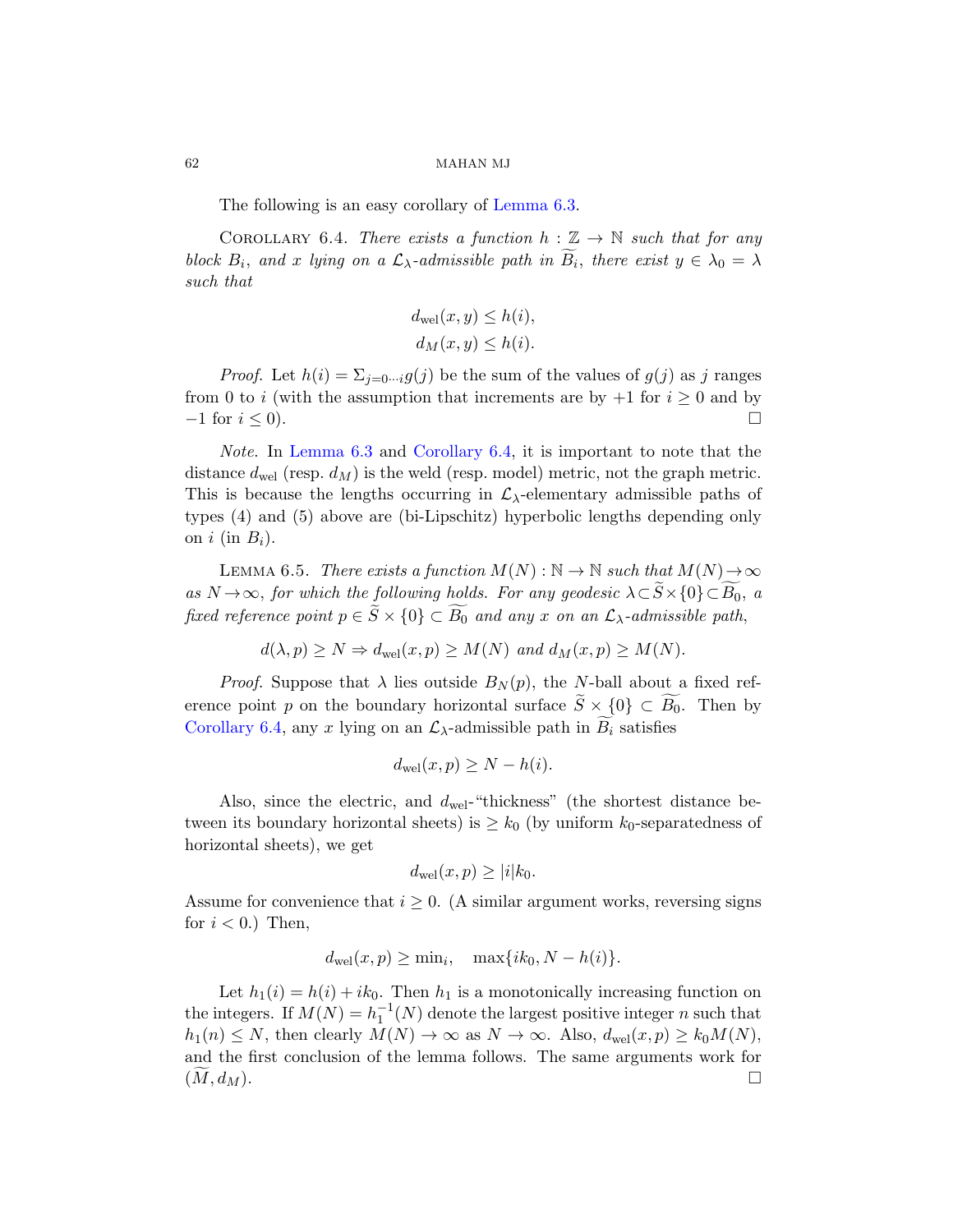6.3. Projecting to  $\mathcal{L}_{\lambda}$  and joining the dots.

<span id="page-62-0"></span>Definition 6.6. An  $\mathcal{L}_{\lambda}$ -admissible (d<sub>G</sub>) K-quasigeodesic is an  $\mathcal{L}_{\lambda}$ -admissible path that is a K-quasigeodesic in  $(M_{\text{wel}}, d_G)$ .

<span id="page-62-1"></span>Our strategy in this subsection is to project the intersection of an admissible quasigeodesic (Lemma 6.2) with the horizontal sheets  $M_H$  onto  $\mathcal{L}_\lambda$  and then obtain a *connected*  $\mathcal{L}_{\lambda}$ -admissible quasigeodesic from it by interpolating  $\mathcal{L}_{\lambda}$ -admissible paths. We think of this last step as "joining the dots." The end product is thus a *connected d<sub>G</sub>*-quasigeodesic built up of  $\mathcal{L}_{\lambda}$  admissible paths.

LEMMA 6.7. There exist  $K \geq 1$  and a function  $M(N) : \mathbb{N} \to \mathbb{N}$  with  $M(N) \to \infty$  as  $N \to \infty$  such that the following holds. Let  $B_0$  denote the first block (thick or split) in  $M_{\text{wel}}$ , and let  $S \times \{0\}$  denote its lower boundary. For a fixed reference point  $p \in S \times \{0\} \subset B_0$  [and a](#page-58-0)ny geodesic  $\lambda \subset S \times \{0\} \subset$  $B_0$ , there exists an  $\mathcal{L}_{\lambda}$ -admissible (d<sub>G</sub>) K-quasigeodesic  $\beta_{\text{adm}} \subset M_{\text{wel}}$  without backtracking such that

- (1)  $\beta_{\text{adm}}$  joins the endpoints of  $\lambda$ .
- (2)  $d(\lambda, p) \geq N \Rightarrow d_{\text{wel}}(\beta_{\text{adm}}, p) \geq M(N).$

*Proof.* Let a, b denote the endpoints of  $\lambda$ . First, by Lemma 6.2 there exists an admissible  $d_G$ -geodesic  $\beta_e \subset M_{\text{wel}}$  joining  $a, b$ . We now look at  $\Pi_{\lambda}(\beta_e \cap M_H)$  obtained by acting on  $\beta_e \cap M_H$  by  $\Pi_{\lambda}$ . From Theorem 5.7, we shall conclude that the image  $\Pi_{\lambda}(\beta_e \cap M_H)$  is a  $d_G$  quasigeodesic carried by  $\mathcal{L}_{\lambda}$  in an appropriate sense as explicated below.

Since  $\beta_e$  is itself an admissible path, there is a sequence of points  $a =$  $a_1, b_1, a_2, b_2, \ldots, a_k, b_k = b$  such that the piece of  $\beta_e$  joining  $a_i$  to  $b_i$  is horizontal, whereas the piece of  $\beta_e$  joining  $b_i$  to  $a_{i+1}$  is vertical. In particular,  $b_i$  and  $a_{i+1}$  must lie in the same split component if they lie in (the universal cover of) a split block. In this case,  $\Pi_{\lambda}(b_i)$  and  $\Pi_{\lambda}(a_{i+1})$  must also lie in the same split component. We shall now join the sequence of points  $\Pi_{\lambda}(a_1), \Pi_{\lambda}(b_1), \Pi_{\lambda}(a_2), \Pi_{\lambda}(b_2), \ldots, \Pi_{\lambda}(a_k), \Pi_{\lambda}(b_k)$  by horizontal and vertical segments to obtain an  $\mathcal{L}_{\lambda}$ -admissible path  $\beta_{\text{adm}}$  as follows.

For all *i*,  $[\Pi_{\lambda}(a_i), \Pi_{\lambda}(b_i)]$  will be a geodesic in the horizontal sheet  $S_i$ , joining  $\Pi_{\lambda}(a_i), \Pi_{\lambda}(b_i)$ . The  $\mathcal{L}_{\lambda}$ -admissible path joining  $\Pi_{\lambda}(b_i), \Pi_{\lambda}(a_{i+1})$  requires more care to define. For notational simplicity, let  $b_i = p$  and  $a_{i+1} = q$ .

(1) Let  $[p, q]$  be a vertical segment in a thick block joining p, q. Then  $\Pi_{\lambda}(p), \Pi_{\lambda}(q)$  are a uniformly bounded  $d_{\text{wel}}$ -distance apart by Theorem 5.7. Hence, by Lemma 5.3, we can join  $\Pi_{\lambda}(p), \Pi_{\lambda}(q)$  by an  $\mathcal{L}_{\lambda}$ -admissible path of length bounded by some  $C_0$  (independent of  $B$ ,  $\lambda$ ).

For a thick block, we define the  $\mathcal{L}_{\lambda}$ -admissible path joining  $\Pi_{\lambda}(p), \Pi_{\lambda}(q)$ to be any such  $\mathcal{L}_{\lambda}$ -admissible path of uniformly bounded  $d_{\text{wel}}$ -length.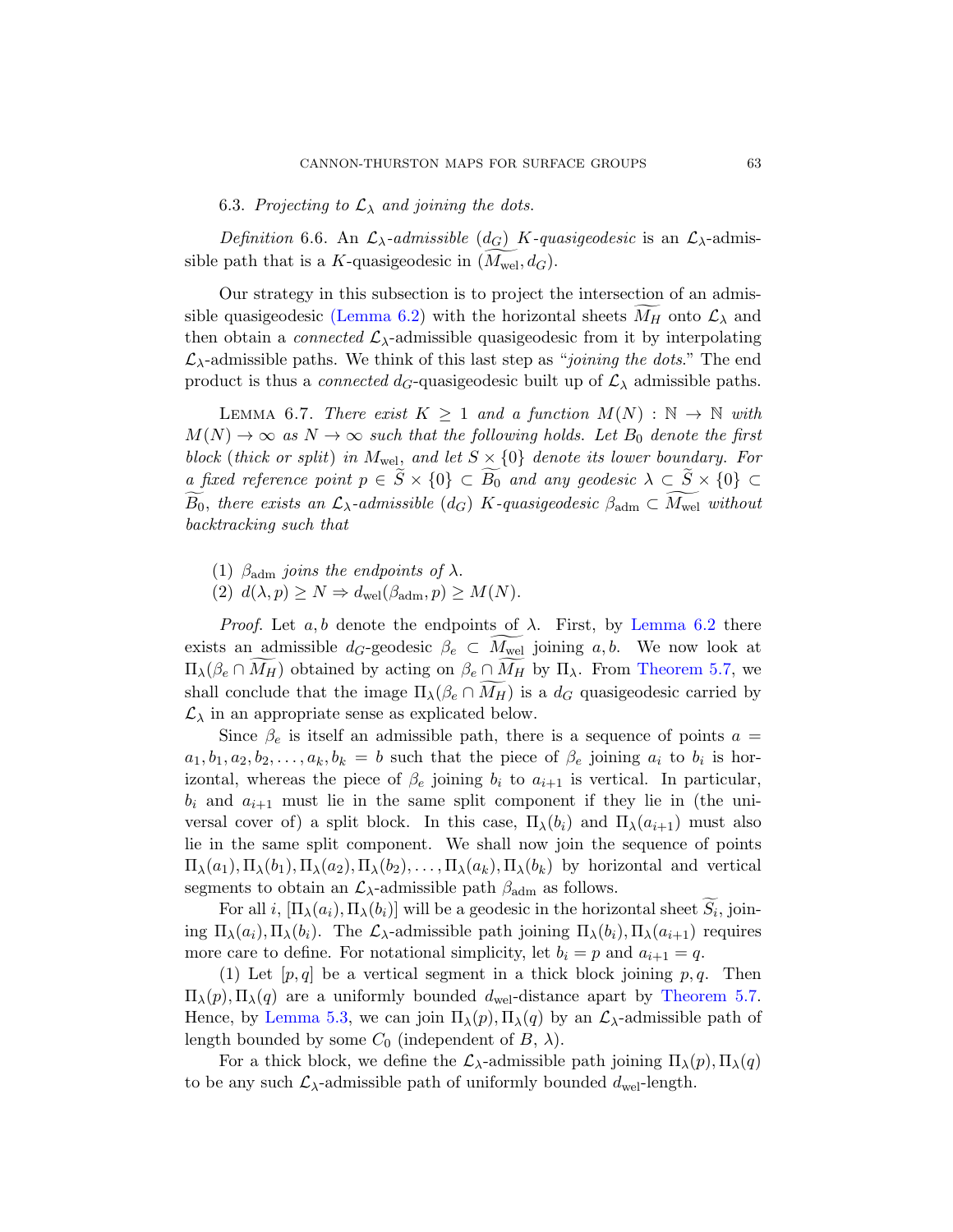(2) Let  $[p, q]$  be a vertic[al segment in](#page-52-0) a split block  $B_i$  of  $d_G$ -length one and  $d_{\text{wel}}$ -length  $\leq l_i$  joining  $p, q$ , where  $p \in S_i$ , the lower horizontal boundary of  $B_i$ and  $q \in S_{i+1}$ , the upper horizontal boundary of  $B_i$ . Since  $p, q$  lie within a split component,  $d_G(\Pi_\lambda(p), \Pi_\lambda(q)) = 1$ ; that is to say,  $\Pi_\lambda(p), \Pi_\lambda(q)$  also lie within a [s](#page-54-1)plit component. This is because the projection of a split component lies within a single split component. Hence there exists an admissible path  $[\Pi_{\lambda}(p), \Pi_{\lambda}(q)]$ of  $d_G$ -length one joining  $\Pi_\lambda(p), \Pi_\lambda(q)$ . Further, by Lemma 5.3 again, we can join  $\Pi_{\lambda}(p), \Pi_{\lambda}(q)$  by an  $\mathcal{L}_{\lambda}$ -admissible path of  $d_{\text{wel}}$ -length bounded by some  $C_i$ (dependent on  $B_i$  but independent of  $\lambda$ ). Note that since  $C_i$  depends on  $B_i$ , it depends on  $l_i$  in particular.

(3) By Remark 5.6, the two images under nearest projection of a point in  $S_i$  onto respectively a hyperbolic geodesic and an electro-ambient quasigeodesic in  $S_i$  (joining any pair of points) are a uniformly bounded (bi-Lipschitz)hyperbolic distance apart. Hence, by Lemma 5.5, we can join them by an  $\mathcal{L}_{\lambda}$ -admissible path of length bounded by some uniform  $C_1$  (independent of  $B_i, \lambda$ ).

A clarificatory remark as to why segments of type (3) are necessary. In [defining](#page-54-1)  $\mathcal{L}_{\lambda}$ , we have had to make a choice. Suppose  $\lambda_i \subset S_i$ . Then  $S_i$  is the common boundary of two blocks. In case both are split blocks then there is a choice of  $\lambda_i$  out of two electro-ambient quasigeodesics involved. If one is a split block and the other a thick block, then there is a choice of  $\lambda_i$  involved out of an electro-ambient quasigeodesic and a geodesic. The different nearest-point projections corresponding to the different choices of  $\lambda_i$  differ by a uniformly bounded amount (Remark 5.6). Segments of type (3) take care of this bounded discrepancy.

For a split block, we define the  $\mathcal{L}_{\lambda}$ -admissible path joining  $\Pi_{\lambda}(p), \Pi_{\lambda}(q)$  to consist of one  $\mathcal{L}_{\lambda}$ -admissible path constructed in step (2) above and (at most) two segments of uniformly bounded  $d_{\text{wel}}$ -length as in step (3). Thus an  $\mathcal{L}_{\lambda}$ admissible path joining  $\Pi_{\lambda}(p), \Pi_{\lambda}(q)$  contains one vertical segment of type (2) typically sandwiched between two segments of type (3).

Joining  $\Pi_{\lambda}(a_i), \Pi_{\lambda}(b_i)$  by  $[\Pi_{\lambda}(a_i), \Pi_{\lambda}(b_i)]$  and  $\Pi_{\lambda}(b_i), \Pi_{\lambda}(a_{i+1})$  by  $\mathcal{L}_{\lambda}$ -admissible paths as above, we obtain the required  $\mathcal{L}_{\lambda}$ -admissible  $(d_G)$  K-quasigeodesic  $\beta_{\text{adm}} \subset M_{\text{wel}}$ .

By Theorem 5.7, there exists  $K \geq 1$  such that  $\beta_{\text{adm}}$  represents a  $(d_G) - K$ quasigeodesic. This proves statement (1) of the lemma.

After "joining the dots" by  $\mathcal{L}_{\lambda}$ -admissible paths as above, we can assume further that the  $\mathcal{L}_{\lambda}$ -admissible quasigeodesic  $\beta_{\text{adm}}$  thus obtained does not backtrack relative to split components. Conclusion (2) of the lemma now follows from Lemma 6.5 since we have obtained an admissible quasigeodesic built up out of  $\mathcal{L}_{\lambda}$ -admissible paths.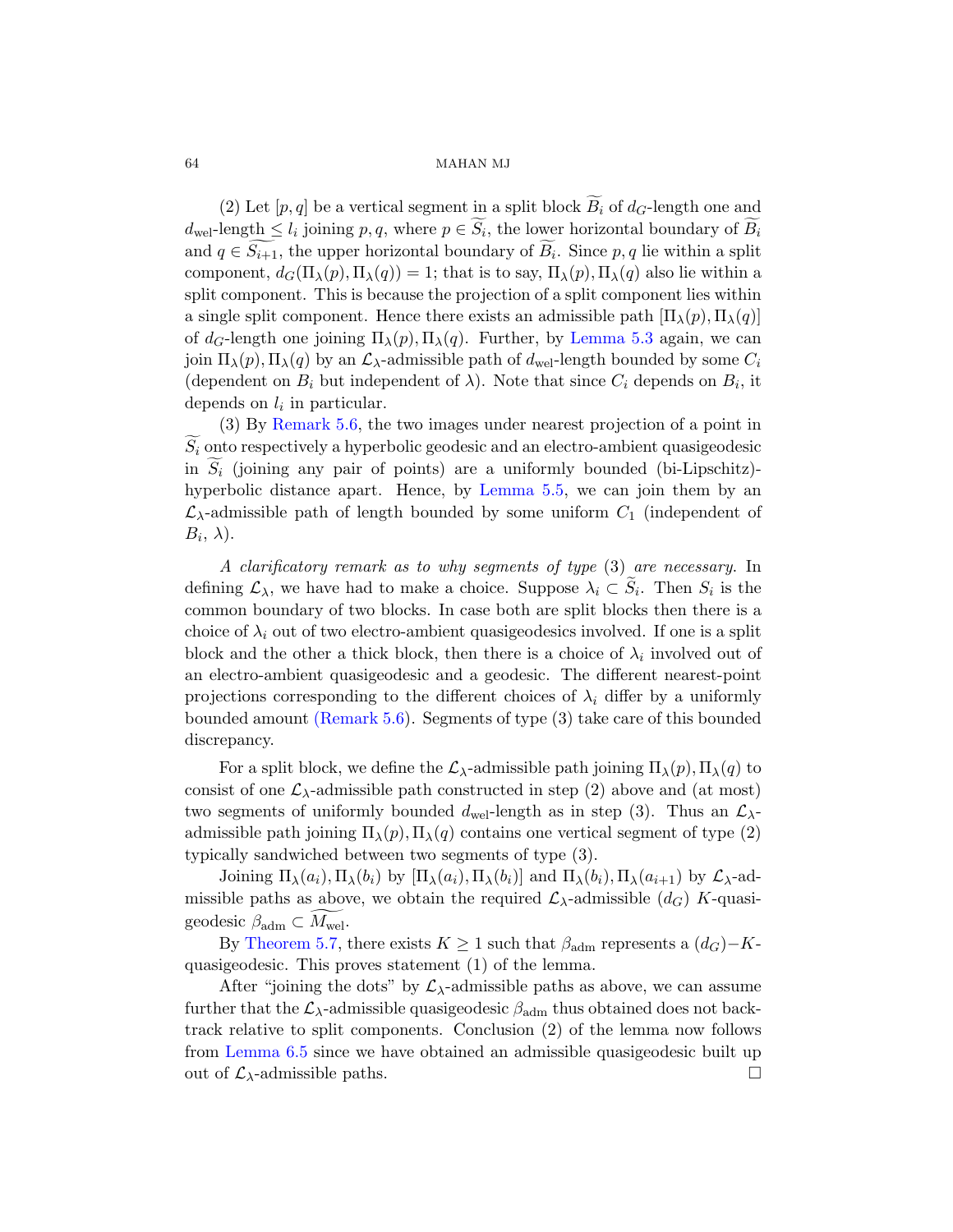<span id="page-64-0"></span>6.4. Recovering electro-ambient quasigeodesics I. This subsection is devoted to extracting an electro-ambient quasigeodesic  $\beta_{\text{ea}}$  in  $(M_{\text{wel}}, d_G)$  from an  $\mathcal{L}_{\lambda}$ -admissible quasigeodesic  $\beta_{\text{adm}}$ .  $\beta_{\text{ea}}$  shall satisfy the property indicated by Lemma 6.7.

LEMMA 6.8. There exist  $\kappa \geq 1$  and a function  $M'(N) : \mathbb{N} \to \mathbb{N}$  with  $M'(N) \rightarrow \infty$  as  $N \rightarrow \infty$  such that the following holds. Let  $B_0$  denote the first block (thick or split) in  $M_{\text{wel}}$ , and let  $S \times \{0\}$  denote its lower boundary. [For a](#page-62-1) fixed reference point  $p \in S \times \{0\} \subset B_0$  and any geodesic  $\lambda \subset S \times \{0\}$  $\subset B_0$ , there exists an electro-ambient  $\kappa$ -quasigeodesic  $\beta_{\rm ea}$  without backtracking in  $(M_{\text{wel}}, d_G)$  such that

- $\beta_{\rm ea}$  joins the endpoints of  $\lambda$ ,
- $d(\lambda, p) \ge N \Rightarrow d_{\text{wel}}(\beta_{\text{ea}}, p) \ge M'(N)$ .

*Proof.* From Lemma 6.7, we have an  $\mathcal{L}_{\lambda}$ -admissible  $\kappa$ -quasigeodesic  $\beta_{\text{adm}}$ without backtracking (with respect to the collection  $K$  of split components K) and a function  $M(N)$  satisfying the conclusions of the lemma. Since  $\beta_{\text{adm}}$  does not backtrack, we can decompose it as a union of nonoverlapping segments  $\beta_1, \ldots, \beta_k$  such that only successive  $\beta_i$ 's intersect at one common endpoint and each  $\beta_i$  is

- (a) either an  $\mathcal{L}_{\lambda}$  admissible quasigeodesic lying outside split components,
- (b) or an  $\mathcal{L}_{\lambda}$ -admissible quasigeodesic lying entirely within some split component  $K_{n(i)}$ .

Further, since  $\beta_{\text{adm}}$  does not backtrack relative to split components, we can assume that all  $K_{n(i)}$ 's are distinct; i.e.,  $i \neq j \Rightarrow K_{n(i)} \neq K_{n(j)}$ .

We modify  $\beta_{\text{adm}}$  to an electro-ambient quasigeodesic  $\beta_{\text{ea}}$  in  $(M_{\text{wel}}, d_G)$  as per the following recipe:

- (1)  $\beta_{\rm ea}$  coincides with  $\beta_{\rm adm}$  outside split components.
- (2) If some  $\beta_i$  lies within a split component  $K_{n(i)}$ , then we replace it by a geodesic  $\beta_i^{\text{ea}}$  in the intrinsic metric on  $\widetilde{K}_{n(i)}$  joining the endpoints of  $\beta_i$ . Of course  $\beta_i^{\text{ea}}$  lies within  $\widetilde{K}_{n(i)}$ .

Since  $\beta_{ea}$  coincides with  $\beta_{adm}$  outside split components and since  $\beta_{adm}$  is a  $(d_G)$  κ-quasigeodesic, thus  $\beta_{ea}$  represents a  $(d_G)$  κ-quasigeodesic. Hence, the resultant path  $\beta_{ea}$  is an electro-ambient  $\kappa$ -quasigeodesic without backtracking.

Next, since any amalgamation component of  $\widetilde{S}$  is quasiconvex in the split component  $\widetilde{K}$  containing it, each segment  $\beta_i^{\text{ea}}$  lies in a  $C_i$ -neighborhood of  $\beta_i$ . Here  $C_i$  depends on the quasiconvexity constants of the amalgamation components in split components and hence only on the thickness  $l_i$  of the split component  $K_{n(i)}$ .

We let  $C(m)$  denote the maximum of the (finitely many) values of  $C_i$  for the split components of  $B_m$ , where we take  $C(m) = 0$  if  $B_m$  is thick. (This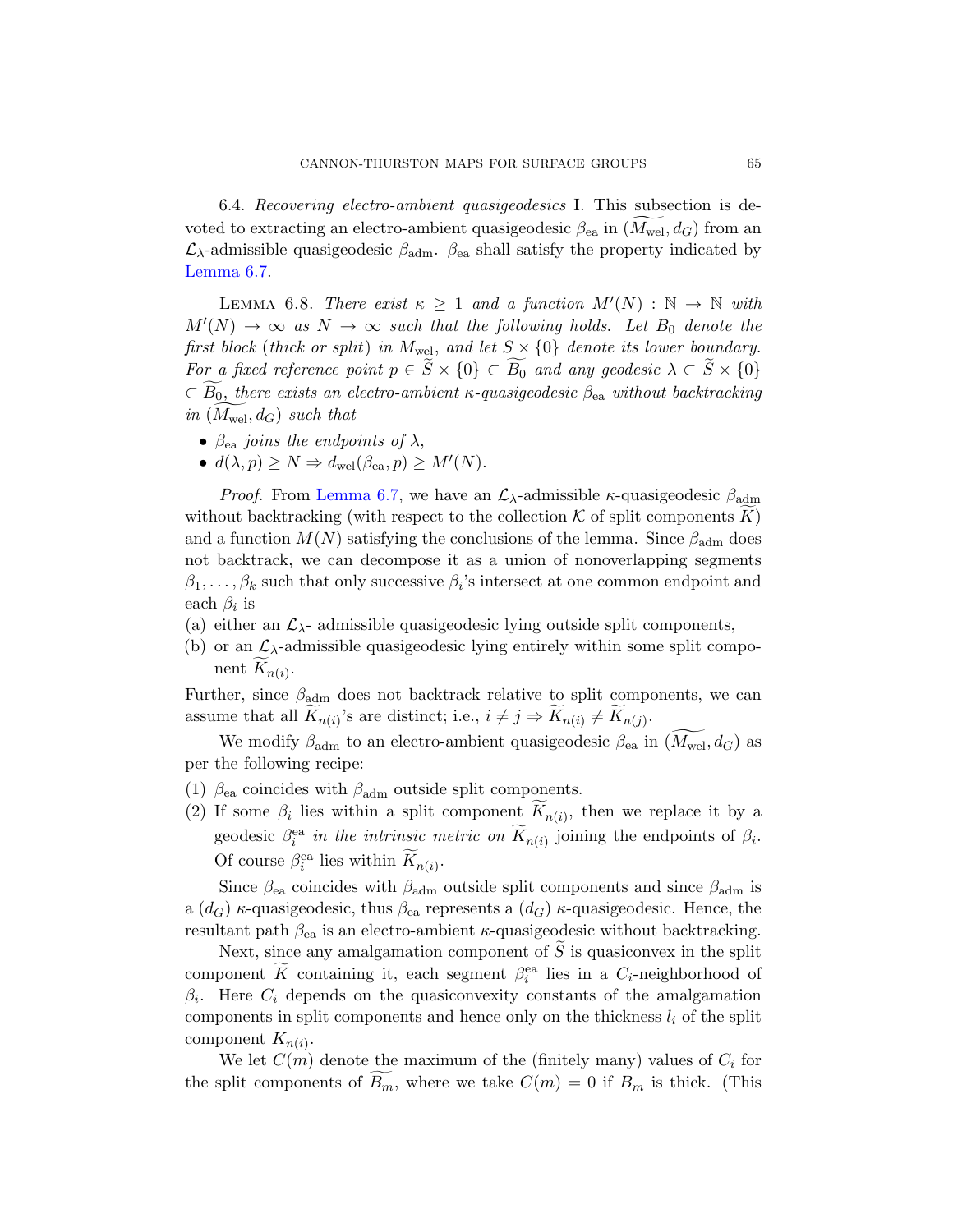<span id="page-65-0"></span>makes sense as  $\beta_{ea}$  coincides with  $\beta_{\text{adm}}$  outside split components.) Then, as in the proof of Lemma 6.5, for any  $z \in \beta_{ea} \cap B_m$ , we have

 $d(z, p) \ge \max(mk_0, M(N) - C(m)).$ 

Again, as in Lemma 6.5, this gives us a (new) function  $M'(N): \mathbb{N} \to \mathbb{N}$ such that  $M'(N) \to \infty$  $M'(N) \to \infty$  $M'(N) \to \infty$  $M'(N) \to \infty$  as  $N \to \infty$ , for which

$$
d(\lambda, p) \ge N \Rightarrow d_{\text{wel}}(\beta_{\text{ea}}, p) \ge M'(N).
$$

This proves the lemma.

6.5. Recovering electro-ambient quasigeodesics II. This subsection is devoted to extracting an electro-ambient quasigeodesic  $\beta_{\text{ea}2}$  in  $M_2 = (M, d_{\text{CH}})$ from an electro-ambient quasigeodesic  $\beta_{ea}$  in  $M_1 = (M_{wel}, d_G)$ .  $\beta_{ea2}$  shall satisfy the property indicated by Lemmas 6.7 and 6.8.

Recall that  $M_2 = (M, d_{\text{CH}})$  denotes M with the electric metric obtained by electrocuting the convex hulls  $CH(K)$  of extended split components K. Also, recall that an electro-ambient k-quasigeodesic  $\gamma$  in  $(M, d_{\text{CH}})$  is a k-quasigeodesic in  $(M, d<sub>CH</sub>)$  such that in an ordering (from the left) of the convex hulls of split components that  $\gamma$  meets, each  $\gamma \cap CH(K)$  is a geodesic in the *intrinsic* metric on  $CH(K)$  (which in turn is uniformly bi-Lipschitz to the hyperbolic metric on  $CH(K)$  under the bi-Lipschitz homeomorphism between the model manifold  $M$  and the hyperbolic manifold  $N$ ).

<span id="page-65-2"></span>The underlying sets  $M_{\text{wel}}$  (for  $M_1$ ) and  $M$  (for  $M_2$ ) are homeomorphic as topological spaces. Also,  $M_1$  is obtained by electrocuting the welded metric, i.e.,  $(M_{\text{wel}}, d_{\text{wel}})$ , whereas  $M_2$  is obtained by electrocuting the model metric, i.e.,  $(M, d_M)$ . Note further that the metrics  $(M, d_{\text{wel}})$  and  $(M, d_M)$  coincide off Margulis tubes.

<span id="page-65-1"></span>Now we need to set up a correspondence between paths in  $(M_{\text{wel}}, d_{\text{wel}})$ and  $(M, d_M)$ , and hence between  $M_1 = (M, d_G)$  and  $M_2 = (M, d_{\text{CH}})$ .

Remark 6.9. Paths  $\alpha_i \subset M_i$   $(i = 1, 2)$  are said to correspond if

- (1) they coincide off Margulis tubes,
- (2) each piece of  $\alpha_2$  inside a (closed) Margulis tube is a geodesic in the model metric  $d_M$ .

It follows that any path  $\alpha_1 \subset \widetilde{M}_1$  corresponds to a unique  $\alpha_2 \subset \widetilde{M}_2$ .

LEMMA 6.10. There exist  $\kappa \geq 1$  and a function  $M'(N): \mathbb{N} \to \mathbb{N}$  such that  $M'(N) \to \infty$  as  $N \to \infty$  for which the following holds. Let  $B_0$  denote the first block (thick or split) in  $M_{\text{wel}}$ , and let  $S \times \{0\}$  denote its lower boundary. For a fixed reference point  $p \in S \times \{0\} \subset B_0$  and any geodesic  $\lambda \subset S \times \{0\} \subset \underline{B_0},$  there exists an electro-ambient  $\kappa$ -quasigeodesic  $\beta_{\mathtt{ea}}$  without backtracking in  $(M_{\mathrm{wel}}, d_G)$ and a path  $\beta_{ea1}$  corresponding to  $\beta_{ea}$  in  $(M, d_{\text{CH}})$  such that

- (1)  $\beta_{\text{e}al}$  joins the endpoints of  $\lambda$ ,
- (2)  $d(\lambda, p) \ge N \Rightarrow d(\beta_{\text{ea}1}, p) \ge M'(N)$ .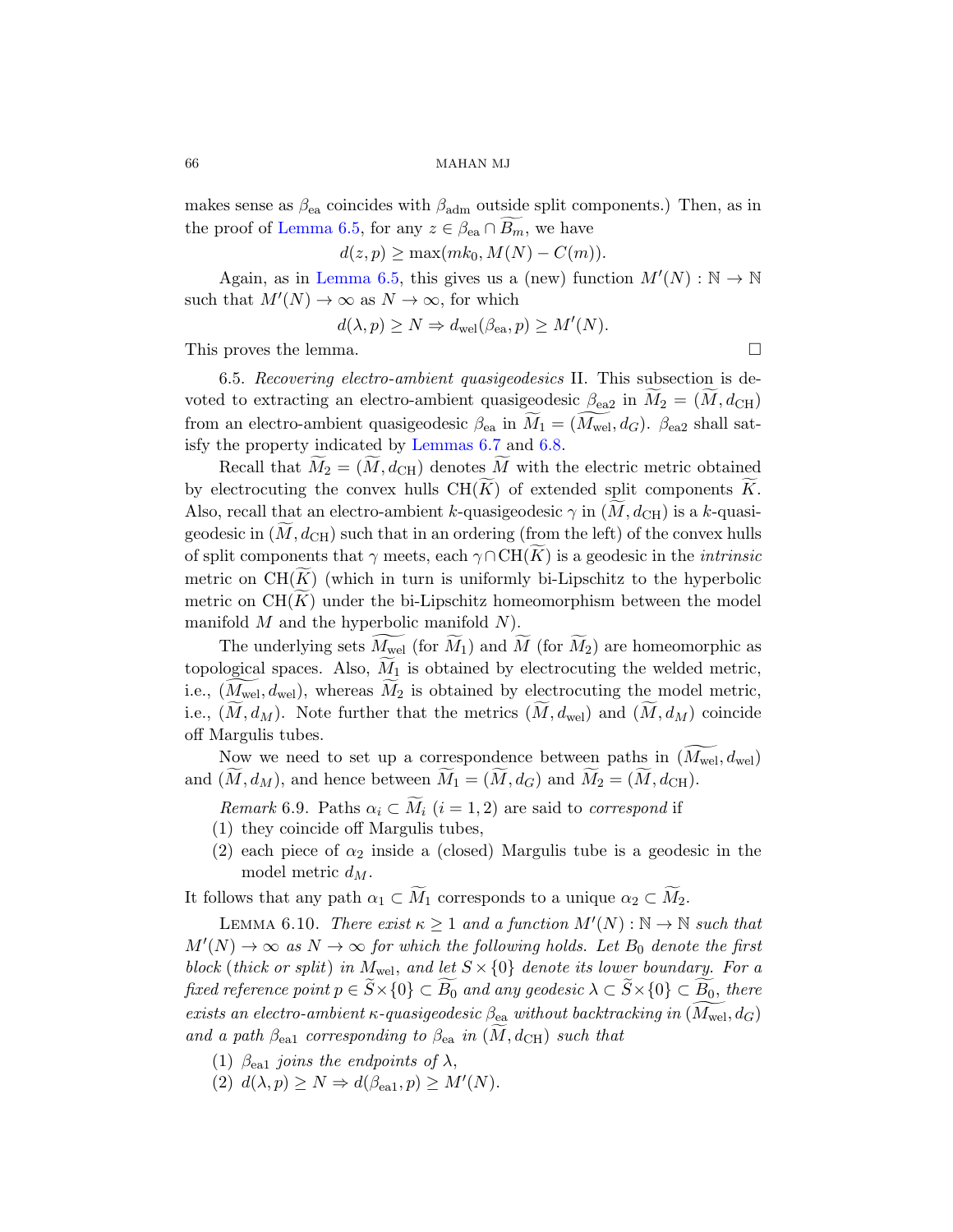*Proof.* By Lemma 6.8, there exists an electro-ambient  $\kappa_0$ -quasigeodesic  $\beta_{ea}$ in  $M_1 = (M_{\text{wel}}, d_G)$  joining the endpoints of  $\lambda$  (where  $\kappa_0$  is independent of  $\lambda$ ). [By](#page-64-0) Remark 6.9,  $\beta_{ea}$  corresponds to a unique path, which we call  $\beta_{ea1}$ , in  $\tilde{M}_2$ .  $\beta_{\rm ea1}$  is obtained by replacing intersections of  $\beta_{\rm ea}$  with tube-electrocuted Margulis tubes by hyperbolic geodesics lying in the corresponding Margulis tubes as per Remark 6.9. From Lemma 4.29,  $(M, d<sub>CH</sub>)(= M<sub>2</sub>)$  is quasi-isometric to  $(M, d_G)$ . Hence there exists  $\kappa \geq 1$  such that for any  $\lambda$ , the path  $\beta_{\text{e}al}$  is a  $\kappa$ -quasigeodesic in  $M_2$ .

Also by Lemma 6.8, there exists a function  $M(N): \mathbb{N} \to \mathbb{N}$  such that  $M(N) \to \infty$  as  $N \to \infty$  for which the following holds. If  $d(\lambda, p) \geq N$ , then  $\beta_{ea}$ lies outside a large  $M(N)$ -ball about p in  $(M_{\text{wel}}, d_{\text{wel}})$  $(M_{\text{wel}}, d_{\text{wel}})$  $(M_{\text{wel}}, d_{\text{wel}})$ .

It follows that the intersection of  $\beta_{ea}$  with the boundary  $\partial T$  of the lift T of any Margulis tube T lies outside an  $M(N)$ -ball about p. Each point  $x \in \beta_{ea} \cap$  $\partial T$  lies on a unique totally geodesic hyperbolic disk  $D_x \subset T$ . Also,  $\beta_{ea1} \cap T \subset T$  $\bigcup_{x \in \beta_{\text{ea}} \cap \partial \widetilde{T}} D_x$  by the convexity of  $\bigcup_{x \in \beta_{\text{ea}} \cap \partial \widetilde{T}} D_x$ . Let the maximum diameter of Margulis tubes intersecting the *i*th block in M be  $t_i$ . Then  $d_M(\beta_{\text{ea}1} \cap B_i, p) \ge$  $d_{\text{wel}}(\beta_{\text{ea}} \cap B_i, p) - t_i \ge M(N) - t_i$ . Now, a reprise of the argument in Lemma 6.5 shows that  $\beta_{\text{e}al}$  lies out[side a large](#page-49-0)  $M'(N)$  ball about p, where  $M'(N) \to \infty$ as  $N \to \infty$ .

<span id="page-66-0"></span>To obtain an electro-ambient quasigeodesic  $\beta_{ea2}$  in  $(\widetilde{M}, d_{\rm CH})$  from  $\beta_{ea1}$ , first observe that there exists  $D_0$  such that the diameter in the  $d_G$  metric  $diag(\beta_{\text{ea}1} \cap \text{CH}(K)) \leq D_0$  for any CH(K). This follows from the fact that  $\beta_{\rm ea1}$  is a *κ*-quasigeodesic in  $(M, d_G)$  and from Lemma 4.29, which says that  $(M, d_{\text{CH}})$  and  $(M_{\text{wel}}, d_G)$  are quasi-isometric.

LEMMA 6.11. For every  $D_0 \geq 0$  and split component  $\widetilde{K} \subset \widetilde{M_{\mathrm{wel}}}$ , there exists  $D_1 \geq 0$  such that the following holds. Let  $\alpha \subset \text{CH}(\widetilde{K}) \subset \widetilde{M}$  be a path such that the path  $\eta$  in  $M_{\text{wel}}$  corresponding to it is of length at most  $D_0$  in the  $d_G$  metric. Further suppose that

- (a)  $\alpha \cap C$ ( $\subset M$ ) for any split component C is a geodesic in the intrinsic metric on  $\widetilde{C}$ .
- (b)  $\alpha \cap \mathbb{T}$  is a hyperbolic geodesic for any lift  $\mathbb{T}$  of a Margulis tube.

Let  $\gamma = [a, b]$  be the (model) hyperbolic geodesic in  $(M, d_M)$  joining the endpoints a, b of  $\alpha$ . Then  $\gamma$  lies in a (d<sub>M</sub>-) D<sub>1</sub>-neighborhood of  $\alpha$ .

*Proof.* Note first that the complement in  $\widetilde{M}$  of the union of split components is the union of the universal covers of thick blocks and Margulis tubes. Hence by the hypotheses  $\alpha$  can be described as the union of at most  $3D_0$  pieces  $\alpha_1, \ldots, \alpha_j (j \leq 3D_0)$  such that each  $\alpha_i$  is either a geodesic in the intrinsic metric on  $\widetilde{C}$  for some split component  $\widetilde{C}$  or a geodesic in  $(\widetilde{M}, d_M)$ .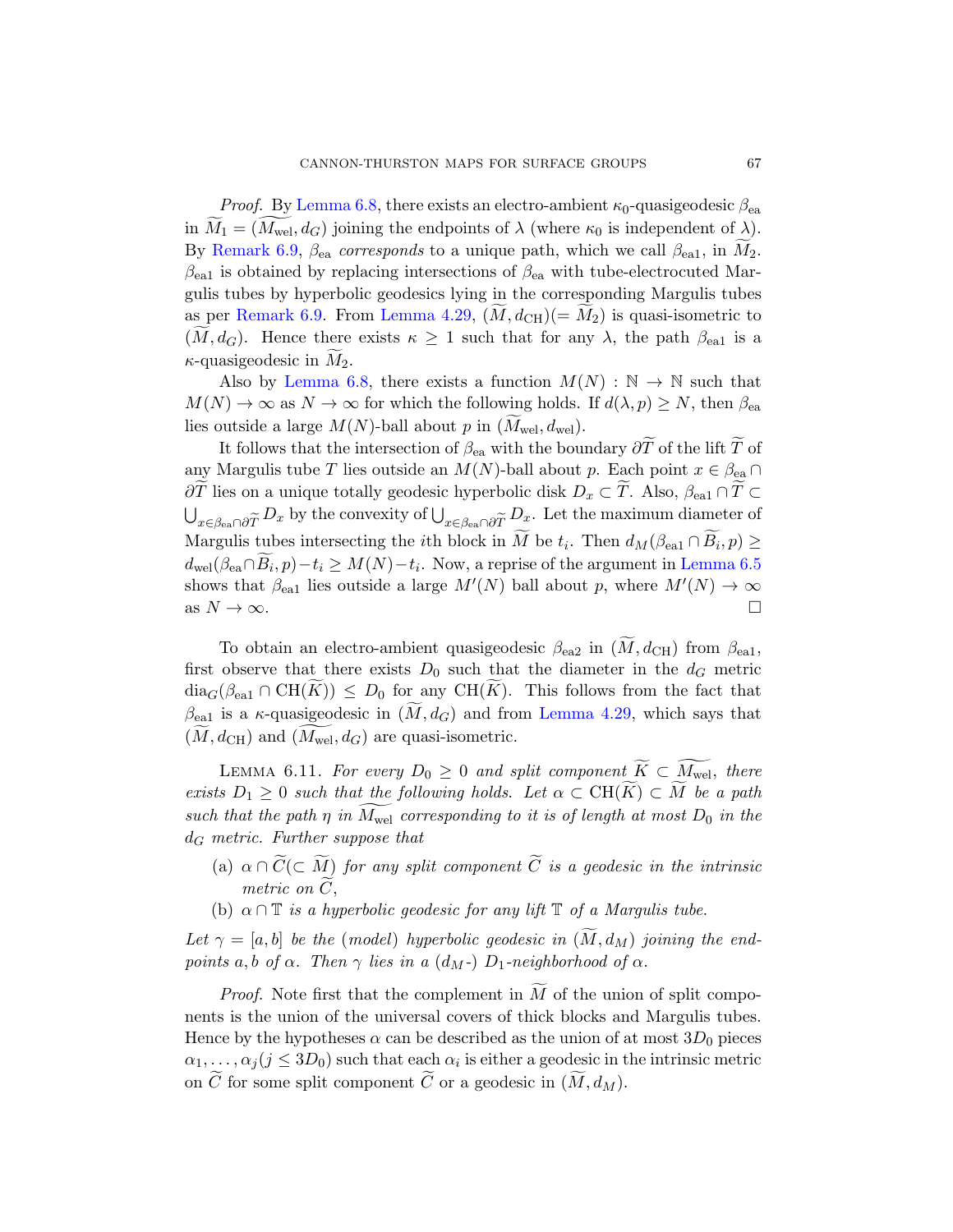Let  $\beta_i$  be the geodesic in  $(M, d_M)$  joining the endpoints of  $\alpha_i$ . Then  $d(\gamma, \cup_i \beta_i) \leq j\delta_0 \leq 3D_0\delta_0$ , where  $\delta_0$  is the (Gromov) hyperbolicity constant of  $M$ .

Since  $\alpha$  meets a bounded number of split components, there exists  $C_1 \geq 0$ such that each split component C that  $\alpha$  meets is C<sub>1</sub>-quasiconvex. Note that  $C_1$  depends only on the convex hull CH(K) and the fact that any CH(K) meets the lifts of only a uniformly bounded number of split components by graph-quasiconvexity (Theorem 4.31). Hence for any  $\alpha_i \subset C$ ,  $d_M(\alpha_i, \beta_i) \leq C_1$ . Choosing  $D_1 = C_1 + 3D_0\delta_0$ , we are through.

<span id="page-67-0"></span>We are now in a position to obtain the last "recovery" lemma of this section. The main part of the argument is again a reprise of a similar argument in Lemma 6.5. We shall recount it briefly for completeness.

LEMMA 6.12. There exist  $\kappa \geq 1$  and a function  $M_0(N): \mathbb{N} \to \mathbb{N}$  such that  $M_0(N) \to \infty$  as  $N \to \infty$ , for which the following holds. Let  $B_0$  denote the first block (thick or split) in  $M_{\text{wel}}$ , and let  $S \times \{0\}$  denote its lower boundary. For a [fixed r](#page-65-1)eference point  $p \in S \times \{0\} \subset B_0$  and any geodesic  $\lambda \subset S \times \{0\} \subset B_0$ , there exists an electro-ambient  $\kappa$ [-quasi](#page-65-2)geodesic  $\beta_{ea2}$  without backtracking in  $(\widetilde{M}, d_{\rm CH})$ such that

- (1)  $\beta_{\rm ea2}$  joins the endpoints of  $\lambda$ ,
- (2)  $d(\lambda, p) \geq N \Rightarrow d_M(\beta_{\text{ea2}}, p) \geq M_0(N)$ .

*Proof.* By Lemma 6.10, there exist  $\kappa_0$  and a function  $M'(N) : \mathbb{N} \to \mathbb{N}$ such that for any geodesic  $\lambda \subset S \times \{0\} \subset B_0$  with  $d(\lambda, p) \geq N$ , there exists a path  $\alpha$  in  $(M, d_{\text{CH}})$  corresponding (as per Remark 6.9) to an electro-ambient quasigeodesic in  $(M, d_G)$  satisfying the following:

- (a)  $\alpha$  joins the endpoints of  $\lambda$ ,
- (b)  $d_M(\alpha, p) \geq M'(N)$ ,
- (c)  $N \to \infty \Rightarrow M'(N) \to \infty$ .

Let  $\beta_{\rm ea2}$  be an electro-ambient quasigeodesic in  $(M, d_{\rm CH})$  joining the endpoints of  $\alpha$ . Let  $\mathcal{CH}(\tilde{\mathcal{K}})$  be the collectio[n of \(images](#page-66-0) under the bi-Lipschitz homeomorphism F of) convex hulls of extended split components. Recall that  $\beta_{ea2}$  is o[btained by look](#page-50-1)ing at the intervals of intersection of  $\alpha$  with  $CH(K) \in \mathcal{CH}(\mathcal{K})$ , ordered from the left, and replacing maximal intersections with (model) hyperbolic geodesics in  $CH(K)$ .

Let  $x \in \beta_{\text{ea}2} \cap \text{CH}(K)$  for an extended split component  $K$ . Then by construction of the electro-ambient quasigeodesic  $\beta_{\rm ea2}$  from  $\alpha$  and Lemma 6.11, there exists  $y \in \alpha \cap \text{CH}(K)$  and  $D_1 = D_1(K)$  such that  $d(x, y) \leq D_1$ .

By uniform graph-quasiconvexity (Theorem 4.31), for each  $i$ , there exist finitely many extended split components K such that  $\widetilde{B}_i \cap \text{CH}(\widetilde{K}) \neq \emptyset$ . Let  $D_i$ be the maximum value of the  $D_1(K)$ 's for these split components. Hence  $x \in$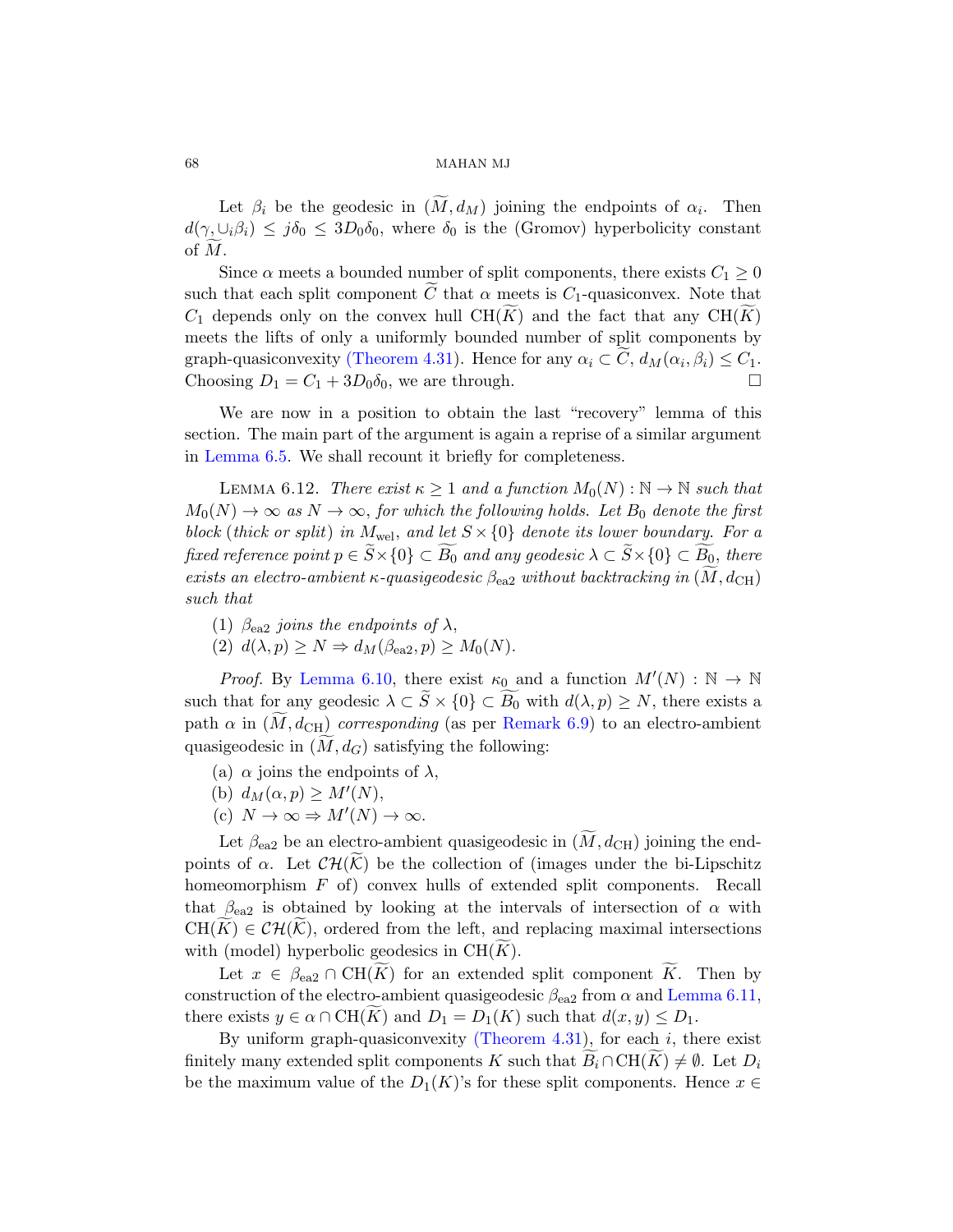$\beta_{\text{ea}2} \cap \widetilde{B_i}$  implies that  $\underline{d}(x, p) \geq M'(N) - D_i$ [. Also, by u](#page-61-0)niform  $k_0$ -separatedness of split surfaces,  $x \in B_i$  implies that  $d(x, p) \geq ik_0$ . Therefore,

$$
d(\beta_{\text{ea}2}, p) \ge \min_i \max \left(ik_0, M'(N) - \sum_{j \le i} D_j\right).
$$

<span id="page-68-1"></span>Defining  $M_0(N)$  to be  $M_0(N) = \min_i \max(ik_0, M'(N) - \sum_{j \leq i} D_j)$  and observing that  $M_0(N) \to \infty$  as  $N \to \infty$  (by the same argument as in Lemma 6.5), we are through.  $\square$ 

6.6. Application to sequences of surface groups. The main proposition of this subsection will be used in [MS13]. The proof of Lemma 6.12 gives the following.

COROLLARY 6.13. Let  $D$  be a positive integer. Let

$$
B_{-D},\ldots,B_0,\ldots,B_n,\ldots,B_{n+D}
$$

be a collection of split blocks, and let  $\mathcal{B}_n^1$  be the union of these blocks glued along the common boundary split surfaces (i.e.,  $B_{i-1}$  is glued to  $B_i$  along  $S_i$ ). We assume that this gluing can be done consistently (i.e., the Margulis tubes are compatible). Let  $\mathcal{B}_n = \bigcup_{i=1}^n B_i \subset \mathcal{B}_n^1$ . Let M be a manifold of split geometry (not necessarily simply or doubly degenerate; i.e., we allow  $M$  to have finitely many split blocks ) such that each split component is D-graph quasiconvex and  $\mathcal{B}_n^1 \subset M$ . Then for all  $L \geq 0$ , there exists  $N \geq 0$  such that the following holds. For all geodesic segments  $\lambda$  lying outside an N-ball around  $o \in \tilde{S}_0$  and [any electro-am](#page-68-1)bient quasigeodesic  $\beta_{\text{ea}2}^n$  without backtracking in  $\widetilde{M}$  joining the endpoints of  $\lambda$ ,  $\beta_{ea2}^n \cap \widetilde{\mathcal{B}_n}$  lies outside the L-ball around  $o \in \widetilde{M}$ .

Corollary 6.13 will be used to prove the convergence of Cannon-Thurston maps for quasi-Fuchsian groups converging strongly to a simply degenerate group.

Remark 6.14. In Corollary 6.13, we could replace  $\mathcal{B}_n^1$  by

$$
\mathcal{B}_n^2=B_{-n-D},\ldots,B_0,\ldots,B_n,\ldots,B_{n+D},
$$

<span id="page-68-0"></span>and the same conclusions follow. This will be used to prove the convergence of Cannon-Thurston maps for quasi-Fuchsian groups converging strongly to a doubly degenerate group.

# 7. Cannon-Thurston maps for surfaces without punctures

We note the following properties of  $(\widetilde{M}, d_G)$  and K where  $(\widetilde{M}, d_G)$  is the graph model of M and K consists of the split components. There exist  $C, D, \Delta$ such that

(1) Each split component is C-graph quasiconvex by Theorem 4.31.

(2)  $(M, d_G)$  is  $\Delta$ -hyperbolic.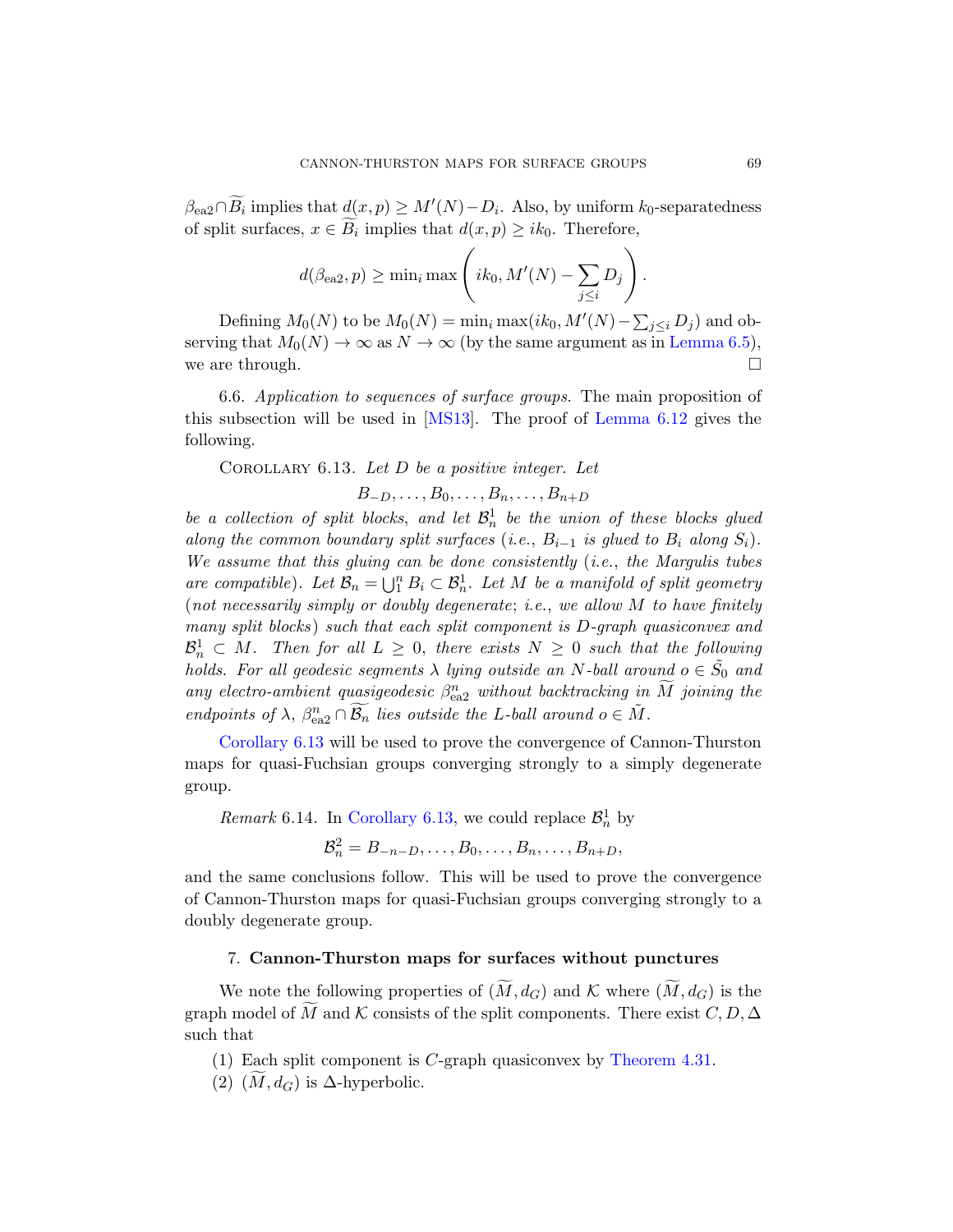(3) Given  $K, \varepsilon$ , there exists  $D_0$  such that if  $\gamma$  is a  $(K, \varepsilon)$  quasigeodesic in  $(M, d_M)$  joining a, b and if  $\beta$  is a  $(K, \varepsilon)$  electro-ambient quasigeodesic in  $(M, d_G)$  joining a, b, then  $\gamma$  lies in a D<sub>0</sub>-neighborhood of  $\beta$  in  $(M, d_M)$ . This follows from Lemma 2.5.

[W](#page-50-1)e shall now assemble the proof of the main theorem.

THEOREM 7.1. Let M be a simply or doubly degenerate hyperbolic 3-manifold without parabolics, homeomorphic to  $S \times J$  (for  $J = [0, \infty)$  or  $(-\infty, \infty)$ ) respectively). Fix a base sur[face](#page-67-0)  $S_0 = S \times \{0\}$ . Then the inclusion  $i : \widetilde{S_0} \to \widetilde{M}$ extends continuously to a map between the compactifications  $\hat{i}$  :  $\widehat{S}_0 \rightarrow \widehat{M}$ . Hence the limit set of  $\widetilde{S_0}$  is locally connected.

Proof. By Theorem 4.31, M has split geometry, and we may assume that  $S_0 \subset B_0$ , the first block. Let  $(M, d_{\text{CH}})$  and  $(M, d_G)$  be as above, and let  $d_M$ be the model metric on M. Suppose  $\lambda \subset S_0$  lies outside a large N-ball about  $p$  in the (bi-Lipschitz) hyperbolic metric on  $S_0$ . By Lemma 6.12 we obtain an electro-ambient quasigeodesic without backtracking  $\beta_{ea2}$  joining the endpoints of  $\lambda$  and lying outside an  $M_0(N)$ -ball about p in  $(M, d_M)$ , where  $M_0(N) \to \infty$ as  $N \to \infty$ .

Suppose that  $\beta_{ea2}$  is a  $(\kappa, \varepsilon)$  electro-ambient quasigeodesic. Note that  $\kappa, \varepsilon$ depend on "the coarse Lipschitz constant" of  $\Pi_{\lambda}$  and hence only on  $\widetilde{S_0}$  and  $\widetilde{M}$ .

From Lemma 2.5 we know that if  $\beta^h$  denotes the (model) hyperbolic geodesic in  $\widetilde{M}$  joining the endpoints of  $\lambda$ , then  $\beta^h$  lies in a (uniform) C'-neighborhood of  $\beta_{ea2}$ .

Let  $M_1(N) = M_0(N) - C'$ . Then  $M_1(N) \to \infty$  as  $N \to \infty$ . Further, the (model) hyperbolic geodesic  $\beta^h$  lies outside an  $M_1(N)$ -ball around p. Hence, by Lemma 1.8, the inclusion  $i : \widetilde{S_0} \to \widetilde{M}$  extends continuously to a map  $\hat{i} : \widehat{S_0} \to \widehat{M}$ .

Since the continuous image of a compact locally connected set is locally connected [HY61] and the (intrinsic) boundary of  $S_0$  is a circle, we conclude that the limit set of  $\widetilde{S_0}$  is locally connected. This proves the theorem. that the limit set of  $S_0$  is locally connected. This proves the theorem.

# 8. Modifications for surfaces with punctures

In this section, we shall describe the modifications necessary to prove Theorem 7.1 for surfaces with punctures.

8.1. Partial electrocution. Two general references for this subsection are [MR08], [MP11], where much of what follows is done in a considerably more general setting. Let M be a convex hyperbolic 3-manifold with a neighborhood of the cusps excised. Then each component of the boundary of  $M$  is of the form  $\sigma \times P$ , where P is either an interval or a circle, and  $\sigma$  is a horocycle of some fixed length  $e_0$ . Each component of the boundary of the universal cover  $\tilde{M}$  is a flat horosphere of the form  $\tilde{\sigma} \times \tilde{P}$ . Note that  $\tilde{P} = P$  if P is an interval and R if P is a circle (the case for a  $(Z + Z)$ -cusp).

<span id="page-69-0"></span>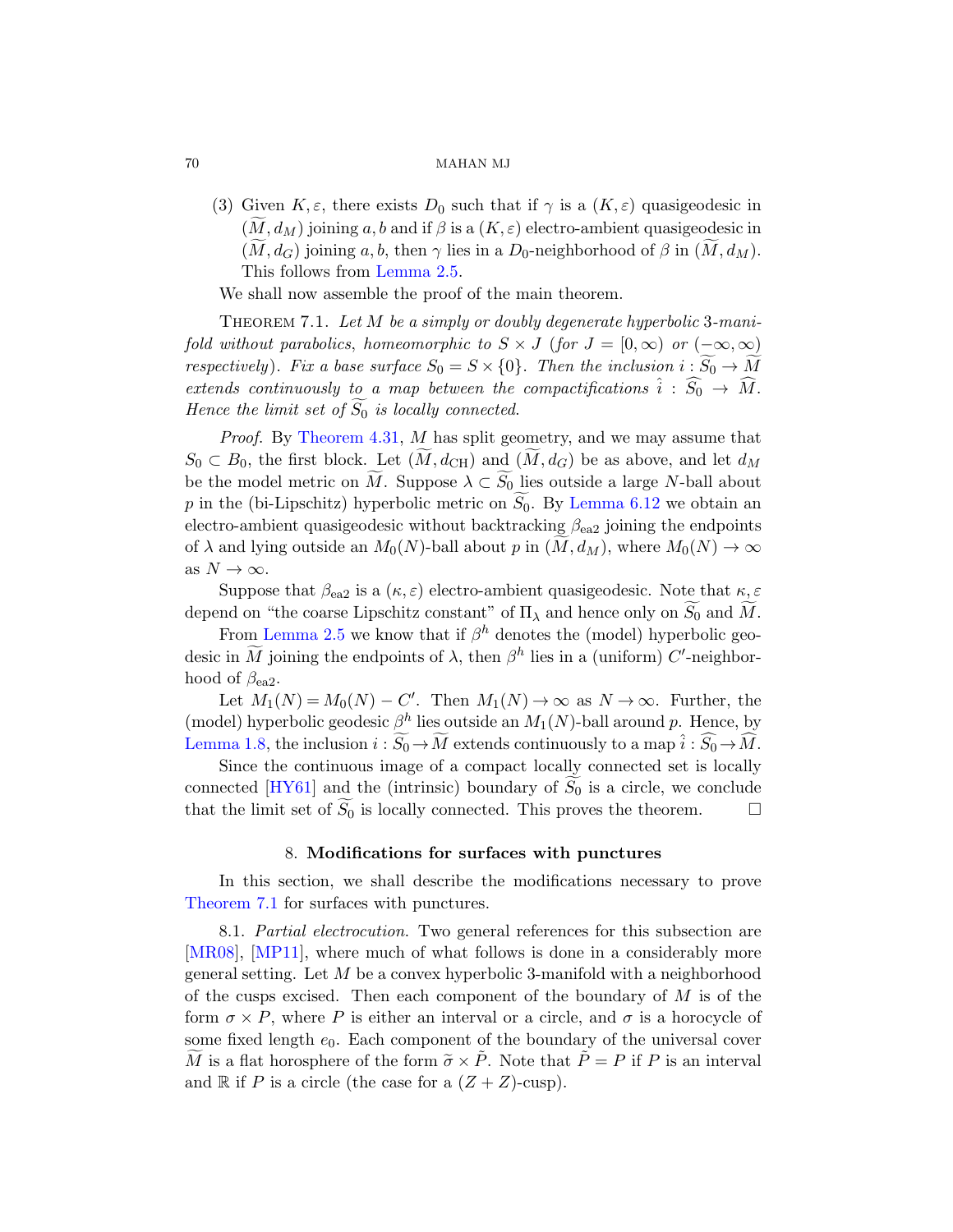The construction of *partially electrocuted* horospheres below is half way between the spirit of Farb's construction (in Lemmas 2.3 and 2.9, where the entire horosphere is coned off) and McMullen's Theorem 2.13 (where nothing is coned off and properties of ambient quasigeodesics are investigated).

Partial electrocution of horospheres. Let Y be a convex simply connected hyperbolic 3-manifold. Let  $\beta$  denote a collection of horoballs. Let X denote Y minus the interior of the horoballs in  $\mathcal{B}$ . Let  $\mathcal{H}$  denote the collection of boundary horospheres. Then each  $H_{\alpha} \in \mathcal{H}$  with the induced metric is isometric to a Euclidean product  $E^1 \times L_\alpha$  for an interval  $L_\alpha \subset \mathbb{R}$ . Here  $E^1$  denotes Euclidean 1-space.

"Partially electrocute" each  $H_{\alpha}$  by giving it the product of the zero metric with the Euclidean metric; i.e., on  $E^1$  put the zero metric and on  $L_{\alpha}$  put the Euclidean metric. Thus we are in the following situation:

- (1) X is (strongly) hyperbolic relative to a collection  $\mathcal H$  of horospheres.
- [\(2](#page-77-5)) Each horosphere  $H_{\alpha}$  is equipped with a pseudometric making it isometric to a Euclidean product  $E^1 \times L_\alpha$  for an interval  $L_\alpha \subset \mathbb{R}$ . We shall denote the collection of  $L_{\alpha}$ 's by  $\mathcal{L}$ .

The resulting pseudometric space is denoted  $(X, d_{\text{pel}})$  and is called the *partially* electrocuted space associated to the pair  $(X, \mathcal{H})$ .

Its worth pointing out here that  $(X, d_{\text{pel}})$  is essentially what one would get (in the spirit of [Far98]) by gluing to each  $H_{\alpha}$  the mapping cylinder of the projection of  $H_{\alpha}$  onto the  $L_{\alpha}$ -factor. Let G denote the collection of these projections  $g_{\alpha}: H_{\alpha} \to L_{\alpha}$ . Thus, instead of coning all of a horosphere down to a point, we cone only horocyclic leaves of a foliation of the horosphere. Effectively, therefore, we have a cone-line rather than a cone-point. We shall denote the union of X and all the mapping cylinders of  $g_{\alpha}$  by  $\mathcal{E}(X, \mathcal{H}, \mathcal{L}, \mathcal{G})$  in [the spirit of](#page-14-0) the notation we have used for electric spaces. As pointed out above,  $\mathcal{E}(X, \mathcal{H}, \mathcal{L}, \mathcal{G})$  $\mathcal{E}(X, \mathcal{H}, \mathcal{L}, \mathcal{G})$  $\mathcal{E}(X, \mathcal{H}, \mathcal{L}, \mathcal{G})$  and  $(X, d_{\text{pel}})$  are quasi-isometric and both contain naturally embedded copies of  $X$  as a subset (though not as a metric subspace). We shall therefore conflate  $\mathcal{E}(X, \mathcal{H}, \mathcal{L}, \mathcal{G})$  and  $(X, d_{\text{pel}})$  in this subsection. Geodesics and quasigeodesics in the partially electrocuted space will be referred to as partially electrocuted geodesics and quasigeodesics respectively. In this situation, we conclude as in Lemma 2.3.

<span id="page-70-0"></span>LEMMA 8.1 ([MP11, Lemma 1.20]). Let  $(X, \mathcal{H}, \mathcal{L}, \mathcal{G})$  be a 4-tuple as above. Then the spaces  $\mathcal{E}(X, \mathcal{H}, \mathcal{L}, \mathcal{G})$  as well as  $(X, d_{\text{pel}})$  are hyperbolic metric spaces. Further, the subsets  $L_{\alpha}$  and  $H_{\alpha}$  are quasiconvex in  $\mathcal{E}(X, \mathcal{H}, \mathcal{L}, \mathcal{G})$  and  $(X, d_{\text{pel}})$ respectively.

Recall that X is obtained from a simply connected convex hyperbolic manifold Y by excising a family of uniformly separated (open) horoballs.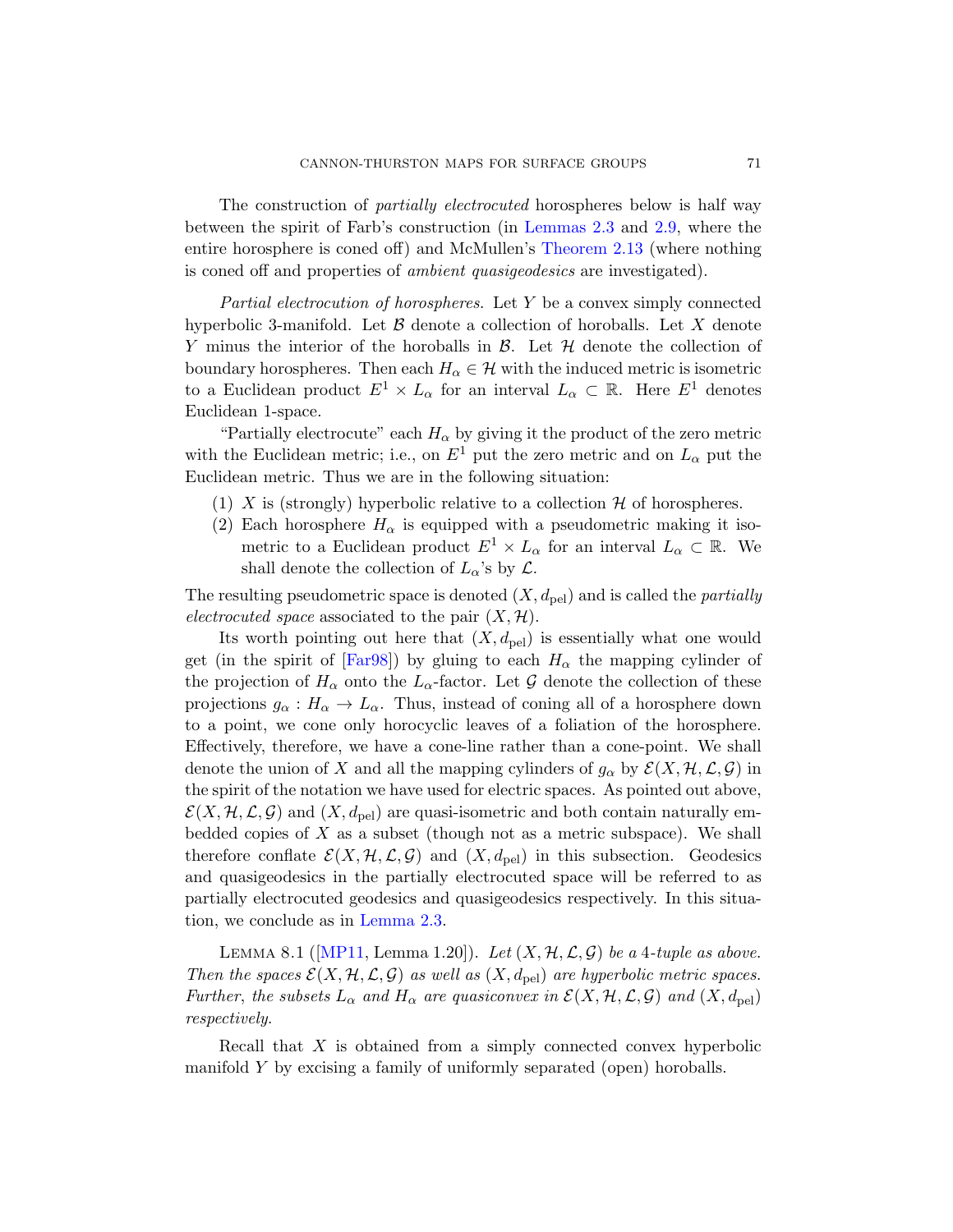LEMMA 8.2 ([MP11, Lemma 1.21]). Let  $(X, \mathcal{H}, \mathcal{L}, \mathcal{G})$  be a 4-tuple as above. Given  $K, \varepsilon \geq 0$ , there exists  $C > 0$  such that the following holds. Let  $\gamma_{\text{pel}}$  and  $\gamma$ denote respectively a  $(K, \varepsilon)$  partially electrocuted quasigeodesic in  $\mathcal{E}(X, \mathcal{H}, \mathcal{L}, \mathcal{G})$ and a  $(K, \varepsilon)$  hyperbolic quasigeodesic in Y joining a, b. Then  $\gamma \setminus \bigcup_{H_\alpha \in \mathcal{H}} H_\alpha$  lies in a C-neighborhood of (any representative of)  $\gamma_{\text{pel}}$  in  $(X, d)$ . Further, outside of the horoballs that  $\gamma$  meets,  $\gamma$  and  $\gamma_{\text{pel}}$  track each other; i.e., they lie in a C-neighborhood of each other.

*Note.*  $\mathcal{E}(X, \mathcal{H}, \mathcal{L}, \mathcal{G})$  is strongly hyperbolic relative to the sets  $\{L_{\alpha}\}\$ . In fact the space obtained by electrocuting the sets  $L_{\alpha}$  in  $\mathcal{E}(X, \mathcal{H}, \mathcal{L}, \mathcal{G})$  is just the space  $\mathcal{E}(X, \mathcal{H})$  obtained by electrocuting the sets  $\{H_{\alpha}\}\$ in X.

Next, we show that partial electrocution preserves quasiconvexity.

LEMMA 8.3. Given C, there exists  $C_1$  such that if A and  $A \cap B$  (for any horoball  $B \in \mathcal{B}$ ) are C-quasiconvex in Y, then  $(A \cap X, d_{\text{pel}})$  is  $C_1$ -quasiconvex in  $(X, d_{\text{pel}})$ .

*Proof.* It is gi[ven that](#page-71-0)  $A(\subset Y)$  as also  $A \cap B$  for all  $B \in \mathcal{B}$  are C-quasiconvex. Then given  $a, b \in A \cap X$ , the hyperbolic geodesic  $\lambda$  in Y joining  $a, b$ lies in a C-neighborhood of A. Since horoballs are convex,  $\lambda$  cannot backtrack. We let  $H = \partial B$  be the boundary horosphere of the horoball B, and we let L be the ele[ment of](#page-70-0)  $\mathcal L$  corresponding to  $H$ .

Let  $\lambda_{\text{pel}}$  be the partially electrocuted geodesic joining  $a, b \in (X, d_{\text{pel}})$ . Clearly,  $\lambda_{\text{pel}}$  does not backt[rack. Then b](#page-71-0)y Lemma 8.2 above, we conclude that for all  $H \in \mathcal{H}$  that  $\lambda$  intersects, there exist points  $a_H, b_H$  of  $\lambda_{\text{pel}}$  close (in Y) to the entry and exit points of  $\lambda$  with respect to H. The points  $a_H, b_H$  therefore lie close to  $A \cap H$ . Further, the corresponding L (resp. H) is quasiconvex in  $\mathcal{E}(X, \mathcal{H}, \mathcal{L}, \mathcal{G})$  $\mathcal{E}(X, \mathcal{H}, \mathcal{L}, \mathcal{G})$  $\mathcal{E}(X, \mathcal{H}, \mathcal{L}, \mathcal{G})$  (resp.  $(X, d_{\text{pel}})$ ) by Lemma 8.1. It follows that  $\lambda_{\text{pel}} \cap L$  (resp.  $\lambda_{\text{pel}} \cap H$ ) lies within a uniformly bounded distance of  $A \cap H$  in  $\mathcal{E}(X, \mathcal{H}, \mathcal{L}, \mathcal{G})$ (resp.  $(X, d_{\text{pel}})$ ). The conclusion now follows from [Lem](#page-79-2)ma 8.2.

8.2. Split geometry for surfaces with punctures. Recall that  $N^h$  denotes (the convex core of) a simply or doubly degenerate hyperbolic 3-manifold with cusps. N will denote  $N^h$  minus an open neighborhood of the cusps. M will denote the model manifold (Section 3) bi-Lipschitz homeomorphic to  $N$ . Since [the pro](#page-34-0)of in the case of surfaces with punctures is only a small modification of the case of surfaces without punctures modulo known results (cf. [MP11, Mj09]), we shall only sketch the proof, indicating the necessary changes.

It is worth noting here that the purpose of the partial electrocution operation in the previous subsection is to ensure that successive split surfaces with boundary are uniformly separated so as to ensure a model of weak split geometry as defined in Remark 4.9. We shall proceed to construct a split geometry

<span id="page-71-0"></span>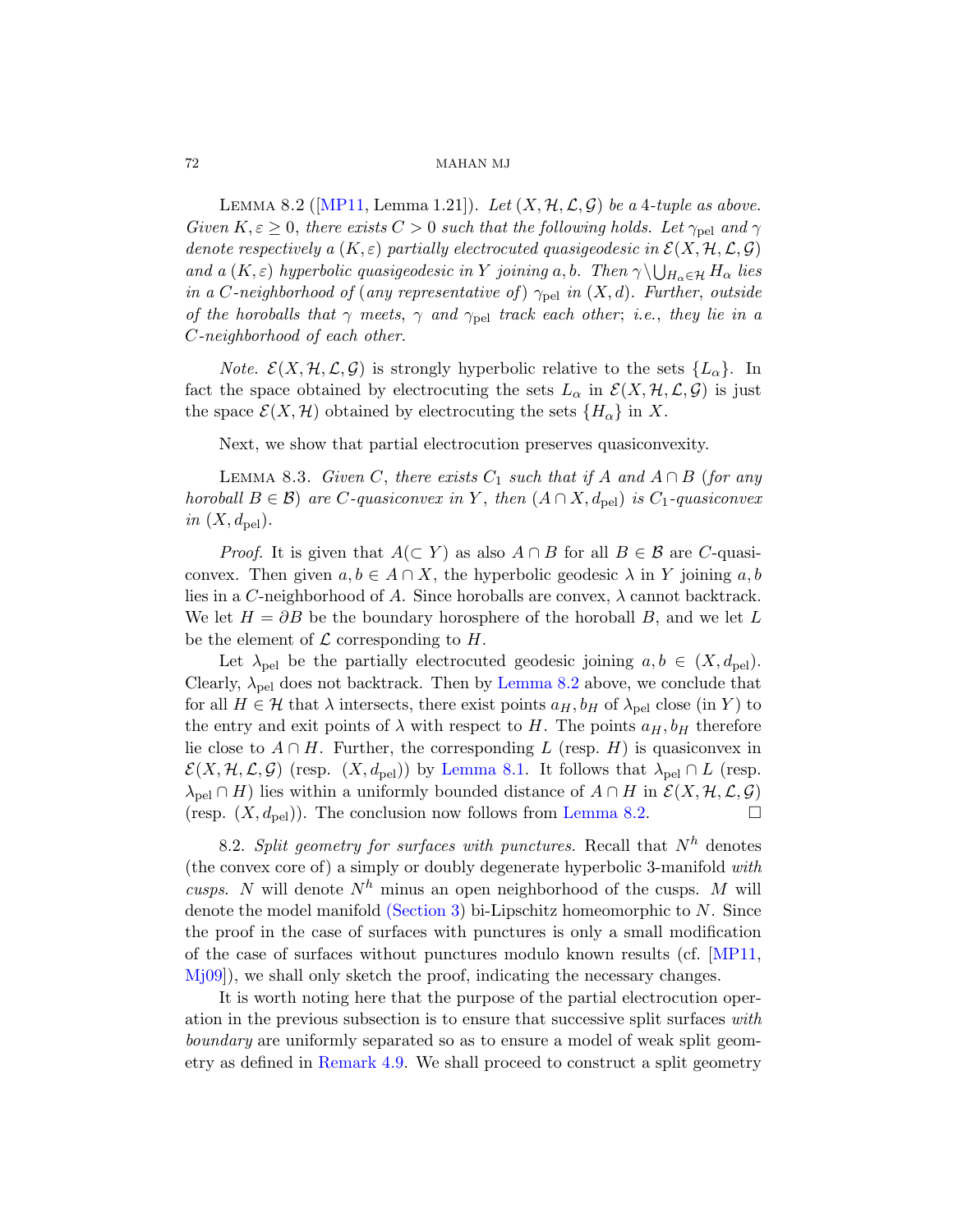structure on M outlined in the steps below. In Steps  $(1)$ – $(4)$  below we set up the model manifold of split geometry for S with boundary.

Step 1: Preliminary. For a hyperbolic surface  $S<sup>h</sup>$  (possibly) with punctures, we fix a (small)  $e_0$  and excise the cusps leaving horocyclic boundary components of (ordinary or Euclidean) length  $e_0$ . We then take the induced path metric on  $S<sup>h</sup>$  minus cusps and call the resulting surface S. This induced path metric will still be referred to as the hyperbolic metric on  $S$  (with the understanding that now  $S$  possibly has boundary). Note that the horocycle boundary components are now totally geodesic in S.

Step 2: Definition of thick and split blocks and hyperbolic quasiconvexity of split components. A [thick block i](#page-40-0)n M is uniformly bi-Lipschitz to  $S \times I$  as before.

The definitions and constructions of *split building blocks* and *split compo*nents now go through with very little change. The only difference is that S now might have boundary curves of length  $e_0$ .

There is one subtle point about hype[rbolic quasico](#page-40-0)nvexity (in  $M$ ) of split components. Hyperbolic quasiconvexity (cf. Lemma 4.16) does not hold in the metric obtained by merely excising the cusps and equipping the resulting horospheres with the Euclidean metric. What we demand is that each split component along with the parts of the horoballs that abut it be quasiconvex in  $N^h$ .Note that t[he intersecti](#page-71-0)on of split components in  $\widetilde{M}$  with horoballs that abut it are (metric) products of horocycles with closed intervals. Lemma 4.16 furnishes the required quasiconvexity in this case.

When we excise horoballs from  $N^h$  to obtain N and then partially electrocute horospheres in  $N$  (or its bi-Lipschitz model  $M$ ) in Step 3 below and we consider quasiconvexity in the resulting partially electrocuted space, split components will remain quasiconvex by Lemma 8.3.

Step 3: Partially electrocuting horospherical boundaries in M. Next, we modify the metric on  $M$  by partially elect[rocuting its](#page-70-0) boundary horospherical components so that [the metric o](#page-71-0)n the horospherical boundary components of any (thick or split) block  $S \times I$  is the product of the zero metric on the horocycles of fixed (Euclidean) length  $e_0$  and the Euclidean metric on the *I*-factor. The resulting blocks will be called *partially electrocuted blocks*. Note that  $M_{\text{pel}}$ may also be constructed directly from  $M$  by excising a neighborhood of the cusps and partially electrocuting the resulting horospheres. By Lemma 8.1,  $M_{\text{pel}}$  is a hyperbolic metric space, and by Lemma 8.3, partially electrocuted split components are quasiconvex in  $M_{\text{pel}}$ .

Step 4: Split blocks in  $\widetilde{M}_{pel}$  and graph-quasiconvexity. Again, the definitions and constructions of split blocks and split components go through mutatis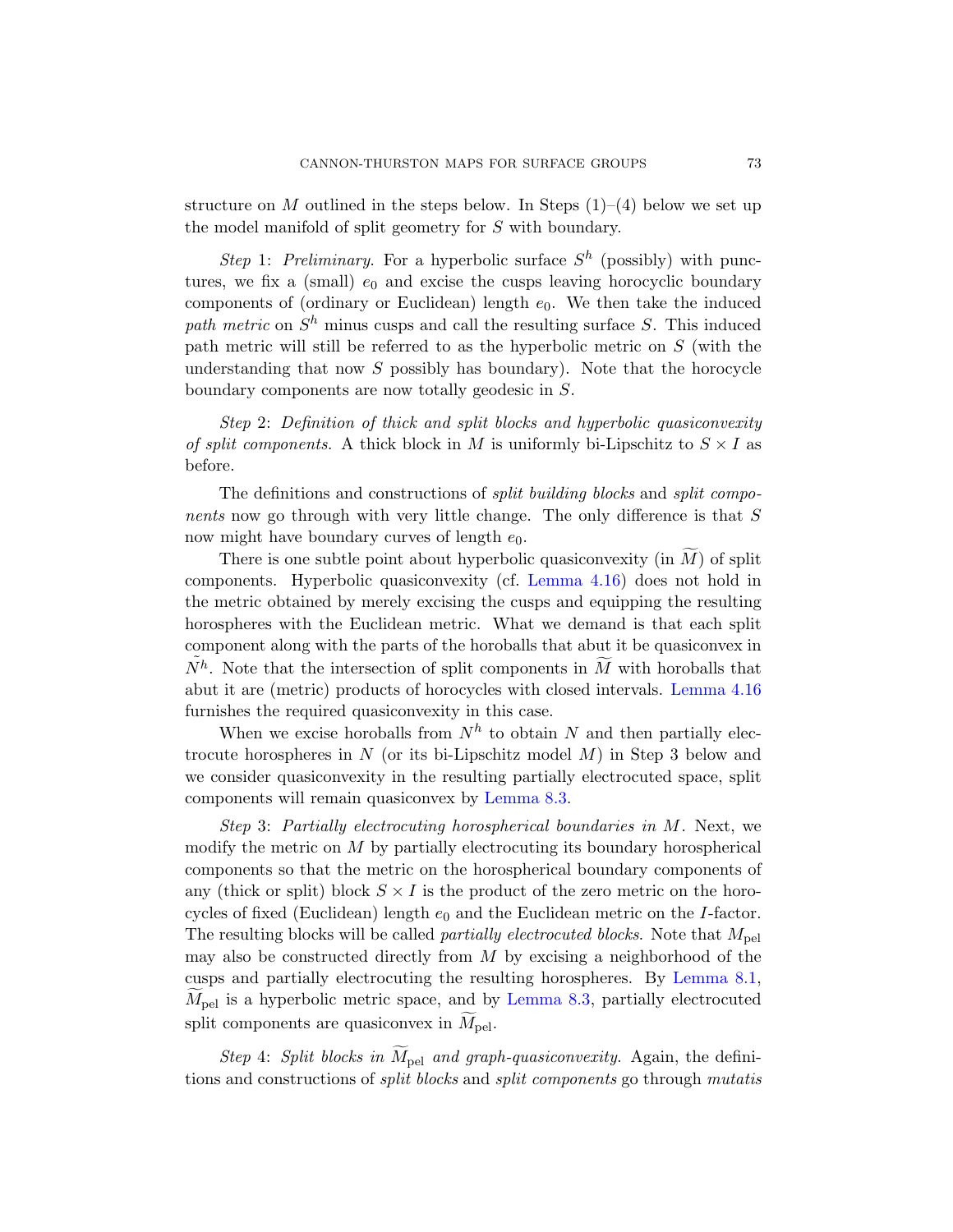

Figure 7. Horo-ambient quasigeodesic.

mutandis for the partially electrocuted manifold  $\tilde{M}_{\text{pel}}$ . By Lemma 8.3, quasiconvexity of split components as well as quasiconvexity of lifts of Margulis tubes are preserved by partial electrocution. Hence in the model  $M_{\text{pel}}$  obtained by gluing together partially electrocuted blocks, the split components are uniformly graph-quasiconve[x.](#page-79-0)

In Steps  $(5)-(7)$  we indicate the modifications in the construction and use of the ladder  $\mathcal{L}_{\lambda}$  and the retract  $\Pi_{\lambda}$ .

Step 5: Horo-ambient quasigeodesics. Let  $\lambda^h$  be a hyperbolic geodesic in  $\tilde{S}^h$ . We replace pieces of  $\lambda^h$  that lie wit[hin horodisk](#page-17-0)s by shortest horocyclic segments joining its entry and exit points (into the corresponding horodisk). Such a path is called a *horo-ambient quasigeodesic*; cf. [Mj09]. See Figure 7.

A small modification might be introduced if we electrocute horocycles. Geodesics and quasigeodesics without backtracking then travel for free along the zero metric horocycles. This does not change matters much as the geodesics and quasigeodesics in the two constructions track each other by Lemma 2.9. Thus, our starting point for the construction of the hyperbolic ladder  $\mathcal{L}_{\lambda}$  is not a [hyperbolic ge](#page-54-0)odesic  $\lambda^h$  but a horoambient quasigeodesic  $\lambda$ .

Step 6: Construction of the ladder  $\mathcal{L}_{\lambda}$ . The construction of  $\mathcal{L}_{\lambda}$ ,  $\Pi_{\lambda}$  and their properties go through *mutatis mutandis* and we conclude that  $\mathcal{L}_{\lambda}$  is quasiconvex in the graph metric  $(M_{\text{pel}}, d_G)$  on the partially electrocuted space  $M_{\text{pel}}$ . As before,  $M_{H\,\text{pel}}$  will denote the collection of horizontal sheets.

The modificati[on of](#page-79-0) Theore[m 5.7](#page-79-0) in this context is given below.

THEOREM 8.4. There exists  $C > 0$  such that for any horo-ambient geodesic  $\lambda = \lambda_0 \subset S \times \{0\} \subset B_0$ , the retraction  $\Pi_{\lambda}: M_{H_{\text{pel}}} \to \mathcal{L}_{\lambda}$  satisfies

$$
d_G(\Pi_{\lambda}(x), \Pi_{\lambda}(y)) \leq C d_G(x, y) + C.
$$

Step 7: Decomposing the ladder  $\mathcal{L}_{\lambda}$  into  $\mathcal{L}_{\lambda}^{c}$  and  $\mathcal{L}_{\lambda}^{b}$ . From this step on, the modifications for punctured surfaces follow [Mj09]. As in [Mj09], we decompose  $\lambda$  into parts  $\lambda^c$  and  $\lambda^b$  consisting of (closures of) maximal segments that lie along horocycles and complementary pieces that do not intersect horocycles.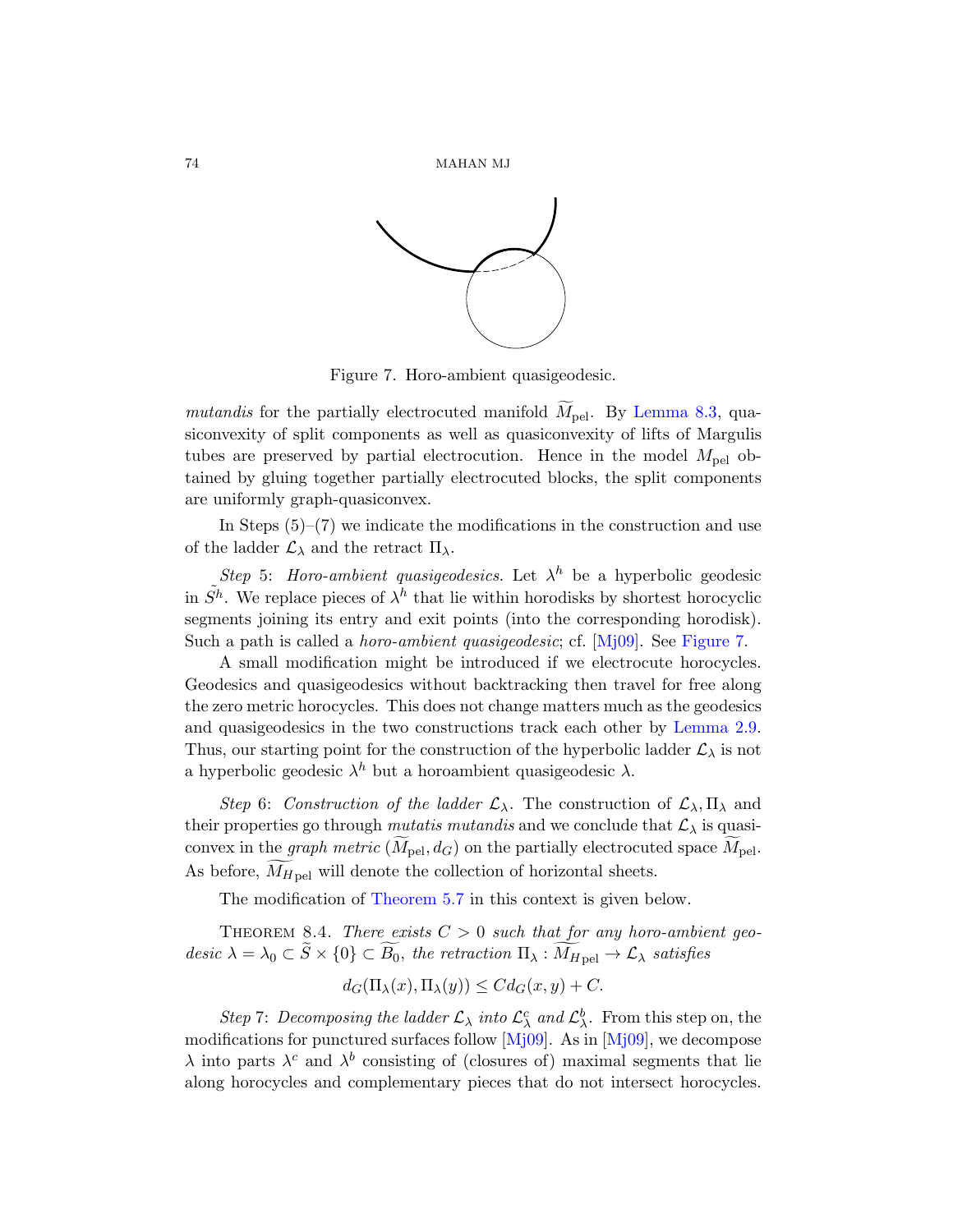Accordingly, we decompose  $\mathcal{L}_{\lambda}$  into two parts  $\mathcal{L}_{\lambda}^{c}$  and  $\mathcal{L}_{\lambda}^{b}$  consisting of parts that lie along horocycles and those that do not. As in Lemma 6.5, we get

LEMMA 8.5. There exists a function  $M(N): \mathbb{N} \to \mathbb{N}$  such that  $M(N) \to \infty$ as  $N \rightarrow \infty$  for which the following holds. For any horo-ambient quasigeodesic  $\lambda \subset \widetilde{S} \times \{0\} \subset \widetilde{B_0}$ , a fixed reference point  $p \in \widetilde{S} \times \{0\} \subset \widetilde{B_0}$  and any x on  $\mathcal{L}^b_{\lambda}$ ,

$$
d(\lambda^{b}, p) \ge N \Rightarrow d_{\text{wel}}(x, p) \ge M(N).
$$

In Steps  $(8)$ – $(10)$  we [indicate th](#page-62-0)e process of recovering a hyperbolic geodesic.

Step 8: [Projec](#page-64-0)[ting and](#page-65-0) joining the dots. Admissible paths are constructed as in Section 6.2. Now if  $\lambda \subset S \times \{0\} \subset B_0$  is a horo-ambient geodesic joining  $a, b$ , let  $\beta$  be an admissible path representing a  $d_G$  geodesic in  $M_{\text{pel}}$ . Project  $\beta \cap M_{H \text{pel}}$  onto  $\mathcal{L}_\lambda$  by  $\Pi_\lambda$  and "join the dots" as in Section 6.3 to get a connected ambient electric quasigeodesic  $\beta_{\rm amb}$ .

Step 9: Recovery. As in Sections 6.4 and 6.5, construct from  $\beta_{\rm amb} \subset \tilde{M}$  a partially electrocuted quasigeodesic  $\gamma$  in  $(\widetilde{M}_{pel}, d_{pel})$ . Observe that the parts of  $\gamma$  that do not lie along partially electrocuted horospheres lie close to  $\mathcal{L}^b_{\lambda}$ . Hence by Lemma 8.5, if  $\lambda^h$  lies outside large balls in  $S^h$ , then each point of  $\gamma \setminus \bigcup_{H_{\alpha} \in \mathcal{H}} H_{\alpha}$  also lies outside large balls in M.

At this stage we transfer the information to  $\tilde{N}$  (=Nh minus horoballs). Let  $F: M \to N$  be the bi-Lipschitz homeomorphism between M and N, and let  $\widetilde{F}$  denote its lift between universal covers. We thus conclude that if  $\lambda^h$  lies outsi[de large ball](#page-71-1)s in  $S^h$ , then each point of  $\widetilde{F}(\gamma \setminus \bigcup_{H_\alpha \in \mathcal{H}} H_\alpha)$  also lies outside large balls in  $N$ .

Note that in the case of surfaces without punctures,  $\gamma$  itself was a (bi-Lipschitz) hyperbolic geodesic in  $M$ . However in the present situation of surfaces with punctures, one more step of recovery is necessary.

Step 10: Conclus[ion](#page-79-0). Let  $\gamma^h$  denote the hyperbolic geodesic in  $\widetilde{N}^h$  joining the endpoints of  $\widetilde{F}(\gamma)$ . By [Lemma 8.2,](#page-12-0)  $\widetilde{F}(\gamma)$  and  $\gamma^h$  track each other away from horoballs. Then, every point of  $\gamma^h \cap \widetilde{N}$  must lie close to some point of  $F(\gamma)$  lying outside partially electrocuted horospheres. Hence from step (9), if  $\lambda^h$  lies outside a large ball about p in  $S^h$ , then  $\gamma^h \cap \widetilde{N}$  also lies outside a large ball about p in  $\widetilde{N}$ . In particular,  $\gamma^h$  enters and leaves horoballs at large distances from  $p$ . From this it follows. (See  $[Mj09, Th. 5.9]$  for instance) that  $\gamma^h$  itself lies outside a large ball about p. Hence by Lemma 1.8, there exists a Cannon-Thurston map and the limit set is locally connected.

We now summarize the conclusion.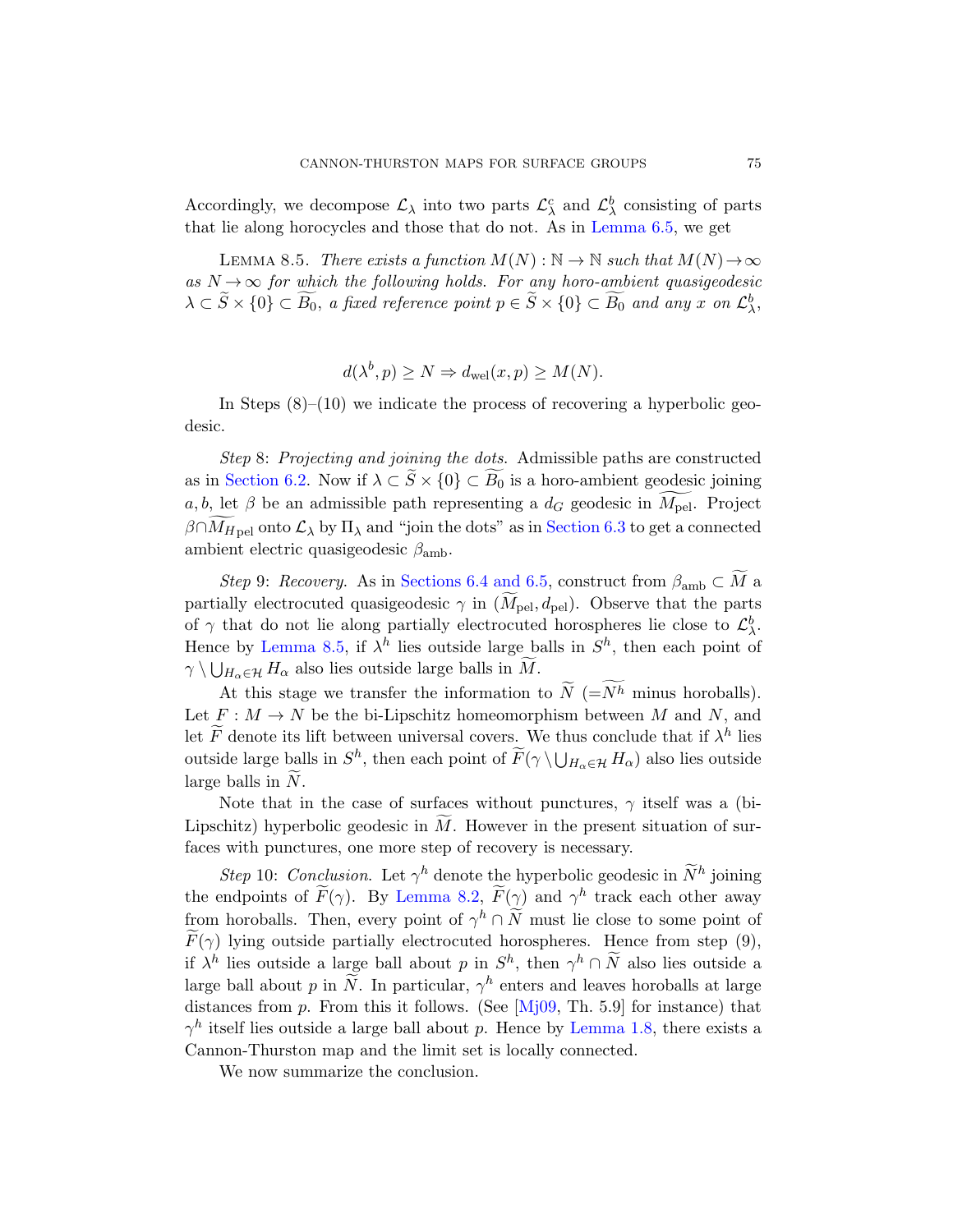## <span id="page-75-0"></span>76 MAHAN MJ

THEOREM 8.6. [Let](#page-65-1)  $N^h$  be a simply or doubly degenerate 3-manifold homeomorphic to  $S^h \times J$  (for  $J = [0, \infty)$  or  $(-\infty, \infty)$  respectively) for  $S^h$  a finite volume hyperbolic surface such that  $i: S^h \to M^h$  is a proper map inducing a homotopy equivalence. Then the inclusion  $i : \widetilde{S}^h \to \widetilde{N}^h$  extends continuously to a map  $\hat{i}: \hat{S}^h \to \hat{N}^h$ . Hence the limit set of  $\tilde{S}^h$  is locally connected.

A part of the argument in Lemmas 6.8 and 6.10 and Step 9 does not use the full strength of the hypothesis that  $M$  is a model for a surface group. If we only assume that each end  $E$  of a manifold  $M$  is equipped with a split geometry structure where each split component is incompressible, then the same arguments furnish the following.

LEMMA 8.7. Let  $N$  be the convex core of a complete hyperbolic 3-manifold  $N<sup>h</sup>$  minus a neighborhood of the cusps. Equip each degenerate end with a split geometry structure such that each split component is incompressible. Let M be the resulting model of split geometry and  $F : N \to M$  be the bi-Lipschitz homeomorphism between the two. Let F be a lift of F to the universal covers. Then for all  $C_0 > 0$  and  $o \in \widetilde{N}$ , there exists a function  $\Theta : \mathbb{N} \to \mathbb{N}$  satisfying  $\Theta(n) \to \infty$  as  $n \to \infty$  such that the following holds. For any  $a, b \in N \subset N^h$ , let  $\lambda^h$  be the hyperbolic geodesic in  $N^h$  joining them and let  $\lambda^h_{\text{thick}} = \lambda^h \cap \widetilde{N}$ . Similarly let  $\beta_{ea}^h$  be an [electro-ambient](#page-69-0)  $C_0$ -quasigeodesic without backtracking in  $\widetilde{M} \subset \mathcal{E}(\widetilde{M},\mathcal{K}')$  joining  $\widetilde{F}(a)$ ,  $\widetilde{F}(b)$ . [Let](#page-75-0)  $\beta_{ea} = \beta_{ea}^h \setminus \partial \widetilde{M}$  be the part of  $\beta_{\mathrm{ea}}^{h}$  [lying aw](#page-75-1)ay from the (bi-Lipschitz) horosphe[rical b](#page-69-0)oundary of  $\widetilde{M}$ . Then  $d_M(\beta_{ea}, \widetilde{F}(o)) \ge n$  $d_M(\beta_{ea}, \widetilde{F}(o)) \ge n$  [implies tha](#page-75-2)t  $d_{\mathbf{H}^3}(\lambda_{\text{thick}}^h, o) \ge \Theta(n)$ .

This will b[e usefu](#page-76-0)l in [Mj10b]

<span id="page-75-2"></span>8.3. Local connectivity of connected limit sets. Here we shall use a theorem of Anderson and Maskit [AM96] along with Theorems 7.1 and 8.6 to prove that connected limit sets are locally connected. The connection between The[orems 7](#page-69-0).1 [and 8](#page-75-0).6 and [Theorem 8](#page-75-2).9 via Theorem 8.8 is similar to one discussed [by Bowditch](#page-2-0) in [Bow07].

<span id="page-75-1"></span>THEOREM 8.8 (Anderson-Maskit [AM96]). Let  $\Gamma$  be an analytically finite Kleinian group with connected limit set. Then the limit set  $\Lambda(\Gamma)$  is locally connected if and only if every simply degenerate surface subgroup of  $\Gamma$  without accidental parabolics has locally connected limit set.

C[ombinin](#page-79-2)g Theorems 7.1 and 8.6 with Theorem 8.8, we have the following affirmative answer to Question 1.3.

THEOREM 8.9. Let  $\Gamma$  be a finitely generated Kleinian group with connected limit set  $\Lambda$ . Then  $\Lambda$  is locally connected.

Note that  $\Lambda$  is connected if and only if the convex core of  $\mathbb{H}^3/\Gamma$  is incompressible away from cusps. In  $[Mj07]$  we prove that for surface groups without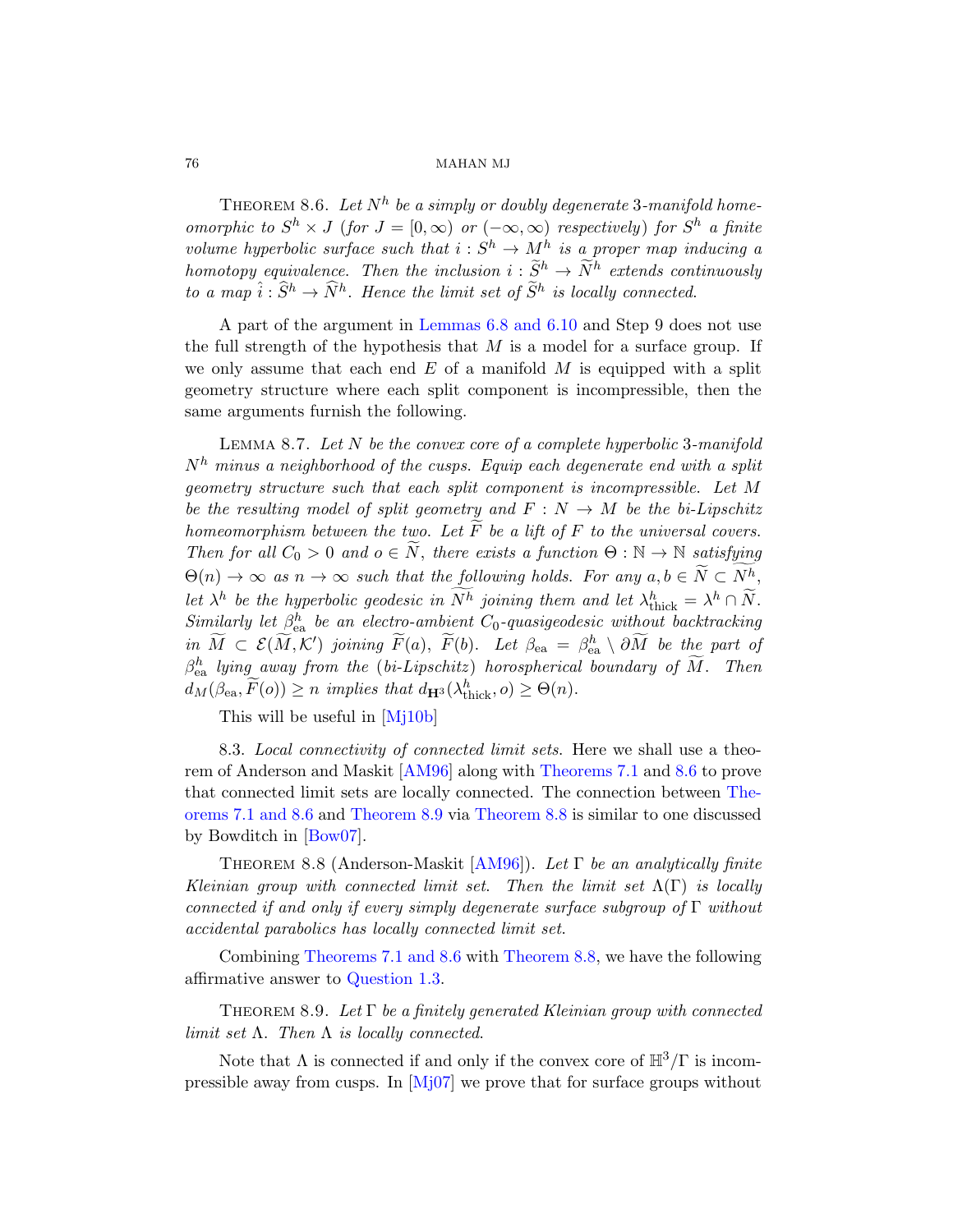accidental parabolics, the point pre-images of the Cannon-Thurston map for points having multiple pre-images are precisely the endpoints of leaves of the ending lamination. In  $[Mj10b]$  we shall [use the techni](http://dx.doi.org/10.2307/2373617)ques developed in this [paper](http://dx.doi.org/10.2307/2373617) to answer Question 1.1 affirmati[vely.](http://www.arxiv.org/abs/math.GT/0405568)

## References

- [\[Abi76\]](http://www.zentralblatt-math.org/zmath/en/search/?q=an:0926.57008) W. ABIKOFF[, Two theorems on totally degenerate](http://dx.doi.org/10.1016/S0166-8641(97)00270-8) Kleinian groups, Amer. J. Math. 98 (1976), 109–118. MR 0396937. Zbl 0334.32023. http://dx.doi. org/10.2307/2373617.
- <span id="page-76-0"></span>[Ago04] I. Agol, Tameness of hyperbolic 3-manifolds, 2004. arXiv math.GT/ [0405](http://www.ams.org/mathscinet-getitem?mr=1423249)568.
- [\[ADP](http://dx.doi.org/10.1080/17476939608814957)99] R. C. ALPERIN, W. DICKS, and J. PORTI, The boundary of the Gieseking tree in hyperbolic three-space, Topology Appl. 93 (1999), 219–259. MR [1688476](http://www.arxiv.org/abs/math/9201271). Zbl 0926.57008. http://dx.doi.org/10.1016/S0166-8641(97) 00270-8.
- [AM96] J. [W. Ander](http://www.ams.org/mathscinet-getitem?mr=0847953)son and [B. M](http://www.zentralblatt-math.org/zmath/en/search/?q=an:0671.57008)askit[, On th](http://dx.doi.org/10.2307/1971388)e local connectivity of limit sets of Kleinian groups, Complex Variables Theory Appl. 31 (1996), 177–183. MR 1423249. Zbl 0869.30034. http://dx.doi.org/10.1080/ 17476939608814957.
- <span id="page-76-1"></span>[Bie] B. Bielefeld, Conformal dynamics problems list, Institute of Mathematical Sciences[, Stony Brook](http://www.ams.org/mathscinet-getitem?mr=2262721). arXiv [math/920](http://www.zentralblatt-math.org/zmath/en/search/?q=an:1138.57020)[1271](http://dx.doi.org/10.1007/s00209-006-0012-4).
- [Bon86] F. BONAHON, Bouts des variétés hyperboliques de dimension 3, Ann. of Math. 124 (1986), 71–158. MR 0847953. Zbl 0671.57008. http://dx.doi. org[/10.2307/1971](http://www.ams.org/mathscinet-getitem?mr=2922380)388.
- [\[Bow05\]](http://dx.doi.org/10.1142/S0218196712500166) B. H. BOWDITCH[, Model geom](http://www.zentralblatt-math.org/zmath/en/search/?q=an:1259.20052)[etries for hype](http://dx.doi.org/10.1142/S0218196712500166)rbolic manifolds, 2005, preprint, Southampton.
- [Bow07] B. H. BOWDITCH, The Cannon-Thurston map for punctured-surface groups, Math. Z. 255 (2007), 35–76. MR 2262721. Zbl 1138.57020. http:  $//dx.doi.org/10.1007/s00209-006-0012-4.$  $//dx.doi.org/10.1007/s00209-006-0012-4.$
- [Bow12] B. H. BOWDITCH, Relatively hyperbolic groups, *Internat. J. Algebra Com*put. 22 (2012), 1250016, 66. MR 2922380. Zbl 1259.20052. http://dx.doi. org/10.1142/S021819671[2500166.](http://www.ams.org/mathscinet-getitem?mr=2079598)
- [Bow13] B. H. BOWDITCH, Stacks of hyperbo[lic spaces a](http://www.zentralblatt-math.org/zmath/en/search/?q=an:1055.57020)nd ends of 3 manifolds, in Geometry and Topology Down Under (C. D. HODGSON, W. H. JAcon, M. G. Scharlemann, and S. Tillmann, eds.), Contemp. Math., [Amer. Math.,](http://www.ams.org/mathscinet-getitem?mr=2925381) [Soc., Providence, RI, 2013. A](http://dx.doi.org/1253.57009)vailable at http://www.ams. org/bookstore-getitem/item=CONM-597.
- [BB04] J. F. Brock and K. W. Bromberg, On the density of geometrically finite Kleinian groups, Acta Math. 192 (2004), 33–93. MR 2079598. Zbl 1055. 57020. http://dx.doi.org/10.1007/BF02441085.
- [BCM12] J. F. Brock, R. D. Canary, and Y. N. Minsky, The classification of Kleinian surface groups, II: The ending lamination conjecture, Ann. of Math. 176 (2012), 1–149. MR 2925381. http://dx.doi.org/1253.57009.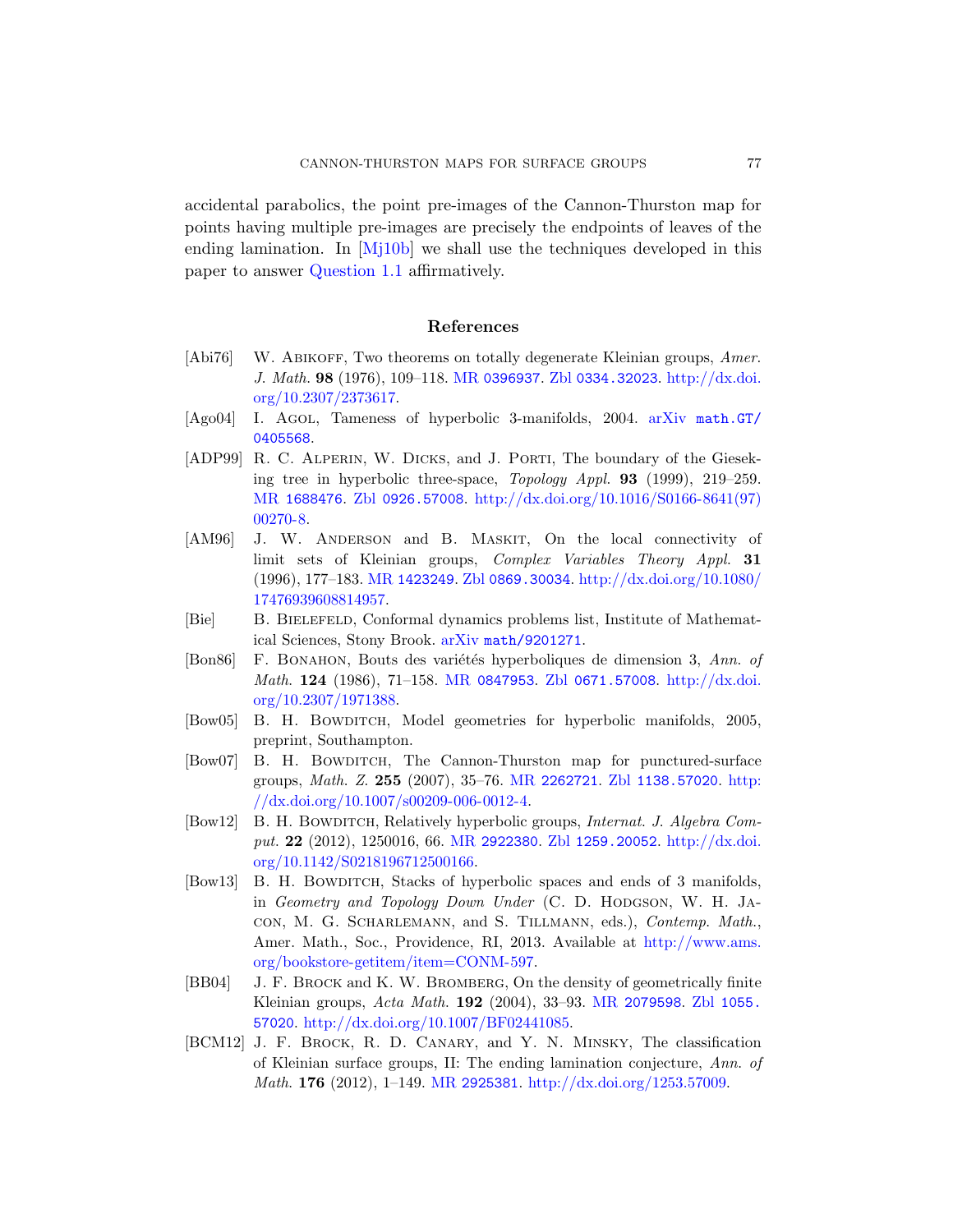## [78](http://www.ams.org/mathscinet-getitem?mr=1166330) [MAHAN MJ](http://dx.doi.org/10.2307/2152793)

- [BS06] J. F. BROCK and J. SOUTO, [Algebraic limit](http://www.zentralblatt-math.org/zmath/en/search/?q=an:0863.57010)s of geometrically finite [manifolds are tame,](http://dx.doi.org/10.1016/0040-9383(94)00055-7) Geom. Funct. Anal. 16 (2006), 1–39. MR 2221251. Zbl 1095.30034. http://dx.doi.org/10.1007/s00039-006-0552-0.
- [Can93] R. D. Canary, Ends of hyperbolic 3-manifolds, J. Amer. Math. Soc. 6 (1993), 1–35. MR 1166330. Zbl 0810.57006. http://dx.doi.org/10.2307/ 2152793.
- [Can96] R. D. Canary[, A covering](http://www.ams.org/mathscinet-getitem?mr=0903850) [theorem for hyp](http://www.zentralblatt-math.org/zmath/en/search/?q=an:0612.57009)erbolic 3-manifolds and its applications, Topology 35 [\(1996\), 751–](http://www.ams.org/mathscinet-getitem?mr=1424418)778. [MR](http://www.zentralblatt-math.org/zmath/en/search/?q=an:0856.57011) 1396777. Zbl 0863.57010. [http://dx.doi.org/10.1016/0040-9383\(94\)00](http://projecteuclid.org/euclid.jdg/1214457896)055-7.
- [CEG87] R. D. Canary, D. B. A. Epstein, and P. Green, Notes on notes of Thurston, in Analytical and Geometric Aspects of Hyperbolic Space (Coventry/Durham, 1984), London Math. Soc. Lecture Note Ser. 111, Cambridge U[niv. Press, Cambr](http://www.zentralblatt-math.org/zmath/en/search/?q=an:1015.57501)[idge, 1987, pp. 3–92.](http://dx.doi.org/10.1023/A:1020956906487) MR 0903850. Zbl 0612.57009.
- [\[CM96\]](http://www.ams.org/mathscinet-getitem?mr=1950877) R. D. Canary and Y. N. Minsky, On limits of tame hyperbolic 3 manifolds, *J. Differential Geom.* **43** (1996), 1–41. MR 1424418. Zbl 0856. 57011. Available at http://projecteuclid.org/euclid.jdg/1214457896.
- [\[CD02\]](http://www.ams.org/mathscinet-getitem?mr=2299724) J. [W. Cannon](http://www.zentralblatt-math.org/zmath/en/search/?q=an:1119.57007) and W. Dicks[, On hyperbo](http://dx.doi.org/10.1007/s10711-006-9070-3)lic once-punctured-torus bundles, in Proceedings of the Conference on Geometric and Combinatorial Group Theory, Part I (Haifa, 2000), Geom. Dedicata 94, 2002, pp. 141–183. MR 1950877. Zbl 1015.57501. http://dx.doi.org/10.1023/A: 1020956906487.
- [CD06] J. W. Cannon and W. Dicks[, On hy](http://www.zentralblatt-math.org/zmath/en/search/?q=an:1136.57009)[perbo](http://dx.doi.org/10.2140/gt.2007.11.1315)lic once-punctured-torus [bundles. II.](http://dx.doi.org/10.2140/gt.2007.11.1315) [fractal tess](http://www.ams.org/mathscinet-getitem?mr=2326947)ellations of the plane, Geom. Dedicata 123 (2006), 11–63. MR 2299724. Zbl 1119.57007. http://dx.doi.org/10.1007/ s10711-006-9070-3.
- [CT85] J. W. Cannon and W. P. Thurston, Group invariant Peano curves, 1985, prep[rint, Princeton](http://www.ams.org/mathscinet-getitem?mr=1075994).
- [CT07] J. W. Cannon and W[. P. Thurston](http://www.zentralblatt-math.org/zmath/en/search/?q=an:0727.20018), Group invariant Peano curves, Geom. Topol. 11 (2007), 1315–1355. MR 2326947. Zbl 1136.57009. http: //[dx.doi.org/10.2140/gt.2007.11.1315.](http://gateway.proquest.com/openurl?url_ver=Z39.88-2004&rft_val_fmt=info:ofi/fmt:kev:mtx:dissertation&res_dat=xri:pqdiss&rft_dat=xri:pqdiss:9732074)
- [CDP90] M. COORNAERT, T. DELZANT, and A. PAPADOPOULOS, Géométrie et Théorie des Groupes, Lecture Notes in Mathematics 1441, Springer-Verlag, New York, 1990, Les groupes hyperboliques de Gromov. [Gromov hyperbolic [group](http://www.arxiv.org/abs/math.GT/9907052)s], With an English summary. MR 1075994. Zbl 0727.20018.
- [Fan97] C. E. Fan, Injectivity radius bounds in hyperbolic convex cores, Pro-[Q](http://www.ams.org/mathscinet-getitem?mr=1650094)[uest LLC, Ann Ar](http://www.zentralblatt-math.org/zmath/en/search/?q=an:0985.20027)b[or, MI, 1997, Ph.D. thesis,](http://dx.doi.org/10.1007/s000390050075) University of Michigan. MR 2695849. Available at http://gateway.proquest.com/openurl?url\_ver= Z39.88-2004&rft val fmt=info:ofi/fmt:kev:mtx:dissertation&res dat=xri: pqdiss&rft dat=xri:pqdiss:9732074.
- [Fan99] C. E. Fan, Injectivity radius bounds in hyperbolic I-bundle convex cores, 1999. arXiv math.GT/9907052.
- [Far98] B. FARB, Relatively hyperbolic groups, Geom. Funct. Anal. 8 (1998), 810–840. MR 1650094. Zbl 0985.20027. http://dx.doi.org/10.1007/ s000390050075.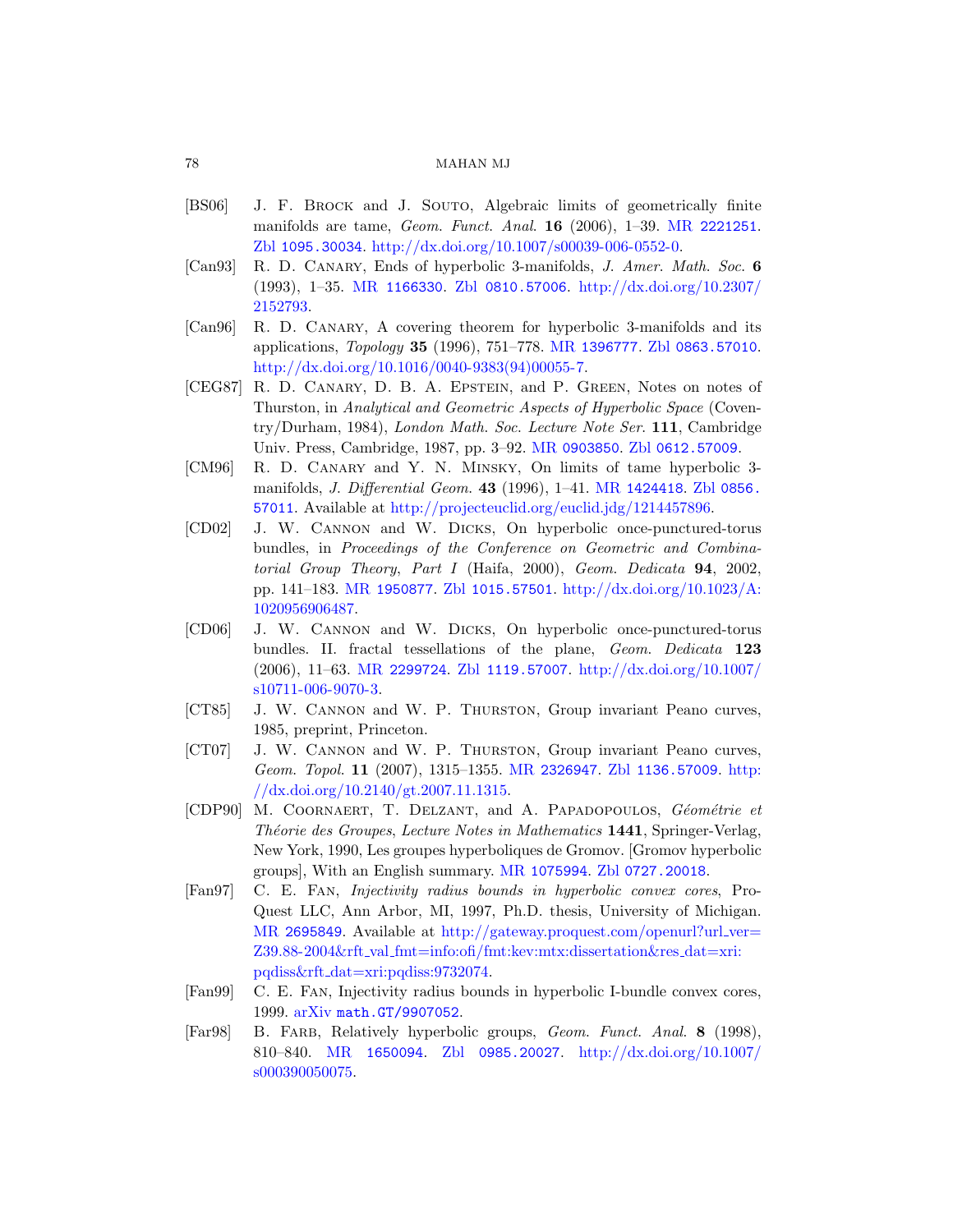- [Flo80] W. J. Floyd, Group completions and limit sets of Kleinian groups, Invent. [Ma](http://www.ams.org/mathscinet-getitem?mr=0919829)th. 57 [\(1980\), 205](http://www.zentralblatt-math.org/zmath/en/search/?q=an:0634.20015)–218. MR [0568933](http://dx.doi.org/10.1007/978-1-4613-9586-7_3). Zbl 0428.20022. http://dx.doi. org/10.1007/BF01418926.
- [\[GdlH](http://dx.doi.org/10.1007/978-1-4613-9586-7_3)90] E. GHYS and P. DE LA HARPE (eds.), Sur les Groupes Hyperboliques d'après Mikha[el Gromov](http://www.zentralblatt-math.org/zmath/en/search/?q=an:0135.22701), Progr. Math. 83, Birkhäuser, Boston, MA, 1990. MR 1086648. Zbl 0731.20025.
- [Gro87] M. Gromov, Hyperbolic groups, in Essays in Group Theory, [Math](http://www.zentralblatt-math.org/zmath/en/search/?q=an:0919.57009). Sci. Res. Inst. Publ. 8[, Springer-Ver](http://projecteuclid.org/euclid.jdg/1214460606)lag, New York, 1987, pp. 75–263. MR 0919829. Zbl 0634.20015. http://dx.doi.org/10.1007/ 978-1-4613-9586-7 3.
- [HY61] J. G. Hocking and G. [S. Young](http://www.ams.org/mathscinet-getitem?mr=2178964), T[opology](http://www.zentralblatt-math.org/zmath/en/search/?q=an:1087.57011), Addison-Wesley Publishing [Co., Reading, MA, 1961.](http://dx.doi.org/10.4007/annals.2005.162.367) MR 0125557. Zbl 0135.22701.
- [HK98] C. D. HODGSON and S. P. KERCKHOFF, Rigidity of hyperbolic conemanifolds and hyperbolic Dehn su[rgery,](http://www.ams.org/mathscinet-getitem?mr=1713300) J. Differential Geom. 48 (1998), 1–59. MR 1622600. Zbl [0919.5700](http://dx.doi.org/10.1353/ajm.1999.0034)9. Available at http://projecteuclid.org/ euclid.jdg/1214460606.
- [HK05] C. D. HODGSON and S. P. KERCKHOFF[, Univers](http://www.zentralblatt-math.org/zmath/en/search/?q=an:0941.32012)al bounds for hyperbolic [Dehn surgery,](http://dx.doi.org/10.1007/s002220050343) Ann. of Math. 162 (2005), 367–421. MR 2178964. Zbl 1087. 57011. http://dx.doi.org/10.4007/annals.2005.162.367.
- [Kla99] E. KLARREICH, Semiconjugacies between Kleinian group actions on the [Riem](http://www.zentralblatt-math.org/zmath/en/search/?q=an:0972.32011)[ann sphere,](http://dx.doi.org/10.1007/PL00001643) Amer. J. Math. 121 (1999), 1031–1078. MR 1713300. Zbl 1011.30035. http://dx.doi.org/10.1353/ajm.1999.0034.
- [MM99] H. A. MASUR and Y. N. MINSKY[, Geometry of](http://www.ams.org/mathscinet-getitem?mr=1859018) the complex of curves. I. [Hyperbolicity,](http://dx.doi.org/10.1007/PL00005809) Invent. Math. 138 (1999), 103–149. MR 1714338. Zbl 0941. 32012. http://dx.doi.org/10.1007/s002220050343.
- [MM00] H. A. Masur and [Y. N. Minsk](http://www.ams.org/mathscinet-getitem?mr=1257060)y[, Geome](http://www.zentralblatt-math.org/zmath/en/search/?q=an:0808.30027)try of the complex of [curves. II. Hierarc](http://dx.doi.org/10.2307/2152785)hical structure, Geom. Funct. Anal. 10 (2000), 902–974. MR 1791145. Zbl 0972.32011. http://dx.doi.org/10.1007/PL00001643.
- [McM01] C. T. McMuLLEN[, Local conn](http://www.ams.org/mathscinet-getitem?mr=2630036)[ectivity, Kleinian](http://www.zentralblatt-math.org/zmath/en/search/?q=an:1193.30063) groups and geodesics on [the blowup of the t](http://dx.doi.org/10.4007/annals.2010.171.1)orus, Invent. Math. 146 (2001), 35–91. MR 1859018. Zbl 1061.37025. http://dx.doi.org/10.1007/PL00005809.
- [Min94] [Y. N. Minsk](http://www.ams.org/mathscinet-getitem?mr=1604882)y[, On rigidity, li](http://www.zentralblatt-math.org/zmath/en/search/?q=an:0907.20038)[mit sets, and end in](http://dx.doi.org/10.1016/S0040-9383(97)00036-0)variants of hyperbolic 3 [manifo](http://dx.doi.org/10.1016/S0040-9383(97)00036-0)lds, J. Amer. Math. Soc. 7 (1994), 539–588. MR 1257060. Zbl 0808. 30027. http://dx.doi.org/10.2307/2152785.
- [Min10] Y. N. Minsky, [The classificatio](http://www.ams.org/mathscinet-getitem?mr=1622603)[n of Kleinian surf](http://www.zentralblatt-math.org/zmath/en/search/?q=an:0906.20023)ace groups. I. Models and bounds, Ann. of Math. 171 (2010), 1–107. MR 2630036. Zbl 1193.30063. [http://dx.doi.org/10.4007/annals.2](http://projecteuclid.org/euclid.jdg/1214460609)010.171.1.
- [Mit98a] M. Mitra, Cannon-Thurston maps for hyperbolic group extensions, Topology 37 (1998), 527–538. MR 1604882. Zbl 0907.20038. http://dx.doi.org/ 10.1016/S0040-9383(97)00036-0.
- [Mit98b] M. Mitra, Cannon-Thurston maps for trees of hyperbolic metric spaces, J. Differential Geom. 48 (1998), 135–164. MR 1622603. Zbl 0906.20023. Available at http://projecteuclid.org/euclid.jdg/1214460609.